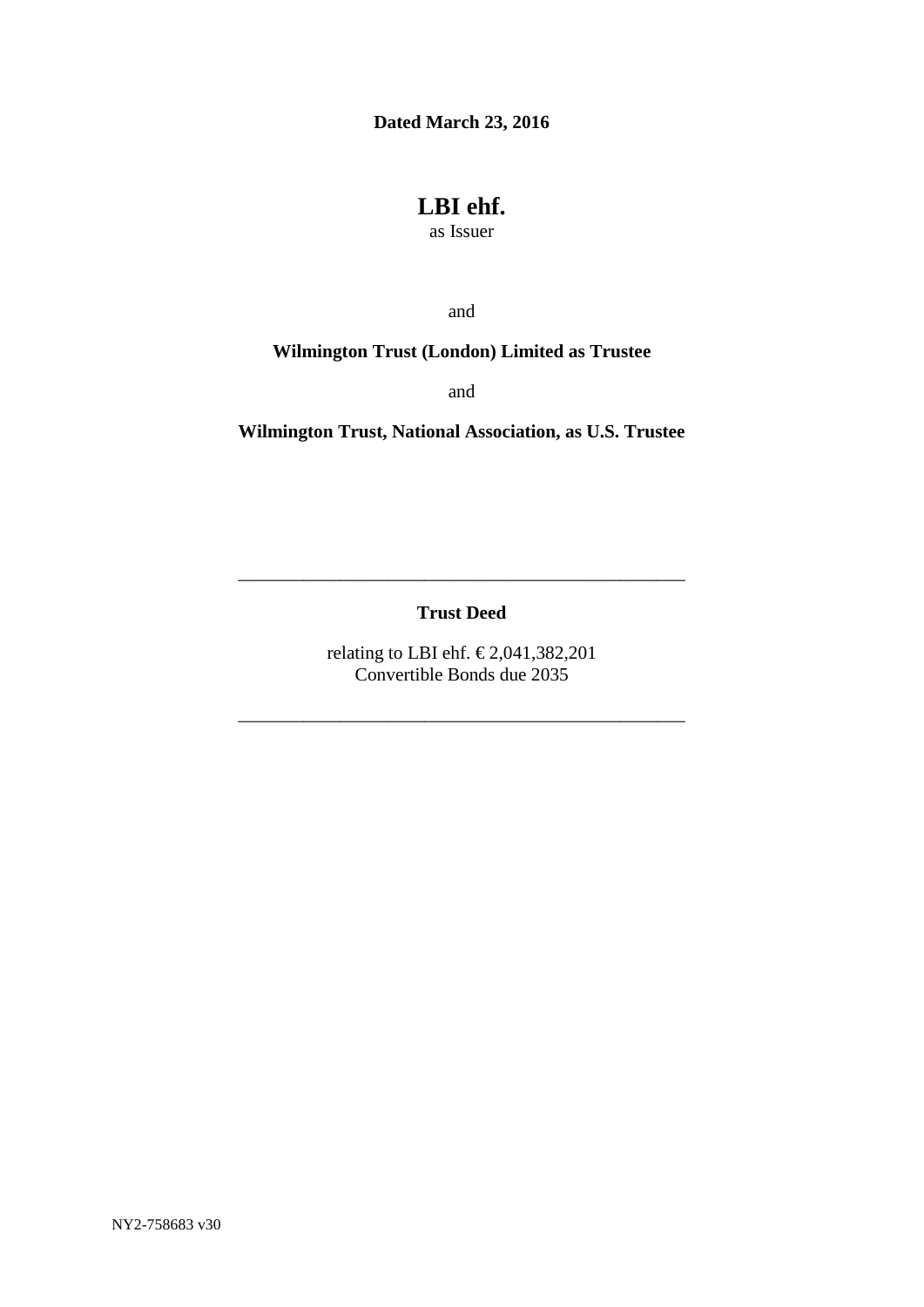# **TABLE OF CONTENTS**

# **Page**

| 1.  |                                                            |  |
|-----|------------------------------------------------------------|--|
| 2.  | AMOUNT AND ISSUE OF THE BONDS AND COVENANT TO PAY  10      |  |
| 3.  |                                                            |  |
| 4.  |                                                            |  |
| 5.  | <b>COVENANTS RELATING TO CONVERSION AND THE ORDINARY</b>   |  |
| 6.  |                                                            |  |
| 7.  |                                                            |  |
| 8.  |                                                            |  |
| 9.  |                                                            |  |
| 10. |                                                            |  |
| 11. |                                                            |  |
| 12. | <b>SATISFACTION AND DISCHARGE OF TRUST DEED; UNCLAIMED</b> |  |
| 13. |                                                            |  |
| 14. |                                                            |  |

Schedule 1 Bond Terms and Conditions

Schedule 2 Form of U.S. Global Certificate

Schedule 3 Form of Non-U.S. Global Certificate

Schedule 4 Form of U.S. Definitive Certificate

Schedule 5 Form of Non-U.S. Definitive Certificate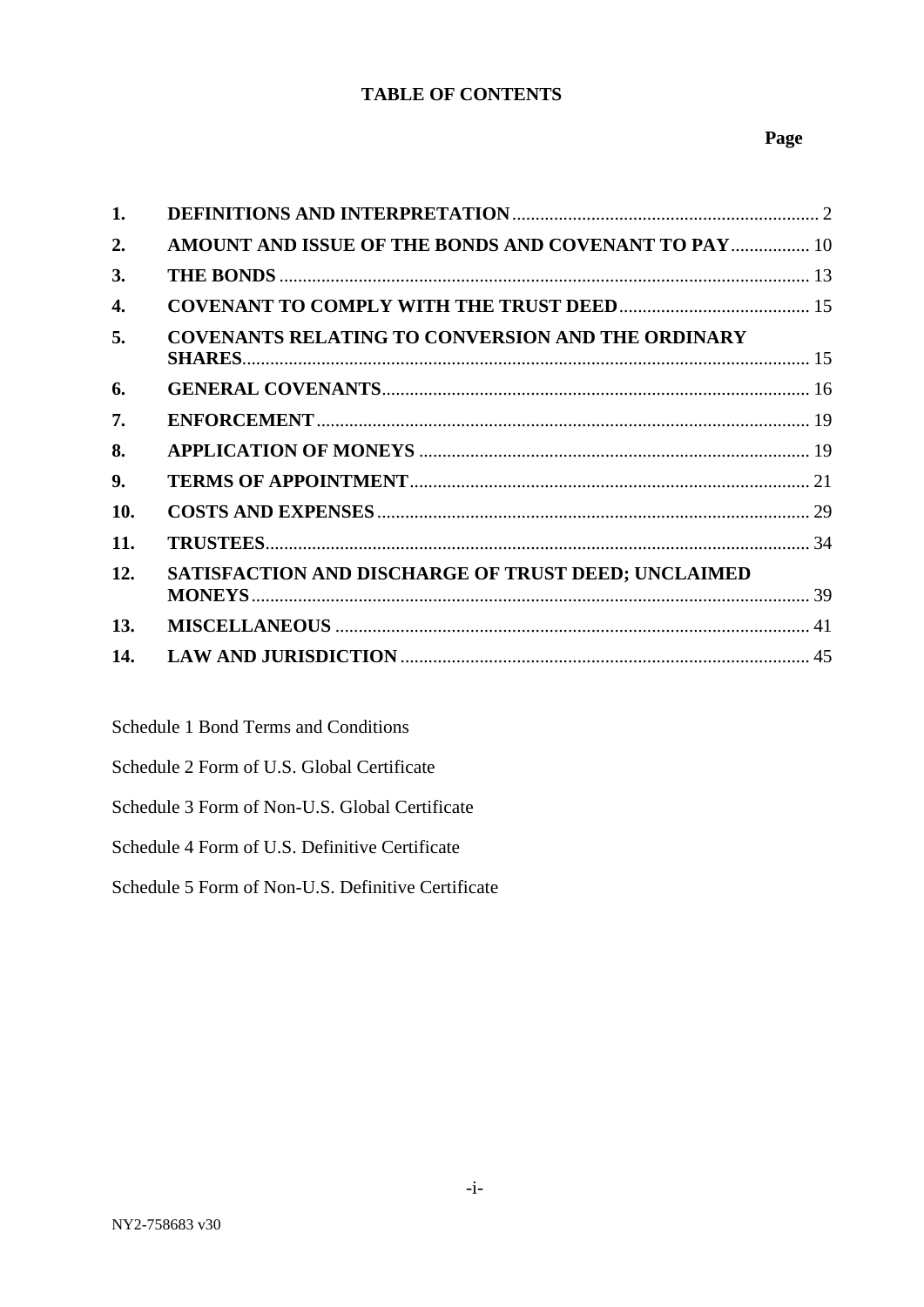# **CROSS REFERENCE TABLE\***

| <b>Trust Indenture</b>     |                   |
|----------------------------|-------------------|
| Act                        | <b>Trust Deed</b> |
| Section                    | Section           |
|                            | 11.1              |
|                            | 11.1              |
|                            | 11.1              |
|                            | N.A.              |
|                            | 11.1.3            |
|                            |                   |
|                            | N.A.              |
|                            |                   |
|                            | 11.8              |
|                            | 11.8              |
|                            | N.A.              |
|                            | 3.4               |
|                            | 13.3              |
|                            | 13.3              |
|                            | 11.7              |
|                            | 11.7              |
|                            | 11.7              |
|                            | 11.7              |
|                            | 11.7              |
|                            | 6.1.1             |
|                            | N.A.              |
|                            | 13.4              |
|                            | 13.4              |
|                            | N.A.              |
|                            | N.A.              |
|                            |                   |
|                            | 13.5              |
|                            | N.A.              |
|                            | 9.2.1             |
|                            | 11.6              |
|                            | 9.2.1             |
|                            | 9.2.1             |
|                            | 13.9              |
|                            | 2.5               |
|                            | 13.6              |
|                            | 13.7              |
|                            | N.A.              |
|                            | 2.2               |
|                            | 13.11             |
|                            | 11.9              |
|                            | 11.10             |
|                            | 13.10             |
|                            |                   |
|                            | 14.7              |
| N.A. means not applicable. |                   |

\* This Cross Reference Table is not part of the Trust Deed.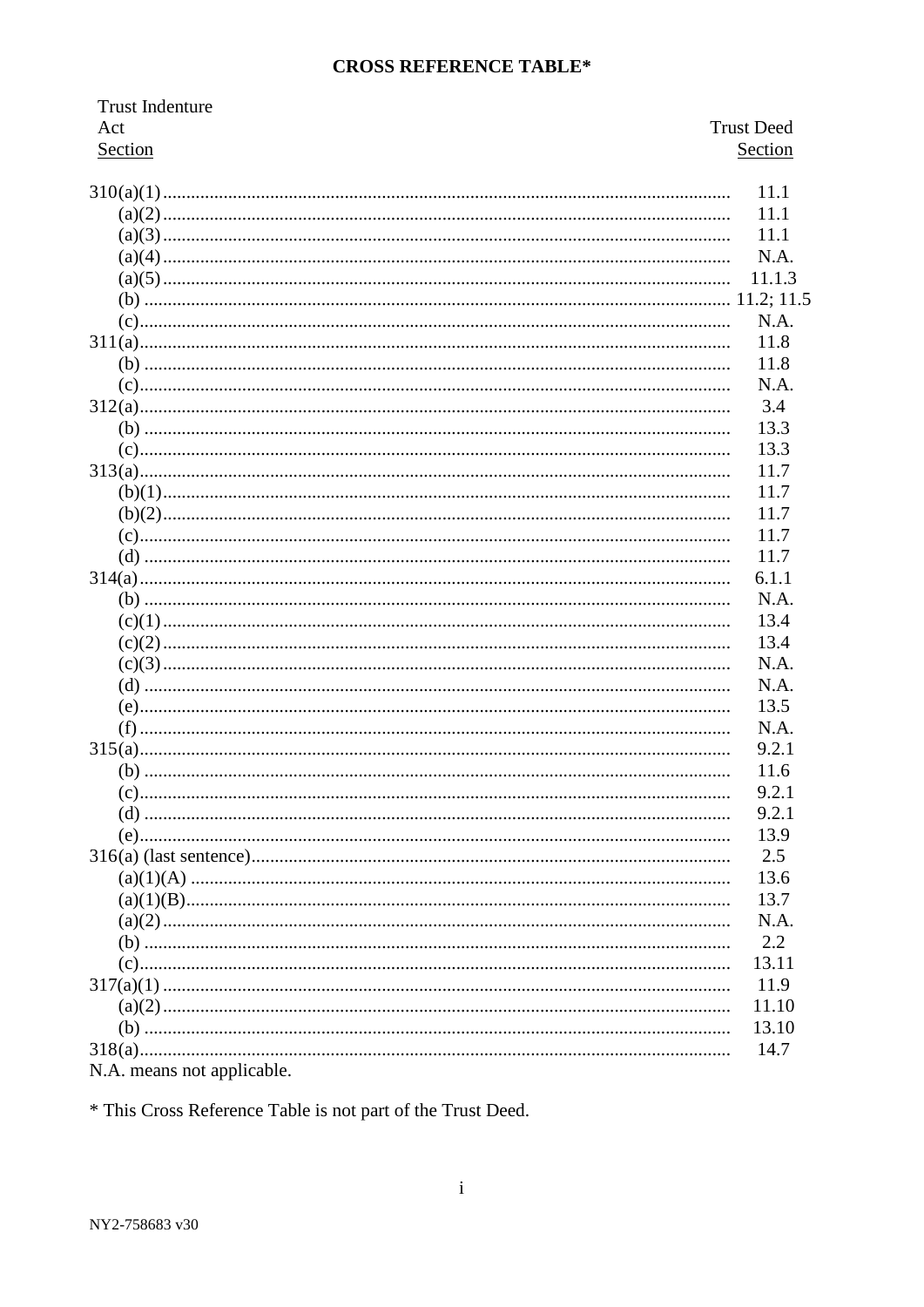### **THIS TRUST DEED** is made on March 23, 2016 between:

- (1) **LBI ehf.,** a private limited company (Registered Number: 540291-2259) incorporated in the Republic of Iceland having its registered office at Álfheimar 74, 104 Reykjavík (the "**Issuer**"); and
- (2) **Wilmington Trust (London) Limited,** to be referred to henceforth as "**Trustee**," which expression includes all Persons for the time being the trustee or trustees of this Trust Deed, other than the U.S. Trustee (as defined herein); and
- (3) **Wilmington Trust, National Association**, a national banking association formed under the laws of the United States of America, as "**U.S. Trustee**."

### **WHEREAS:**

- (A) The Issuer has authorised the issue of  $\epsilon$  2,041,382,201 Convertible Bonds due 2035 (individually, a "**Bond**," and collectively, the "**Bonds**"), pursuant to a Composition to be entered into between the Issuer and its creditors, under relevant provisions of Icelandic law.
- (B) The Trustee has agreed to act as co-trustee under this Trust Deed and the U.S. Trustee has agreed to act as institutional trustee, as defined under the TIA (as defined herein), under this Trust Deed; in each case on the following terms and Conditions.
- (C) The Bonds are being issued pursuant to the exemption from the registration requirements of Section 5 of the Securities Act (as defined herein) provided under Section 3(a)(10), and this Trust Deed has been qualified under the TIA by the Issuer.

**Now this Trust Deed witnesses and it is hereby declared** as follows:

# <span id="page-3-0"></span>**1. DEFINITIONS AND INTERPRETATION**

### 1.1 **Definitions**

In this Trust Deed, the following expressions have the following meanings:

"**113 Claim**" means an unsecured claim in accordance with Article 113 of the Bankruptcy Act (or any number of such unsecured claims) lodged in the winding-up proceedings applicable to the Issuer pursuant to Chapter XII.B of the Financial Undertakings Act;

"**Account**" means the U.S. Dollar denominated deposit account (number 115111-000, designated "LBI BDTST IND ESC") in the name of either or both of the Indemnity Trustees, opened with and maintained by either or both of the Indemnity Trustees, including any renewal or re-designation thereof.

"**Affiliate**" of any specified Person means any other Person, directly or indirectly, controlling or controlled by or under direct or indirect common control with such specified Person. For the purposes of this definition, "**control**," when used with respect to any specified Person, means the power to direct or cause the direction of the management and policies of such Person, directly or indirectly, whether through the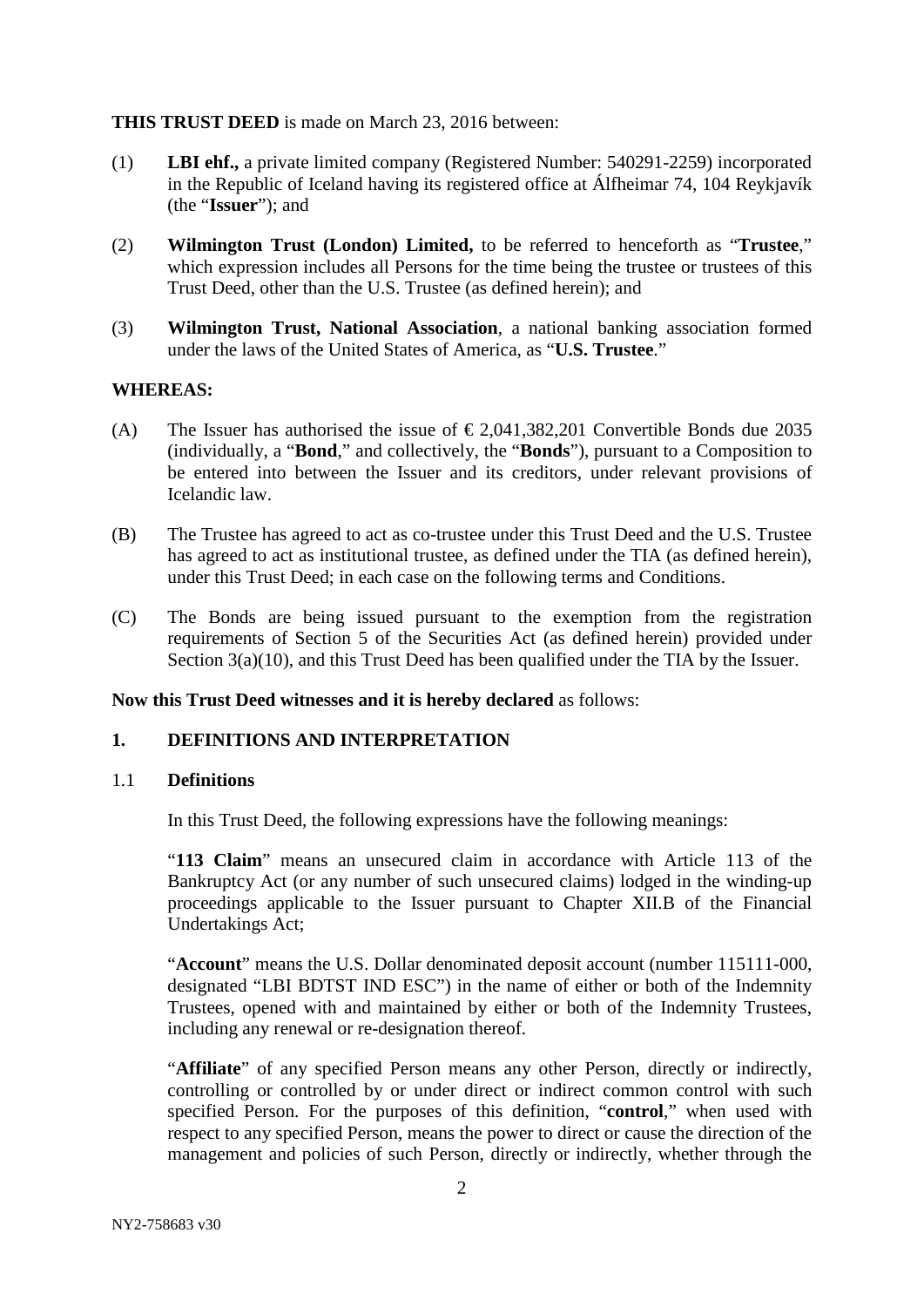ownership of voting securities, by contract or otherwise; and the terms "**controlling**" and "**controlled**" have meanings correlative to the foregoing;

"**Agent(s)**" means, in relation to the Bonds, the Principal Paying, Transfer and Conversion Agent, the Registrar, the Securities Escrow Agent and any other Paying, Transfer and Conversion Agents or any of them or any other Agent appointed hereunder, or under the Paying, Transfer and Conversion Agent Agreement;

"**Appointee**" means any delegate, agent, nominee or custodian appointed pursuant to the provisions of this Trust Deed;

"**Articles of Association**" means the articles of association of the Issuer adopted after the Effective Date in accordance with the terms of the Composition, as amended from time to time.

"**Bankruptcy Act**" means the Act on Bankruptcy, etc. No. 21 /1991 of the Republic of Iceland (as amended);

"**Board of Directors**" means the board of directors of the Issuer from time to time;

"**Bond Custodian**" means, if applicable, a custodian appointed by the Issuer to hold one or more Global Certificates on behalf of the Bondholders;

"**Bondholder**" means a person in whose name a Bond is registered in the register of bondholders (or, in the case of joint holders, the first named thereof) save that, (a) for as long as any of the Bonds are represented by one or more Global Certificates held in a Clearing System, "**Bondholder**" means each person for the time being shown in the records of the relevant Clearing System as the holder of a particular principal amount of such Bonds (in which regard, such Clearing System's records setting out the principal amount of such Bonds standing to the account of any person shall be conclusive and binding for all purposes) and such person shall be recognised as a beneficiary of the trusts established by this Trust Deed to the extent of the principal amount of the interest in the Bonds set out in such records of such Clearing System, as if such person was itself the holder of the Bonds in such principal amount (and the holder of the Bonds in respect of which the Global Certificate is issued shall not be so recognised to the same extent), and (b) if and for so long as any of the Bonds are represented by one or more Global Certificates and interests in such Global Certificate(s) are determined by entries of Bond Interests in the Register, "**Bondholder**" means each person for the time being registered as a holder of a Bond Interest in the Register, and that person shall be recognised as the beneficiary of the trusts established by this Trust Deed as if such person was the holder of Bonds in the aggregate principal amount of Bond Interests recorded in its name in the Register;

"**Bond Interest**" means, with respect to any Bond represented by a Global Certificate not held in a Clearing System, the beneficial interest in that Bond, as evidenced by the entry in respect of that Bond and its Bond Interests made in the Register;

"**Business Day**" means a day (other than a Saturday or Sunday) on which commercial banks and foreign exchange markets are open for business and settle payments in London and Reykjavík and, in respect of any day on which a payment is to be made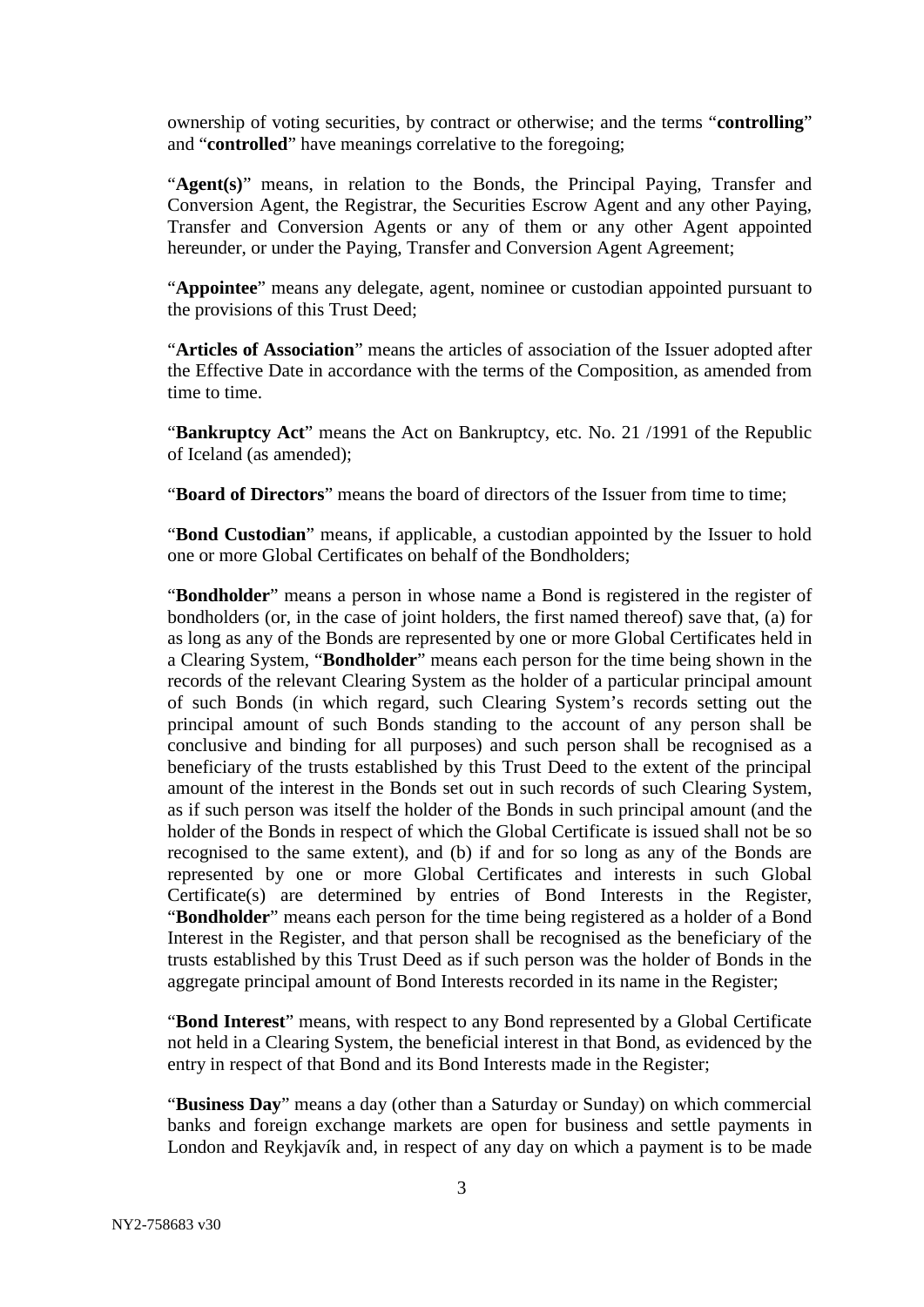under or in respect of the Bonds, a day on which the Trans-European Automated Real Time Gross Settlement Express Transfer (TARGET2) System or any successor thereto is operating;

"**Clearing System**" means any entity appointed by the Issuer, from time to time, to hold one or more Global Certificates (including through a custodian or nominee thereof) and to facilitate transfers of beneficial interests in the Global Certificates. The Clearing Systems may include Euroclear and/or Clearstream and/or any other system or platform for the clearing and/or settlement of securities;

"**Clearstream, Luxembourg**" means Clearstream Banking, *société anonyme*;

"**Close of Business**" means 5:00 p.m., London time;

"**Composition**" means the composition under Article 103A of the Financial Undertakings Act, Chapter XXI of the Bankruptcy Act and other relevant provisions of the Bankruptcy Act, with any modification, condition or addition that the Windingup Board may see fit and is by law allowed to impose as finally concluded and approved by the requisite creditor majorities, by number and amount, that has been confirmed by the Icelandic courts in accordance with Article 60 of the Bankruptcy Act;

"**Conditions**" means the terms and conditions set out in the Schedules hereto, which may from time to time be modified in accordance with this Trust Deed, and, with respect to any Bonds represented by a Global Certificate, as modified by the provisions of such Global Certificate and any reference in this Trust Deed to a particular numbered Condition shall be construed accordingly;

"**Contractual Currency**" means, in relation to any payment obligation of any Bond, the currency in which that payment obligation is expressed and, in relation to Section [10.1](#page-30-1) (Remuneration), (with respect to the Trustee) Euros and (with respect to the U.S. Trustee) U.S. dollars;

"**Contingent Claim**" means any 113 Claim that is subject to conditions or otherwise contingent to the extent that its validity is subject to events that have not yet occurred;

"**Conversion Rights**" means the rights of the Issuer to convert the Bonds into Ordinary Shares in the circumstances and upon the terms specified in the Conditions and the Articles of Association;

"**Default**" means any event which is (or after notice, passage of time or both would be) an Event of Default;

"**Definitive Bonds**" means the Bonds for the time being represented by definitive certificates in the form or substantially in the form set out in Schedule 4 and/or Schedule 5 and in accordance with Condition 1.1 (*Form and Denomination*);

"**Director**" means any Director of the Issuer from time to time;

"**Disputed Claim**" means a claim in respect of which the treatment of such claim by the winding-up board of the Issuer has been challenged, either by the person making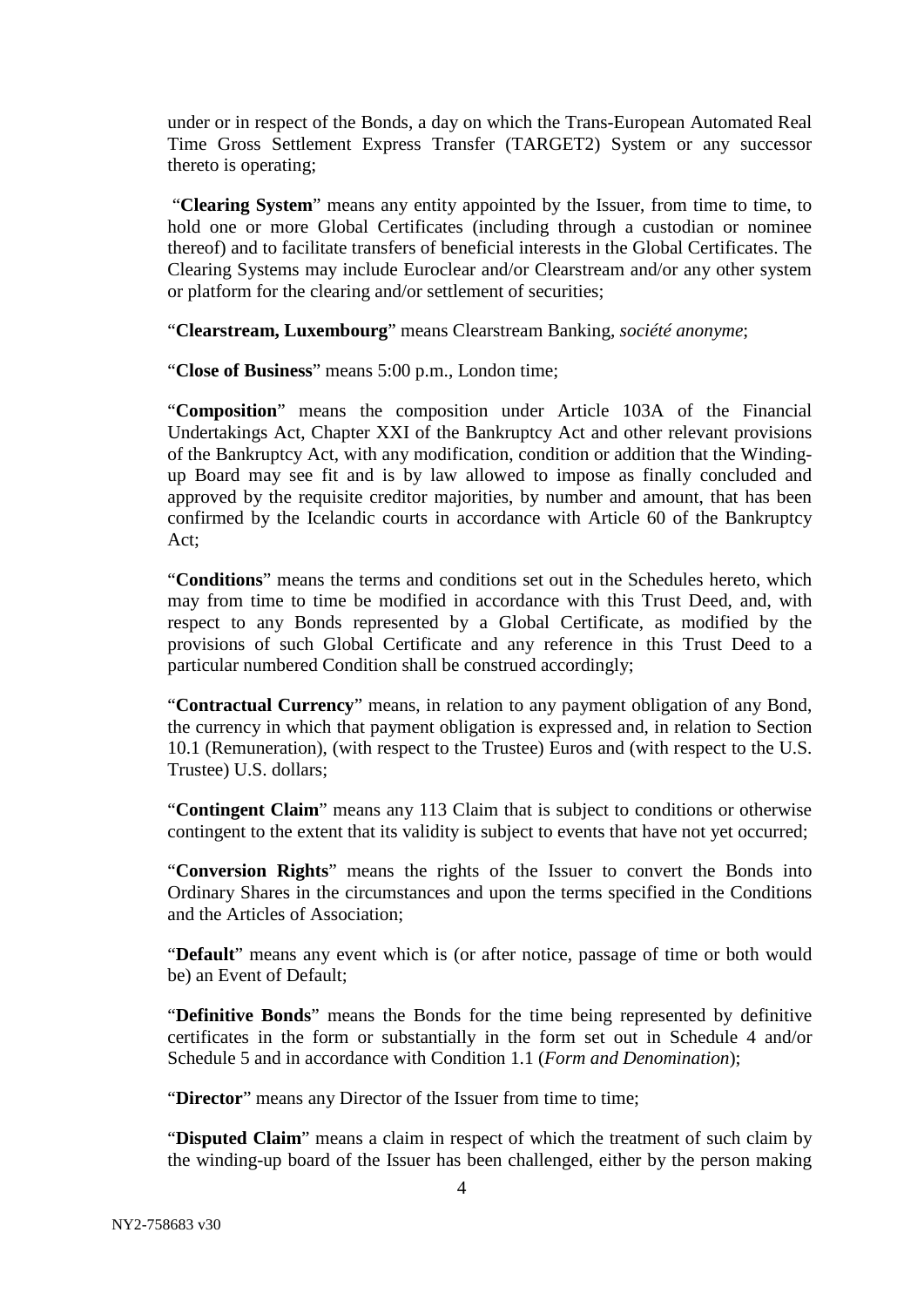that claim or by any other creditor and which challenge has not been finally resolved either by the Icelandic courts or by agreement between the disputing parties and which would, if accepted by the Issuer, constitute a 113 Claim;

"**Effective Date**" means the date the Composition becomes effective, which is 7 days after the date of an order of the District Court of Reykjavik, Iceland confirming the Composition is entered into or, if an appeal is lodged before such date, upon the final determination of the Supreme Court of Iceland;

"**Euroclear**" means Euroclear Bank SA/NV;

"**Excess Bonds**" mean, with respect to a Disputed Claim or Contingent Claim, those Restricted Bonds issued in connection with such claim, which remain in escrow after the settlement of the applicable claim and, where applicable, Bonds have been transferred to the applicable claimant in settlement of such claim (as further described in Condition 8);

"**Exchange Act**" means the U.S. Securities Exchange Act of 1934, as amended;

"**Extraordinary Resolution**" has the meaning set out in Annex 1 to the Conditions;

"**Financial Undertakings Act**" means Act No. 161/2002 on Financial Undertakings of Iceland (as amended);

"**Global Certificate**" means a U.S. or Non-U.S. global certificate in registered form which will evidence the Bonds, substantially in the form set out in Schedule 2 and/or Schedule 3, and evidencing the registration of the person named therein in the Register.

"**Indemnified Parties**" means the Trustee and the U.S. Trustee or either one of them (each an "**Indemnified Party**").

"**Indemnity Payment**" means a payment by the Issuer into the Account of U.S.\$275,000.

"**Indemnity Trustees**" means the Trustee and the U.S. Trustee or either one of them (each an "**Indemnity Trustee**").

"**Issuer**" means the party named as such in the first paragraph of this Trust Deed;

"**Issue Date**" means March 23, 2016;

"**Obligations**" mean all obligations and liabilities of the Issuer which are due, owing or payable to an Indemnified Party under or in connection with the indemnity set out in Section 10.1.2.

"**Officer**" means any member of the Issuer's Board of Directors;

"**Officers' Certificate**" means a written certificate containing (but not limited to) the information specified in Section [13.4](#page-43-1) (*Certificate and Opinion as to Conditions Precedent*) and Section [13.5](#page-43-2) (*Statements Required in Certificate or Opinion)* hereof,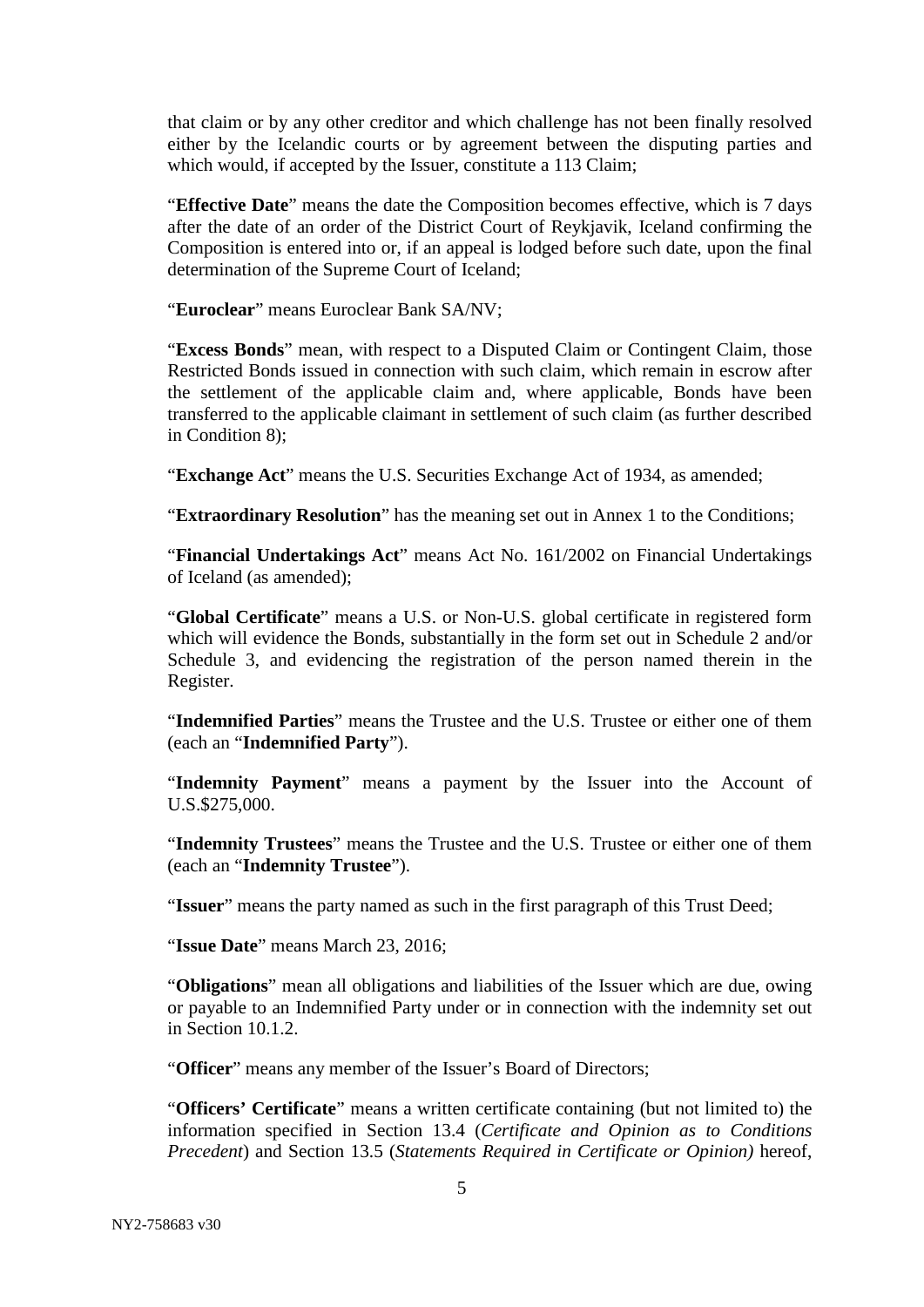signed in the name of the Issuer by any two Officers, and delivered to the Trustee; provided, that, if such certificate is given pursuant to Section 6.1.12 (*Compliance Certificates*) hereof, (i) one of the Officers signing such certificate must be the Chief Executive Officer (or Co-Chief Executive Officer, as applicable) of the Issuer; and (ii) such certificate need not contain the information specified in Section [13.4](#page-43-1) (*Certificate and Opinion as to Conditions Precedent*) and Section [13.5](#page-43-2) (*Statements Required in Certificate or Opinion)* hereof;

"**Opinion of Counsel**" means a written opinion, subject to customary exception, containing the information specified in Section [13.4](#page-43-1) (*Certificate and Opinion as to Conditions Precedent*) and Section [13.5](#page-43-2) (*Statements Required in Certificate or Opinion)* hereof, from legal counsel satisfactory to the Trustee. The counsel may be an employee of, or counsel to, the Issuer who is satisfactory to the Trustee;

"**Ordinary Shares**" means ordinary (non-preferred) Class A shares in the Issuer issued and allocated in accordance with the Composition, the Articles of Association and pursuant to the Conditions;

"**Outstanding**" means, in relation to the Bonds, all the Bonds issued other than:

- (a) those which have been redeemed in accordance with the Conditions, to the extent of such redemption;
- (b) those in respect of which each date for redemption in accordance with the provisions of the Conditions has occurred and for which the redemption moneys have either been (i) duly paid to the Trustee or the Principal Paying, Transfer and Conversion Agent in the manner provided for in the Paying, Transfer and Conversion Agency Agreement and remain available for payment in accordance with the Conditions or (ii) duly paid to Bondholders, set aside or satisfied by the Issuer pursuant to and in accordance with the provisions of Condition 9.1, to the extent of such redemption monies;
- (c) those which (i) have been purchased by the Issuer or (ii) constitute Excess Bonds and which, in each case, have been surrendered for cancellation as provided in Condition 8 and notice of the cancellation of which has been given to the Trustee (excluding, for the avoidance of doubt, any Excess Bonds which the Issuer has elected not to cancel but instead to transfer to existing Bondholders pro rata to their existing holding of Bonds in accordance with Condition 8);
- (d) those which have become void or those in respect of which claims have become prescribed under Condition 13 (*Prescription*);
- (e) those mutilated or defaced Bonds which have been surrendered or cancelled and in respect of which replacement Bonds have been issued pursuant to Condition 14 (*Replacement of Bonds*);
- (f) (for the purpose only of ascertaining the aggregate nominal amount of Bonds outstanding and without prejudice to the status for any other purpose of the relevant Bonds) those Bonds which are alleged to have been lost, stolen or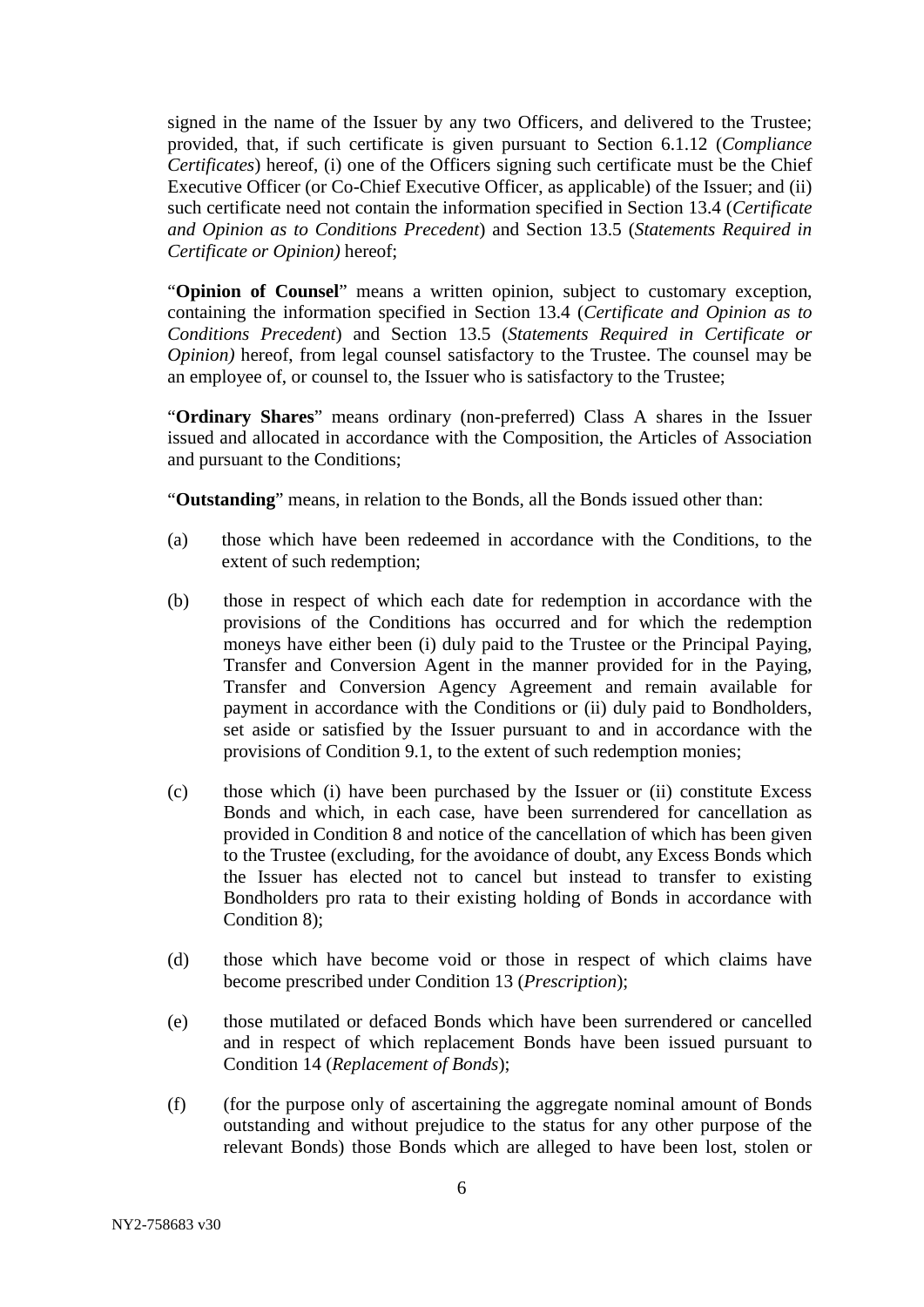destroyed and in respect of which replacements have been issued pursuant to Condition 14 (*Replacement of Bonds*);

- (g) those in respect of which Conversion Rights (pursuant to Condition 6) have been exercised and all the obligations of the Issuer in relation thereto have been duly performed; and
- (h) each Global Certificate to the extent that it shall have been exchanged for Definitive Certificates pursuant to its provisions,

*provided that* for each of the following purposes, namely:

- (i) ascertaining the right to attend and vote at any meeting of Bondholders;
- (ii) the determination of how many and which Bonds are for the time being outstanding for the purposes of Section [7.1](#page-20-2) (*Legal Proceedings*), Section [2.5](#page-13-0) (*Events of Default*), Condition 15 (*Meetings of Bondholders*) and Annex 1 to the Conditions; and
- (iii) the exercise of any discretion, power or authority, whether contained in this Trust Deed or the Conditions or provided by law, which the Trustee and the U.S. Trustee is required or entitled, expressly or impliedly, to exercise in or by reference to the interests of the Bondholders or any of them,

Restricted Bonds and any other Bonds which are for the time being beneficially held by or are held on behalf of the Issuer and not yet cancelled shall (unless and until ceasing to be so held) be deemed not to remain outstanding;

"**Paying, Transfer and Conversion Agency Agreement**" means, in relation to the Bonds, the paying, transfer and conversion agency agreement dated on or about the date hereof (as amended, supplemented and/or restated from time to time) appointing the initial Paying, Transfer and Conversion Agents and the Registrar and any other agreement for the time being in force appointing Successor paying, transfer and conversion agents;

"**Paying, Transfer and Conversion Agents**" means the several institutions (including, where the context permits, the Principal Paying, Transfer and Conversion Agent) at their respective Specified Offices initially appointed pursuant to the Paying, Transfer and Conversion Agency Agreement and/or, if applicable, any Successor paying, transfer and conversion agents at their respective Specified Offices;

"**Payment Date**" means each scheduled date for repayment of principal on the Bonds in accordance with the Conditions;

"**Person**" means any individual, company, corporation, firm, partnership, joint venture, undertaking, association, unincorporated association, limited liability company, organisation, trust, state or agency of a state (in each case whether or not being a separate legal entity);

"**Principal Paying, Transfer and Conversion Agent**" means, in relation to the Bonds, U.S. Bank National Association at its Specified Office in its capacity as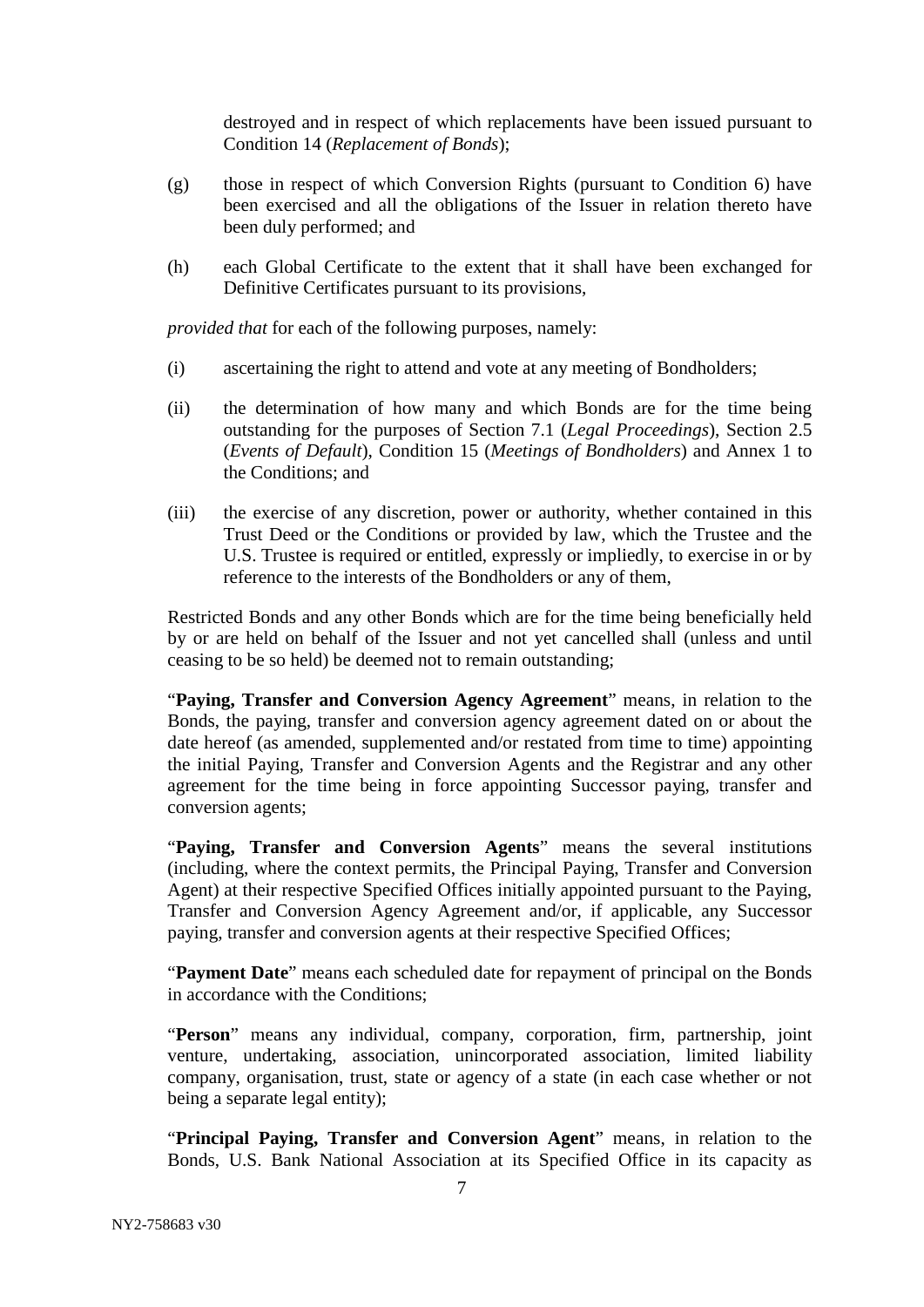principal paying, transfer and conversion agent in relation to the Bonds and any Successor Principal Paying, Transfer and Conversion Agent at its Specified Office;

"**Register**" means a Register of holders of Bonds and/or Bond Interests maintained by or on behalf of the Issuer, and includes the Ledger;

"**Registrar**" means U.S. Bank National Association at its Specified Office, in its capacity as Registrar and any successor or replacement thereof;

"**Regular Record Date**" means, with respect to any Payment Date or Unscheduled Payment Date for the payment of principal for any Bond, the seventh (7th) Business Day, in the place of the specified office of the Issuer, before the due date for the relevant payment;

"**Repay**" includes "**redeem**" and *vice versa* and "**repaid**," "**repayable**," "**repayment**," "**redeemed**," "**redeemable**" and "**redemption**" shall be construed accordingly;

"**Restricted Bonds**" means any Bonds held in the Securities Escrow Account in anticipation or contemplation of a Disputed Claim.

"**SEC**" means the U.S. Securities and Exchange Commission;

"**Securities Act**" means the U.S. Securities Act of 1933, as amended;

"**Securities Escrow Account**" means the custody account established by the Issuer for the purpose of holding Bonds or Bond Interests issued in anticipation or contemplation of Disputed Claims and/or Contingent Claims;

"**Specified Office**" means, in relation to any Agent, either the office identified with its name in the Conditions or any other office notified to any relevant parties pursuant to the Paying Transfer and Conversion Agency Agreement;

"**Successor**" means, in relation to the Paying, Transfer and Conversion Agents, such other or further person as may from time to time be appointed by the Issuer pursuant to the Paying Transfer and Conversion Agency Agreement as an Agent;

"**TIA**" means the U.S. Trust Indenture Act of 1939;

"**Trustee Acts**" means the Trustee Act 1925 and the Trustee Act 2000.

"**Trust Deed**" means this Trust Deed and the Schedules (as from time to time modified in accordance with the provisions contained herein) and (unless the context requires otherwise) includes any deed or other document executed in accordance with the provisions hereof (as from time to time modified as aforesaid) and expressed to be supplemental hereto, all as from time to time modified in accordance with the provisions herein or therein contained and any other document executed in accordance with this Trust Deed (as from time to time so modified). For purposes herein, the term "**Trust Deed**" shall have the same meaning as "**indenture**" as defined under Section 303(a)(7) of the TIA;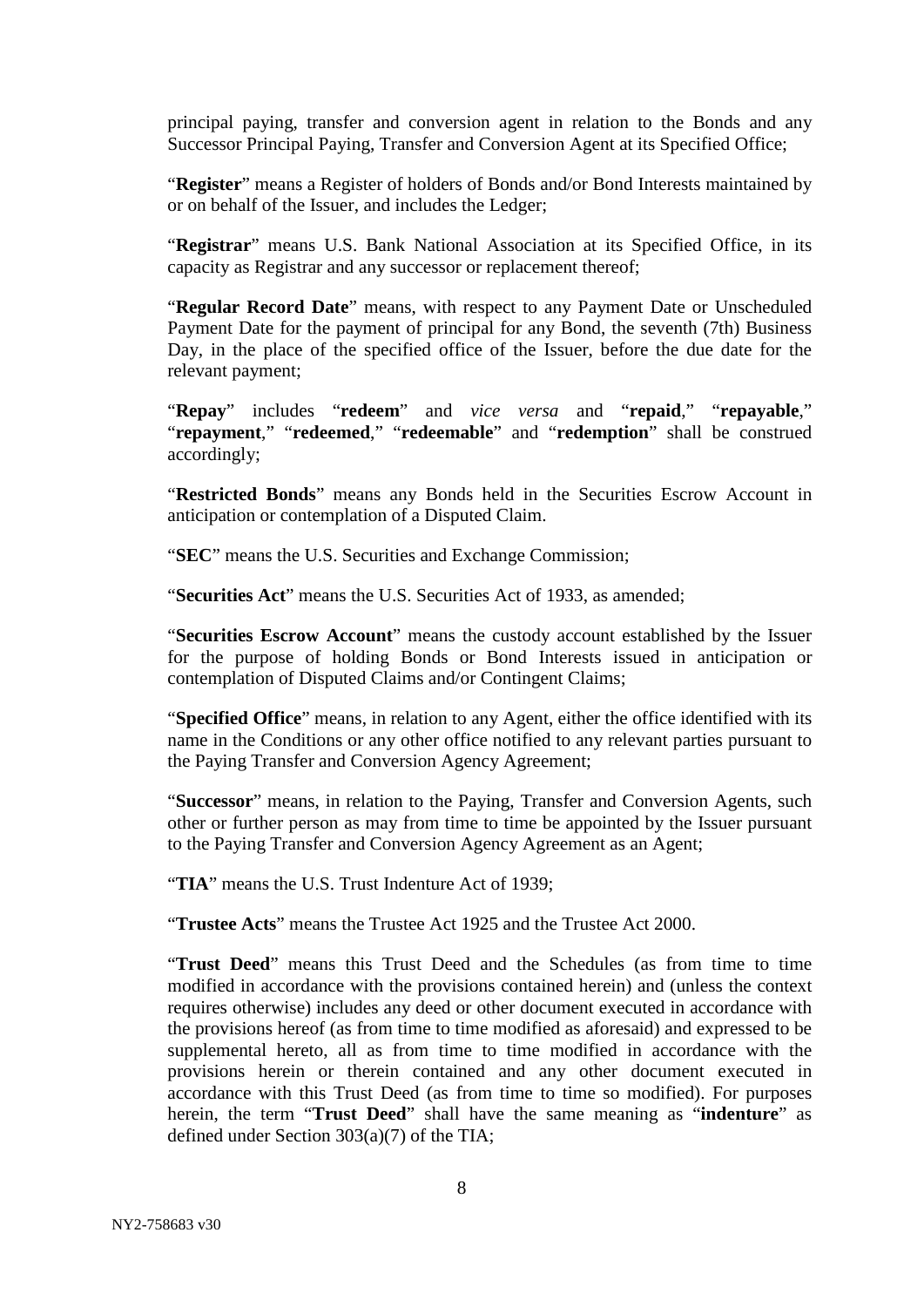"**Trust Officer**" means any officer within the corporate trust department of the Trustee or the U.S. Trustee, as the case may be (or any successor group of the Trustee or the U.S. Trustee, as the case may be), and also means, with respect to a particular corporate trust matter with respect to this Trust Deed, any other officer of the Trustee or the U.S. Trustee, as the case may be, to whom such matter is referred because of his or her knowledge of and familiarity with the particular subject, in each case with direct responsibility for the administration of this Trust Deed;

"**Unscheduled Payment Date**" means any unscheduled date for the repayment of principal on the Bonds in accordance with Condition 9.2;

"**U.S. Bankruptcy Law**" means Title 15, United States Code, or any similar U.S. federal or state law for the relief of debtors;

# 1.2 **Principles of Interpretation**

In this Trust Deed:

#### 1.2.1 *Statutory modification*

any reference to a provision of any statute (including any U.S. federal statute and any Icelandic statute) shall be deemed also to refer to any statutory modification or re-enactment thereof or any statutory instrument, order or regulation made thereunder or under such modification or re-enactment;

1.2.2 *Tax*

references to costs, charges or expenses shall include any value added tax or similar tax charged or chargeable in respect thereof;

#### 1.2.3 *Enforcement of rights*

any reference to an action, remedy or method of judicial proceedings for the enforcement of rights of creditors shall include, in respect of any jurisdiction other than England, references to such action, remedy or method of judicial proceedings for the enforcement of rights of creditors available or appropriate in such jurisdictions as shall most nearly approximate thereto;

### 1.2.4 *Sections and schedules*

any reference to a Schedule or a section, sub-section, paragraph or subparagraph is, unless otherwise stated, to a schedule hereto or a section, subsection, paragraph or sub-paragraph hereof respectively;

### 1.2.5 *Trust corporation*

any reference to a trust corporation denotes a corporation entitled by rules made under the Public Trustee Act 1906 to act as a custodian trustee or entitled pursuant to any other legislation applicable to a trustee in any jurisdiction other than England to act as trustee and carry on trust business under the laws of the country of its incorporation;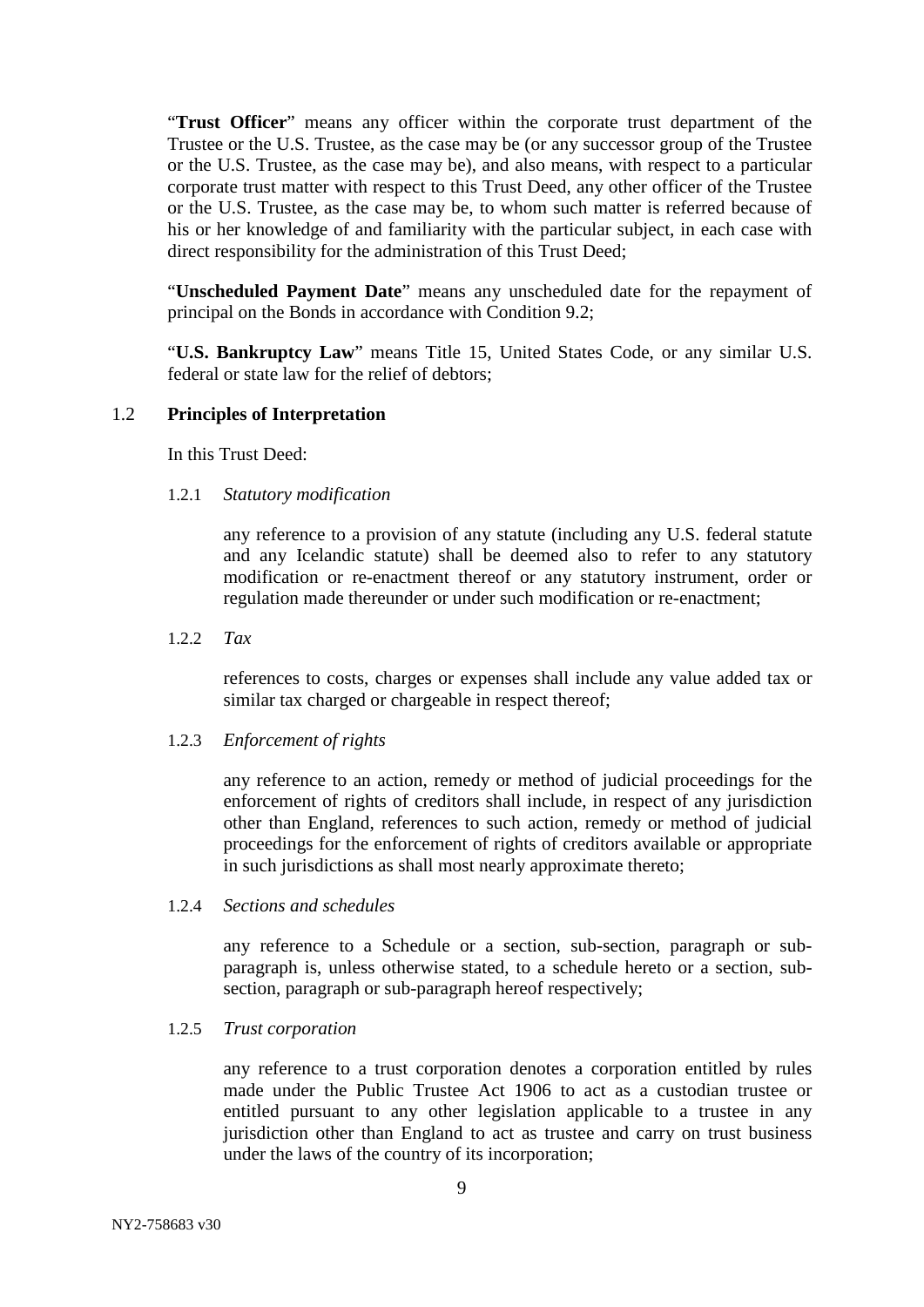### 1.2.6 *Will and shall*

the word "will" shall be construed to have the same meaning and effect as the word "shall"; and

### 1.2.7 *Gender*

words denoting the masculine gender shall include the feminine gender also, words denoting individuals shall include companies, corporations and partnerships, words importing the singular number shall include the plural and, in each case, vice versa.

### 1.3 **The Conditions**

In this Trust Deed, unless the context requires or the same are otherwise defined, words and expressions defined in the Conditions and not otherwise defined herein shall have the same meaning in this Trust Deed.

### 1.4 **Headings**

The headings and sub-headings are for ease of reference only and shall not affect the construction of this Trust Deed.

### 1.5 **The Schedules**

The schedules are part of this Trust Deed and shall have effect accordingly.

# <span id="page-11-0"></span>**2. AMOUNT AND ISSUE OF THE BONDS AND COVENANT TO PAY**

# 2.1 **Amount of the Bonds**

The aggregate principal amount of the Bonds is limited to an amount not exceeding €2,041,382,201. The Bonds are constituted by this Trust Deed.

# <span id="page-11-1"></span>2.2 **Covenant to Pay**

The Issuer covenants with the Trustee that it shall, as and when any principal on the Bonds issued by it becomes due to be repaid in accordance with the Conditions, unconditionally pay or procure to be paid to or to the order of the Trustee in immediately available freely transferable funds in Euros, the principal amount of the Bonds becoming due for payment on that date provided that:

- <span id="page-11-2"></span>2.2.1 every payment of principal, in respect of such Bonds or any of them made to the Principal Paying, Transfer and Conversion Agent in the manner provided in the Paying, Transfer and Conversion Agency Agreement shall satisfy, to the extent of such payment, the relevant covenant, except to the extent that there is default in the subsequent payment of cash to the relevant Bondholders in accordance with the Conditions; and
- 2.2.2 if any payment of principal in respect of such Bonds or any of them is made after the due date, payment shall be deemed not to have been made until either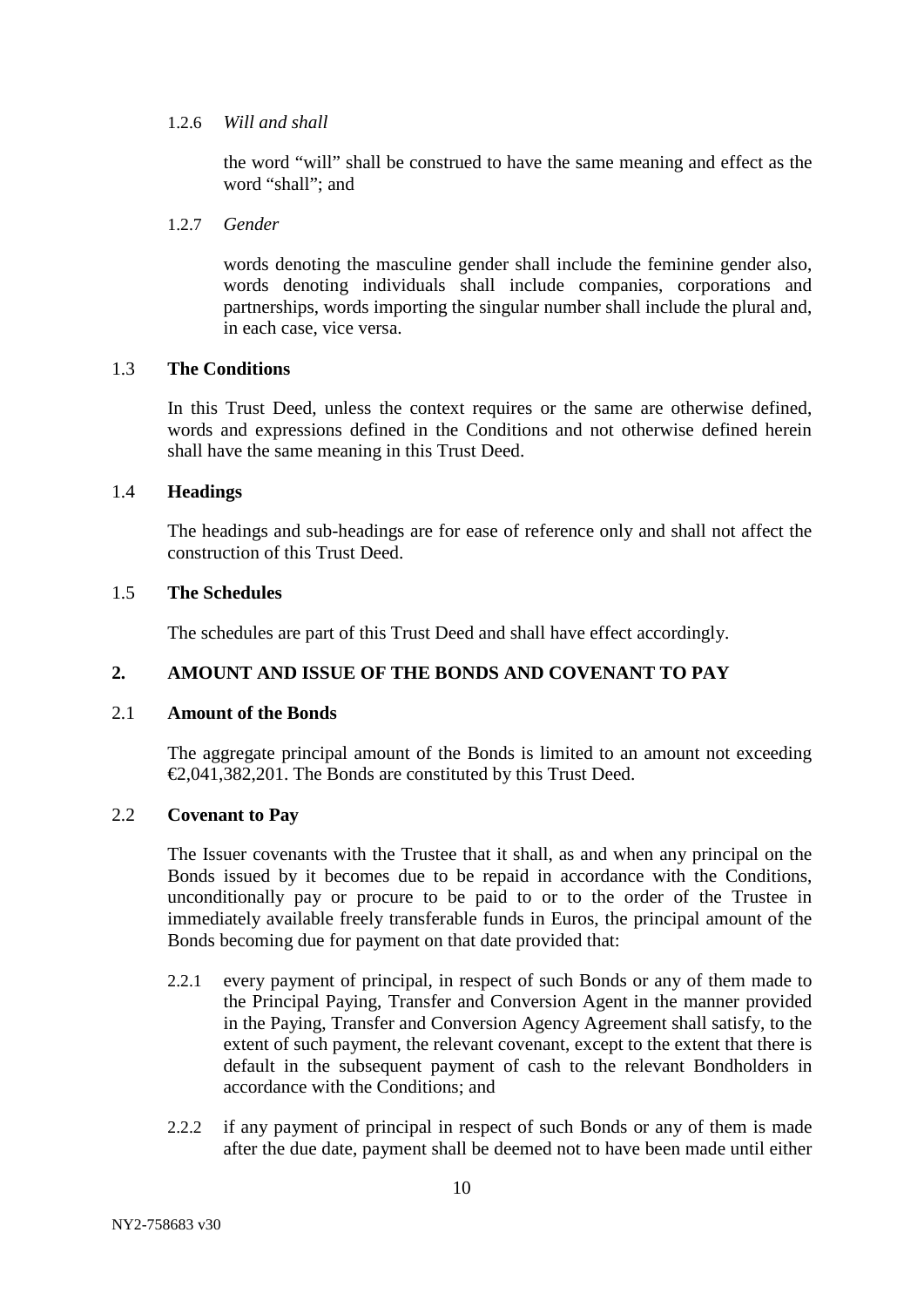the full amount is paid to the relevant Bondholders or, if earlier, the seventh day after notice has been given to the relevant Bondholders in accordance with the Conditions that the full amount has been received by the Principal Paying, Transfer and Conversion Agent or the Trustee except, in the case of payment to the Principal Paying, Transfer and Conversion Agent, to the extent that there is failure in the subsequent payment to the Bondholders under the Conditions.

The Trustee will hold the benefit of this covenant and the covenant in Section [4](#page-16-0) (*Covenant to comply with the Trust Deed*) on trust for the Bondholders in accordance with their respective interests.

# 2.3 **Following an Event of Default**

At any time after any Event of Default shall have occurred and is continuing in relation to the Bonds, the Trustee (acting at the direction of the U.S. Trustee) may (and shall, subject to Section [9.2.3](#page-27-0) (*Trustee's Discretion*), if instructed by the holders of at least one-quarter in aggregate principal amount of the Bonds then Outstanding) or directed by an Extraordinary Resolution:

- 2.3.1 by notice in writing to the Issuer, the Principal Paying, Transfer and Conversion Agent and the other Agents, require the Principal Paying, Transfer and Conversion Agent and the other Agents or any of them, until notified by the Trustee to the contrary, so far as permitted by any applicable law:
	- (i) to act thereafter, until otherwise instructed by the Trustee, as Agents of the Trustee under the provisions of this Trust Deed on the terms provided in the Paying, Transfer and Conversion Agency Agreement (with consequential amendments as necessary and save that the Trustee's liability under any provisions thereof for the indemnification, remuneration and payment of out-of-pocket expenses of the Agents shall be limited to amounts for the time being held by the Trustee on trust under this Trust Deed in relation to the Bonds on the terms of this Trust Deed and available to the Trustee for such purpose) and thereafter to hold all Bonds and all sums, documents and records held by them in respect of the Bonds on behalf of the Trustee; and/or
	- (ii) to deliver up all Bonds and all sums, documents and records held by them in respect of Bonds to the Trustee or as the Trustee shall direct in such notice provided that such notice shall be deemed not to apply to any document or record which the relevant Agent is obliged not to release by any law or regulation; and
- 2.3.2 by notice in writing to the Issuer require it to make all subsequent payments in respect of Bonds to or to the order of the Trustee and, with effect from the issue of any such notice, until such notice is withdrawn, sub-Section [2.2.1](#page-11-2) to Section [2.2](#page-11-1) (*Covenant to Pay*) and (so far as it concerns payments by the Issuer), Section [8.3](#page-21-0) (*Payments to Bondholders*) shall cease to have effect.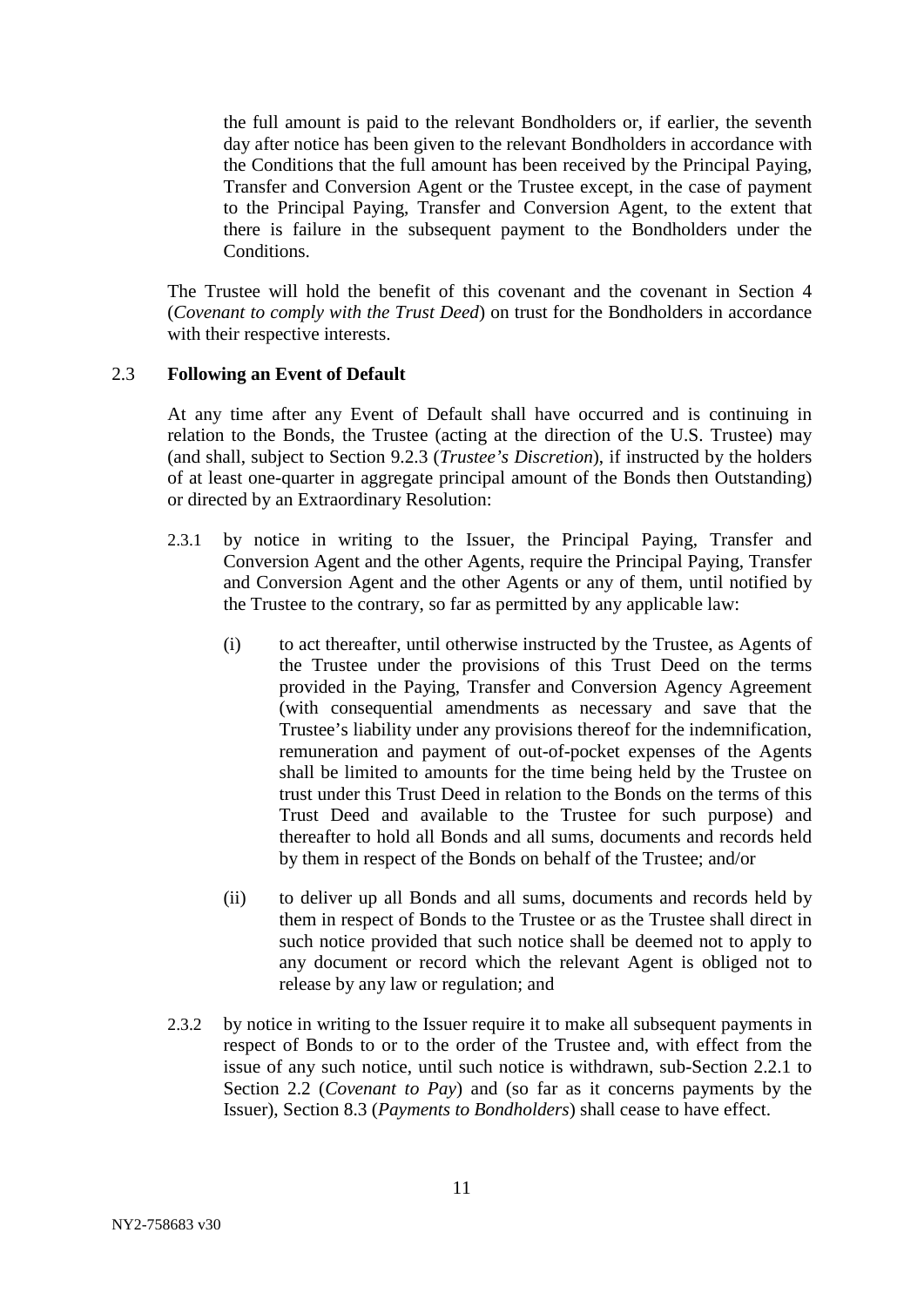### 2.4 **Currency of Payments**

All payments in respect of, under and in connection with this Trust Deed and the Bonds to the relevant Bondholders shall be made in Euros as required by the Conditions.

### <span id="page-13-0"></span>2.5 **Events of Default**

- 2.5.1 The following circumstances amount to events of default under the Conditions of the Bonds:
	- (i) Failure to Pay or Deliver

the Issuer either (i) fails to make a payment of principal on any Payment Date, to the extent that the Euro Equivalent Available Cash (defined in Condition 9.1) exceeds the Distribution Threshold on the corresponding Determination Date and such failure continues for a period of thirty calendar days, or (ii) fails to deliver Ordinary Shares by the date falling thirty calendar days after the relevant Conversion Date; or

(ii) Breach of Obligations

the Issuer does not perform or comply, in any material respect, with any one or more of its other obligations under the Bonds, which default is incapable of remedy or, if capable of remedy, is not remedied within 60 calendar days after the Issuer shall have received written notice of such default by the Trustee, the U.S. Trustee or by one or more Bondholders; or

(iii) Insolvency

the Issuer (a) is generally not paying, or admits or declares its inability to pay, its debts as they become due whether such admission or declaration stems from the Issuer or the Financial Supervisory Authority of Iceland (Icelandic: Fjármálaeftirlitið) or any other such regulator where the Issuer operates, (b) files, or consents by answer or otherwise to the filing against it, of a petition for relief or reorganisation or arrangement or any other petition in bankruptcy, for liquidation or to take advantage of any bankruptcy, insolvency, reorganisation, moratorium or other similar law of any jurisdiction, (c) makes an assignment for the benefit of its creditors, (d) is subjected or consents to the appointment of a custodian, receiver, trustee or other officer with similar powers with respect to it or with respect to any substantial part of its property (e) is adjudicated as insolvent or to be liquidated or (f) takes corporate action for the purpose of any of the foregoing, (g) becomes subject to winding up procedures, or any analogous procedure or step is taken in any jurisdiction; or

(iv) Winding Up and Cessation of Business etc.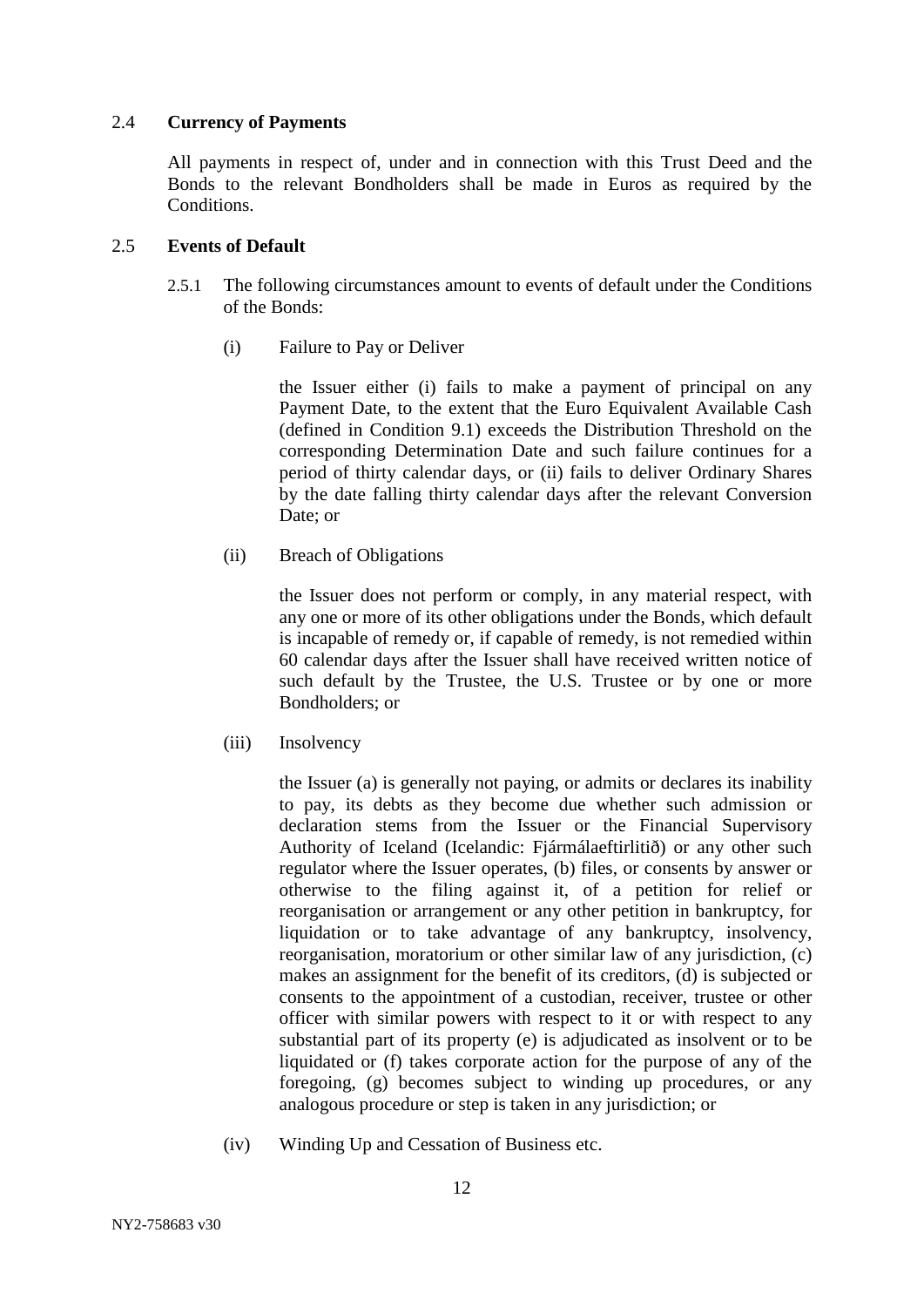an order is made or a resolution is passed for the winding-up or dissolution of the Issuer, or an administrator or a liquidator or other similar person is appointed on respect of the Issuer or any of its respective material assets, or the Issuer has passed a special resolution to have itself wound up or has made an announcement or issued a notice to that effect, or the Issuer ceases or publicly announces an intention to cease to carry on all or substantially all of its business or operations; or

(v) Unlawfulness

it is or will become unlawful for the Issuer to perform or comply with any of its obligations under the Bonds.

# <span id="page-14-0"></span>**3. THE BONDS**

# 3.1 **Global Certificates**

- 3.1.1 The Bonds will initially be represented by Global Certificates in the aggregate principal amount of  $\epsilon$ 2,041,382,201. Bonds will be issued in accordance with the Conditions in registered form in minimum denominations of  $\bigoplus$ .
- 3.1.2 The Global Certificates, if eligible for admission into a Clearing System and the Issuer determines to so admit the Global Certificates in accordance with the Conditions, will be registered in the name of, and deposited with, a custodian or common depositary (or nominee thereof) holding such Global Certificates on behalf of one or more relevant Clearing Systems. Each Global Certificate so delivered and registered shall be exchangeable, in accordance with its terms, for Definitive Certificates.
- 3.1.3 If the Global Certificates are not eligible for admission into a Clearing System or the Issuer otherwise does not determine to admit the Global Certificates into a Clearing System, the Global Certificates shall be delivered to and registered in the nominee name of a Bond Custodian, and the holder of each Bond Interest shall be recorded as such in a Register. Each Global Certificate so delivered to and registered in the nominee name of the Bond Custodian shall be exchangeable, in accordance with its terms, (a) for Global Certificates eligible for admission into a Clearing System, or (b) for Definitive Certificates.
- 3.1.4 The Bonds evidenced by the Global Certificates shall be subject to their terms in all respects and entitled to the same benefits under this Trust Deed as Bonds evidenced by Definitive Certificates.
- 3.1.5 Title to the Bonds and, in the case of Global Certificates not held in a Clearing System, to Bond Interests, shall pass upon registration of transfers in accordance with the Conditions and the Transfer Regulations (as defined in the Conditions).
- 3.1.6 Bonds represented by Global Certificates shall be exchangeable and transferable only in accordance with, and subject to, the provisions of the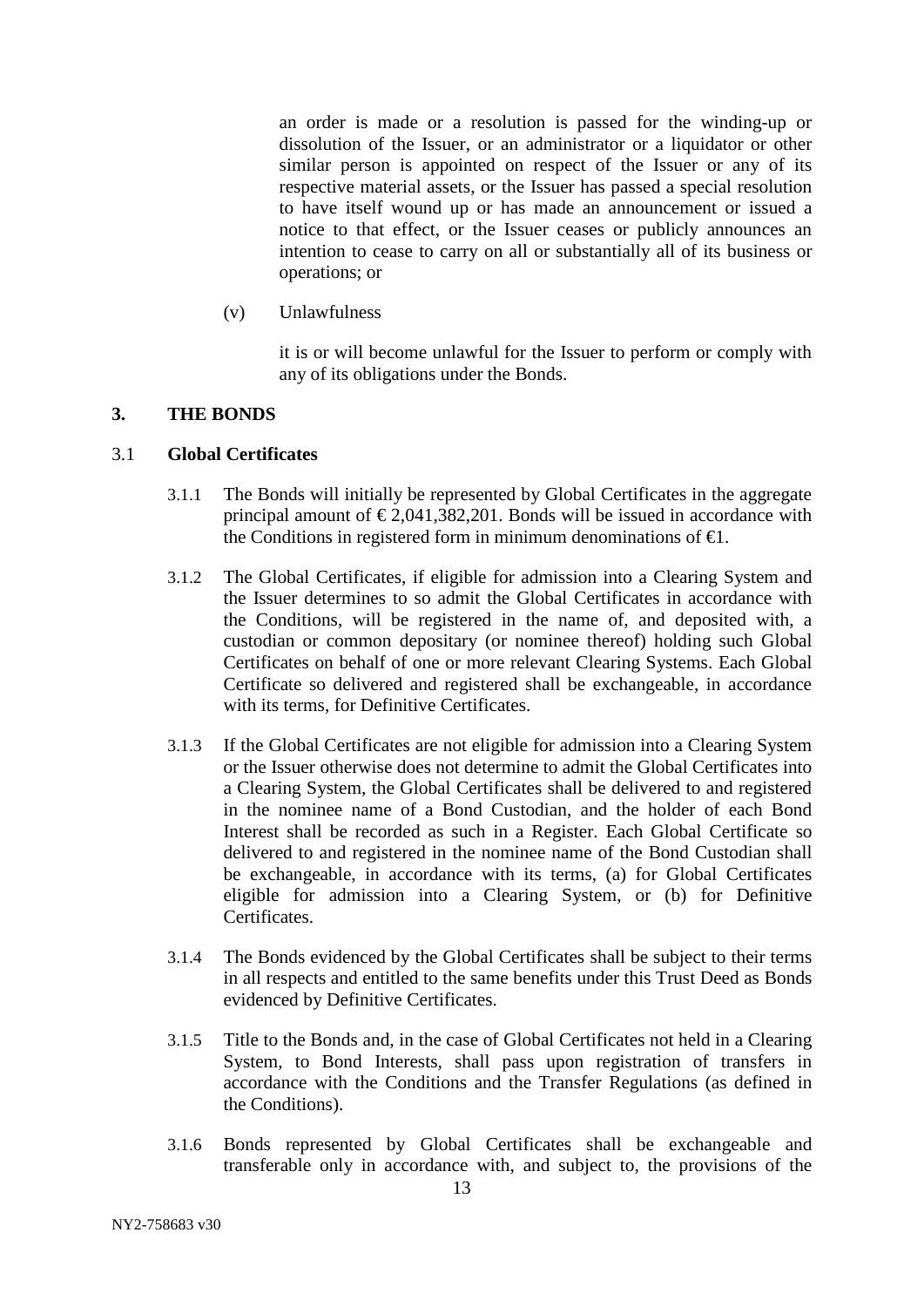applicable Global Certificates and the Conditions and, insofar only as concerns any Global Certificates which are deposited in a Clearing System, the rules and operating procedures of that Clearing System then in effect.

### 3.2 **Definitive Certificates**

Definitive Certificates (if any) will be substantially in the form set out in Schedule 4 and/or Schedule 5. Definitive Certificates (if any) will be endorsed with the Conditions.

### <span id="page-15-1"></span>3.3 **Execution, Authentication and Delivery**

In general, the Global Certificates will only be valid if executed by the Issuer and authenticated by the Registrar. The Global Certificates will be signed manually or in facsimile by a duly authorised person designated by the Issuer and will be authenticated manually by or on behalf of the Registrar. Definitive Certificates issued by the Issuer will be signed manually or in facsimile by two Directors of the Issuer and will be authenticated manually by or on behalf of the Registrar. The Issuer may use the facsimile signature of a person who at the date such signature was originally produced was such a duly authorised person even if at the time of issue and delivery of the Global Certificates or any Definitive Certificate, (s)he no longer holds that office.

The Registrar or Issuer may also appoint an authenticating agent. If the Registrar appoints an authenticating agent and such authenticating agent is reasonably acceptable to the Issuer, such authenticating agent may authenticate a Global Certificate whenever the Registrar may authenticate such Global Certificate.

The Global Certificates and Definitive Certificates so executed and duly authenticated will be binding and valid obligations of the Issuer.

Upon the execution and delivery of this Trust Deed, the Issuer shall deliver to the Trustee an Officers' Certificate as to the incumbency and specimen signatures of officers authorised to execute and deliver the Global Certificates or any Definitive Certificate and give instructions under this Section [3.3](#page-15-1) and, as long as Bonds are outstanding under this Trust Deed, shall deliver a similar Officers' Certificate each year on the anniversary of the date of the first such Officers' Certificate.

# <span id="page-15-0"></span>3.4 **Bondholder Lists**

The Trustee will preserve in as current a form as is reasonably practicable the most recent list available to it of the names and addresses of Bondholders. If the Trustee is not the Registrar, the Issuer will furnish to the Trustee, (i) within five (5) Business Days after each Regular Record Date, a list of the names and addresses of Holders as at such Regular Record Date; and (ii) at such other times as the Trustee may request in writing, within thirty (30) days after receipt by the Issuer of such request, a list of the names and addresses of Holders as at the date no more than fifteen (15) days immediately prior to the date such list is furnished, in each case, in such form as the Trustee may reasonably require.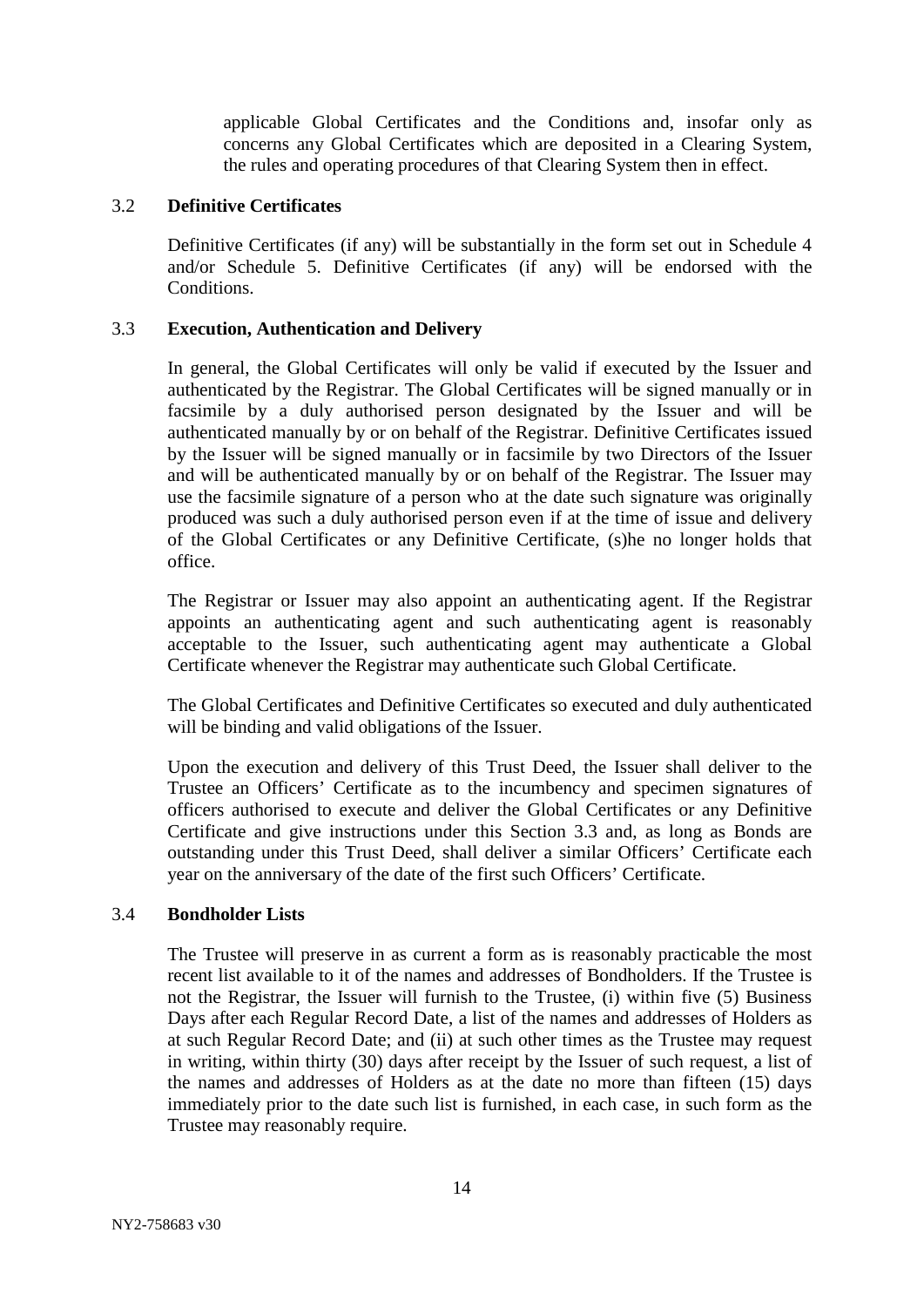### 3.5 **Issue**

Issue and delivery of the Bonds shall be complete upon (i) the issue and delivery of the Global Certificates to a common depositary acting on behalf of the Clearing Systems or (ii) the issue and delivery of the Global Certificates to the Bond Custodian and the entry into the Register of the Bond Custodian as the holder of the Bonds, and of each holder of Bond Interests and/or the issue and delivery of Definitive Certificates and the entry into the Register of the name of each holder thereof.

### 3.6 **Redemption**

Upon full or partial redemption of any of the Bonds, for any reason, the Issuer shall ensure that a notation is made by the Registrar in the Register reflecting that redemption and, in the case of any Definitive Certificates then outstanding, the Definitive Certificates shall be surrendered to the Registrar and, in the case of a partial redemption, new Definitive Certificates shall thereupon be issued in the appropriate amounts.

### 3.7 **Entitlement to Treat Holder as Owner**

A holder of Bonds or Bond Interests will (save as otherwise required by law or specified in this Trust Deed or the Conditions) be treated as the absolute owner of each Bond or Bond Interest (as applicable) registered in its name in the Register for all purposes (whether or not the applicable Bond is overdue and regardless of any ownership, trust or any interest in it or any writing on or the theft or loss of the Definitive Certificates or the Global Certificates issued in respect of that Bond or relating to that Bond Interest), and no person shall be liable for so treating the holder.

# <span id="page-16-0"></span>**4. COVENANT TO COMPLY WITH THE TRUST DEED**

# 4.1 **Covenant**

The Issuer hereby covenants with the Trustee and the U.S. Trustee to comply with those provisions of this Trust Deed and the Conditions which are expressed to be binding on it and to perform and observe the same. The Bonds are subject to the provisions contained in this Trust Deed all of which shall be binding upon the Issuer and the Bondholders and all persons claiming through or under them respectively.

# 4.2 **Trustee May Enforce Conditions**

The U.S. Trustee and the Trustee (acting solely at the direction of the U.S. Trustee), unless otherwise provided by this Trust Deed or the Conditions, shall each be entitled to enforce the obligations of the Issuer under the Bonds and the Conditions as if the same were set out and contained in this Trust Deed which shall be read and construed as one document with the Bonds.

# <span id="page-16-1"></span>**5. COVENANTS RELATING TO CONVERSION AND THE ORDINARY SHARES**

The Issuer hereby undertakes to and covenants with the Trustee and the U.S. Trustee that so long as any Conversion Right remains exercisable, it will observe and perform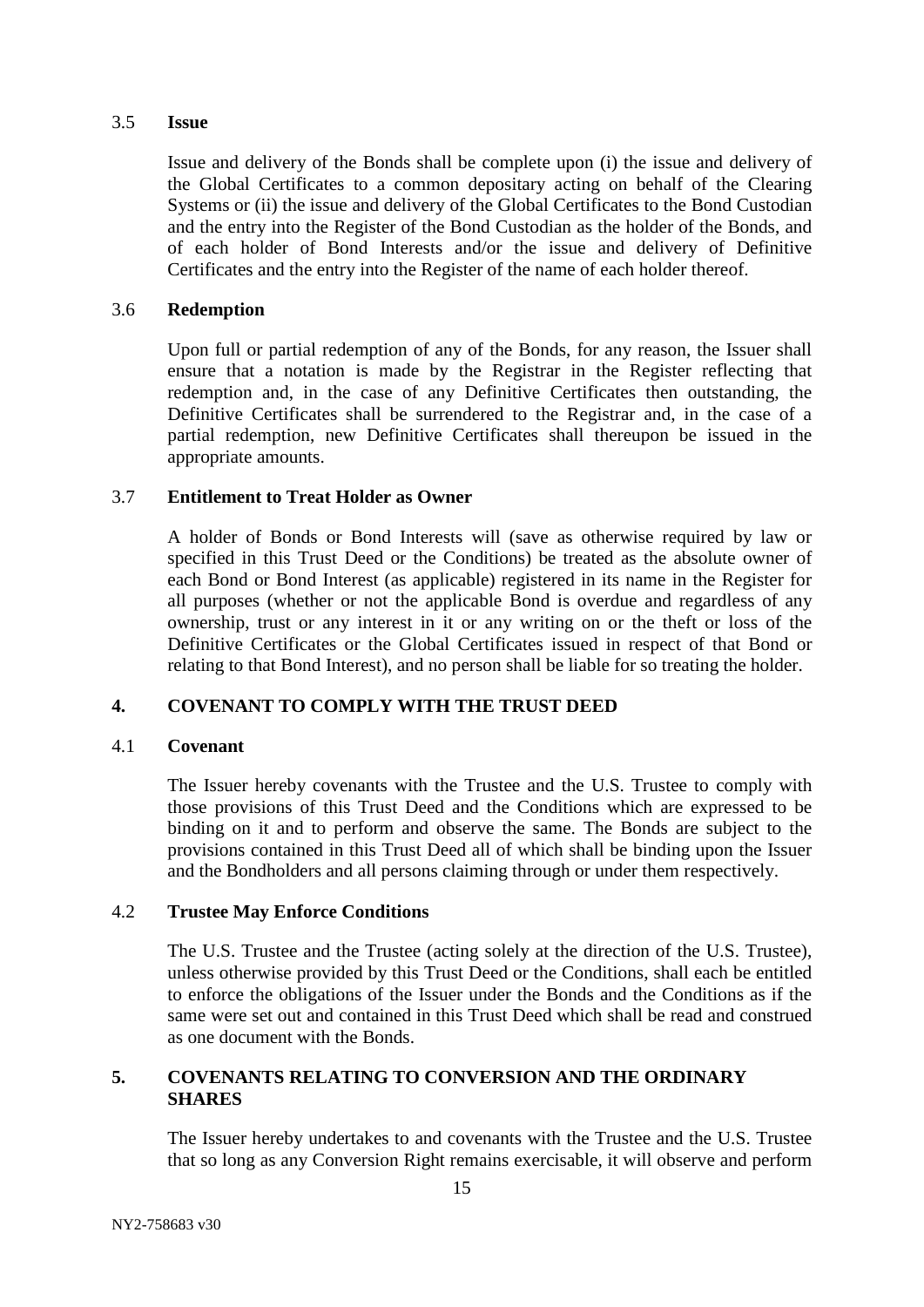all its obligations under the Conditions and this Trust Deed with respect to Conversion Rights.

### <span id="page-17-0"></span>**6. GENERAL COVENANTS**

6.1 The Issuer hereby covenants with the Trustee and the U.S. Trustee that, so long as any of the Bonds remain outstanding, it will:

### <span id="page-17-1"></span>6.1.1 *Books of account*

at all times keep and procure that all its books of account as may be necessary to comply with all applicable laws and so as to enable the financial statements of the Issuer to be prepared and allow the Trustee and any person appointed by it free access to the same at all reasonable times during normal business hours and to discuss the same with the Board of Directors of the Issuer;

### 6.1.2 *Event of Default*

give notice in writing to the Trustee and the U.S. Trustee forthwith upon becoming aware of any Event of Default and without waiting for the Trustee and the U.S. Trustee to take any further action;

#### 6.1.3 *Information*

so far as permitted by applicable law, at all times give to the Trustee and the U.S. Trustee such information as they require for the performance of their functions;

### 6.1.4 *Execution of further documents*

so far as permitted by applicable law, at all times execute all such further documents and do all such further acts and things as may be necessary at any time or times in the opinion of the Trustee to give effect to the provisions of this Trust Deed;

#### 6.1.5 *Notices to Bondholders*

send or procure to be sent to the Trustee and the U.S. Trustee not less than five days prior to the date of publication, for the approval of the Trustee and the U.S. Trustee, one copy of each notice to be given to the Bondholders in accordance with the Conditions (excluding any notices provided under Condition 9 or any other notices provided in the ordinary course under the Conditions) and not publish such notice without such approval and, upon publication, send to the Trustee and the U.S. Trustee two copies of such notice (such approval, unless so expressed, not to constitute approval for the purpose of Section 21 of the Financial Services and Markets Act 2000);

#### 6.1.6 *Notification of non-payment*

use its reasonable endeavours to procure that the Principal Paying, Transfer and Conversion Agent notifies the Trustee and the U.S. Trustee forthwith in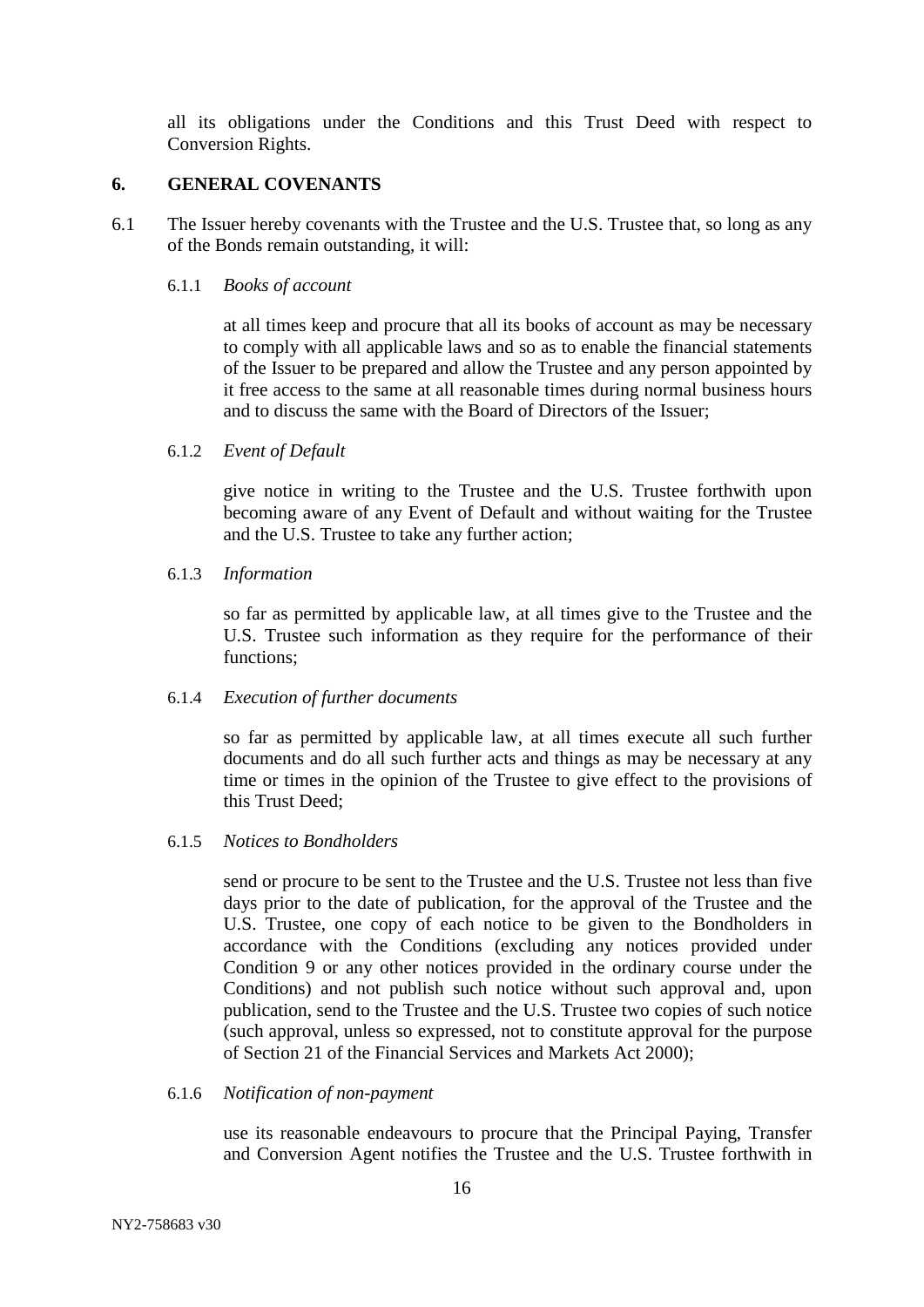the event that it does not, on or before the due date for payment in respect of the Bonds (other than in circumstances where delivery of Ordinary Shares is to be made directly to the Bondholders in accordance with the Conditions) receive unconditionally the full amount in Euros payable on such due date on all such Bonds;

### 6.1.7 *Notification of late payment or delivery*

in the event of (a) the unconditional payment to the Principal Paying, Transfer and Conversion Agent or the Trustee, of any sum due in respect of any of the Bonds being made or satisfied after the due date for payment thereof, forthwith give notice to the Bondholders that such payment has been made, and/or (b) the late delivery of Ordinary Shares owed to the Bondholders in accordance with the Conditions, forthwith give notice to the Bondholders that such delivery has been made;

### 6.1.8 *Notification of payment*

prior to any Payment Date or Unscheduled Payment Date, as the case may be, in respect of any Bond, give to the Trustee notice in writing of the amount of such payment pursuant to the Conditions and duly proceed to pay such Bonds accordingly;

### 6.1.9 *Obligations of Agents*

observe and comply with its obligations and use all reasonable endeavours to procure that the Agents observe and comply with all their obligations under the Paying, Transfer and Conversion Agency Agreement and notify the Trustee and the U.S. Trustee immediately after it becomes aware of any material breach or failure by an Agent in relation to the Bonds;

### 6.1.10 *Payments*

pay moneys payable by it to the Trustee and/or the U.S. Trustee hereunder without set off, counterclaim or deduction, unless otherwise compelled by law;

# <span id="page-18-0"></span>6.1.11 *Periodic Reports*

(i) file, as applicable, with the Trustee within fifteen (15) days after the Issuer is required to file the same with the SEC, copies of the annual reports and of the information, documents and other reports which the Issuer may be required to file with the SEC pursuant to Section 13 or Section 15(d) of the Exchange Act; or, if the Issuer is not required to file information, documents or reports pursuant to either of such Sections under the Exchange Act, then file with the Trustee and the SEC, in accordance with rules and regulations prescribed from time to time by the SEC, such of the supplementary and periodic information, documents and reports which may be required pursuant to Section 13 of the Exchange Act in respect of a security listed and registered on a national securities exchange as may be prescribed from time to time in such rules and regulations;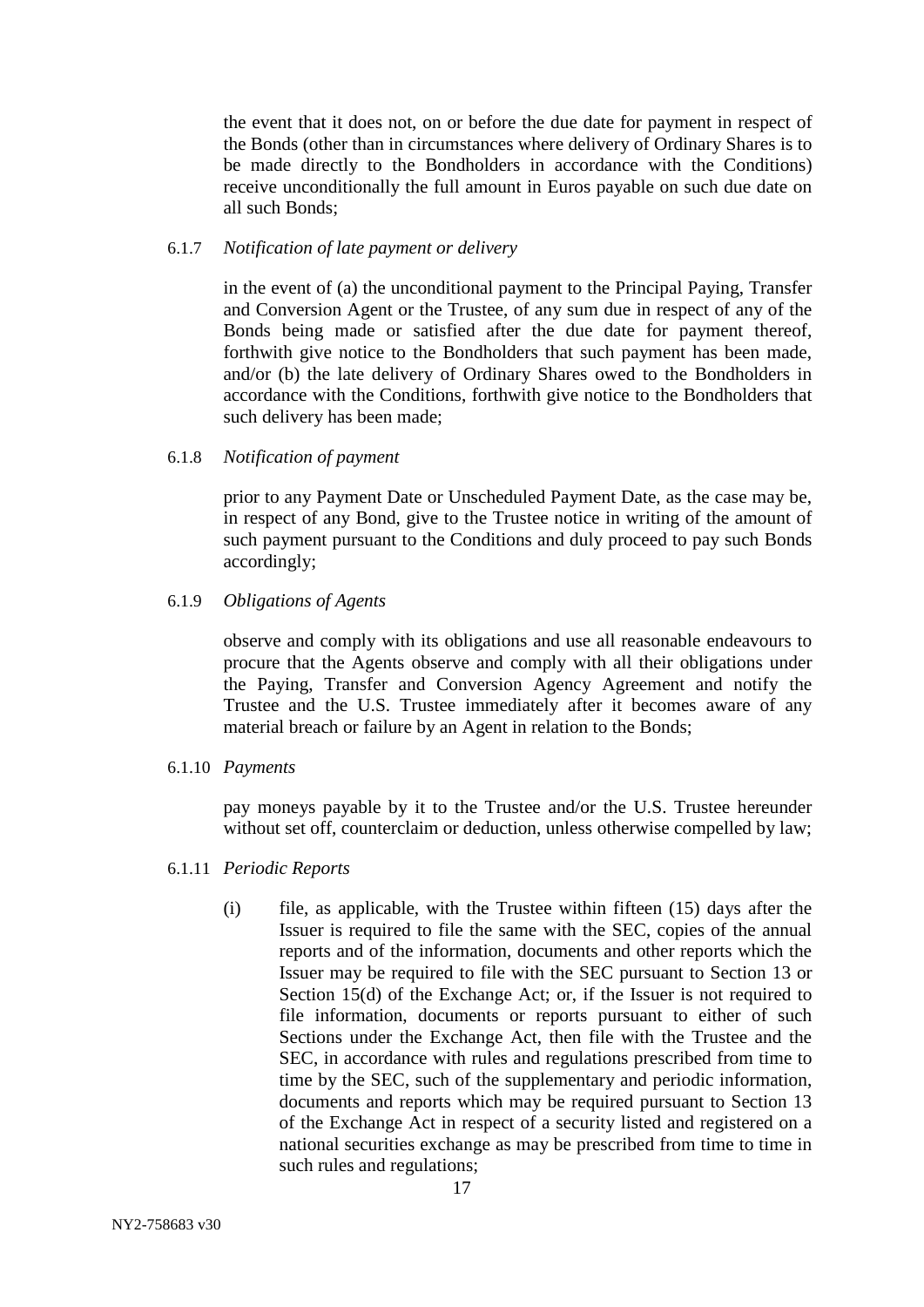- (ii) file with the Trustee and the SEC, in accordance with rules and regulations prescribed from time to time by the SEC, such additional information, documents and reports with respect to compliance by the Issuer with the conditions and covenants of this Trust Deed as may be required from time to time by such rules and regulations;
- (iii) transmit, as applicable, to the Bondholders, in the manner and to the extent required by the TIA, within thirty (30) days after the filing thereof with the Trustee, such summaries of any information, documents and reports required to be filed by the Issuer pursuant to this Section [6.1.11](#page-18-0) as may be required by rules and regulations prescribed from time to time by the SEC; and

# 6.1.12 *Compliance Certificates*

within ninety (90) days after the end of each fiscal year of the Issuer, beginning with the fiscal year ending on December 31, 2016, and upon a request from the Trustee at any other time, deliver to the Trustee an Officers' Certificate, which Officers' Certificate will state:

- (i) that the Officers signing such Officers' Certificate have supervised a review of the activities of the Issuer with a view to determining whether the Issuer has kept, observed, performed and fulfilled its obligations under this Trust Deed during the preceding fiscal year; and
- (ii) to the best knowledge of each of the Officers signing such Officers' Certificate—
	- (a) whether the Issuer has kept, observed, performed and fulfilled each and every covenant contained in this Trust Deed and is not in default in the performance or observance of any of the Conditions or any obligations under this Trust Deed (without regard to any period of grace or requirement of notice provided under this Trust Deed) or, if one or more Defaults or Events of Default have occurred, what events triggered such Defaults or Events of Default and what actions the Issuer is taking or proposes to take with respect to such Defaults or Events of Default; and
	- (b) whether any event has occurred and remains in existence by reason of which any payment of the principal of, or any delivery of any of the consideration due upon conversion of a Bond is prohibited, and, if any such event has occurred and remains in existence, a description, in reasonable detail, of such event or events and what actions the Issuer is taking or proposes to take with respect to such event or events.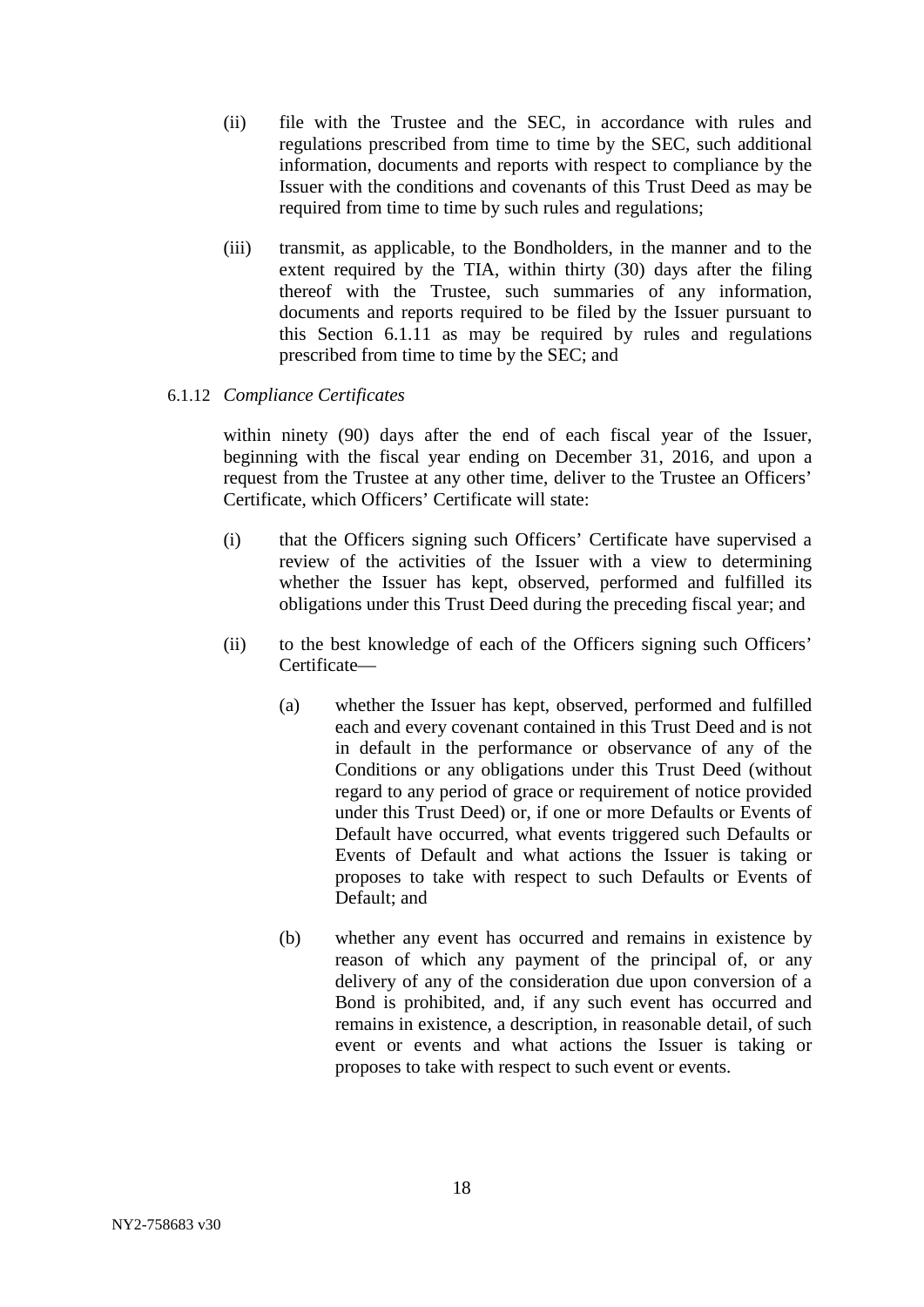### <span id="page-20-0"></span>**7. ENFORCEMENT**

### <span id="page-20-2"></span>7.1 **Legal Proceedings**

At any time after the Bonds have become due and payable in accordance with Condition 11 (*Events of Default*), the U.S. Trustee or the Trustee at the direction of the U.S. Trustee (subject to Sections 10.1.8, 10.1.9 and 10.1.10 of this Trust Deed) may, and without further notice, take such proceedings against the Issuer as it may think fit (subject to Section 9.2.1 of this Trust Deed) to enforce the terms of the Bonds and this Trust Deed either (i) on being so directed in writing by the holders of at least one-quarter in aggregate principal amount of the outstanding Bonds or (ii) on being so directed by an Extraordinary Resolution of the Bondholders, and in each case it shall have been indemnified and/or prefunded and/or secured to its satisfaction against all liabilities, proceedings, claims and demands to which it may thereby become liable and all costs, charges and expenses which may be incurred by it in connection therewith. The U.S. Trustee or the Trustee at the direction of the U.S. Trustee (subject to Sections 10.1.8, 10.1.9 and 10.1.10 of this Trust Deed) shall not be held liable for the consequence of taking any such action and may take such action without having regard to the effect of such action on individual Bondholders. Notwithstanding the above, any Bondholder also has the right to enforce the provisions of the Bonds or this Trust Deed and proceed directly against the Issuer in accordance with the Conditions. The Trustee and the U.S. Trustee have no obligation to any Bondholder under this Trust Deed or the Conditions, and such Bondholder has no right to direct the Trustee or the U.S. Trustee to take any action, if such Bondholder takes any action independently of the Trustee or the U.S. Trustee; and the Trustee and the U.S. Trustee shall not be responsible or liable for any action taken independently by any Bondholder that conflicts with any action taken by the Trustee or the U.S. Trustee.

### 7.2 **Evidence of Default**

If the Trustee or the U.S. Trustee (or any Bondholder where entitled under this Trust Deed so to do) makes any claim, institutes any legal proceeding or lodges any proof in a winding up or insolvency of the Issuer under this Trust Deed or under the Bonds, proof therein that as regards any specified Bond the Issuer is or was in default in paying any principal due in respect of such Bond shall (unless the contrary be proved) be sufficient evidence that the Issuer is or was in the like default as regards all other Bonds in respect of which a corresponding payment is then due.

# <span id="page-20-1"></span>**8. APPLICATION OF MONEYS**

### <span id="page-20-3"></span>8.1 **Priority of Payments**

All moneys received by the Trustee or the U.S. Trustee in respect of the Bonds or amounts payable under this Trust Deed will despite any appropriation of all or part of them by the Issuer (including any moneys which represent principal in respect of Bonds which have become void under the Conditions) be held by the Trustee or the U.S. Trustee on trust to apply them):

8.1.1 first, in payment or satisfaction of those costs, charges, expenses and liabilities properly incurred by the Trustee and the U.S. Trustee in the preparation and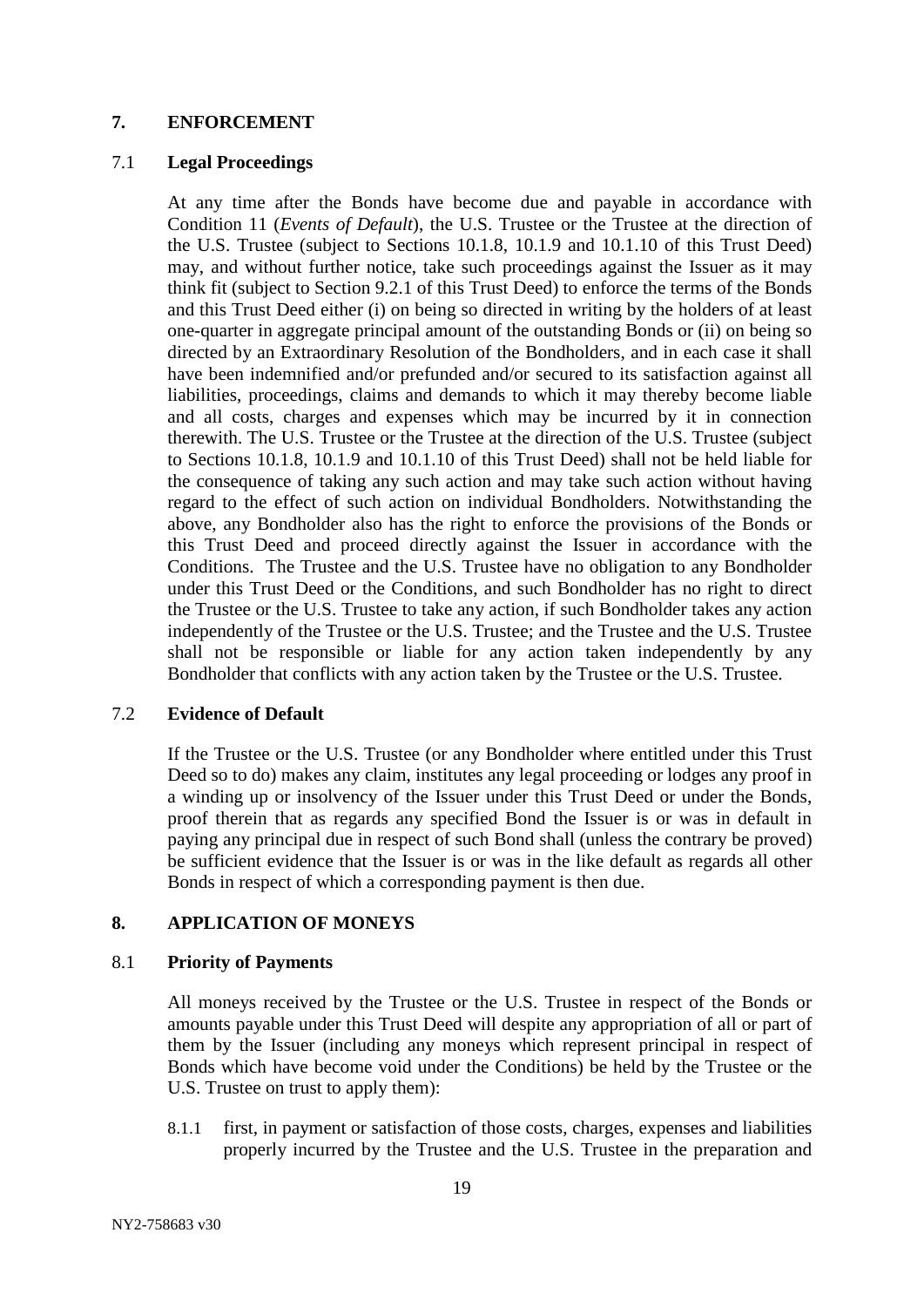execution of the trusts of this Trust Deed (including the remuneration agreed by the Issuer to be payable to the Trustee and the U.S. Trustee) and also such sums as are payable to the Agents;

- 8.1.2 secondly, in or towards payment pari passu and rateably of all principal moneys due on or in respect of the Bonds;
- 8.1.3 thirdly, in or towards payment pari passu and rateably of all other amounts due and payable by the Issuer to the Bondholders pursuant to this Trust Deed and/or the Conditions; and
- 8.1.4 fourthly, the balance (if any) in payment to the Issuer;

and, without prejudice to the provisions of this Section [8.1,](#page-20-3) if the Trustee or the U.S. Trustee, as the case may be, holds any moneys which represent principal in respect of Bonds which have become void under the Conditions, such trustee shall hold such moneys on the above trusts.

### 8.2 **Authorised Investments**

Any moneys which under this Trust Deed may be invested by the Trustee may be invested in the name or under the control of the Trustee in any of the investments for the time being authorised by English law for the investment by trustees of trust moneys or in any other investments, whether similar to those aforesaid or not, which may be selected by the Trustee or by placing the same on deposit in the name or under the control of the Trustee with such bank or other financial institution as the Trustee may think fit and in such currency as the Trustee in its absolute discretion may determine and the Trustee may at any time vary or transfer any of such investments for or into other such investments or convert any moneys so deposited into any other currency and shall not be responsible for any loss occasioned by reason of any such investments or such deposit whether by depreciation in value, fluctuation in exchange rates or otherwise. If that bank or institution is the Trustee or an affiliate of the Trustee then it need only account for an amount of interest equal to the largest amount of interest payable by it on such a deposit to an independent customer. Neither the Trustee nor the U.S. Trustee shall be responsible or liable for any losses which may result from such investments.

### <span id="page-21-0"></span>8.3 **Payments to Bondholders**

Any payment in cash or delivery of Ordinary Shares to be made in respect of the Bonds by the Issuer or the Trustee may be made in the manner provided in the Conditions and this Trust Deed and any payment or delivery so made shall be a good discharge to the extent of such payment or delivery by the Issuer or the Trustee (as the case may be).

# 8.4 **Production of Bonds**

Upon any payment under Section [8.3](#page-21-0) (*Payments to Bondholders*) of principal, the Bond in respect of which such payment is made shall, if the Trustee so requires, be produced to the Trustee or the Principal Paying, Transfer and Conversion Agent by or through whom such payment is made and the Trustee shall in respect of a Bond, (a) in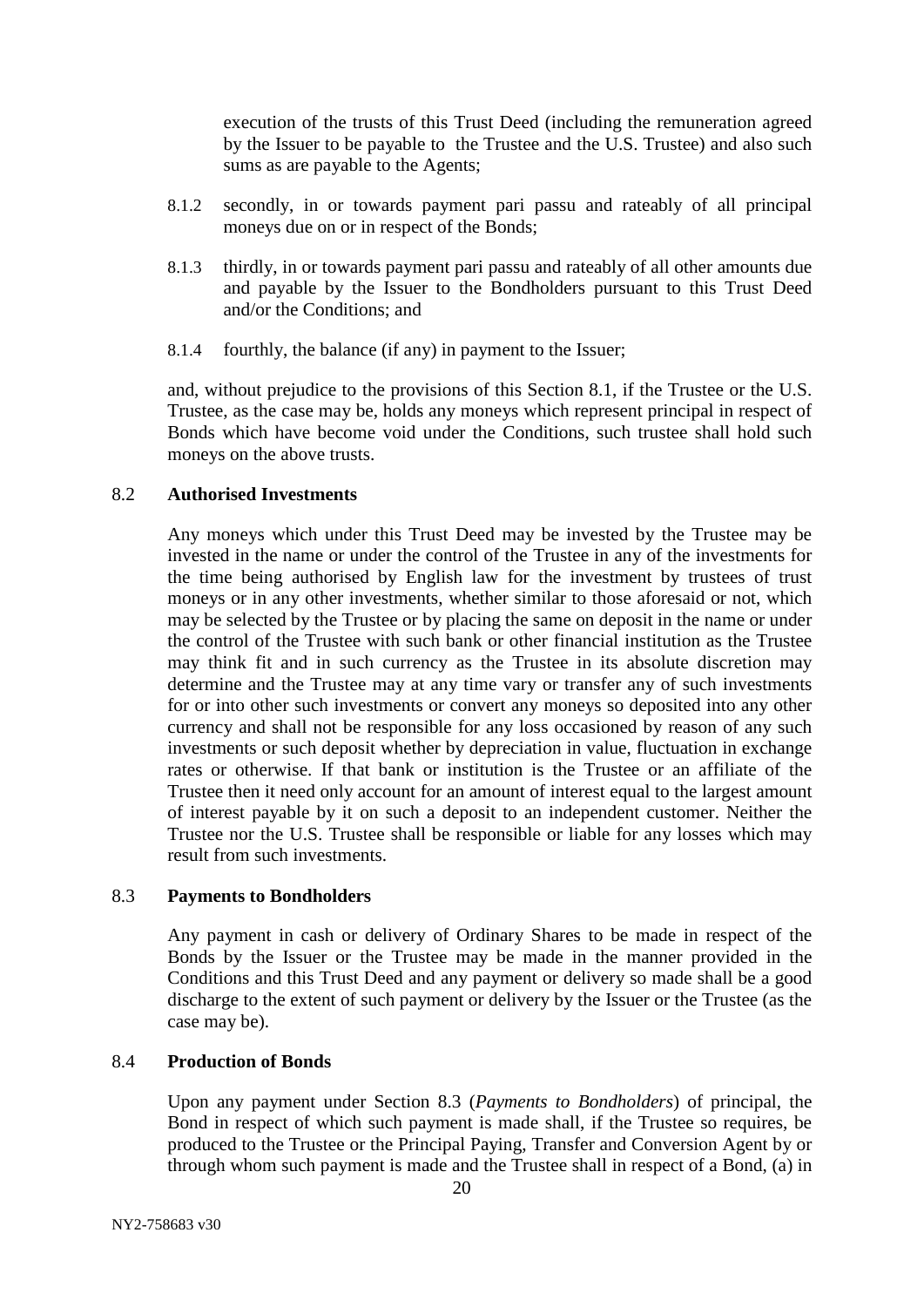the case of part payment, enface or cause such Principal Paying, Transfer and Conversion Agent to enface a memorandum of the amount and date of payment thereon or (b) in the case of payment in full, cause such Bond to be surrendered or shall cancel or procure the same to be cancelled and shall certify or procure the certification of such cancellation.

# <span id="page-22-0"></span>**9. TERMS OF APPOINTMENT**

Where there are any inconsistencies between the Trustee Acts and the provisions of this Trust Deed, the provisions of this Trust Deed shall, to the extent allowed by law, prevail and, in the case of any such inconsistency with the Trustee Act 2000, the provisions of this Trust Deed shall constitute a restriction or exclusion for the purposes of that Act. The Trustee shall have all the powers conferred upon trustees by the Trustee Acts and by way of supplement thereto.

By way of supplement to the TIA and the Trustee Acts, it is expressly declared as follows:

# 9.1 **Reliance on Information**

9.1.1 *Advice*

The Trustee may in relation to this Trust Deed act on the opinion or advice of or a certificate or any information obtained from any lawyer, banker, valuer, surveyor, broker, auctioneer, accountant or other expert (whether obtained by the Trustee, the Issuer or any Agent or otherwise) and which advice or opinion may be provided on such terms (including as to limitations of liability) as the Trustee may consider in its sole discretion to be consistent with prevailing market practice with regard to advice or opinions of that nature and shall not be responsible for any loss, damage, expense or liability occasioned by the Trustee, acting in accordance with such opinion or advice or in accordance with what the Trustee, in good faith believes such opinion or advice to be; any such opinion, advice, certificate or information may be sent or obtained by letter, telegram, cablegram or facsimile transmission and the Trustee shall not be liable for acting on any opinion, advice, certificate or information purporting to be so conveyed although the same shall contain some error or shall not be authentic;

# 9.1.2 *Resolution of Bondholders*

neither the Trustee nor U.S. Trustee shall be liable for acting upon any resolution purporting to be a written resolution or other resolution to have been passed at any meeting of the Bondholders in respect whereof minutes have been made and signed even though it may subsequently be found that there was some defect in the constitution of the meeting or the passing of the resolution purporting to be an Extraordinary Resolution or to have been passed at any meeting or that for any reason the resolution was not valid or binding upon the Bondholders or (in the case of a direction or request) it was not signed by the requisite number of Bondholders;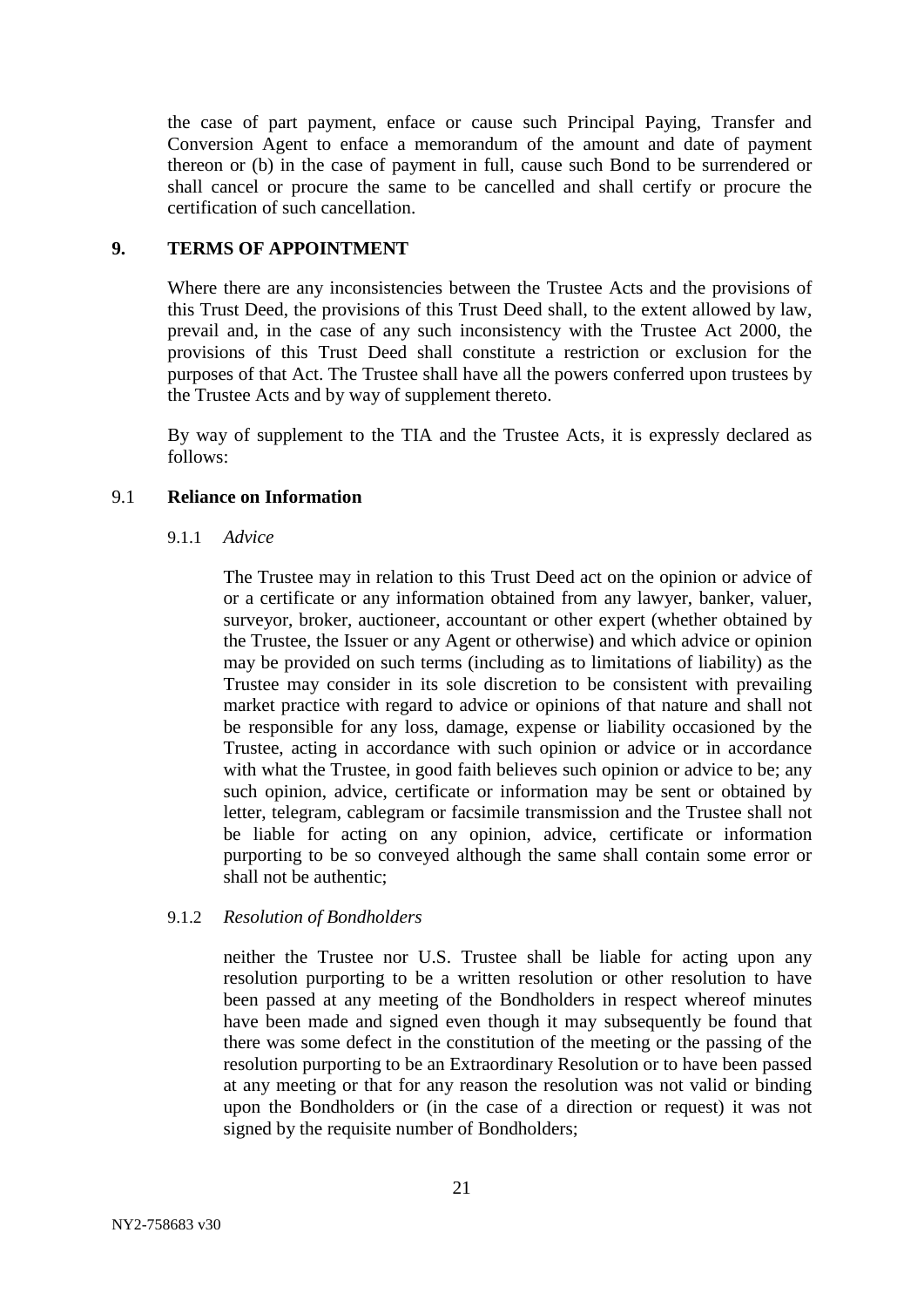#### 9.1.3 *Reliance on certification of Clearing System*

both the Trustee and the U.S. Trustee may call for and shall be at liberty to accept and place full reliance on as sufficient evidence thereof and shall not be liable to the Issuer or any Bondholder by reason only of either having accepted as valid or not having rejected an original certificate or letter of confirmation purporting to be signed on behalf of any relevant Clearing System in relation to any matter;

### 9.1.4 *Bondholders as a class*

whenever in this Trust Deed the Trustee or the U.S. Trustee is required in connection with any exercise of its powers, trusts, authorities (or, in the case of the Trustee and not the U.S. Trustee, discretions) to have regard to the interests of the Bondholders, it shall have regard to the interests of the Bondholders as a class and in particular, but without prejudice to the generality of the foregoing, shall not be obliged to have regard to the consequences of such exercise for any individual Bondholder resulting from his or its being for any purpose domiciled or resident in, or otherwise connected with, or subject to the jurisdiction of, any particular territory;

### 9.1.5 *Trustee not responsible for Investigations*

neither the Trustee nor the U.S. Trustee shall be responsible for, or for investigating any matter which is the subject of, any recital, statement, representation, warranty or covenant of any person contained in this Trust Deed, the Bonds or any other agreement or document relating to the transactions herein or therein contemplated or for the execution, legality, effectiveness, adequacy, genuineness, validity, enforceability or admissibility in evidence thereof;

### 9.1.6 *No obligation to monitor*

neither the Trustee nor the U.S. Trustee shall be under any obligation to monitor the Issuer or any other person, or supervise the functions of any other person under the Bonds or any other agreement or document relating to the transactions herein or therein contemplated and shall be entitled, unless notified of a breach of obligation pursuant to the terms of this Trust Deed or the Bonds, to assume, that each such person is properly performing and complying with its obligations;

### 9.1.7 *Bonds held by the Issuer*

in the absence of knowledge or express notice to the contrary, the Trustee or the U.S. Trustee may assume without enquiry, that no Bonds other than Restricted Bonds are for the time being held by or for the benefit of the Issuer;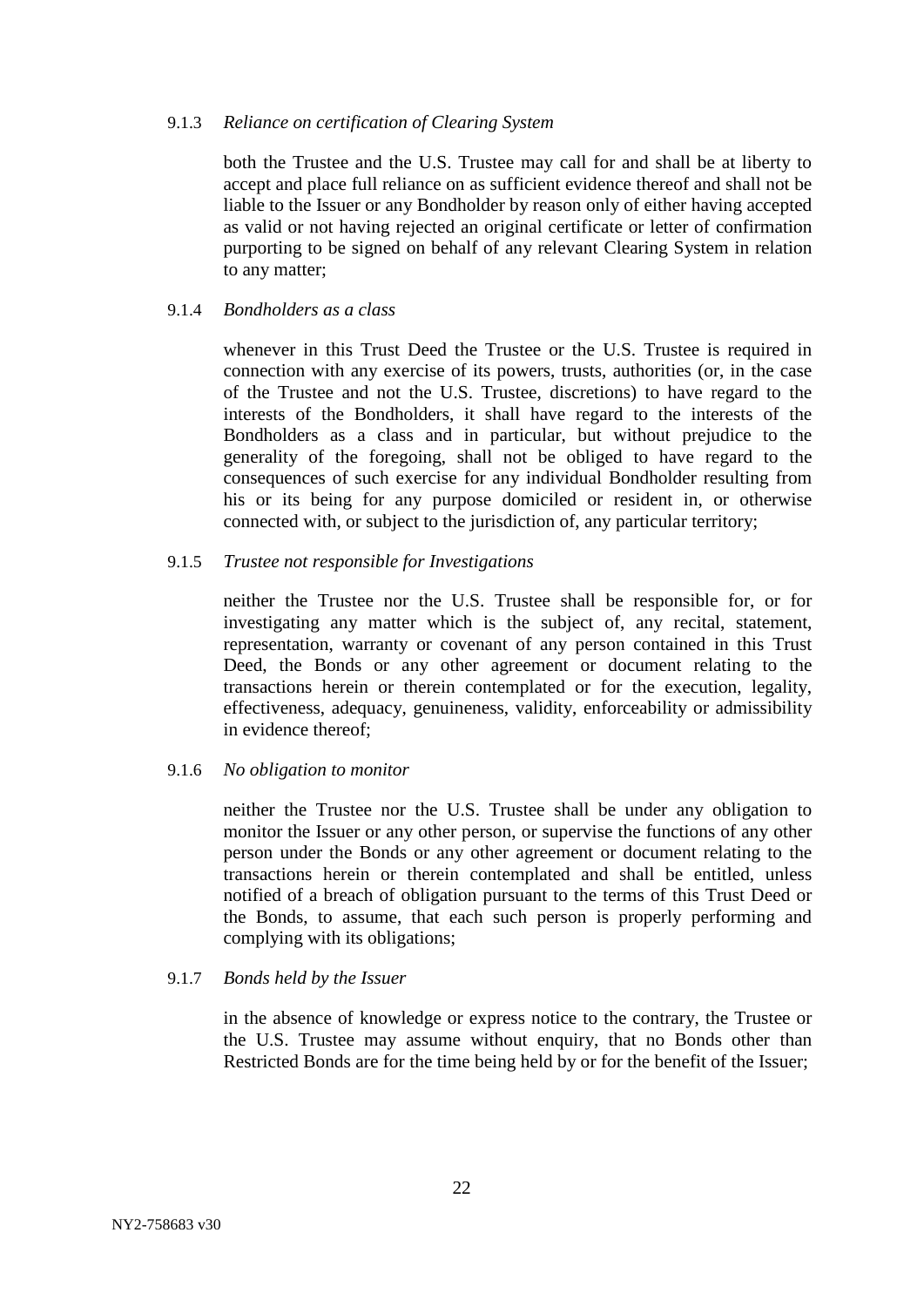#### 9.1.8 *Forged Bonds*

neither the Trustee nor the U.S. Trustee shall be liable to the Issuer or any Bondholder by reason of having accepted as valid or not having rejected any Bond as such and subsequently found it to be forged or not authentic;

#### 9.1.9 *Events of Default*

neither the Trustee nor the U.S. Trustee shall be bound to give notice to any person of the execution of this Trust Deed or to take any steps to ascertain whether any Event of Default has happened and, until it shall have express notice to the contrary, the Trustee and the U.S. Trustee shall be entitled to assume that no such Event of Default has happened and that the Issuer is observing and performing all of its obligations contained in the Bonds and under this Trust Deed and no event has happened as a consequence of which any of the Bonds may become repayable. The Trustee and the U.S. Trustee shall not be deemed to have notice of an Event of Default unless a responsible officer of the U.S. Trustee and the Trustee has actual knowledge thereof or unless written notice of any event which is in fact such an Event of Default is received by the U.S Trustee and the Trustee at their corporate trust offices and such notice references the Bonds and this Trust Deed;

#### 9.1.10 *Legal Opinions*

neither the Trustee nor the U.S. Trustee shall be responsible to any person for failing to request, require or receive any legal opinion relating to any Bonds or for checking or commenting upon the content of any such legal opinion but shall be entitled to require any such opinion if it deems it necessary;

### 9.1.11 *Trustee, U.S. Trustee not Responsible*

neither the Trustee nor U.S. Trustee shall be responsible for the execution, delivery, legality, effectiveness, adequacy, genuineness, validity, enforceability or admissibility in evidence of this Trust Deed or any other document relating thereto and shall not be liable for any failure to obtain any rating of Bonds (where required), any licence, consent or other authority for the execution, delivery, legality, effectiveness, adequacy, genuineness, validity, performance, enforceability or admissibility in evidence of this Trust Deed or any other document relating thereto. In addition, neither the Trustee nor U.S. Trustee shall be responsible for the effect of the exercise of any of its powers, duties and (in the case of the Trustee and not the U.S. Trustee) discretions hereunder;

#### 9.1.12 *Freedom to Refrain*

notwithstanding anything else herein contained, the Trustee and the U.S. Trustee may refrain from doing anything which would or might in its opinion be contrary to any law of any jurisdiction or any directive or regulation of any agency or any state of which would or might otherwise render it liable to any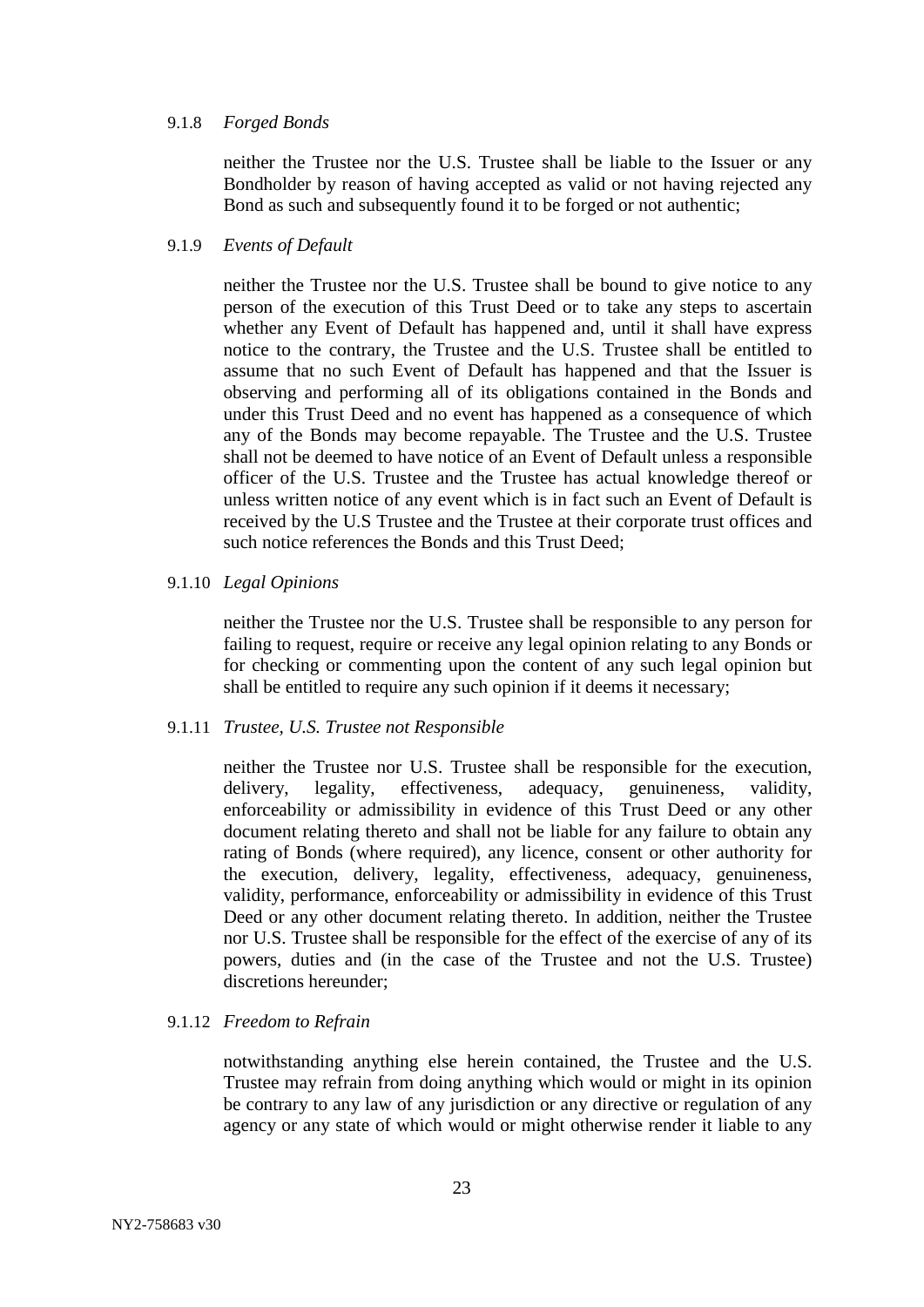person and may do anything which is, in its opinion, necessary to comply with any such law, directive or regulation;

#### 9.1.13 *Right to Deduct or Withhold*

notwithstanding anything contained in this Trust Deed, to the extent required by any applicable law, if the Trustee or the U.S. Trustee is or will be required to make any deduction or withholding from any distribution or payment made by it hereunder or if the Trustee, or U.S. Trustee, as the case may be, is or will be otherwise charged to, or is or may become liable to, tax as a consequence of performing its duties hereunder whether as principal, agent or otherwise, and whether by reason of any assessment, prospective assessment or other imposition of liability to taxation of whatsoever nature and whensoever made upon the Trustee, or U.S. Trustee, as the case may be, and whether in connection with or arising from any sums received or distributed by it or to which it may be entitled under this Trust Deed (other than in connection with its remuneration as provided for herein) or any investments or deposits from time to time representing the same, including any income or gains arising therefrom or any action of the Trustee, or U.S. Trustee, as the case may be, in connection with the trusts of this Trust Deed (other than the remuneration herein specified) or otherwise, then the Trustee, or U.S. Trustee, as the case may be, shall be entitled to make such deduction or withholding or, as the case may be, to retain out of sums received by it an amount sufficient to discharge any liability to tax which relates to sums so received or distributed or to discharge any such other liability of the Trustee to tax from the funds held by the Trustee, or U.S. Trustee, as the case may be, upon the trusts of this Trust Deed; and

### 9.1.14 *Certificate of Directors*

the Trustee and the U.S. Trustee may call for, and be at liberty to accept, a certificate signed by an authorised signatory of the Issuer, as to any fact or matter or the expediency of any act *prima facie* within the knowledge of the Issuer as sufficient evidence thereof, and the Trustee and the U.S. Trustee shall not be bound in any such case to call for further evidence or be responsible for any liability that may be occasioned by its failing to do so.

# <span id="page-25-0"></span>9.2 **Duties and Powers of the Trustee and the U.S. Trustee**

### 9.2.1 *Duties and Responsibilities of the Trustee and the U.S. Trustee*

(i) The Trustee and the U.S. Trustee, as the case may be, prior to the occurrence of an Event of Default and after the curing of all Events of Default which may have occurred, undertake to perform such duties, and only such duties, as are specifically set forth in this Trust Deed, and no implied covenants or obligations will be read into this Trust Deed against the Trustee and the U.S. Trustee, as the case may be, and in the absence of bad faith on the part of the Trustee and the U.S. Trustee, as the case may be, may conclusively rely, as to the truth of the statements and the correctness of the opinions expressed therein,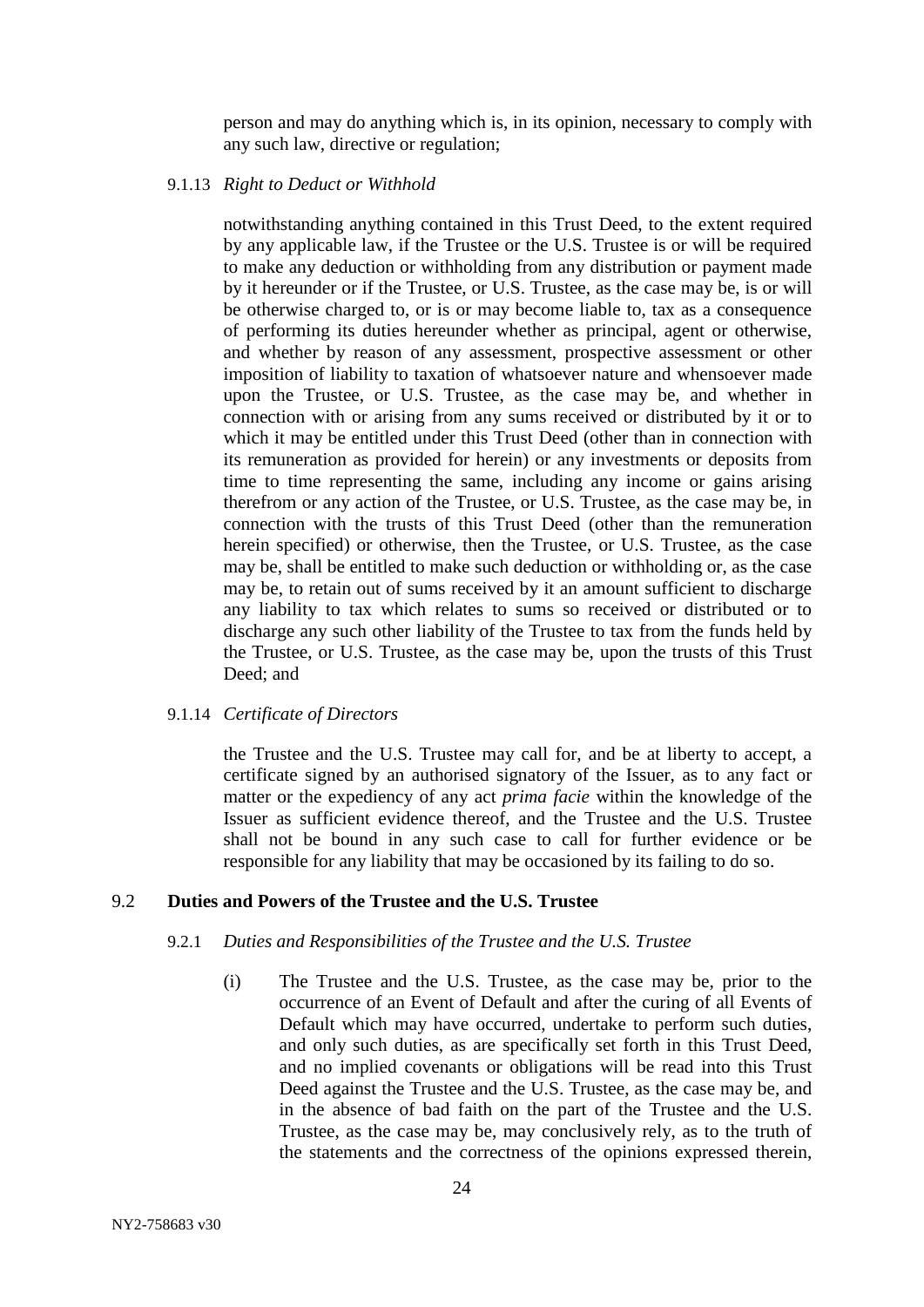upon any certificates or opinions furnished to the Trustee and the U.S. Trustee, as the case may be, and conforming to the requirements of this Trust Deed; but in the case of any such certificates or opinions which by any provision hereof are specifically required to be furnished to the Trustee and the U.S. Trustee, as the case may be, the Trustee and the U.S. Trustee, as the case may be, shall be under a duty to examine the same to determine whether or not they conform to the requirements of this Trust Deed, but shall not have any obligation to confirm or investigate mathematical calculations or any other matters set forth therein;

- (ii) in case an Event of Default has occurred (which has not been cured), the Trustee and the U.S. Trustee, as the case may be, shall exercise such of the rights and powers vested in it by this Trust Deed, and use the same degree of care and skill in their exercise, as a prudent person would exercise or use under the circumstances in the conduct of his or her own affairs;
- (iii) no provisions of this Trust Deed shall be construed to relieve the Trustee or the U.S. Trustee, as the case may be, from liability for its own negligent action, its own negligent failure to act, or its own wilful misconduct, except that:
	- (a) this subsection 9.2.1(iii) shall not be construed to limit the effect of subsection 9.2.1(i)
	- (b) prior to the occurrence of an Event of Default and after the curing of all Events of Default which may have occurred, the duties and obligations of such trustee shall be determined solely by the express provisions of this Trust Deed, and such trustee shall not be liable except for the performance of such duties and obligations as are specifically set forth in this Trust Deed, and no implied covenants or obligations shall be read into this Trust Deed against such trustee;
	- (c) such trustee shall not be liable for any error of judgment made in good faith by a Trust Officer or Officers, unless it shall be proved that such trustee was negligent in ascertaining the pertinent facts; and
	- (d) such trustee shall not be liable with respect to any action taken or omitted to be taken by it in good faith in accordance with the direction of the holders of the Bonds pursuant to Section [13.6](#page-44-1) (*Directions of Bondholders*) relating to the time, method and place of conducting any proceeding for any remedy available to such trustee, or exercising any trust or power conferred upon such trustee, under this Trust Deed;
	- (e) no provision of this Trust Deed shall be construed as requiring the Trustee and the U.S. Trustee, as the case may be, to expend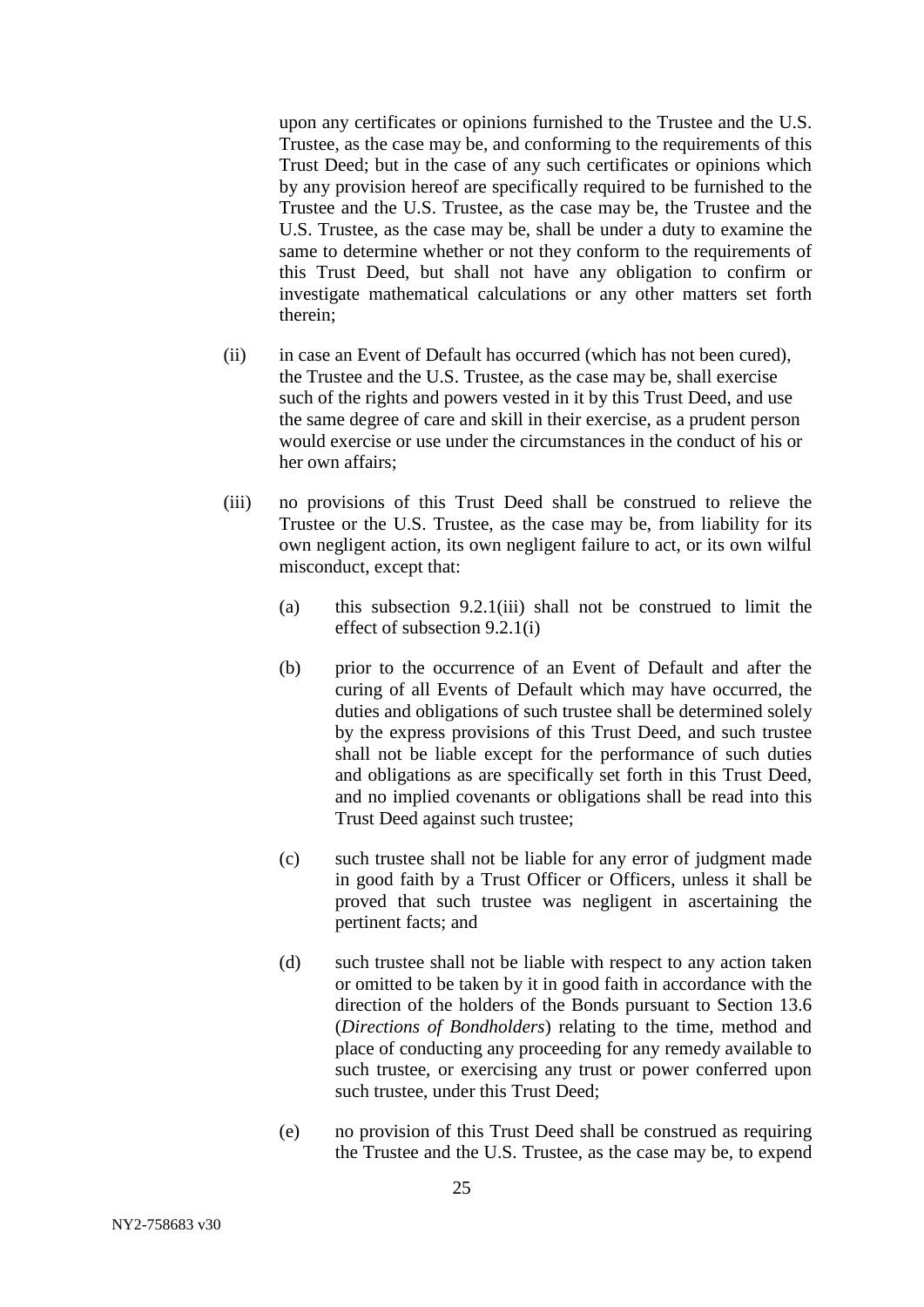or risk its own funds or otherwise to incur any personal financial liability in the performance of any of its duties hereunder, or in the exercise of any of its rights or powers, if it shall have reasonable grounds for believing that repayment of such funds or adequate indemnity and/or security and prefunding to its satisfaction, against such risk or liability is not reasonably assured to it;

- (f) whether or not expressly so provided herein, every provision of this Trust Deed relating to the conduct of the U.S. Trustee or affecting the liability of or affording protection to the U.S. Trustee shall be subject to the provisions of this section 9.2.1; and
- (g) Section 1 of the Trustee Act 2000 shall not apply to this Trust Deed.

### 9.2.2 *Determination of Questions*

the Trustee or the U.S. Trustee, as the case may be, as between itself and the Bondholders shall have full power to determine all questions and doubts arising in relation to any of the provisions of this Trust Deed and every such determination, whether made upon a question actually raised or implied in the acts or proceedings of such trustee, shall be conclusive and shall bind such trustee and the Bondholders;

### <span id="page-27-0"></span>9.2.3 *Trustees' Discretion*

the Trustee or the U.S. Trustee, as the case may be, shall (save as expressly otherwise provided herein) as regards all the trusts, powers, authorities and discretions vested in it by this Trust Deed or by operation of law, have the right to execute any of the trusts or powers thereunder or perform any duties thereunder. The Trustee or the U.S. Trustee, as the case may be, shall not be responsible for any loss, costs, damages, expenses, liabilities or inconveniences that may result from the exercise or non-exercise thereof but, whenever such trustee is under the provisions of this Trust Deed bound to act at the request or direction of the Bondholders, such trustee shall nevertheless not be so bound unless first indemnified and/or prefunded and/or provided with security to its satisfaction against all actions, proceedings, claims and demands to which it may render itself liable and all liabilities which it may incur by so doing;

### 9.2.4 *Trustees' Consent*

any consent given by the Trustee or the U.S. Trustee, as the case may be, for the purposes of this Trust Deed may be given on such terms and subject to such conditions (if any) as such trustee may require;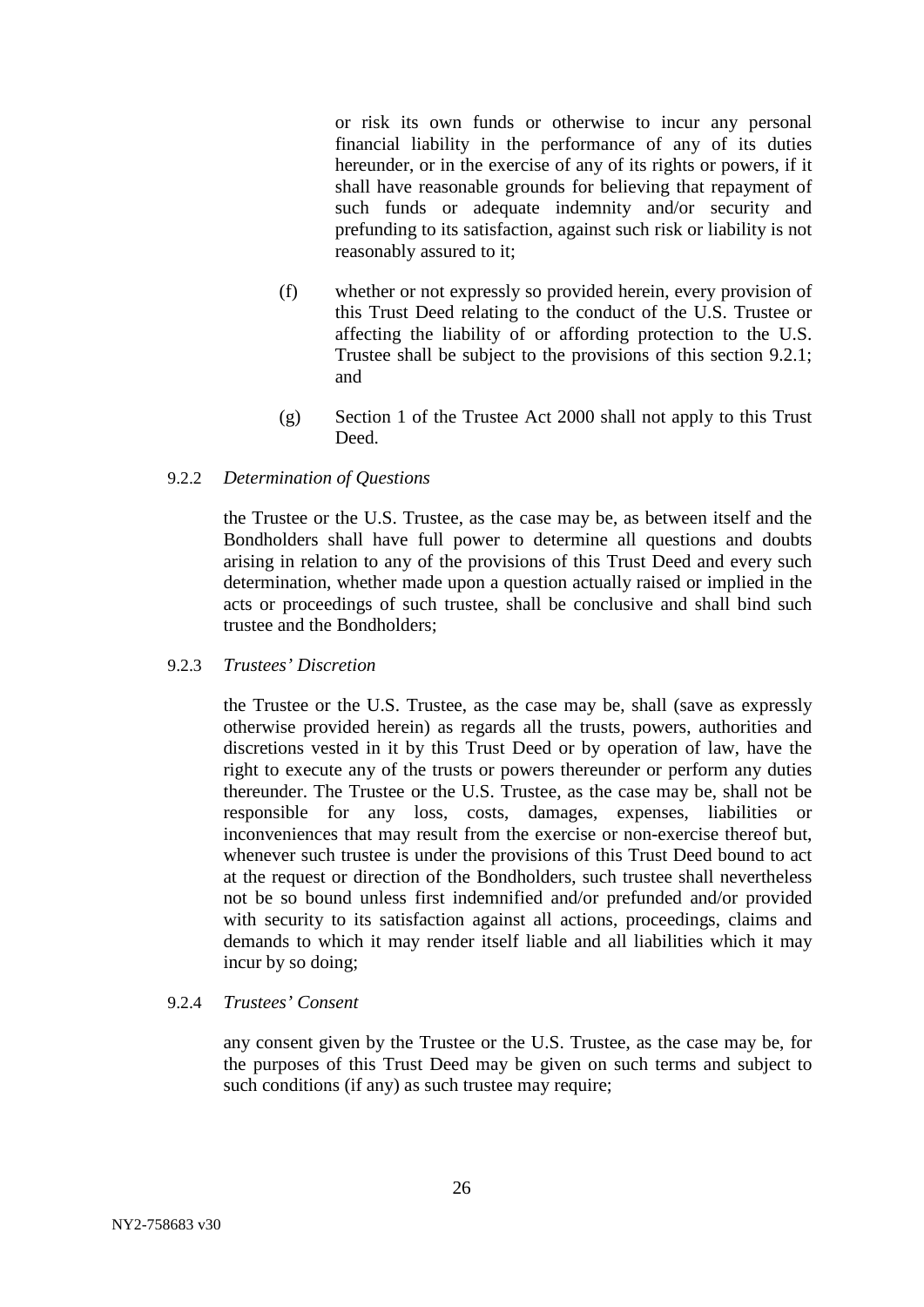#### 9.2.5 *Conversion of Currency*

where it is necessary or desirable for any purpose in connection with this Trust Deed, to convert any sum from one currency to another it shall (unless otherwise provided by this Trust Deed or the Conditions or required by law) be converted at such rate(s) of exchange, in accordance with such method and as at such date for the determination of such rate(s) of exchange as may be agreed by the Trustee or the U.S. Trustee, as the case may be, in consultation with the Issuer and any rate of exchange, method and date so specified shall be binding on the Issuer and the Bondholders. For the avoidance of doubt, this Section 9.2.5 does not apply to any conversions of currency into Euros in accordance with Condition 9.1;

### 9.2.6 *Responsibility*

neither the Trustee nor the U.S. Trustee shall be responsible for the exchange of any Global Certificate for Definitive Certificates, or the delivery of any Bond to the persons entitled to them;

9.2.7 *Error of Judgment*

neither the Trustee nor the U.S. Trustee shall be liable for any error of judgment made in good faith by any officer or employee of the Trustee or the U.S. Trustee, as the case may be, assigned by the Trustee or U.S. Trustee, as the case may be, to administer its corporate trust matters;

### 9.2.8 *Agents*

the Trustee and the U.S. Trustee may, in the conduct of the trusts of this Trust Deed instead of acting personally, employ and pay an agent, whether or not a lawyer or other professional person, to transact or conduct, or concur in transacting or conducting, any business and to do or concur in doing all acts required to be done by the Trustee and the U.S. Trustee (including the receipt and payment of money), provided that the Trustee and the U.S. Trustee exercise reasonable care in selecting such agent and the Trustee and the U.S. Trustee shall not be responsible for any misconduct or omission on the part of any person, or any liabilities incurred by reason of any such misconduct and/or omission, appointed by it hereunder or be bound to supervise the proceedings or acts of any such person;

### 9.2.9 *Delegation*

the Trustee or the U.S. Trustee, as the case may be, may, in the execution and exercise of all or any of the trusts, powers, authorities and discretions vested in it by this Trust Deed; act by responsible officer(s) for the time being of such trustee and such trustee may also whenever it thinks fit, whether by power of attorney or otherwise, delegate to any person(s) or fluctuating body of Persons (whether being a co-trustee or separate trustee of this Trust Deed or not) all or any of the trusts, powers, authorities and discretions vested in it by this Trust Deed and any such delegation may be made upon such terms and conditions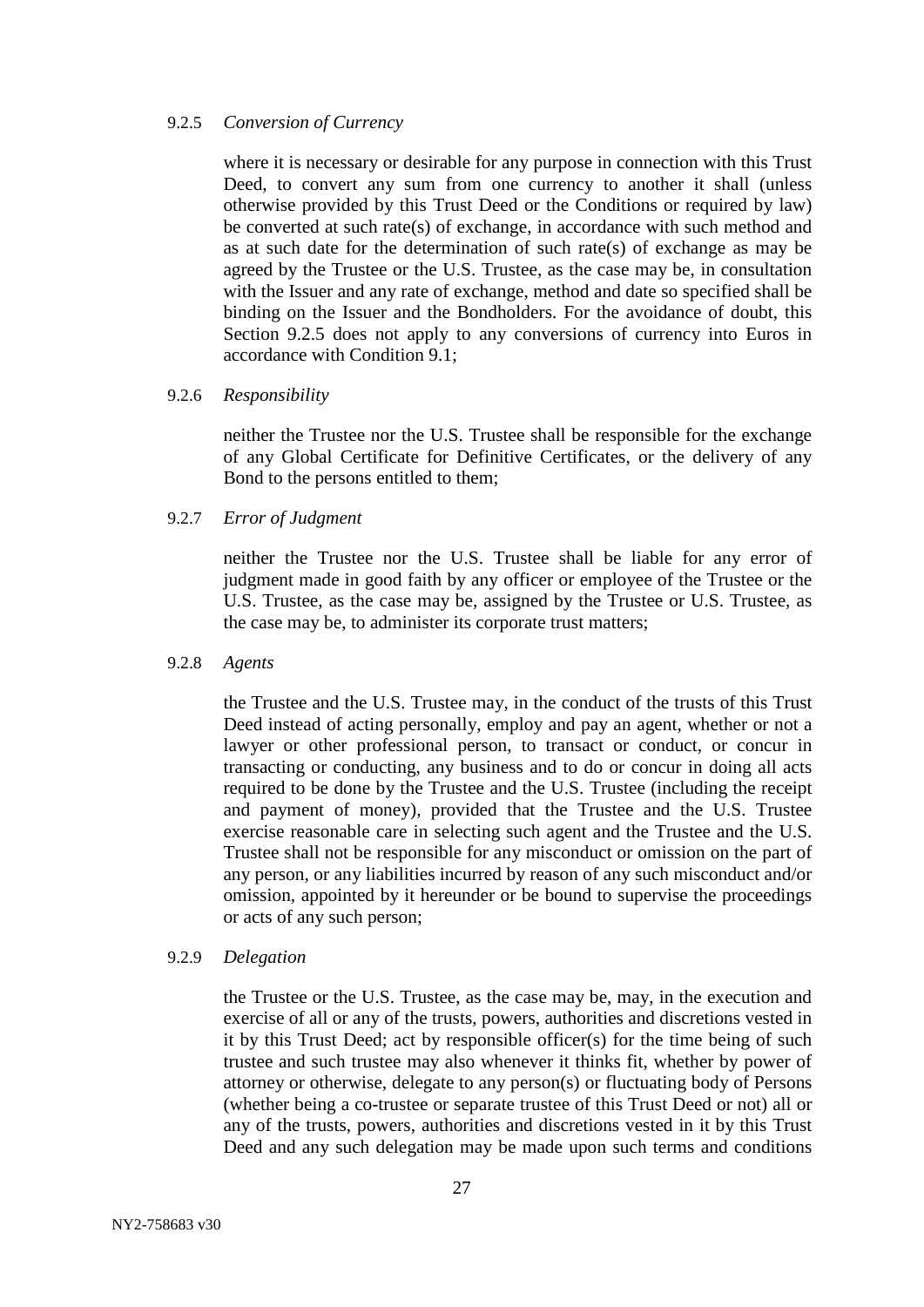and subject to such regulations (including power to sub-delegate with the consent of such trustee) as such trustee may think fit in the interests of the Bondholders provided the Trustee exercises reasonable care in selecting such delegate and such trustee shall not be bound to supervise the proceedings or acts of such delegate or sub-delegate and shall not in any way or to any extent be responsible for any loss, liability, expense or damages incurred by any misconduct or default on the part of such delegate or sub-delegate;

### 9.2.10 *Deposit of Documents*

the Trustee or the U.S. Trustee, as the case may be, shall be at liberty to place this Trust Deed and all deeds and other documents relating to this Trust Deed in any safe deposit, safe or other receptacle selected by such trustee, in any part of the world, or with any bank or banking company, lawyer or firm of lawyers believed by it to be of good repute, in any part of the world, and such trustee shall not be responsible for or required to insure against any loss incurred in connection with any such deposit and the Issuer shall pay all sums required to be paid on account of or in respect of any such deposits; and

### 9.2.11 *Confidential Information*

the Trustee or the U.S. Trustee, as the case may be, shall not (unless required by law or ordered so to do by a court of competent jurisdiction) be required, subject to the Conditions, to disclose to any Bondholder confidential information or other information made available to such trustee by the Issuer in connection with this Trust Deed and no Bondholder shall be entitled to take any action to obtain from such trustee any such information.

# 9.3 **Financial Matters**

#### 9.3.1 *Professional Charges*

Any trustee being a banker, lawyer, broker or other person engaged in any profession or business shall be entitled to charge and be paid all proper usual professional and other charges for business transacted and acts done by him or his partner or firm on matters arising in connection with the trusts of this Trust Deed and also his charges in addition to disbursements for all other work and business done and all time spent by him or his partner or firm on matters arising in connection with this Trust Deed, including matters which might or should have been attended in person by a trustee not being a banker, lawyer, broker or other professional person;

### 9.3.2 *Expenditure by the Trustees*

nothing contained in this Trust Deed shall require the Trustee or the U.S. Trustee to expend or risk its own funds or otherwise incur any financial liability in the performance of its duties or the exercise of any right, power, authority or discretion hereunder if it has grounds for believing the repayment of such funds or adequate indemnity against, or security for, or prefunding for, such risk or liability is not reasonably assured to it; and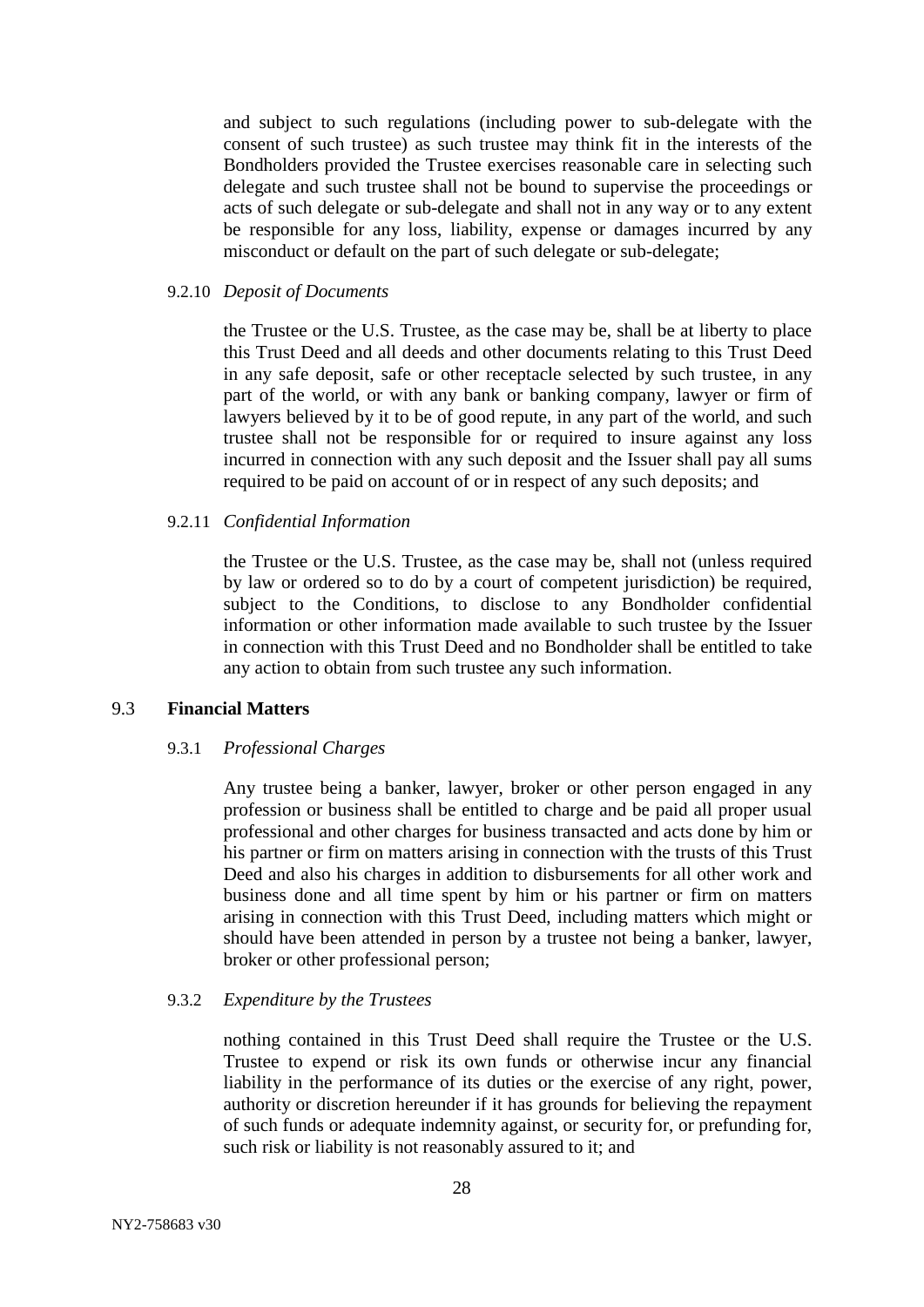#### <span id="page-30-0"></span>**10. COSTS AND EXPENSES**

### <span id="page-30-1"></span>10.1 **Remuneration**

#### 10.1.1 *Normal Remuneration*

The Issuer shall pay to the Trustee (in Euros) and the U.S. Trustee (in U.S. dollars) remuneration for their respective services as Trustee and the U.S. Trustee as from the date of this Trust Deed, such remuneration to be at such rate as may from time to time be agreed in writing between the Issuer and the Trustee and the U.S. Trustee (which compensation shall not be limited by any provision of law in regard to the compensation of a trustee of an express trust). Such remuneration shall be payable in advance on the anniversary of the date hereof in each year and the first payment shall be made on the date hereof. Such remuneration shall accrue from day to day and be payable (in priority to payments to the Bondholders) up to and including the date when, all the Bonds have been redeemed, fully repaid or converted, provided that if upon due presentation (if required pursuant to the Conditions) of any Bond or any cheque, payment of the moneys due in respect thereof is improperly withheld or refused, remuneration will commence again to accrue.

#### 10.1.2 *Indemnity*

The Issuer further agrees to indemnify each of the Trustee and the U.S. Trustee or any predecessor trustee and their agents for, and to hold them harmless against, any and all loss, damage, claims, actions, proceedings, demands, liability, cost or expense, including taxes (other than taxes based upon, measured by or determined by the income of the Trustee or the U.S. Trustee), arising out of or in connection with the acceptance or administration of the its trust or trusts hereunder, including the costs and expenses of defending itself against any claim (whether asserted by the Issuer, or any Bondholder or any other person) or liability in connection with the exercise or performance of any of its powers or duties hereunder, or in respect of any matter or thing done or omitted in any way relating to this Trust Deed, or in respect of all liabilities and expenses incurred by it or by any Appointee or other person appointed by it to whom any trust, power, authority or discretion may be delegated by it in the execution or purported execution of the trusts, powers, authorities or discretions vested in it by this Trust Deed or in connection with enforcing the provisions of this Section, except to the extent that such loss, damage, claim, liability or expense is due to its own negligence or wilful misconduct as determined by a final non-appealable ruling of a court of competent jurisdiction; provided that in no event shall the Trustee or the U.S. Trustee or any predecessor trustee and their agents be responsible or liable for special, indirect, punitive or consequential loss or damage of any kind whatsoever (including, but not limited to, loss of profit) irrespective of whether such trustee has been advised of the likelihood of such loss or damage and regardless of the form of action.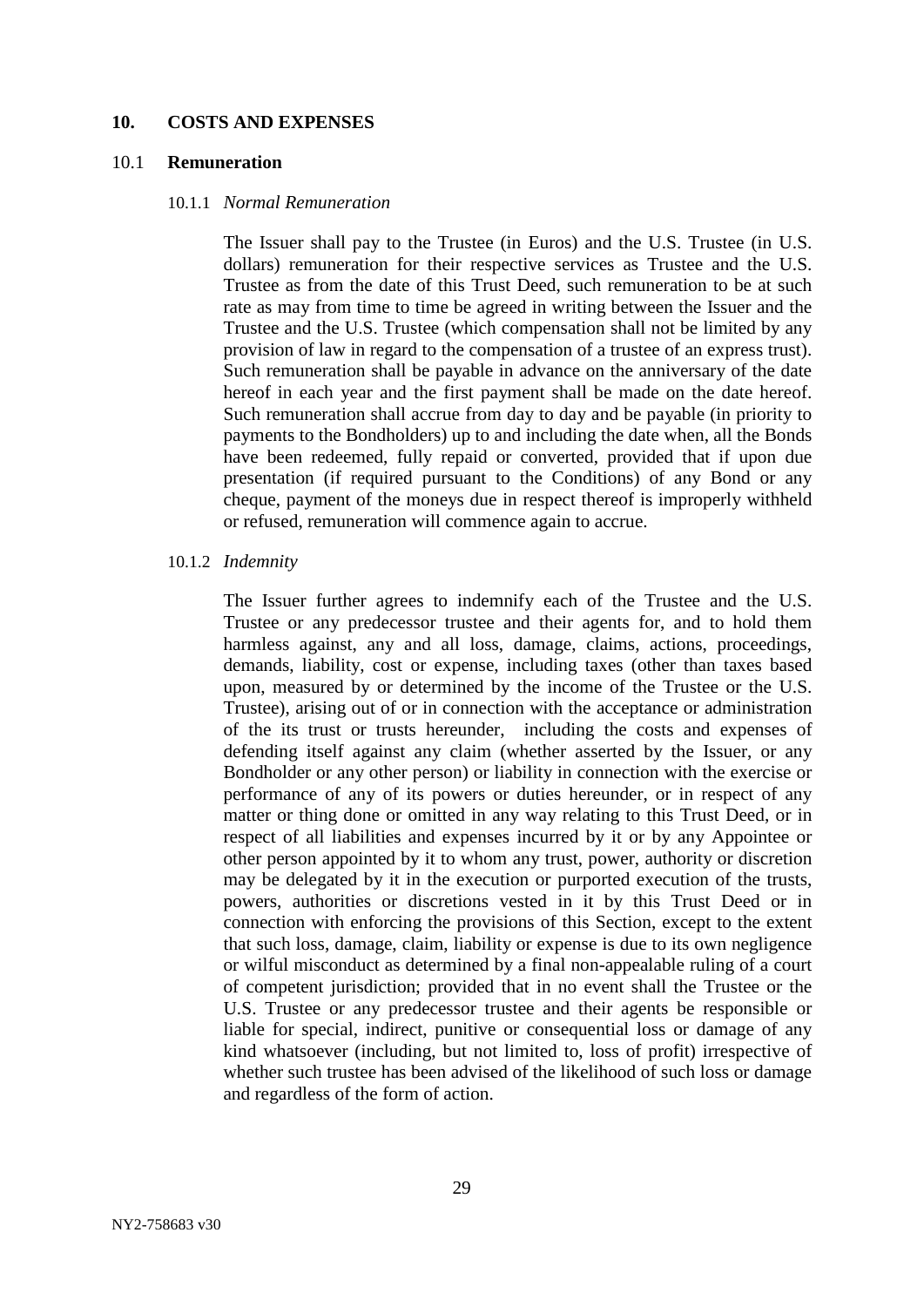#### 10.1.3 *Extra Remuneration*

In the event of the occurrence of an Event of Default or the Trustee or the U.S. Trustee considering it expedient or necessary or being requested by the Issuer or the Bondholders to undertake duties which the Trustee and the U.S. Trustee and the Issuer agree to be of an exceptional nature or otherwise outside the scope of the normal duties of the Trustee and the U.S. Trustee under this Trust Deed, the Issuer shall pay to the Trustee or the U.S. Trustee, as applicable, such additional remuneration as shall be agreed between them.

### 10.1.4 *Value Added Tax*

The Issuer shall in addition pay to each of the Trustee and the U.S. Trustee an amount equal to the amount of any value added tax or similar tax chargeable in respect of its remuneration under this Trust Deed. Where any party is required by the terms of this Trust Deed to reimburse or indemnify any other party for any cost or expense, such first party shall reimburse or indemnify such other party for the full amount of such cost or expense, including such part thereof as represents VAT or similar tax chargeable in respect thereof.

### <span id="page-31-0"></span>10.1.5 *Expenses*

The Issuer shall also pay or discharge all properly incurred costs, charges, expenses, disbursements and advances incurred by the Trustee or the U.S. Trustee in relation to the preparation and execution of, the exercise of its powers and the performance of its duties under, and in any other manner in relation to, this Trust Deed, including but not limited to legal (including the compensation and disbursements of its agents and counsel) and travelling expenses and any stamp, issue, registration, documentary and other taxes or duties paid or payable by the Trustee or the U.S. Trustee in connection with any action taken or contemplated by or on behalf of the Trustee or the U.S. Trustee, as applicable, for enforcing, or resolving any doubt concerning, or for any other purpose in relation to, this Trust Deed, except any such expense, cost, disbursement, charge or advance as may be directly attributable to its negligence or wilful misconduct.

#### 10.1.6 *Payment of Amounts Due*

All amounts payable pursuant to sub-Section [10.1.5](#page-31-0) (*Expenses*) shall be payable by the Issuer on the date specified in a demand by the Trustee or the U.S. Trustee.

#### 10.1.7 *Discharges*

Unless otherwise specifically stated in any discharge of this Trust Deed, the provisions of this Section 10.1 (*Remuneration*) shall continue in full force and effect notwithstanding such discharge.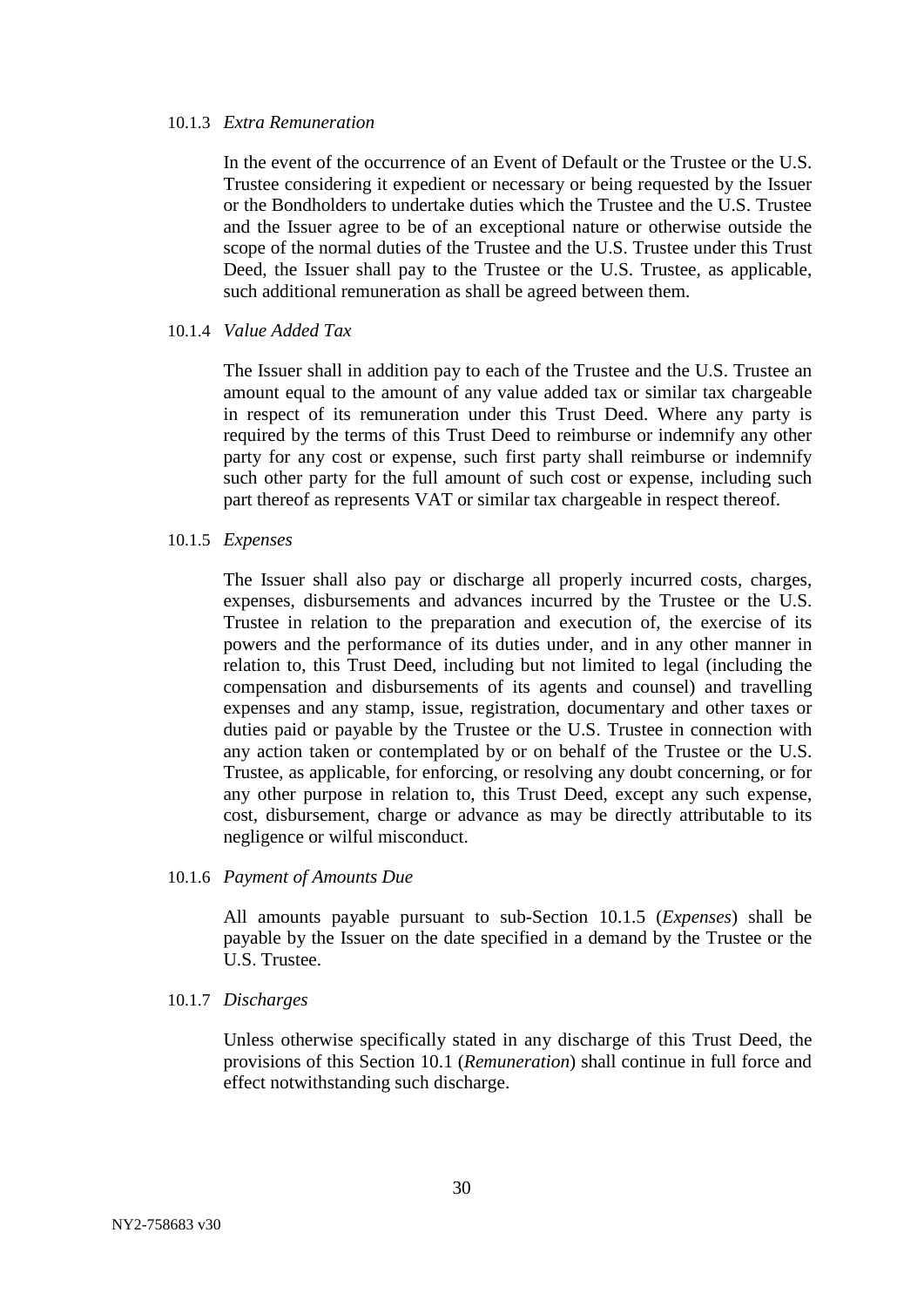#### 10.1.8 *Payments*

All payments to be made by the Issuer to the Trustee or the U.S. Trustee, as the case may be, under this Trust Deed shall be made free and clear of, and without withholding or deduction for, any taxes, duties, assessments or governmental charges of whatever nature imposed, levied, collected, withheld or assessed by or within any relevant jurisdiction or any authority therein or thereof having power to tax, unless such withholding or deduction is required by law in that event, the Issuer shall pay such additional amounts as would have been received by it had no such withholding or deduction been required, provided that this Section 10.1.8 is without prejudice to Condition 10.2 of the Conditions and the Issuer is therefore under no obligation to pay any additional amounts in respect of the Bondholders or the holders of beneficial interests in the Bonds as a result of any withholding or deduction for, or on account of, any present or future taxes, duties, assessments or governmental charges relating to payments under the Bonds.

#### 10.1.9 *Certain Rights of the Trustee and the U.S. Trustee*

Subject to the provisions of Section 10.1.10:

- (i) the Trustee and the U.S. Trustee may conclusively rely and shall be protected in acting or refraining from acting upon any resolution, certificate, statement, instrument, opinion, report, notice, request, direction, consent, order, bond, debenture, note, other evidence of indebtedness or other paper or document believed by them to be genuine and to have been signed or presented by the proper party or parties;
- (ii) whenever in the administration of this Trust Deed the Trustee or the U.S. Trustee shall deem it desirable that a matter be proved or established prior to taking, suffering or omitting any action hereunder, such trustee (unless other evidence be herein specifically prescribed) may, in the absence of bad faith on its part, conclusively rely upon an Officers' Certificate;
- (iii) the Trustee and the U.S. Trustee may consult with counsel of their selection and the advice of such counsel or any Opinion of Counsel shall be full and complete authorisation and protection in respect of any action taken, suffered or omitted by it hereunder in good faith and in reliance thereon;
- (iv) the Trustee and the U.S. Trustee shall be under no obligation to exercise any of the rights or powers vested in them by this Trust Deed at the request or direction of any of the Bondholders pursuant to this Trust Deed, unless such Bondholders shall have offered to the Trustee and the U.S. Trustee security, indemnity or prefunding satisfactory to the Trustee and the U.S. Trustee against the costs, expenses and liabilities which might be incurred by them (without double-counting) in compliance with such request or direction;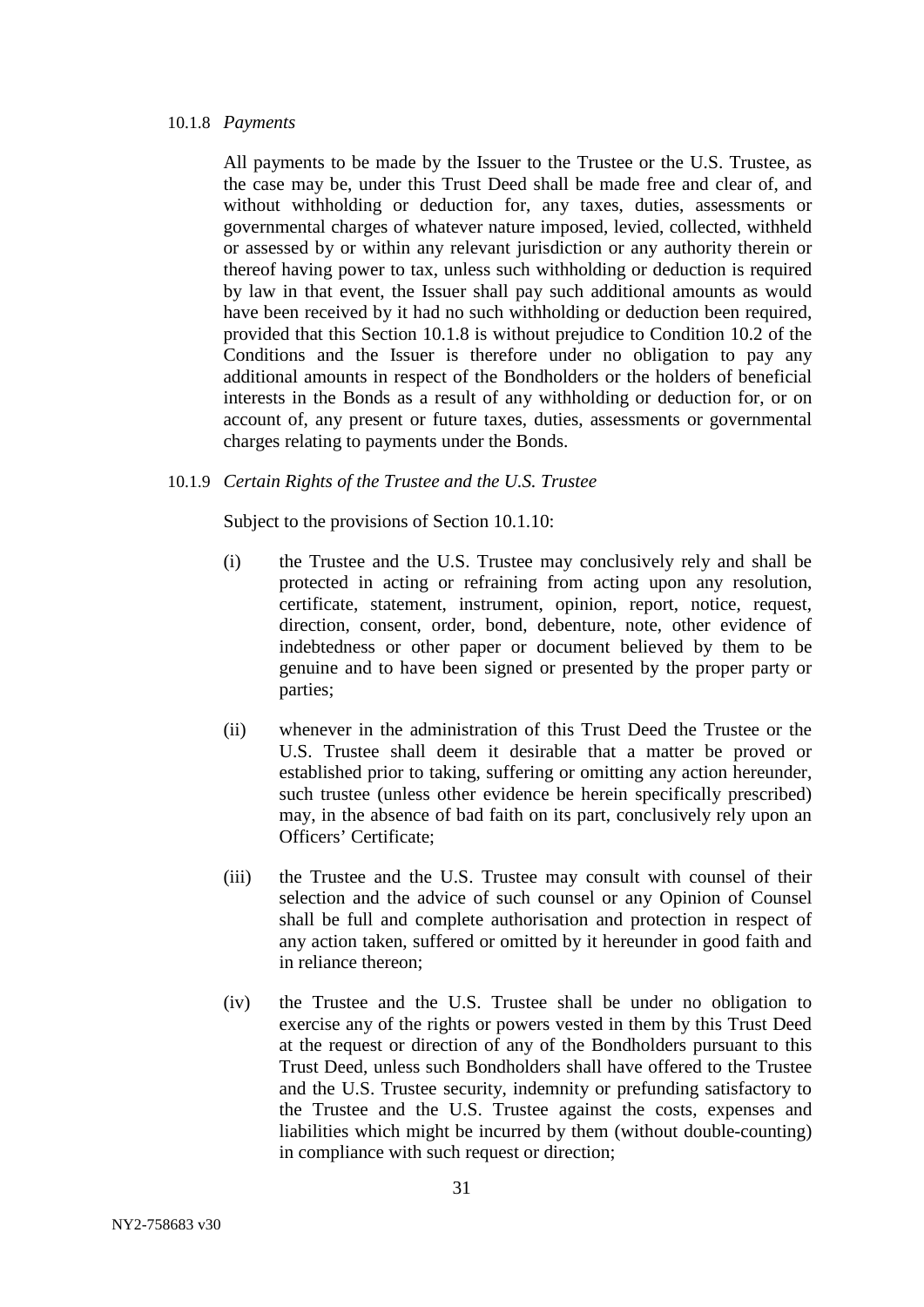- (v) the Trustee and the U.S. Trustee shall not be bound to make any investigation into the facts or matters stated in any resolution, certificate, statement, instrument, opinion, report, notice, request, direction, consent, order, bond, debenture, note, other evidence of indebtedness or other paper or document, but the Trustee and the U.S. Trustee, in their discretion, may make such further inquiry or investigation into such facts or matters as they may see fit, and, if the Trustee and the U.S. Trustee shall determine to make such further inquiry or investigation, they shall be entitled to examine the books, records and premises of the Issuer, personally or by agent or attorney at the sole cost of the Issuer and shall incur no liability or additional liability of any kind by reason of such inquiry or investigation;
- (vi) the Trustee and the U.S. Trustee shall not be liable for any action taken, suffered, or omitted to be taken by them in good faith and reasonably believed by them to be authorised or within the discretion or rights or powers conferred upon them by this Trust Deed; and
- (vii) permissive rights granted to the Trustee or the U.S. Trustee, as the case may be, pursuant to this Trust Deed of the Conditions shall not constitute obligations or performance duties
- 10.1.10 *Indemnity Fund*

The Issuer shall make Indemnity Payments into the Account pursuant to this Section 10.1.10 and a separate agreement between the Issuer, Wilmington Trust (London) Limited and Wilmington Trust, National Association and an account bank or agent as may be necessary, on (1) the Issue Date and (2) each scheduled Payment Date in December 2016, June 2017 and December 2017. It is agreed and understood that the sum total of all Indemnity Payments to be made shall be U.S.\$1,100,000; however, this should in no way be construed as a limit to or cap on the indemnity provided by the Issuer to the Indemnified Parties. All fees and expenses of the Trustee or the U.S. Trustee that are due and payable in the ordinary course, shall constitute payment obligations of the Issuer that are separate from and are not satisfied by the Indemnity Payments, shall not be paid out of or into the Account and shall be paid in accordance with the terms set out in Section 10.1.

The balance of the Account shall be held by the Indemnity Trustees on trust for the following purposes:

- (i) for the benefit of each Indemnified Party, to discharge any Obligation owed to such Indemnified Party that remains outstanding following a period of three (3) calendar months after such Obligation becomes due and payable; and
- (ii) to the extent that there are no outstanding Obligations owed to an Indemnified Party on the earlier of (a) the date falling three (3) calendar months after the date that all Bonds have been redeemed, cancelled or converted or (b) the date falling three (3) calendar months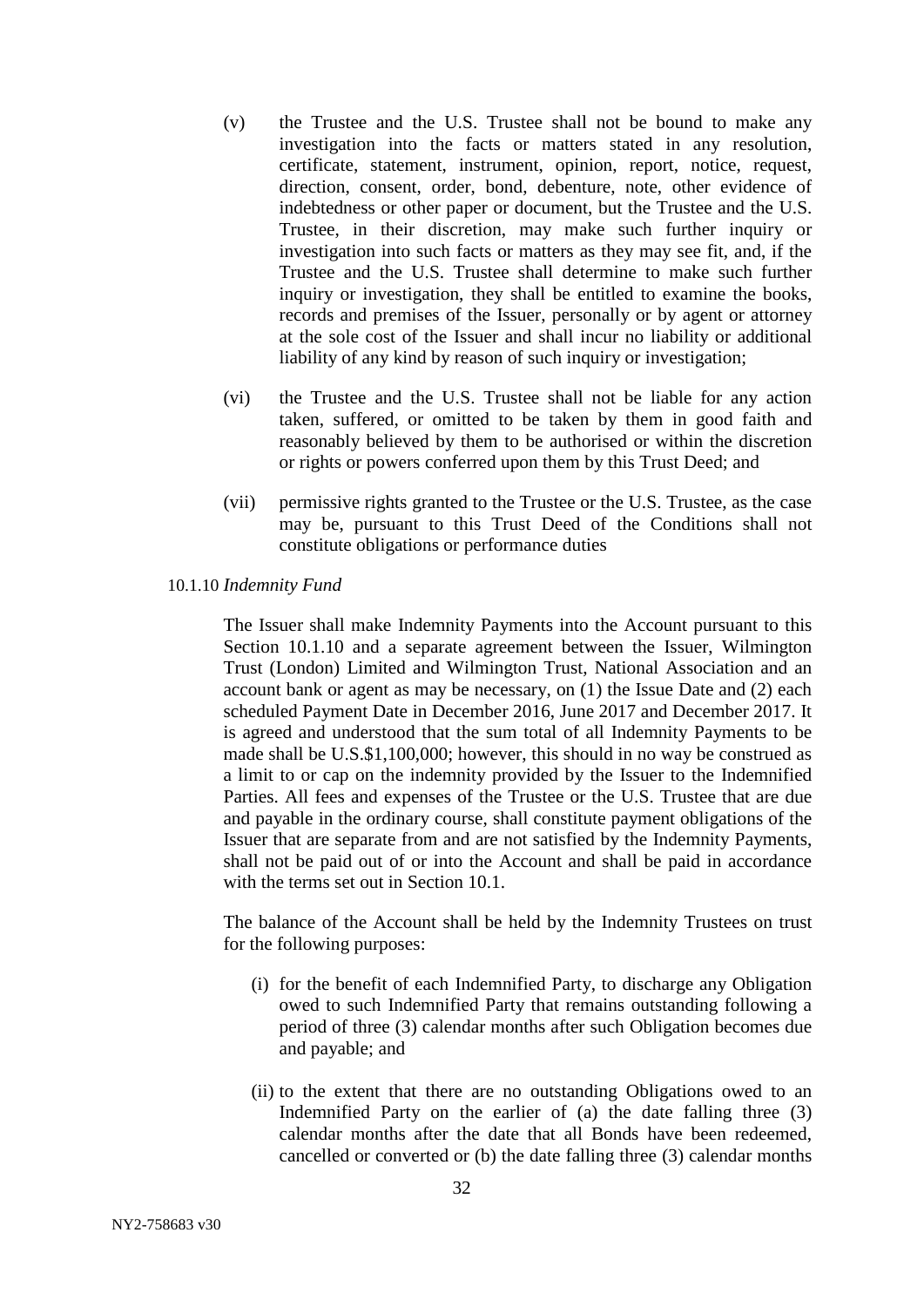after the Issuer certifies to the Indemnity Trustees that there is unlikely to be any further Available Cash (other than pursuant to the release of funds standing to the credit of the Account), for the benefit of the Issuer absolutely. In such circumstances, the Indemnity Trustees will comply with any instructions of the Issuer as regards releasing the credit balance of the Account in accordance with the separate agreement referred to in this Section 10.1.10.

The Indemnity Trustees agree that (a) any rights, title and interest in the Account held in trust for the benefit of the Issuer in accordance with Section 10.1.10(ii), shall be transferred to the order and at the cost of the Issuer, upon demand, within two (2) Business Days of such demand. Upon transfer of the credit balance of the Account to the Issuer, the trusts referred to in this Section 10.1.10 shall be fully and finally discharged and (b) any payment made out of the Account in order to pay in full or in part, an unpaid claim under Section 10.1.2, is deemed to satisfy, in whole or in part as the case may be, the corresponding debt owing by the Issuer to the applicable Indemnity Trustee in respect of that unpaid indemnity claim.

It is agreed and understood that the Issuer shall have no right to make any withdrawal from, or demand funds standing to the credit of, the Account at any time, save to the extent that the credit balance of the Account is demanded by the Issuer in accordance with Section 10.1.10(ii).

# 10.2 **Stamp Duties and Taxes**

The Issuer will pay all stamp duties, registration taxes, capital duties and other similar duties or taxes (if any) payable in Iceland, England or any other applicable jurisdiction on (a) the constitution and issue of the Bonds, (b) the initial delivery of the Bonds, (c) any action taken by the Trustee or the U.S. Trustee (or any Bondholder where permitted or required under this Trust Deed so to do) to enforce the provisions of the Bonds or this Trust Deed, (d) the execution of this Trust Deed and (e) on conversion in the limited circumstances set out in Condition 6. If the Trustee or the U.S. Trustee (or any Bondholder where permitted under this Trust Deed so to do) shall take any proceedings against the Issuer in any other jurisdiction and if for the purpose of any such proceedings this Trust Deed or any Bonds is taken into any such jurisdiction and any stamp duties or other duties or taxes become payable thereon in any such jurisdiction, the Issuer will pay (or reimburse the person making payment of) such stamp duties or other duties or taxes (including penalties).

# 10.3 **Exchange Rate Indemnity**

Where payments are to be made in cash pursuant to the Conditions or the Trust Deed:

### 10.3.1 *Currency of Account and Payment*

the Contractual Currency is the sole currency of account and payment for all sums payable by the Issuer under or in connection with this Trust Deed and the Bonds;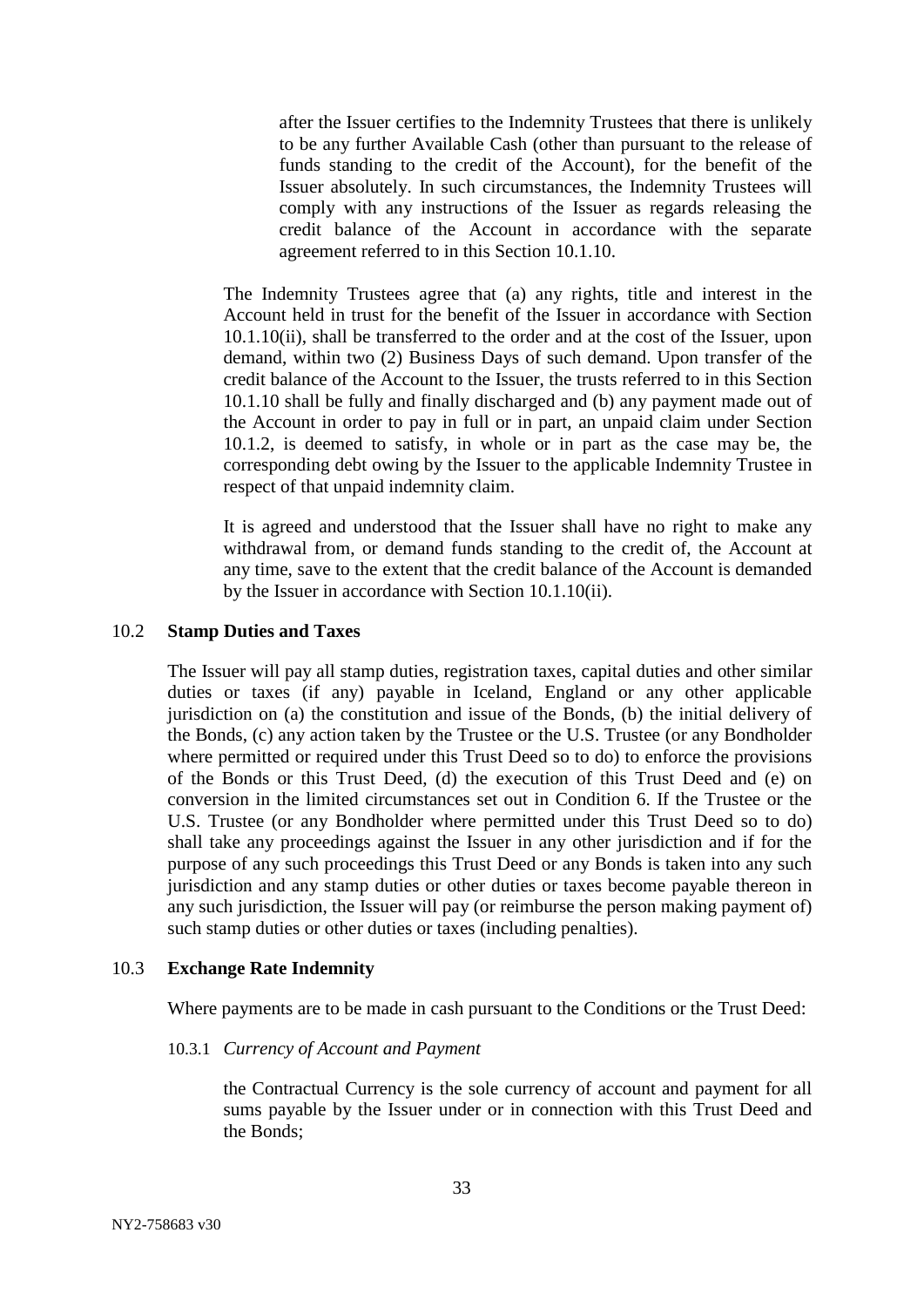#### 10.3.2 *Extent of Discharge*

an amount received or recovered in a currency other than the Contractual Currency (whether as a result of, or of the enforcement of, a judgment or order of a court of any jurisdiction, in the winding up or dissolution of the Issuer or otherwise) by the Trustee or the U.S. Trustee or any Bondholder in respect of any sum expressed to be due to it from the Issuer will only discharge the Issuer to the extent of the Contractual Currency amount which the recipient is able to purchase with the amount so received or recovered in that other currency on the date of that receipt or recovery (or, if it is not practicable to make that purchase on that date, on the first date on which it is practicable to do so); and

### 10.3.3 *Indemnity*

if that Contractual Currency amount is less than the Contractual Currency amount expressed to be due to the recipient under this Trust Deed or the Bonds, the Issuer will indemnify the Trustee or the U.S. Trustee or any Bondholder against any loss sustained by it as a result. In any event, the Issuer will indemnify the recipient against the cost of making any such purchase.

### 10.4 **Indemnities Separate**

The indemnities in this Section [10](#page-30-0) constitute separate and independent obligations from the other obligations in this Trust Deed, will give rise to separate and independent causes of action, will apply irrespective of any indulgence granted by the Trustee, the U.S. Trustee and/or any Bondholder and will continue in full force and effect despite any judgment, order, claim or proof for a liquidated amount in respect of any sum due under this Trust Deed or the Bonds or any other judgment or order. Any such loss as referred to in sub-Section 10.3.3 (*Indemnity*) shall be deemed to constitute a loss suffered by the Trustee or the U.S. Trustee and the Bondholders and no proof or evidence of any actual loss shall be required by the Issuer or their liquidator or liquidators.

# <span id="page-35-0"></span>**11. TRUSTEES**

# <span id="page-35-1"></span>11.1 **Eligibility and Appointment of Trustees**

11.1.1 The power of appointing new trustees of this Trust Deed shall be vested in the Issuer but no person shall be appointed who shall not previously have been approved by an Extraordinary Resolution. There shall at all times be at least two trustees hereof, at least one of which shall be a trust corporation under English law and at least one of which shall be a corporation organised and doing business under the laws of the United States or of any state or territory thereof or of the District of Columbia, which (i) is authorised under such laws to exercise corporate trust powers, (ii) is subject to supervision or examination by federal, state, territorial or District of Columbia authority and (iii) shall at all times have (or, in the case of a corporation included in a bank holding company system, the related bank holding company will have) a combined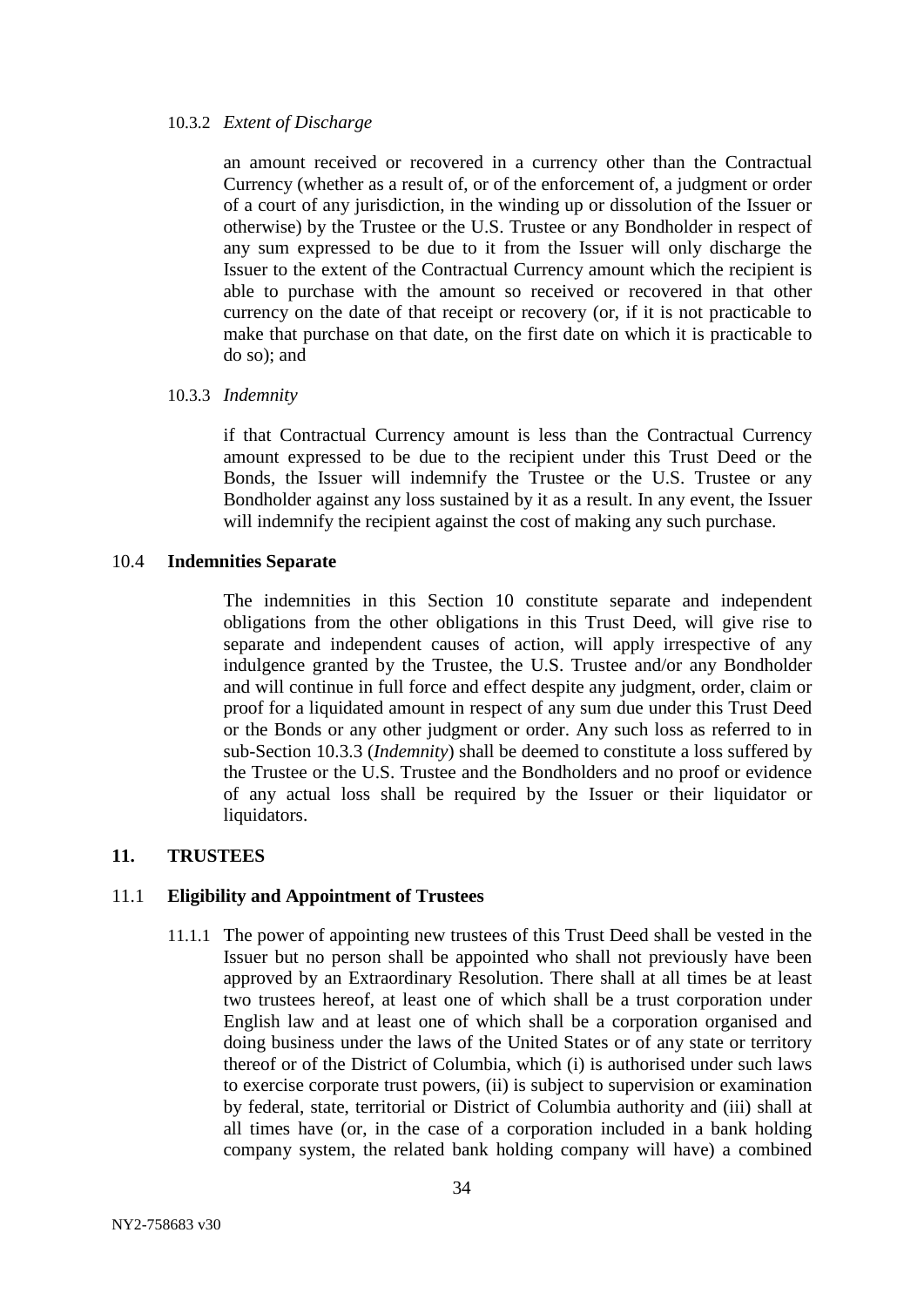capital and surplus of at least \$150,000,000, as set forth in its (or its related bank holding company's) most recent published annual report of condition. The U.S. Trustee will also comply with TIA § 310(b). Nothing in this Trust Deed will prevent the U.S. Trustee from filing with the SEC any application referred to in the penultimate paragraph of TIA § 310(b).

- 11.1.2 Any appointment of a new trustee hereof shall as soon as practicable thereafter be notified by the Issuer to the Agents and the Bondholders.
- 11.1.3 Neither the Issuer nor any person directly or indirectly controlling, controlled by, or under common control with the Issuer shall serve as a trustee under this Trust Deed.

#### 11.2 **Individual Rights of Trustee; Conflicts of Interest**

The Trustee or the U.S. Trustee, as the case may be, in its individual or any other capacity may become the owner or pledgee of Bonds and may otherwise deal with the Issuer or its Affiliates with the same rights it would have if it were not Trustee or U.S. Trustee. However, if the U.S. Trustee acquires any conflicting interest (within the meaning of TIA § 310) it must eliminate the conflict within ninety (90) days or resign. Any Paying, Transfer and Conversion Agent (pursuant to the applicable instrument under Section 13.10), Registrar or co-registrar may do the same with like rights.

#### 11.3 **Co-trustees**

Notwithstanding the provisions of Section [11.1](#page-35-0) (*Eligibility and Appointment of Trustees*), the Trustee and the U.S. Trustee may, upon giving prior notice to the Issuer but without the consent of the Issuer or the Bondholders, appoint any person established or resident in any jurisdiction (whether a trust corporation or not) to act either as a separate trustee or as a co-trustee jointly with the Trustee and the U.S. Trustee:

- 11.3.1 if the Trustee and the U.S. Trustee consider such appointment to be in the interests of the Bondholders;
- 11.3.2 for the purposes of conforming to any legal requirements, restrictions or conditions in any jurisdiction in which any particular act or acts are to be performed;
- 11.3.3 for the purposes of obtaining a judgment in any jurisdiction or the enforcement in any jurisdiction either of a judgment already obtained or of this Trust Deed; or
- 11.3.4 for the purpose of the Issuer complying with the qualification provisions of the TIA.

In the event that a co-trustee is qualified and appointed in addition to the Trustee and the U.S. Trustee, the rights, powers, duties, and obligations conferred or imposed upon the co-trustee shall be similarly conferred or imposed upon and exercised or performed by the Trustee and the U.S. Trustee, or by the Trustee, the U.S. Trustee and co-trustee jointly, except to the extent that under any law of any jurisdiction in which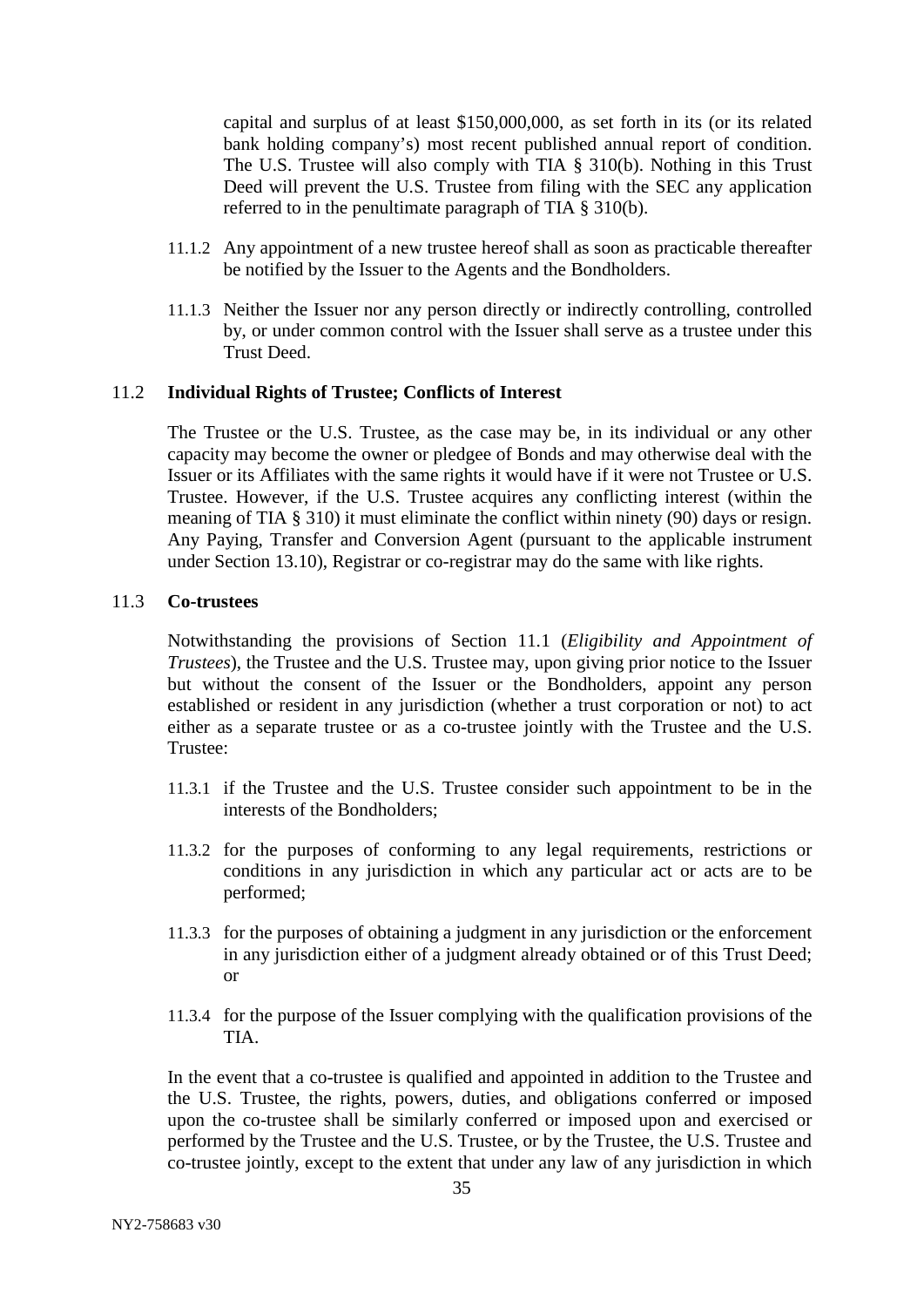any particular act or acts are to be performed, the Trustee and the U.S. Trustee shall be incompetent or unqualified to perform such act or acts, in which event such rights, powers, duties, and obligations shall be exercised and performed by the co-trustee or separate trustee, as the case may be; provided that the Trustee and the U.S. Trustee shall only have the obligations and duties as are explicitly set forth in this Trust Deed.

#### 11.4 **Attorneys**

The Issuer hereby irrevocably appoints each of the Trustee and the U.S. Trustee to be its attorney in its name and on its behalf to execute any such instrument of appointment. Such a Person shall (subject always to the provisions of this Trust Deed) have such trusts, powers, authorities and discretions (not exceeding those conferred on the Trustee and the U.S. Trustee by this Trust Deed) and such duties and obligations as shall be conferred on such Person or imposed by the instrument of appointment. The Trustee and the U.S. Trustee shall have power in like manner to remove any such Person. Such proper remuneration as the Trustee and the U.S. Trustee may pay to any such Person, together with any attributable costs, charges and expenses incurred by it in performing its function as such separate trustee or cotrustee, shall for the purposes of this Trust Deed be treated as costs, charges and expenses incurred by the Trustee and the U.S. Trustee.

# <span id="page-37-0"></span>11.5 **Replacement of Trustees**

Subject to this Section [11.5,](#page-37-0) any Trustee or U.S. Trustee for the time being of this Trust Deed may retire at any time upon giving not less than two calendar months' notice in writing to the Issuer without assigning any reason therefor and without being responsible for any costs occasioned by such retirement.

The holders of a majority in aggregate principal amount of the Bonds then Outstanding may remove the Trustee or the U.S. Trustee by notifying the Trustee or the U.S. Trustee, as the case may be, in writing.

- 11.5.1 The Issuer may remove the Trustee or the U.S. Trustee if:
	- (i) the Trustee or the U.S. Trustee, as the case may be, fails to comply with Section [11.1](#page-35-0) (*Eligibility and Appointment of Trustees*) hereof;
	- (ii) the Trustee or the U.S. Trustee, as the case may be, is adjudged bankrupt or insolvent;
	- (iii) a receiver or other public officer takes charge of the Trustee or the U.S. Trustee, as the case may be, or its property; or
	- (iv) the Trustee or the U.S. Trustee, as the case may be, otherwise becomes incapable of acting.
- 11.5.2 Subject to Section [11.1](#page-35-0) (*Eligibility and Appointment of Trustee*), if the Trustee or the U.S. Trustee, as the case may be, resigns, is removed by the Issuer or by the holders of a majority in aggregate principal amount of the Bonds then Outstanding, or if a vacancy exists in the office of the Trustee or the U.S. Trustee, as the case may be, for any reason (the Trustee or the U.S. Trustee, as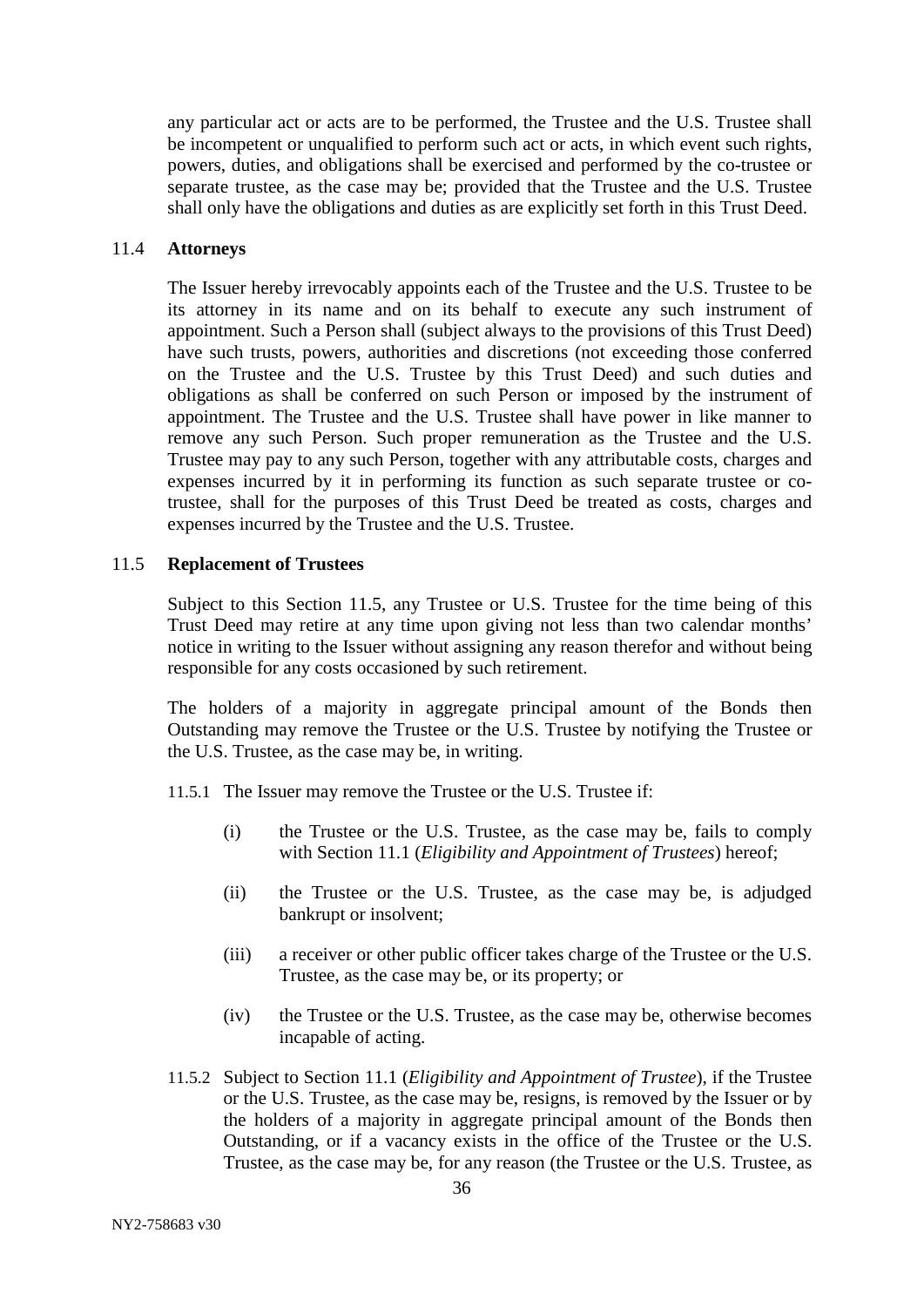the case may be, in such event being referred to herein as the "**Retiring Trustee"** or "**Retiring U.S. Trustee**"), the Issuer will promptly appoint a successor Trustee or U.S. Trustee, as the case may be. The retirement of any Trustee or the U.S. Trustee, as the case may be, shall not become effective unless there remains a trustee hereof (being, in the case of the Trustee, a trust corporation under English law) in office after such retirement.

- 11.5.3 A successor Trustee or U.S. Trustee, as the case may be, will deliver a written acceptance of its appointment to the Retiring Trustee or the Retiring U.S. Trustee, as the case may be, and to the Issuer. Thereupon, the resignation or removal of the Retiring Trustee or the Retiring U.S. Trustee, as the case may be, will become effective, and the successor Trustee or successor U.S. Trustee, as the case may be, will have all the rights, powers and duties of the Trustee or the U.S. Trustee, as the case may be, under this Trust Deed. The successor Trustee or U.S. Trustee, as the case may be, will send a notice of its succession to Bondholders or may ask the Issuer to publish the notice of succession on the Bondholder Website. The Retiring Trustee or the Retiring U.S. Trustee, as the case may be, will, upon payment of all of its costs and the costs of its agents and counsel properly reimbursable to it under the terms of this Trust Deed, promptly transfer all property held by it as Trustee or U.S. Trustee, as the case may be to the successor Trustee or U.S. Trustee.
- 11.5.4 The Issuer hereby covenants that in the event of the only trustee hereof which is a trust corporation under English law giving notice under this Section [11.5,](#page-37-0) it shall use its reasonable endeavours to procure a new trustee, being a trust corporation, to be appointed and if the Issuer does not procure the appointment of a new trustee within sixty (60) days of such notice being given by the Trustee or the U.S. Trustee, as the case may be, the Trustee or the U.S. Trustee may appoint a new trustee. If a successor Trustee or U.S. Trustee, as the case may be, does not take office within sixty (60) days after the Retiring Trustee or Retiring U.S. Trustee, as the case may be, resigns or is removed, the Retiring Trustee or Retiring U.S. Trustee, the Issuer or the holders of at least 10% of the aggregate principal amount of the Bonds then Outstanding may petition, at the expense of the Issuer, any court of competent jurisdiction for the appointment of a successor Trustee or U.S. Trustee, as the case may be.
- 11.5.5 If the Trustee or the U.S. Trustee, as the case may be, after written request by any Bondholder, fails to comply with Section [11.1](#page-35-0) (*Eligibility and Appointment of Trustees*) hereof, such Bondholder may petition any court of competent jurisdiction for the removal of the Trustee or the U.S. Trustee, as the case may be, and the appointment of a successor Trustee or the U.S. Trustee, as the case may be.
- 11.5.6 Notwithstanding the replacement of the Trustee or the U.S. Trustee, as the case may be, pursuant to this Section [11.5,](#page-37-0) the provisions under Section [9.1.6](#page-23-0) (*No obligation to monitor*) hereof will continue for the benefit of the Retiring Trustee or the Retiring U.S. Trustee, as the case may be.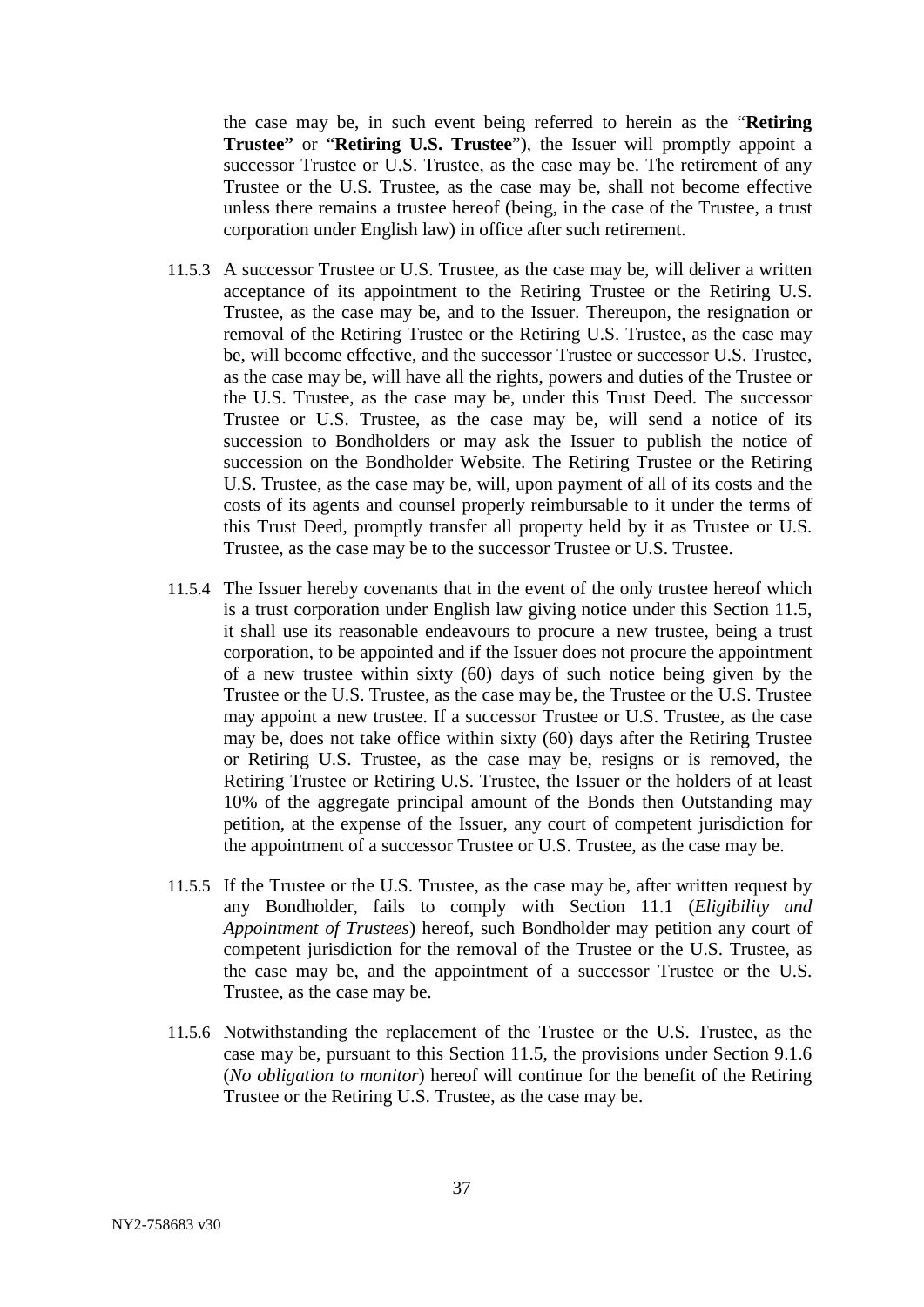#### 11.6 **Notice of Defaults**

If a Default occurs and is continuing and is actually known to a Trust Officer, the Trustee will send to each Bondholder notice at its address in the Register or (for holders of Bond Interests) the Ledger of the Default within ten (10) days after such Default first occurs, or, if it is not known to the Trustee at such time, promptly (and in any event within ten (10) Business Days) after it is known to a Trust Officer.

#### 11.7 **Reports by Trustee to the Bondholders**

If required by TIA  $\S$  313(a), the U.S. Trustee will, within sixty (60) days after each June 30 following the Issue Date, mail to each Bondholder (and each other Person specified in TIA § 313(c)) at its address in the Register or (for holders of Bond Interests) the Ledger, and file as required by TIA §313(d), a brief report dated as at June 30 that complies with TIA § 313(a).

The U.S. Trustee will also comply with TIA § 313(b). The U.S. Trustee will simultaneously send a copy of each such report to the Issuer. The Issuer will promptly notify the Trustee and the U.S. Trustee of the listing or delisting of the Bonds on or from any stock exchange, if applicable.

#### 11.8 **Preferential Collection of Claims Against the Issuer**

The U.S. Trustee will comply with TIA § 311(a), excluding any creditor relationship set forth in TIA § 311(b). The U.S. Trustee or any successor who has resigned or been removed will be subject to TIA § 311(a) to the extent set forth therein.

#### 11.9 **Collection Suit by Trustee**

If an Event of Default as specified in the Conditions occurs and is continuing, each of the Trustee and the U.S. Trustee, as the case may be, but without seeking or obtaining any double recovery, is authorised to recover judgment in its own name and as trustee of an express trust against the Issuer for the whole amount of principal of the Bonds.

# 11.10 **Trustee and U.S. Trustee May File Proofs of Claim**

The Trustee and the U.S. Trustee are authorised, but without seeking or obtaining any double recovery, to file such proofs of claim and other papers or documents as may be necessary or advisable to have the claims of the Trustee and the U.S. Trustee and the Bondholders allowed in any judicial proceedings relative to the Issuer, its creditors or its property and, unless prohibited by law or applicable regulations, will be entitled to collect, receive and distribute any money or other property payable or deliverable on any such claims, and any receiver, trustee, assignee, liquidator, custodian or similar official under any U.S. Bankruptcy Law in any such judicial proceeding is authorised by each Bondholder to make such payments to the Trustee or the U.S. Trustee, as the case may be, and in the event that the Trustee or the U.S. Trustee consents to the making of such payments directly to the Bondholders, to pay to the Trustee or the U.S. Trustee any amount due to it for the reasonable compensation, expenses, disbursements and advances properly incurred or made by it, its agents and counsel, and any other amounts as required hereof.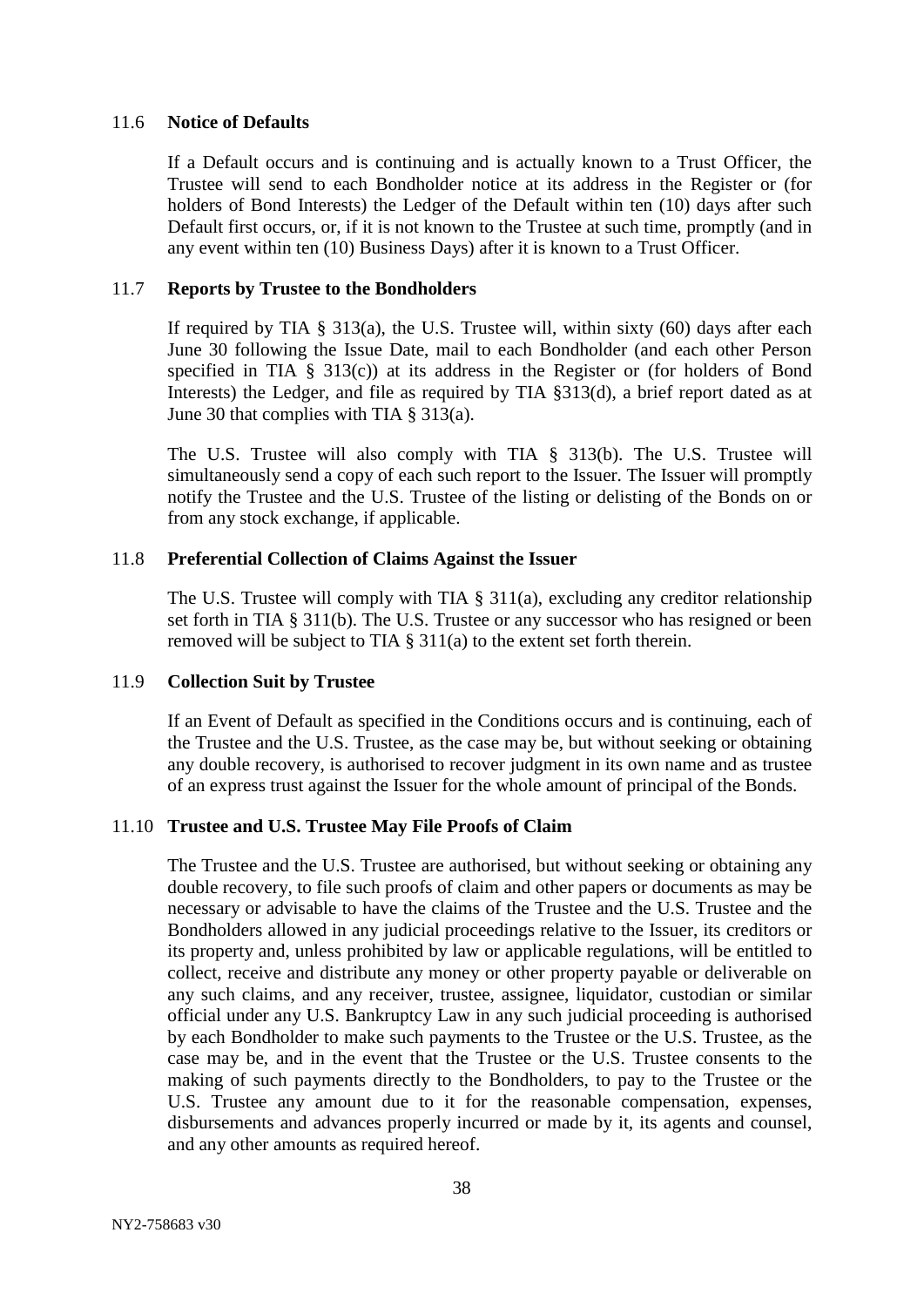To the extent that the payment of any such compensation, expenses, disbursements and advances of the Trustee or the U.S. Trustee, its agents and counsel, and any other amounts properly due the Trustee or the U.S. Trustee under this Trust Deed out of the estate in any such proceeding, will be denied for any reason, payment of the same will be secured by a lien on, and will be paid out of, any and all distributions, dividends, money, securities and other properties that the Bondholders may be entitled to receive in such proceeding whether in liquidation or under any plan of reorganisation or arrangement or otherwise.

Nothing herein contained will be deemed to authorise the Trustee or the U.S. Trustee to authorise or consent to, or to accept or to adopt on behalf of any Bondholder, any plan of reorganisation, arrangement, adjustment or composition affecting the Bonds or the rights of any Bondholder, or to authorise the Trustee or the U.S. Trustee to vote in respect of the claim of any Bondholder in any such proceeding.

#### 11.11 **Powers additional**

The powers conferred by this Trust Deed upon the Trustee or the U.S. Trustee shall be in addition to any powers which may from time to time be vested in it by general law or as the holder of any of the Bonds.

# <span id="page-40-0"></span>11.12 **Merger**

Any corporation or corporate entity into which the Trustee, or the U.S. Trustee, as applicable, may be merged or converted or with which it may be consolidated, or any corporation resulting from any merger, conversion or consolidation to which the Trustee or the U.S. Trustee, as applicable, shall be a party, or any corporation succeeding to all or substantially all the corporate trust business of the Trustee or the U.S. Trustee, as applicable, shall be the successor of the Trustee or the U.S. Trustee, as applicable, hereunder, provided such corporation or corporate entity shall be otherwise qualified and eligible under this Section [11.12,](#page-40-0) without the execution or filing of any paper or any further act on the part of any of the parties hereto.

# **12. SATISFACTION AND DISCHARGE OF TRUST DEED; UNCLAIMED MONEYS**

#### 12.1 **Discharge of Trust Deed**

If at any time—

- 12.1.1 the Issuer shall have delivered to the Trustee for cancellation all Bonds theretofore authenticated appertaining thereto (other than (i) Bonds which have been destroyed, lost or stolen and which have been replaced or paid; and (ii) Bonds for whose payment money has theretofore been deposited in trust or segregated and held in trust by the Issuer and thereafter repaid to the Issuer or discharged from such trust), or
- 12.1.2 all the Bonds not yet delivered to the Trustee for cancellation (i) shall have become due and payable, or (ii) are by their terms to become due and payable within one year or (iii) are to be called for redemption within one year under arrangements satisfactory to the Trustee for the giving of notice of redemption,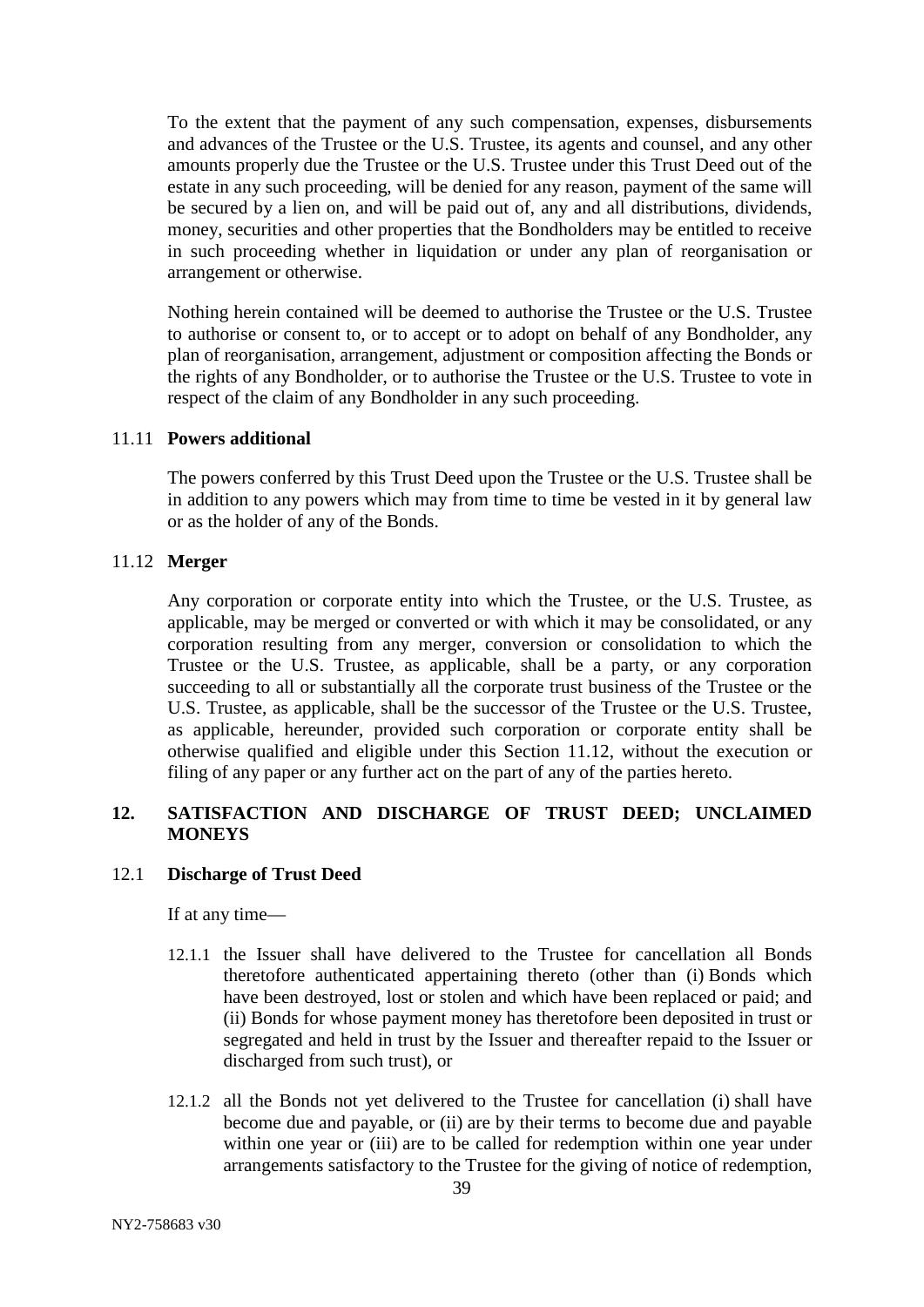and the Issuer in the case of (i) or (iii) above shall deposit or cause to be deposited with the Trustee as trust funds the entire amount (other than moneys repaid by the Trustee or any Paying, Transfer and Conversion Agent to the Issuer in accordance with Section 12.4 (*Return of Unclaimed Moneys*)) sufficient to pay at maturity or upon redemption all of the Bonds not therefore delivered to the Trustee for cancellation, including principal and premium, if any, to such date of maturity or date fixed for redemption, as the case may be,

and if in either case the Issuer shall also pay or cause to be paid all other sums payable hereunder by the Issuer with respect to the Bonds, then this Trust Deed shall cease to be of further effect with respect to the Bonds, and the Trustee, on demand of and at the cost and expense of the Issuer and subject to Section [13.4](#page-43-0) (*Certificate and Opinion as to Conditions Precedent*), shall execute proper instruments acknowledging satisfaction of and discharging this Trust Deed with respect to the Bonds. The Issuer agrees to reimburse the Trustee and the U.S. Trustee for any costs or expenses thereafter reasonably and properly incurred by the Trustee and the U.S. Trustee in connection with this Trust Deed or the Bonds.

The Issuer will deliver to the Trustee and the U.S. Trustee an Officers' Certificate and an Opinion of Counsel which together shall state that all conditions precedent herein provided for relating to the satisfaction and discharge of this Trust Deed have been complied with.

#### 12.2 **Deposited Moneys to be Held in Trust by Trustee or U.S. Trustee**

Subject to the provisions of Section [13.10](#page-44-0) (*Provisions as to Paying, Transfer and Conversion Agents*), all moneys deposited with the Trustee or the U.S. Trustee pursuant to Section [11](#page-35-1) (*Trustees*) shall be held in trust and applied by it to the payment, either directly or through any Paying, Transfer and Conversion Agent (or the Issuer acting as its own paying agent), to the Persons entitled thereto, of all sums due and to become due thereon for principal and premium, if any, for which payment of such money has been deposited with the Trustee or the U.S. Trustee.

# <span id="page-41-0"></span>12.3 **Paying, Transfer and Conversion Agents to Repay Moneys Held**

In connection with the satisfaction and discharge of this Trust Deed with respect to the Bonds, all moneys with respect to the Bonds then held by any Paying, Transfer and Conversion Agent under the provisions of this Trust Deed shall, upon demand of the Issuer, be repaid to it or paid to the Trustee and thereupon such Paying, Transfer and Conversion Agent shall be released from all further liability with respect to such moneys.

# <span id="page-41-1"></span>12.4 **Return of Unclaimed Moneys**

Any moneys deposited with or paid to the Trustee or any Paying, Transfer and Conversion Agent for the payment of the principal of and premium, if any, on the Bonds and not applied but remaining unclaimed for two (2) years after the date upon which such principal and premium, if any, shall have become due and payable, shall be repaid to the Issuer by the Trustee or such Paying, Transfer and Conversion Agent on demand, and the holder of such Bonds shall thereafter, as an unsecured general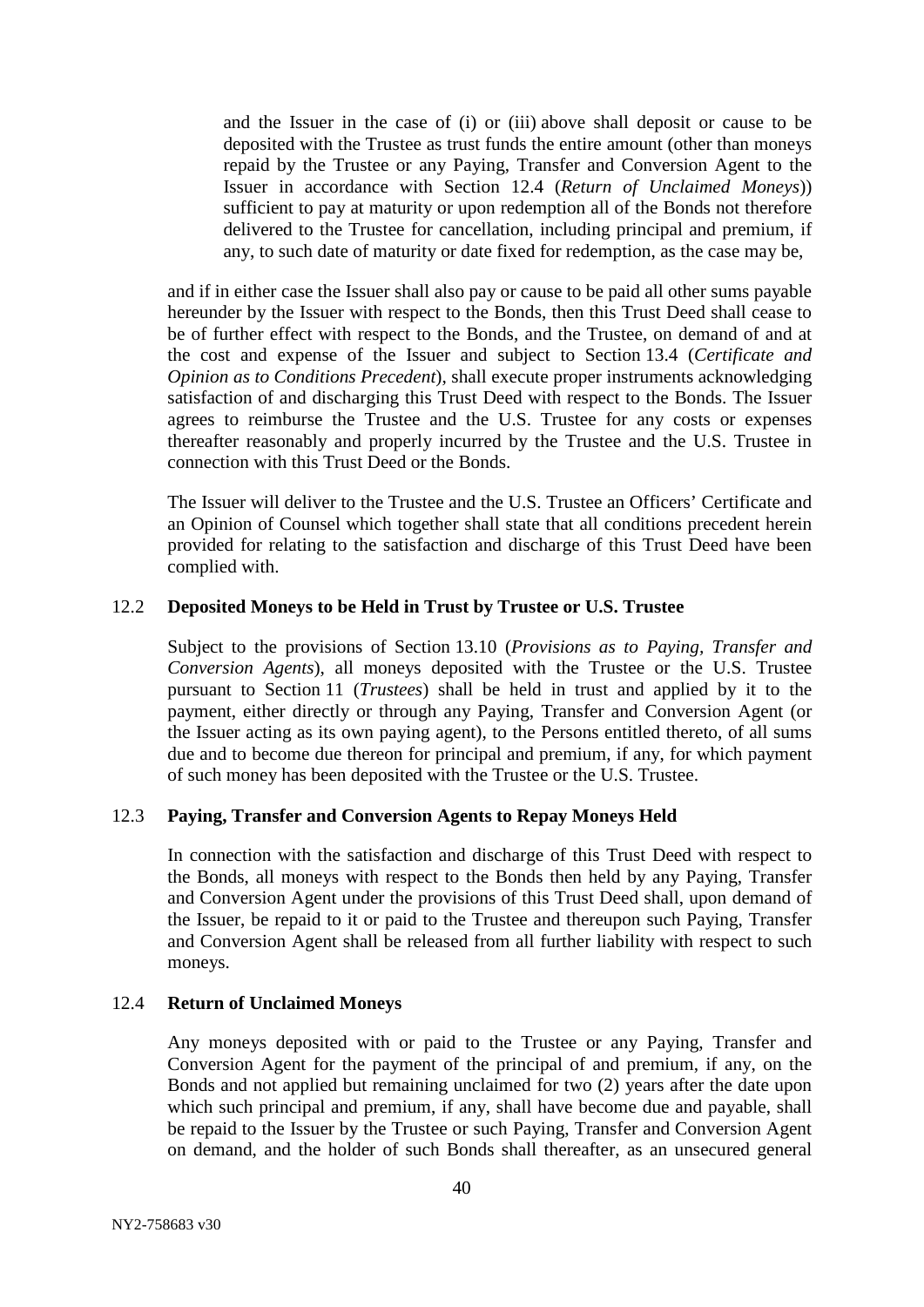creditor, look only to the Issuer for any payment which such holder may be entitled to collect and all liability of the Trustee or any Paying, Transfer and Conversion Agent with respect to such moneys shall thereupon cease.

# **13. MISCELLANEOUS**

#### <span id="page-42-0"></span>13.1 **Addresses for Notices**

All notices and other communications hereunder shall be made in writing and in English (by letter or fax), shall be posted to a dedicated web-site maintained by the Issuer for the benefit of Bondholders generally and shall be sent as follows:

#### 13.1.1 LBI ehf.

| Address:            | Álfheimar 74, 104 Reykjavík, Republic of Iceland                                                                    |
|---------------------|---------------------------------------------------------------------------------------------------------------------|
| Fax:                | $+3544203920$                                                                                                       |
| Email:              | HBackman@lbi.is                                                                                                     |
| Attention:          | <b>Halldor Backman</b>                                                                                              |
| 13.1.2 Trustee      |                                                                                                                     |
| Address:            | Wilmington Trust (London) Limited, Third Floor, King's Arms<br>Yard, London EC2R 7AF                                |
| Fax:                | +44 20 7397 3601                                                                                                    |
| Attention:          | The Directors                                                                                                       |
| E-mail:             | adminlondon@wilmingtontrust.com                                                                                     |
| 13.1.3 U.S. Trustee |                                                                                                                     |
| Address:            | Wilmington Trust, National Association, Global Capital<br>Markets, Suite 2 R, 166 Mercer Street, New York, NY 10012 |
| Fax:                | 212 343 1079                                                                                                        |
| Tel:                | 212 941 4415                                                                                                        |
| E-mail:             | aberman@wilmingtontrust.com                                                                                         |
| Attention:          | Adam Berman                                                                                                         |

or to such other address or on such other fax number or for the attention of such other Person or department of which notice in writing has been given to the parties hereto in accordance with the provisions of this Section [13.1.](#page-42-0)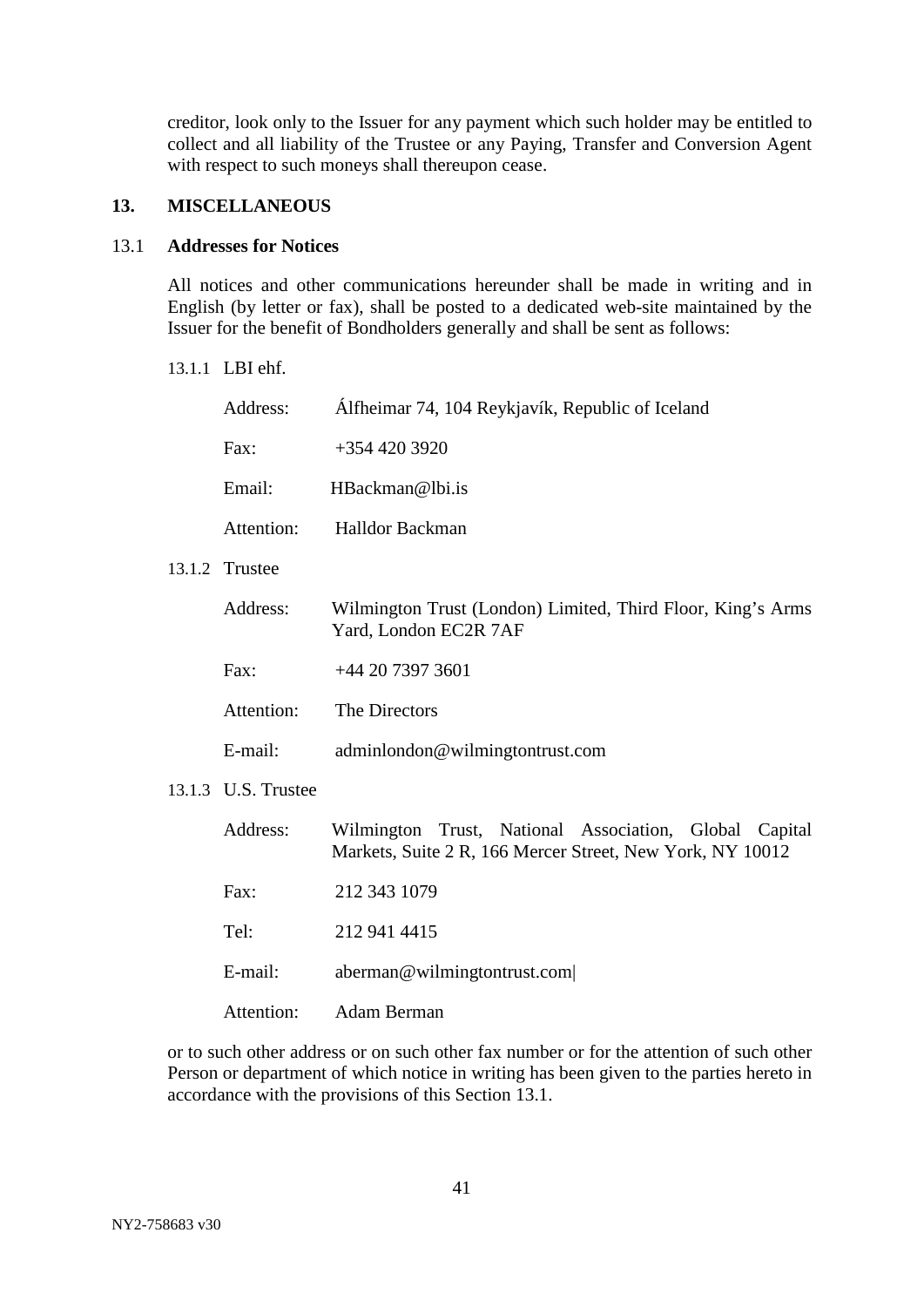#### 13.2 **Effectiveness of Notices**

Every notice or other communication sent in accordance with Section [13.1](#page-42-0) (*Addresses for Notices*) shall, if sent by letter, be deemed to have been delivered seven (7) days after the time of despatch and if sent by fax it shall be deemed to have been delivered at the time of despatch provided that any such notice or other communication which would otherwise take effect after 4.00 p.m. on any particular day shall not take effect until 10.00 a.m. on the immediately succeeding Business Day in the place of the addressee and if posted to the Bondholder Website, deemed to have been delivered on the date of posting unless otherwise expressly stated in the notice or other communication.

#### 13.3 **Communications by Bondholders with Other Bondholders**

Bondholders may communicate pursuant to TIA § 312(b) with other Bondholders with respect to their rights under this Trust Deed or the Bonds. The Issuer, the Trustee, the U.S. Trustee and all other Persons thereby permitted will have the protection of TIA § 312(c).

# <span id="page-43-0"></span>13.4 **Certificate and Opinion as to Conditions Precedent**

Upon any request or application by the Issuer to the Trustee or the U.S. Trustee to take any action under this Trust Deed, the Issuer will furnish to the Trustee or the U.S. Trustee, as the case may be:

- 13.4.1 an Officers' Certificate stating that, in the judgment or opinion of the signers, all conditions precedent, if any, provided for in this Trust Deed relating to the proposed action have been complied with; and
- 13.4.2 an Opinion of Counsel stating that, in the judgment or opinion of such counsel, all such conditions precedent relating to the proposed action (to the extent of legal conclusions and subject to reasonable assumptions and exclusions) have been complied with.

# 13.5 **Statements Required in Certificate or Opinion**

Each Officers' Certificate or Opinion of Counsel with respect to compliance with a covenant or Condition (hereof) provided for in this Trust Deed will include:

- 13.5.1 a statement that each Person making such Officers' Certificate or Opinion of Counsel has read such covenant or Condition;
- 13.5.2 a brief statement as to the nature and scope of the examination or investigation upon which the statements, judgments or opinions contained in such Officers' Certificate or Opinion of Counsel are based;
- 13.5.3 a statement that, in the judgment or opinion of each such Person, such Person has made such examination or investigation as is necessary to enable such Person to express an informed judgment or opinion to whether or not such covenant or Condition has been complied with; and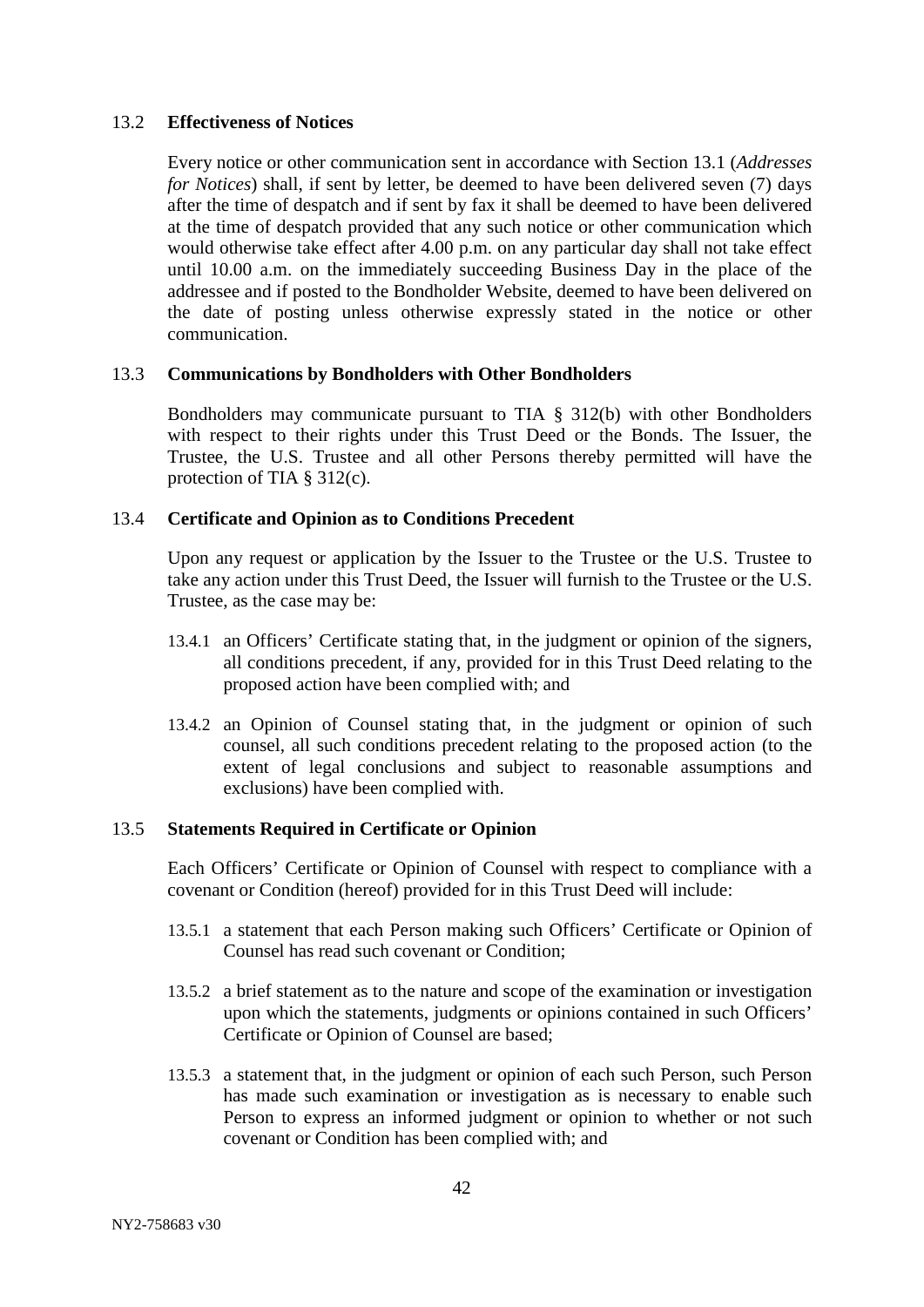13.5.4 a statement that, in the judgment or opinion of such Person, such covenant or Condition has been complied with.

#### 13.6 **Directions of Bondholders**

Pursuant to § 316(a)(1) of the TIA, the rights and obligations under § 316(a)(1)(A) are hereby expressly excluded from this Trust Deed.

#### 13.7 **Waiver of Past Defaults**

Pursuant to § 316(a)(1) of the TIA, the rights and obligations under § 316(a)(1)(B) are hereby expressly excluded from this Trust Deed.

#### 13.8 **Rules by Trustees**

The Trustee or the U.S. Trustee, as the case may be, may make reasonable rules for action by, or a meeting of, Bondholders.

# <span id="page-44-1"></span>13.9 **Undertaking for Costs**

In any suit for the enforcement of any right or remedy under this Trust Deed or in any suit against the Trustee or the U.S. Trustee, as the case may be, for any action taken or omitted by it as Trustee or the U.S. Trustee, as the case may be, a court in its discretion may require the filing by any party litigant in the suit of an undertaking to pay the costs of the suit, and the court in its discretion may assess reasonable costs, including reasonable attorneys' fees and expenses, against any party litigant in the suit, having due regard to the merits and good faith of the claims or defences made by the party litigant. This Section [13.9](#page-44-1) does not apply to a suit by the Trustee or the U.S. Trustee, as the case may be or a suit by holders of more than 10% in aggregate principal amount of the Bonds then Outstanding.

#### <span id="page-44-0"></span>13.10 **Provisions as to Paying, Transfer and Conversion Agents**

- For each Paying, Transfer and Conversion Agent appointed by the Issuer, including the Principal, Paying, Transfer and Conversion Agent, other than the Trustee or the U.S. Trustee with respect to the Bonds, the Issuer hereby agrees that it will endeavour to have such Paying, Transfer and Conversion Agent agree with the Trustee and the U.S. Trustee, subject to the provisions of this Section [13.10:](#page-44-0)
	- (i) that it will hold sums held by it as such Paying, Transfer and Conversion Agent for the payment of the principal of and premium, if any, on the Bonds in trust for the benefit of the Persons entitled thereto until such sums shall be paid to such Persons or otherwise disposed of as herein provided and will notify the Trustee of the receipt of sums to be so held;
	- (ii) that it will give the Trustee, notice of any failure by the Issuer to make any payment of the principal of or premium, if any, on the Bonds when the same shall be due and payable; and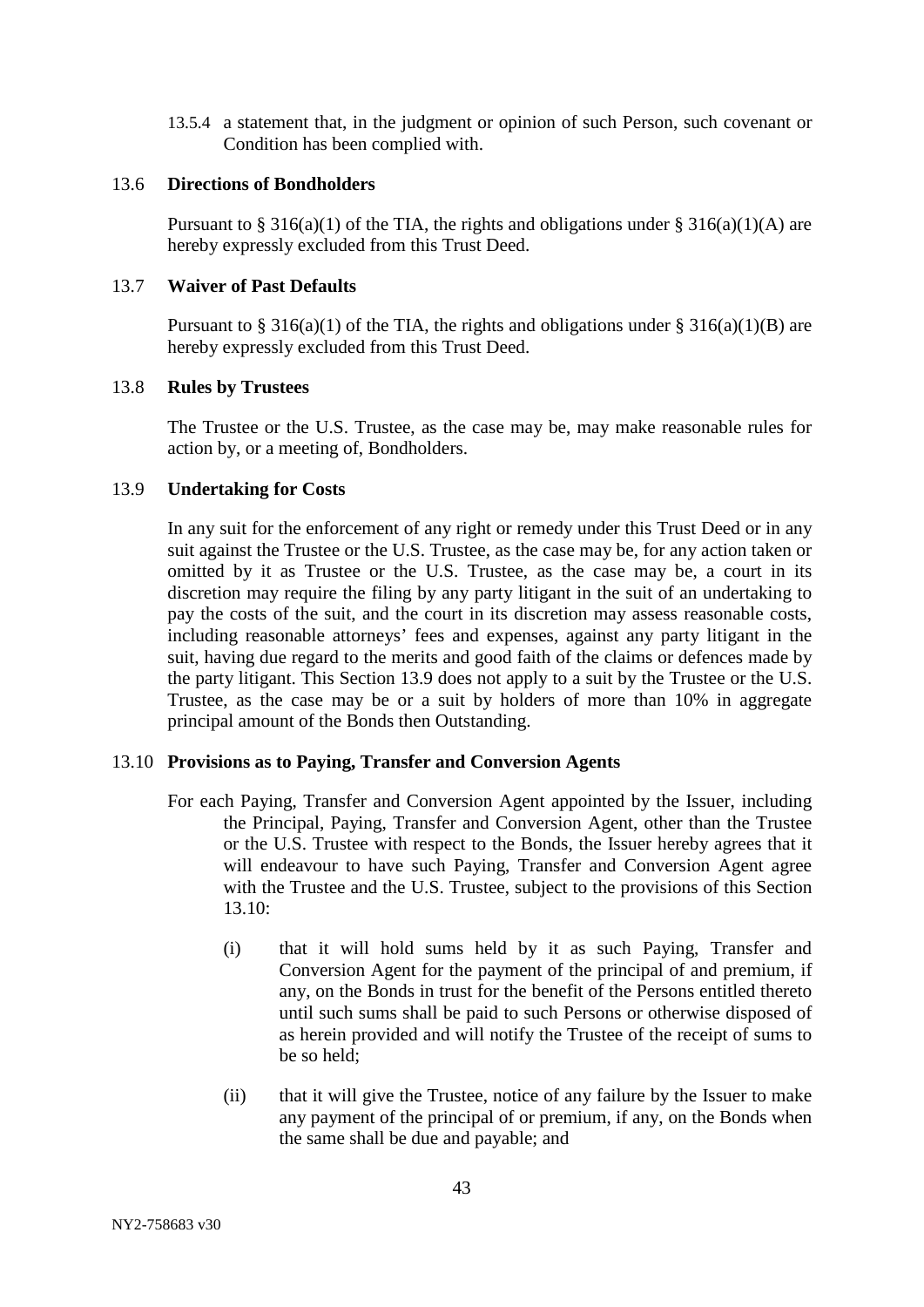- (iii) that at any time when any such failure has occurred and is continuing, it will, upon the written request of the Trustee, forthwith pay to the Trustee all sums so held in trust by such Paying, Transfer and Conversion Agent.
- 13.10.2 If the Issuer acts as its own paying agent, it will, on or before each due date of the principal of and premium, if any, on the Bonds, set aside, segregate and hold in trust for the benefit of the Persons entitled thereto a sum sufficient to pay such principal and premium, if any, so becoming due until such sums shall be paid to such Persons or otherwise disposed of as herein provided. The Issuer will promptly notify the Trustee, of any failure to take such action.
- 13.10.3 Whenever the Issuer shall have one or more Paying, Transfer and Conversion Agents with respect to the Bonds, it will, on or prior to each due date of the principal of and premium, if any, on the Bonds, deposit with a Paying, Transfer and Conversion Agent a sum sufficient to pay the principal and premium, if any, so becoming due, such sum to be held in trust for the benefit of the Persons entitled to such principal or premium, and (unless such Paying, Transfer and Conversion Agent is the Trustee) the Issuer will promptly notify the Trustee of its action or failure so to act.
- 13.10.4 Anything in this Section [13.10](#page-44-0) to the contrary notwithstanding, the Issuer may, at any time, for the purpose of obtaining the satisfaction and discharge of this Trust Deed with respect to the Bonds, or for any other reason, pay or cause to be paid to the Trustee all sums held in trust for the Bonds by it or any Paying, Transfer and Conversion Agent hereunder as required by this Section [13.10,](#page-44-0) such sums to be held by the Trustee upon the trusts herein contained, and upon such payment by any Paying, Transfer and Conversion Agent to the Trustee, such Paying, Transfer and Conversion Agent shall be released from all further liability with respect to such money.
- 13.10.5 Anything in this Section [13.10](#page-44-0) to the contrary notwithstanding, the agreement to hold sums in trust as provided in this Section [13.10](#page-44-0) is subject to the provisions of Sections [12.3](#page-41-0) (*Paying, Transfer and Conversion Agents to Repay Moneys Held*) and [12.4](#page-41-1) (*Return of Unclaimed Moneys*).

# <span id="page-45-0"></span>13.11 **Acts of Bondholders**

Unless otherwise indicated in the Conditions, any request, demand, authorisation, direction, notice, consent, waiver or other action provided by this Trust Deed to be given or taken by Bondholders may be embodied in and evidenced by one or more instruments of substantially similar tenor signed by such Bondholders in person or by an agent duly appointed in writing; and, except as herein otherwise expressly provided, such action will become effective when such instrument or instruments are delivered to the Trustee or the U.S. Trustee, as the case may be, and (to the extent required herein) to the Issuer. Such instrument or instruments (and the action embodied therein and evidenced thereby) are herein sometimes referred to as the "**Act**" of Bondholders signing such instrument or instruments. Proof of execution of any such instrument or of a writing appointing any such agent will be sufficient for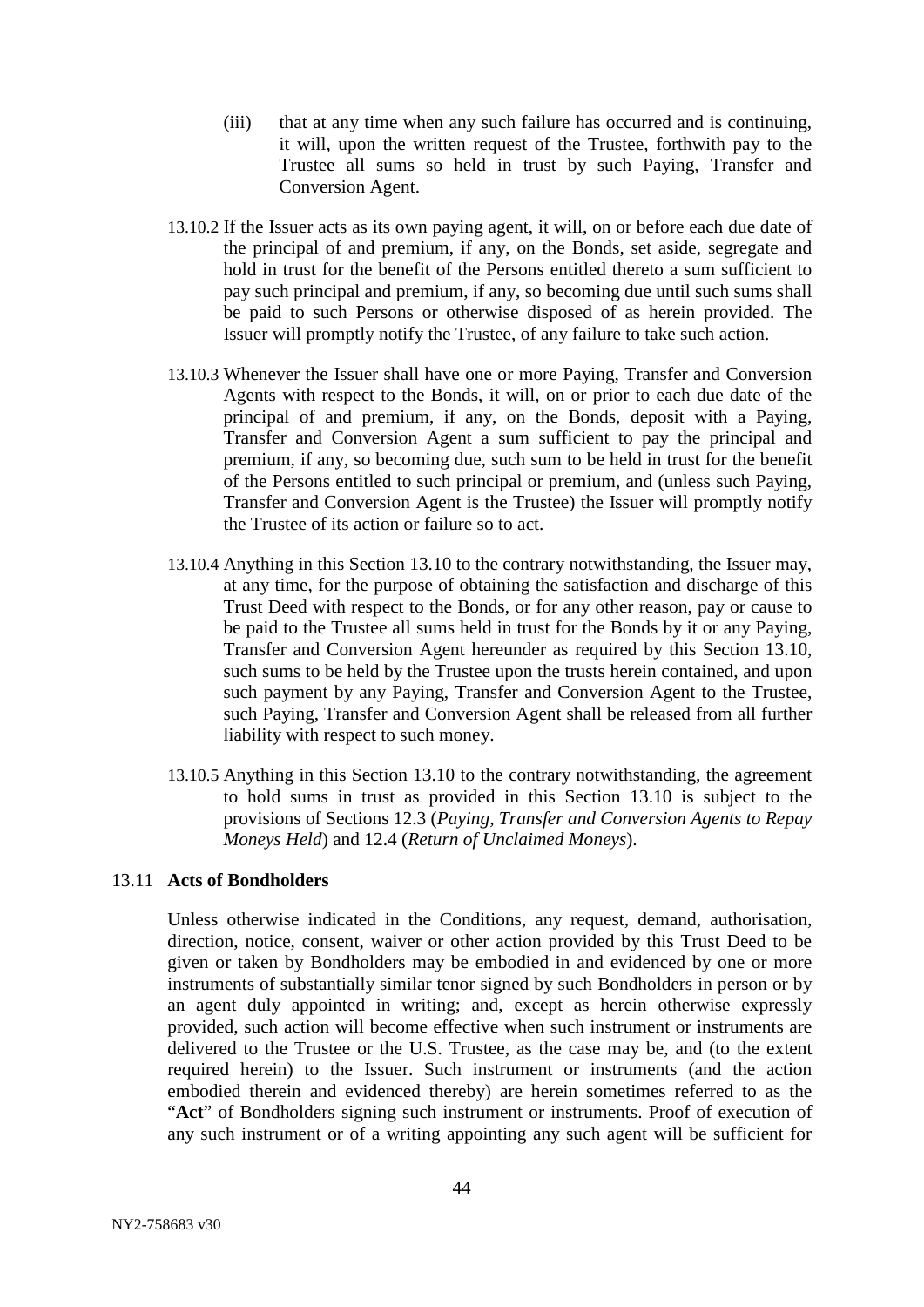any purpose of this Trust Deed and conclusive in favour of the Trustee and the U.S. Trustee and the Issuer, if made in the manner provided in this Section [13.11.](#page-45-0)

The fact and date of the execution by any Person of any such instrument or writing may be proved by the affidavit of a witness of such execution or by a certificate of a notary public or other officer authorised by law to take acknowledgments of deeds, certifying that the individual signing such instrument or writing acknowledged to such officer the execution thereof. Where such execution is by a signer acting in a capacity other than such signer's individual capacity, such certificate or affidavit will also constitute sufficient proof of such signer's authority. The fact and date of the execution of any such instrument or writing, or the authority of the Person executing the same, may also be proved in any other manner that the Trustee or the U.S. Trustee, as the case may be, deems sufficient.

Any request, demand, authorisation, direction, notice, consent, waiver or other Act of the Bondholder of any Bond will bind every future Bondholder of the same Bond and the Bondholder of every Bond issued upon the registration of transfer thereof or in exchange therefor or in lieu thereof in respect of anything done, omitted or suffered to be done by the Trustee, the U.S. Trustee or the Issuer in reliance thereon, whether or not notation of such action is made upon such Bond.

If the Issuer will solicit from the Bondholders any request, demand, authorisation, direction, notice, consent, waiver or other Act, the Issuer may, at its option, by or pursuant to a resolution by its Board of Directors, fix in advance a record date for the determination of Bondholders entitled to give such request, demand, authorisation, direction, notice, consent, waiver or other Act, but the Issuer will have no obligation to do so. If such a record date is fixed, such request, demand, authorisation, direction, notice, consent, waiver or other Act may be given before or after such record date, but only the holders of record at the Close of Business on such record date will be deemed to be holders for the purposes of determining whether Bondholders of the requisite proportion of outstanding Bonds have authorised or agreed or consented to such request, demand, authorisation, direction, notice, consent, waiver or other Act, and, for that purpose, the outstanding Bonds will be computed as of such record date; *provided* that no such authorisation, agreement or consent by the Bondholders on such record date will be deemed effective unless it will become effective pursuant to the provisions of this Trust Deed not later than six (6) months after the record date.

# **14. LAW AND JURISDICTION**

#### 14.1 **Governing Law**

(i) This Trust Deed, the Bonds and any non-contractual obligations arising out of, or in connection with them, shall (except for Condition 6 of the Bonds and any non-contractual obligations arising out of or in connection therewith, which is governed by, and shall be construed in accordance with Icelandic law) be governed by and construed in accordance with English law, to the extent there is no conflict with the TIA or the laws of the State of New York, as applicable. If there is such a conflict, the TIA or the laws of the State of New York, as applicable, shall apply in respect of the relevant provision;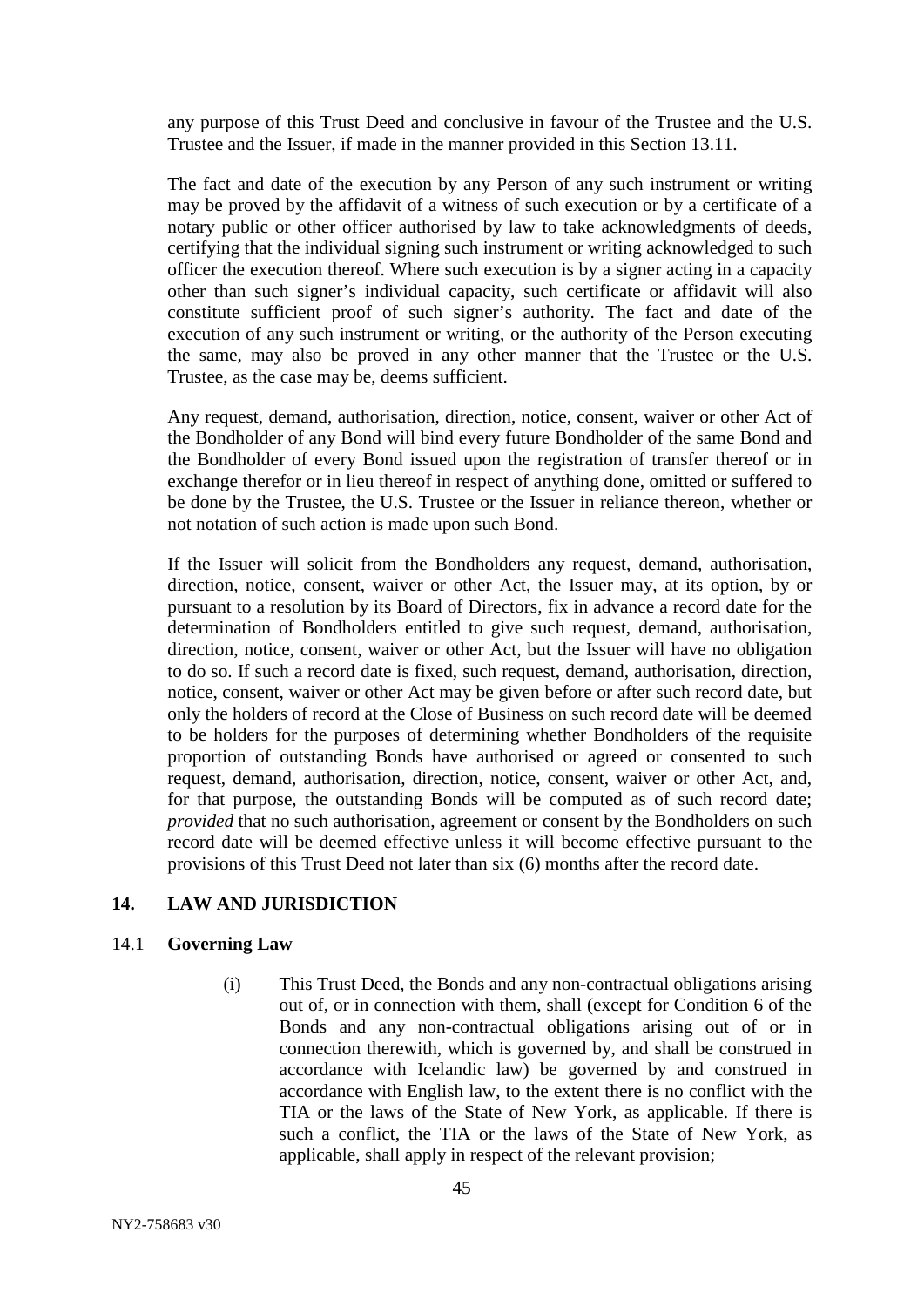- (ii) The Trustee's actions, rights, duties and obligations under this Trust Deed shall be governed by and construed in accordance with English law, to the extent there is no conflict with the TIA or the laws of the State of New York, as applicable. If there is such a conflict, the TIA or the laws of the State of New York, as applicable, shall apply in respect of the relevant provision; and
- (iii) The U.S. Trustee's actions, rights, duties and obligations under this Trust Deed shall be governed by and construed in accordance with the TIA and the laws of the State of New York, as applicable.

#### 14.2 **Jurisdiction**

The Issuer agrees for the benefit of the Trustee and the Bondholders, that the courts of England shall have jurisdiction to hear and determine any suit, action or proceedings, and to settle any dispute, which may arise out of or in connection with this Trust Deed (respectively, "**Proceedings**" and "**Disputes**") or the Bonds and for such purposes, irrevocably submits to the jurisdiction of such courts; provided that, the Issuer, for the benefit of the U.S. Trustee and Bondholders, hereby irrevocably and unconditionally submits, for itself and its property, to the nonexclusive jurisdiction of any New York State court or federal court of the United States sitting in the State and City of New York, County and Borough of Manhattan, and any appellate court from any thereof, in any Proceedings or Disputes involving (i) the U.S. Trustee's actions, rights, duties and obligations under this Trust Deed, (ii) the Trustee's actions, rights, duties and obligations under this Trust Deed, to the extent that, with respect to such actions, rights, duties and obligations, there is a conflict between (A) English law and (B) the TIA or the laws of the State of New York, as applicable, or (iii) the enforcement of any rights of Bondholders to the extent that, with respect to such rights, there is a conflict between (A) English law and (B) the TIA or the laws of the State of New York, as applicable.

# 14.3 **Appropriate Forum**

The Issuer irrevocably waives any objection which it might now or hereafter have to the courts of England being nominated as the forum to hear and determine any Proceedings and to settle any Disputes and agrees not to claim that any such court is not a convenient or appropriate forum. The Issuer irrevocably waives any objection which it might now or hereafter have to any New York or federal court being nominated as the forum to hear and determine any Proceedings or Disputes and to settle any Disputes and agrees not to claim that any such court is not a convenient or appropriate forum.

#### 14.4 **Process Agent**

The Issuer agrees that the process by which any Proceedings in England are begun may be served on it by being delivered to MoFo Notices Limited, at its registered office in England for the time being, currently CityPoint, One Ropemaker Street, London EC2Y 9AW, or at any other address for the time being at which process may be served on such Person in accordance with Part 37 of the Companies Act 2006 (as modified or re-enacted from time to time). The Issuer agrees that the process by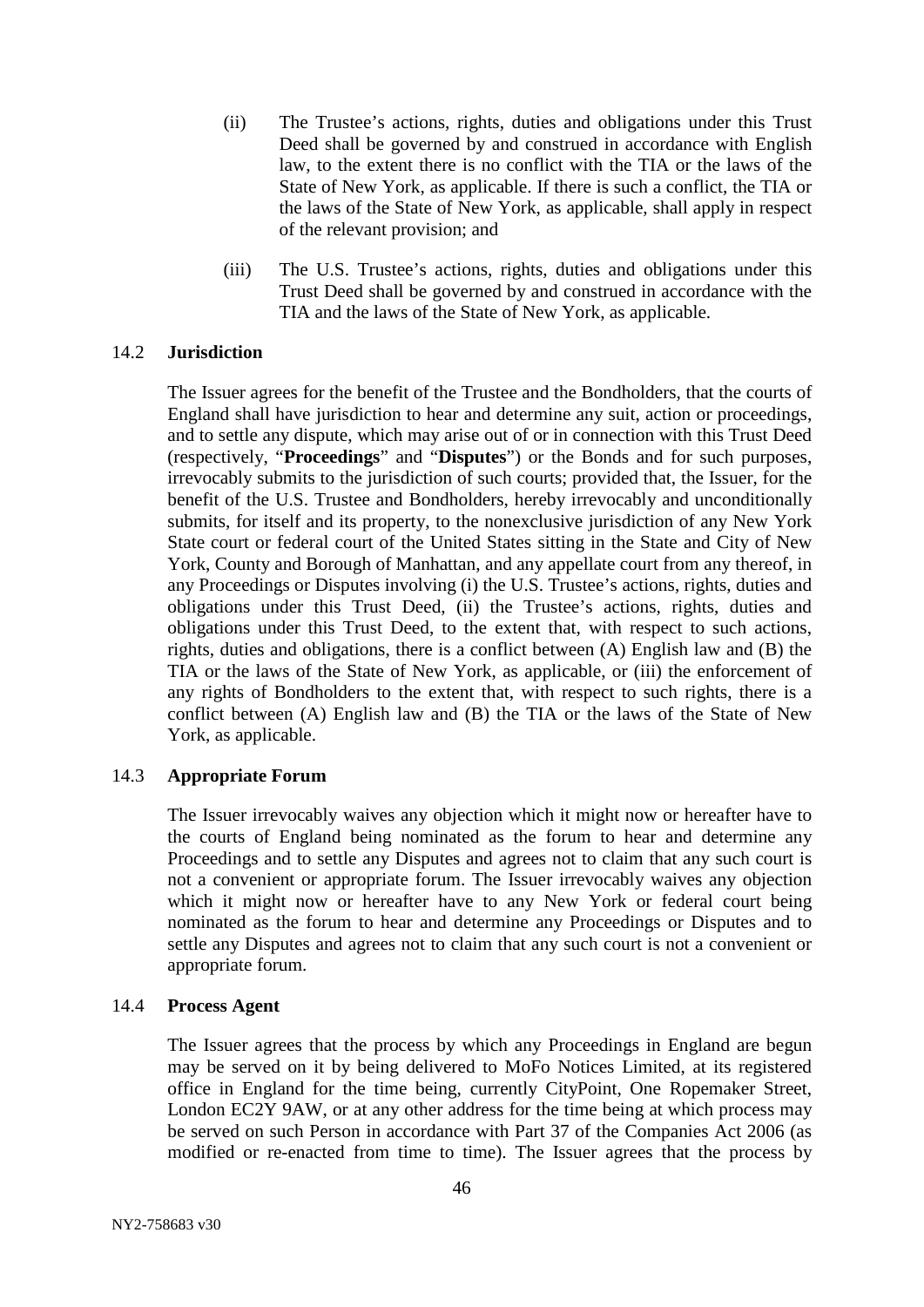which any Proceedings in the United States are begun may be served on it by being delivered to Corporation Service Company, 1180 Avenue of the Americas, Suite 2101, New York, New York, 10036-8401. Nothing herein shall affect the right of the Trustee or the U.S. Trustee, as the case may be, to serve process in any other manner permitted by law.

# 14.5 **Severability**

In case any provision in or obligation under this Trust Deed shall be invalid, illegal or unenforceable in any jurisdiction, the validity, legality and enforceability of the remaining provisions or obligations, or of such provision or obligation in any other jurisdiction, shall not in any way be affected or impaired thereby.

# 14.6 **Contracts (Rights of Third Parties) Act 1999**

Other than the Bondholders, no Person shall have any right to enforce any provision of this Trust Deed under the Contracts (Rights of Third Parties) Act 1999. The Bondholders shall be entitled to enforce any terms of this Trust Deed pursuant to which they receive any benefit.

# 14.7 **TIA Controls**

If any provision of this Trust Deed limits, qualifies or conflicts with another provision that is required to be included in this Trust Deed by the TIA, then the required provision of the TIA will control.

# 14.8 **Counterparts**

This Trust Deed may be executed in any number of counterparts, each of which shall be deemed an original.

# 14.9 **Force Majeure**

In no event shall the Trustee or the U.S. Trustee be responsible or liable for any failure or delay in the performance of its obligations hereunder arising out of or caused by, directly or indirectly, forces beyond its control, including, without limitation, strikes, work stoppages, accidents, acts of war or terrorism, civil or military disturbances, nuclear or natural catastrophes or acts of God, and interruptions, loss or malfunctions of utilities, communications or computer (software and hardware) services; it being understood that the Trustee or the U.S. Trustee, as the case may be, shall use reasonable efforts that are consistent with accepted practices in the banking industry to resume performance as soon as practicable under the circumstances.

# 14.10 **Calculations**

Except as explicitly stated herein, the Issuer shall be responsible for making all calculations required pursuant to this Trust Deed and the Bonds, including, without limitation, calculations with respect to determinations of the conversion price and conversion rate applicable to the Bonds. The Issuer shall make all such calculations in good faith and, absent manifest error, the Issuer's calculations shall be binding on the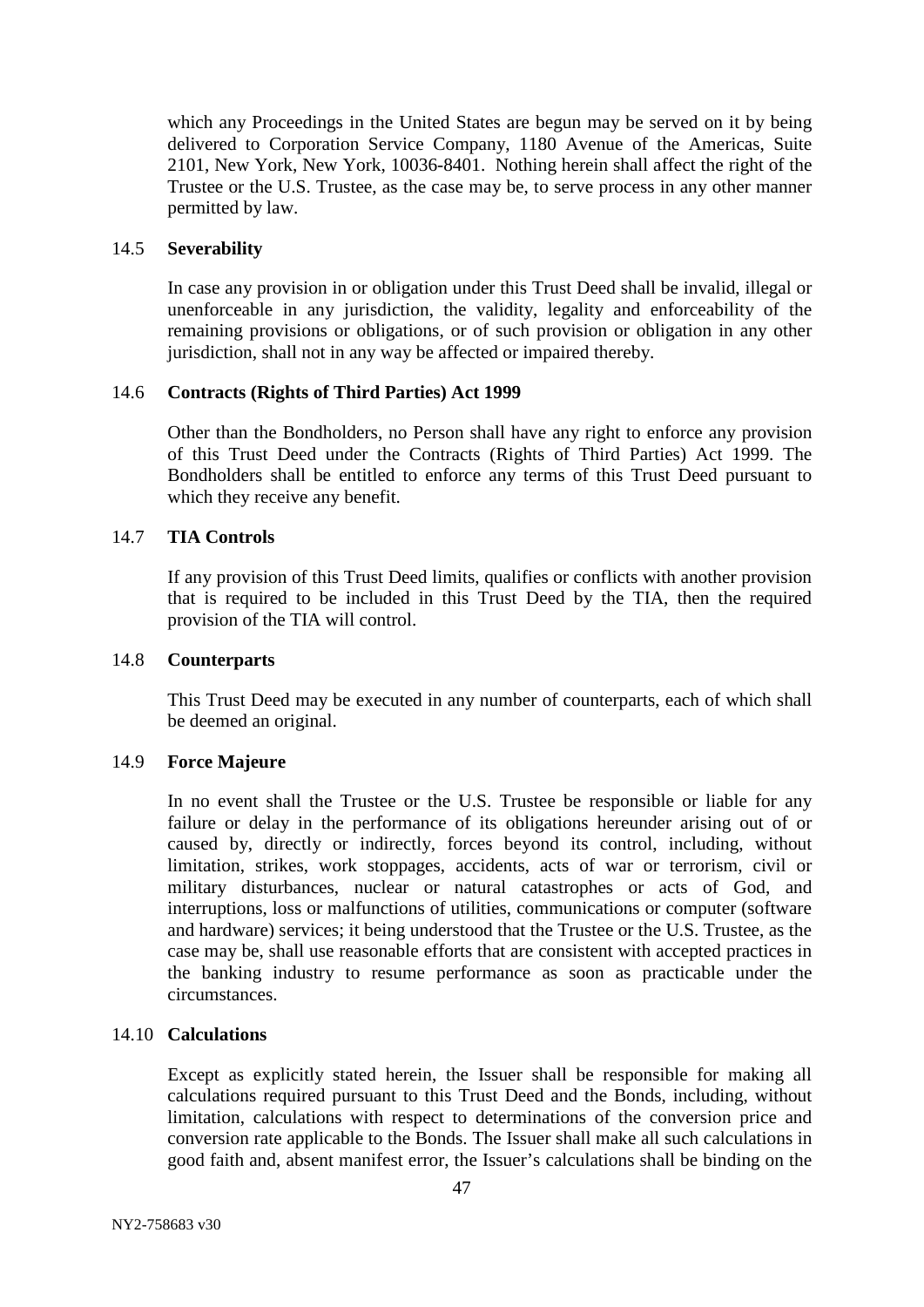Bondholders. The Issuer shall provide a written schedule of such calculations to the Trustee, and the Trustee shall be entitled to conclusively rely upon the accuracy of the Issuer's calculations without responsibility for independent verification thereof.

#### 14.11 **USA PATRIOT Act of 2001**

The parties hereto acknowledge that in accordance with Section 326 of the USA PATRIOT Act of 2001 (the "**USA PATRIOT Act**"), the Trustee and the U.S. Trustee, like all financial institutions and in order to help fight the funding of terrorism and money laundering, are required to obtain, verify and record information that identifies each person or legal entity that establishes a relationship or opens an account with the Trustee or the U.S. Trustee. The parties to this Trust Deed further agree that they will provide the Trustee and the U.S. Trustee with such information as they may request in order for the Trustee and the U.S. Trustee to satisfy the requirements under the USA PATRIOT Act.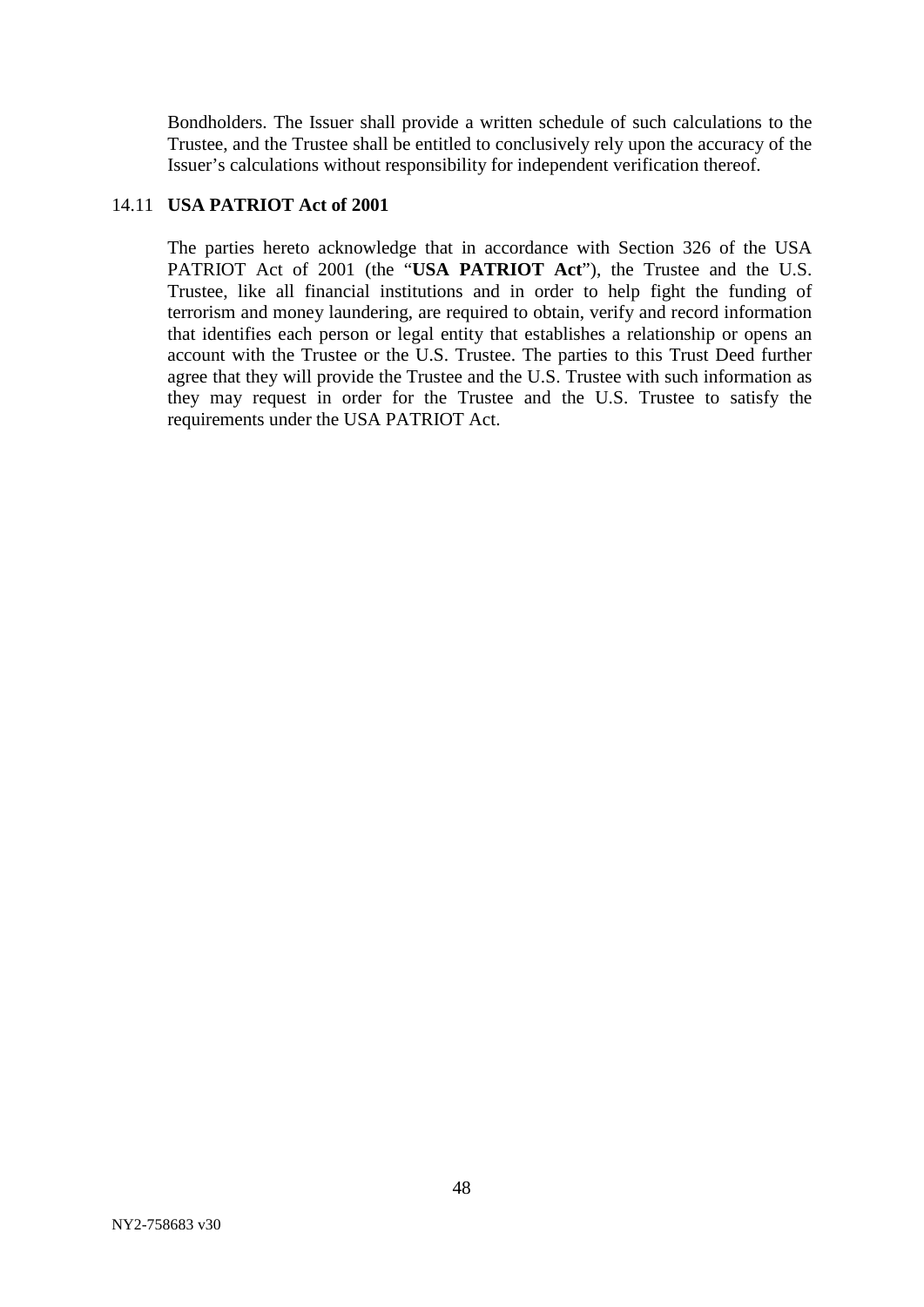IN WITNESS WHEREOF, the undersigned have executed this Trust Deed as a deed and delivered it on the day and year first written above.

LBI EHF.

| By:     |                                                           |
|---------|-----------------------------------------------------------|
|         | Name:<br>Title:                                           |
| By:     | Name:<br>Title:                                           |
| By:     | Name:<br>Title:                                           |
| Trustee | WILMINGTON TRUST (LONDON) LIMITED<br>as                   |
| By:     | Name:<br>Title:                                           |
| By:     | Name:<br>Title:                                           |
|         | WILMINGTON TRUST, NATIONAL ASSOCIATION as<br>U.S. Trustee |
| By:     | Name:                                                     |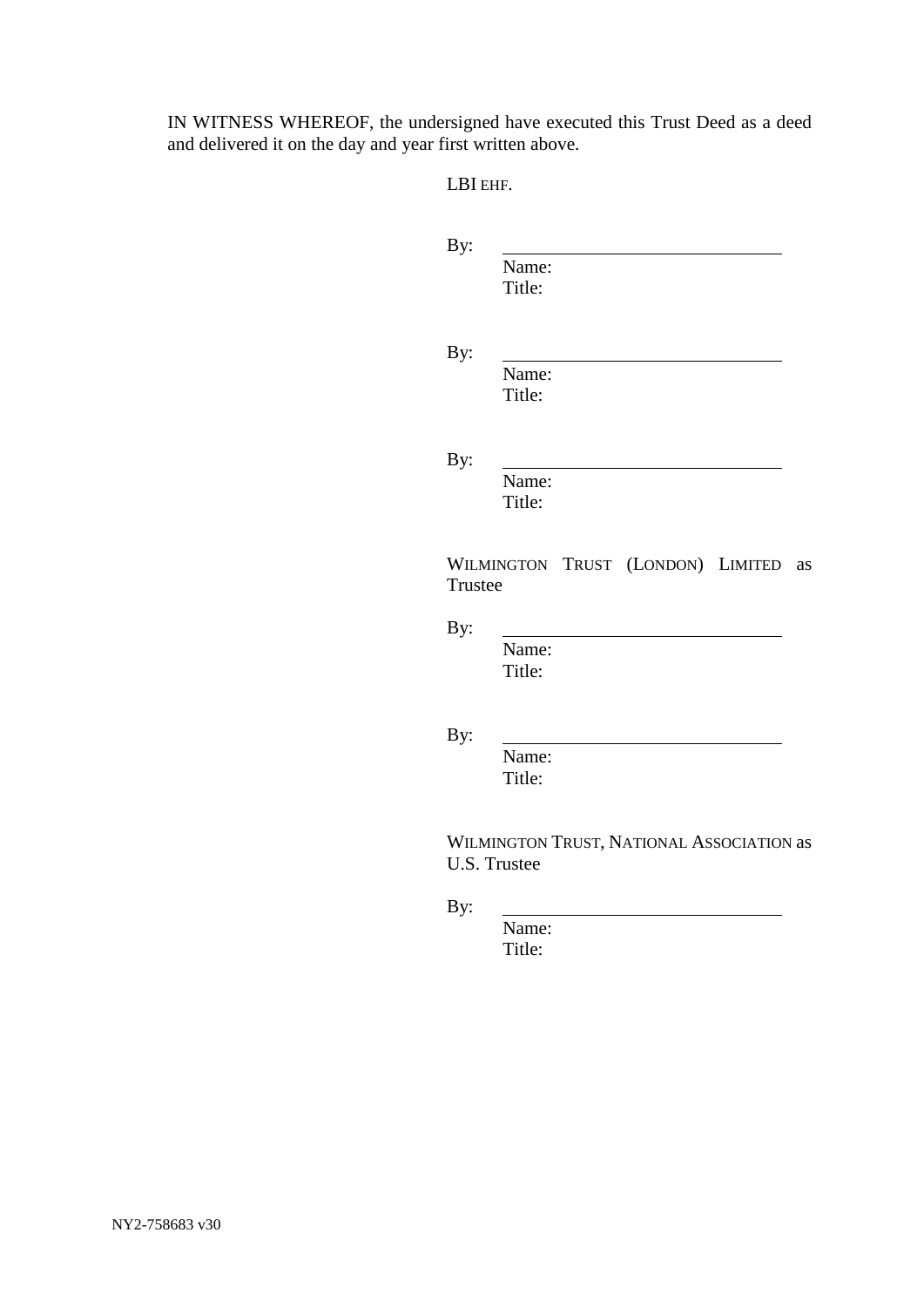#### **Schedule 1**

#### **TERMS AND CONDITIONS**

*The following are the terms and conditions of the Bonds substantially in the form in which they will be endorsed on the definitive registered bonds (if issued) and referred to in the Registered Global Certificate.*

The issue on March 23, 2016 of  $\epsilon$  2.041,382,201 Convertible Bonds due 30 November 2035 (the "**Bonds**") is made pursuant to the Composition (as defined below) of LBI ehf. (the "**Issuer**").

The Bonds are convertible in the manner described below into fully paid Class A Shares (defined below).

The Bonds are constituted by a trust deed (as amended or supplemented from time to time, the "**Trust Deed**") dated March 23, 2016 and made between the Issuer, Wilmington Trust (London) Limited (as "**Trustee**") and Wilmington Trust, National Association, (as "**U.S. Trustee**") for the holders (as defined below) of the Bonds. The terms "Trustee" and "U.S. Trustee" shall, where the context so permits, include all other persons for the time being acting as Trustee or U.S. Trustee, respectively, under the Trust Deed.

The Issuer has entered into a paying, transfer and conversion agency agreement (as amended or supplemented from time to time, the "**Agency Agreement**") dated March 23, 2016 with U.S. Bank National Association, as principal paying, transfer and conversion agent (the "**Principal Paying**, **Transfer and Conversion Agent**"), registrar (the "**Registrar**"), custodian (the "**Bond Custodian**") and the other paying, transfer and conversion agents appointed from time to time thereunder (each, including the Principal Paying, Transfer and Conversion Agent, a "**Paying, Transfer and Conversion Agent**" and, together with the Registrar and the Principal Paying, Transfer and Conversion Agent, the "**Agents**") relating to the Bonds. References to the "**Principal Paying, Transfer and Conversion Agent**", "**Registrar**" and "**Agents**" below are references to the principal paying, transfer and conversion agent, registrar, transfer agent and agents for the time being for the Bonds. The statements in these terms and conditions (the "**Conditions**") include summaries of, and are subject to, the detailed provisions of the Trust Deed, the Agency Agreement and the Issuer's Articles of Association. Unless otherwise defined, capitalised terms used in these Conditions have the meaning specified in the Trust Deed.

The Bondholders are entitled to the benefit of the Trust Deed and are bound by and are deemed to have notice of, all the provisions of the Trust Deed and the provisions of the Agency Agreement applicable to them. Transfers of the Bonds are subject to the Stapling Requirement (as defined herein) and the Issuer's Articles of Association. The provisions of Condition 6 relating to the conversion of the Bonds into Class A Shares of the Issuer are also subject to the Issuer's Articles of Association.

Copies of the Trust Deed and the Agency Agreement are available for inspection during normal business hours at the specified office of the Trustee, being at the date hereof at 1 King's Arms Yard, London, EC2R 7AF, United Kingdom. A copy of the Issuer's Articles of Association will be posted to the Bondholder Website.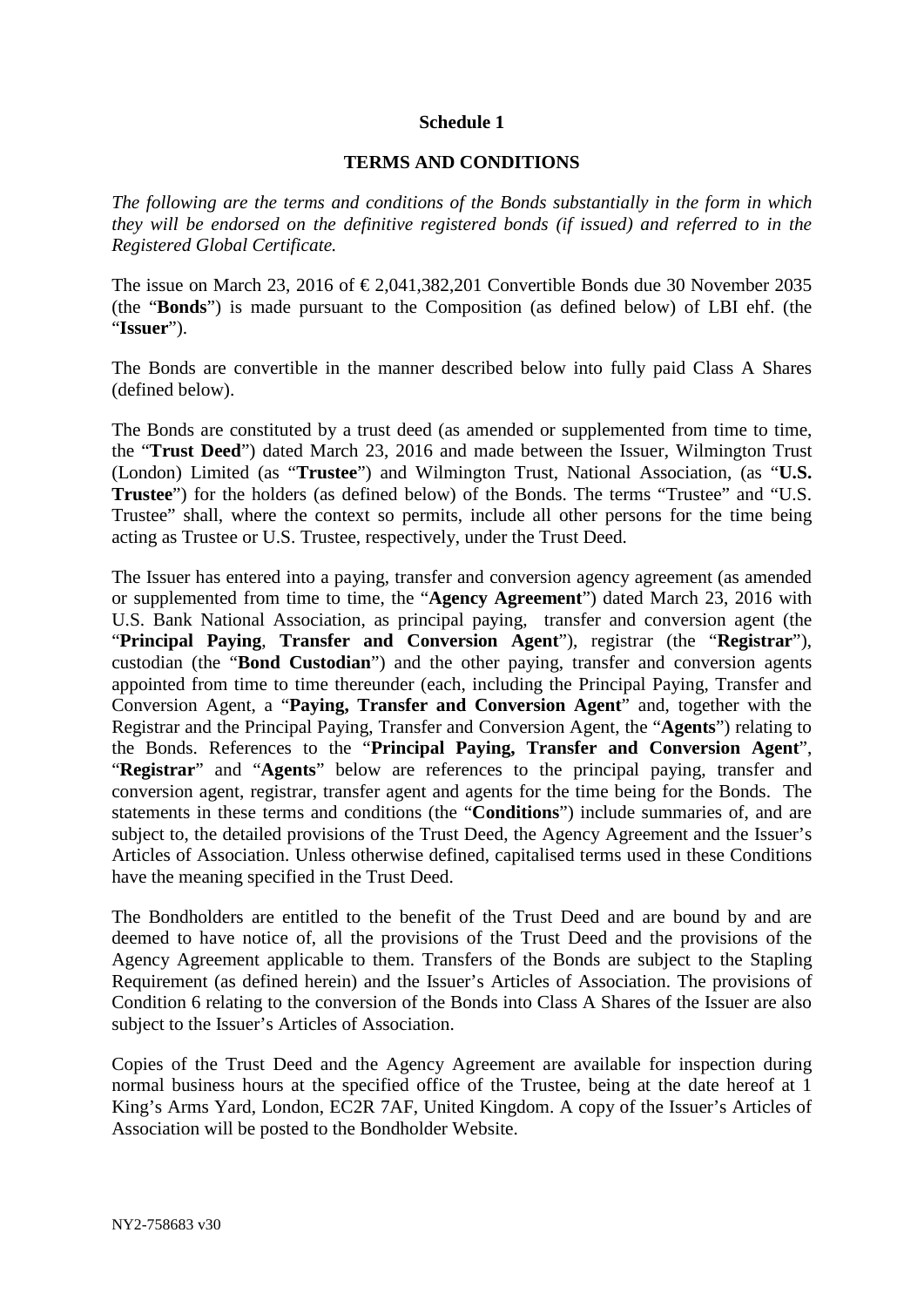# **1. FORM, DENOMINATION, TITLE AND STATUS**

#### 1.1 **Form and Denomination**

The Bonds will be initially represented by one or more global certificates in registered form (the "**Registered Global Certificate**") without interest coupons attached and in minimum denominations of €1.00 (the "**Specified Denomination**") and in integral multiples of  $\in$ 1.00 in excess thereof.

Owners of beneficial interests in a Registered Global Certificate will be entitled or required, as the case may be, under certain limited circumstances, to receive physical delivery of certificated Bonds (each a "**Definitive Certificate**") in fully registered, definitive form. Definitive Certificates shall be serially numbered.

The Registered Global Certificates will be in, or substantially in, the forms set out in Schedules 1 and 2 of the Trust Deed. The Definitive Certificates will be in or substantially in the forms set out in, Schedules 3 and 4 of the Trust Deed.

A Registered Global Certificate, if admitted into a Clearing System, will be deposited with and registered in the name of, a custodian or common depository (or nominee thereof) holding such Registered Global Certificate on behalf of one or more Clearing Systems. If the Registered Global Certificate is held by a custodian or common depository (or nominee thereof) on behalf of one or more Clearing Systems, beneficial interests in the Registered Global Certificate may only be held through a Clearing System and Bondholders may (i) hold their interests in the Registered Global Certificate directly through any Clearing System, if they are accountholders in such systems, or indirectly through organisations that are accountholders in such systems, and (ii) may not hold such interests other than through a Clearing System. Each Registered Global Certificate, so delivered and registered, shall be exchangeable, in accordance with its terms, for Definitive Certificates.

If Registered Global Certificates are not admitted into a Clearing System, each Registered Global Certificate shall be delivered to and registered in the name of a Bond Custodian, and the holder of each Bond Interest (as defined in the Trust Deed) shall be recorded as such in the Register. Each Registered Global Certificate so delivered and registered shall be exchangeable, in accordance with its terms, (i) for a Registered Global Certificate eligible for admission into a Clearing System in accordance with Condition 7, or (ii) for Definitive Certificates.

#### 1.2 **Title**

Title to the Bonds will pass by transfer and registration in the Register, as described in Condition 3.

For so long as any of the Bonds are represented by one or more Registered Global Certificates held on behalf of a Clearing System, each person (other than another relevant Clearing System) who is for the time being shown in the records of such Clearing System as the holder of a particular principal amount of such Bonds (in which regard any certificate or other document issued by the relevant Clearing System as to the principal amount of such Bonds standing to the account of any person shall be conclusive and binding for all purposes) shall be treated by the Trustee, the U.S.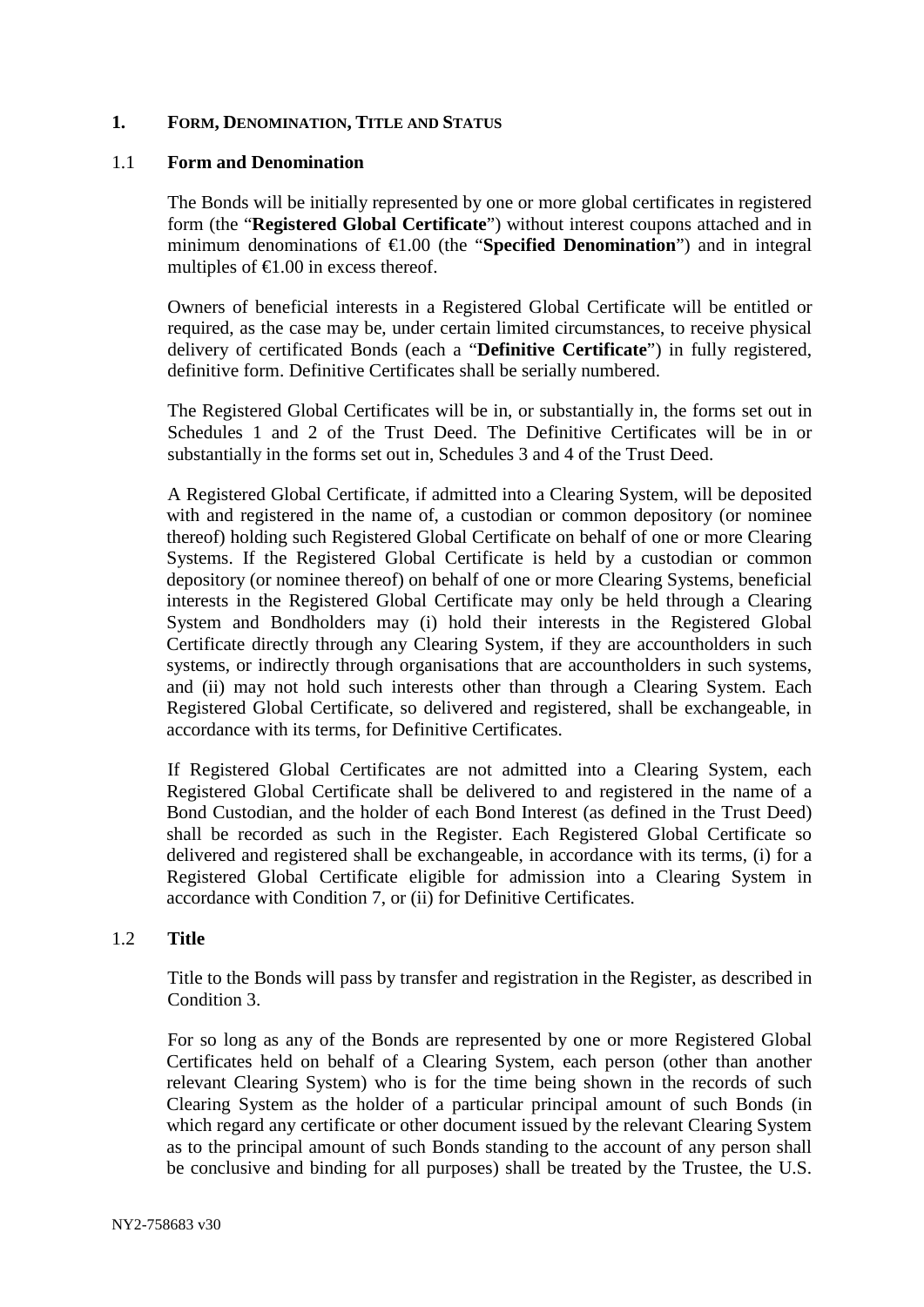Trustee, the Issuer and its Agents as the holder of such principal amount of such Bonds for all purposes other than with respect to the payments of principal (if any) on such Bonds, for which purpose the custodian or common depository (or nominee thereof) in whose name any such Registered Global Certificate is registered, shall be treated by the Trustee, the U.S. Trustee, the Issuer and its Agents as the holder of such principal amount of such Bonds in accordance with and subject to the terms of the Registered Global Certificate.

For so long as any of the Bonds are represented by one or more Registered Global Certificates which are not eligible for admission into a Clearing System, and any such Registered Global Certificate is held by and registered in the name of the Bond Custodian, the holder of each Bond Interest who is recorded as such in the subregister (the "**Ledger**") of Bond Interests established and maintained as part of the Register shall be treated by the Trustee, the U.S. Trustee, the Issuer and its Agents as if such person was the holder of Bonds in the aggregate principal amount of Bond Interests recorded in its name in the Register for all purposes other than with respect to the payments of principal (if any) on such Bonds, for which purpose the Bond Custodian shall be treated by the Trustee, the U.S. Trustee, the Issuer and its Agents as the holder of such principal amount of such Bonds in accordance with and subject to the terms of the Registered Global Certificate(s). The Registrar shall, if requested in writing by a holder of Bond Interests who is recorded as such in the Register, provide such holder with a statement of such registration and the amount of Bond Interests so registered, albeit the entries in the Ledger are the sole conclusive determinants of title to the Bond Interests.

In these Conditions, reference to the "**holder(s)**" of the Bonds or the "**Bondholders**" shall be construed in accordance with the two paragraphs above.

For so long as any of the Bonds are represented by one or more Registered Global Certificates held on behalf of a Clearing System, the Issuer expects that any such Clearing System or its respective nominees, as the case may be, upon receipt of any payments of principal in respect of a Registered Global Certificate, will immediately credit the accounts of its accountholders with payments in amounts proportionate to their respective beneficial interests in the principal amount of such Registered Global Certificate as shown on the records of that Clearing System or their respective nominees, as the case may be. In those circumstances, the Issuer also expects that payments by direct participants in any relevant Clearing System, to owners of beneficial interests in such Registered Global Certificate held through such participants will be governed by standing instructions and customary practices, as is typically the case with securities held for the accounts of customers registered in the name of nominees for such customers. Such payments will be the responsibility of such participants and the Issuer accepts no liability therefor.

# 1.3 **Status**

The Bonds constitute direct, unconditional, unsubordinated and unsecured obligations of the Issuer and rank and will rank at all times *pari passu* and rateably, without any preference among themselves, and at least equally with all other existing, future unsecured and unsubordinated obligations of the Issuer, save for such obligations that may be preferred by provisions of law that are mandatory and of general application.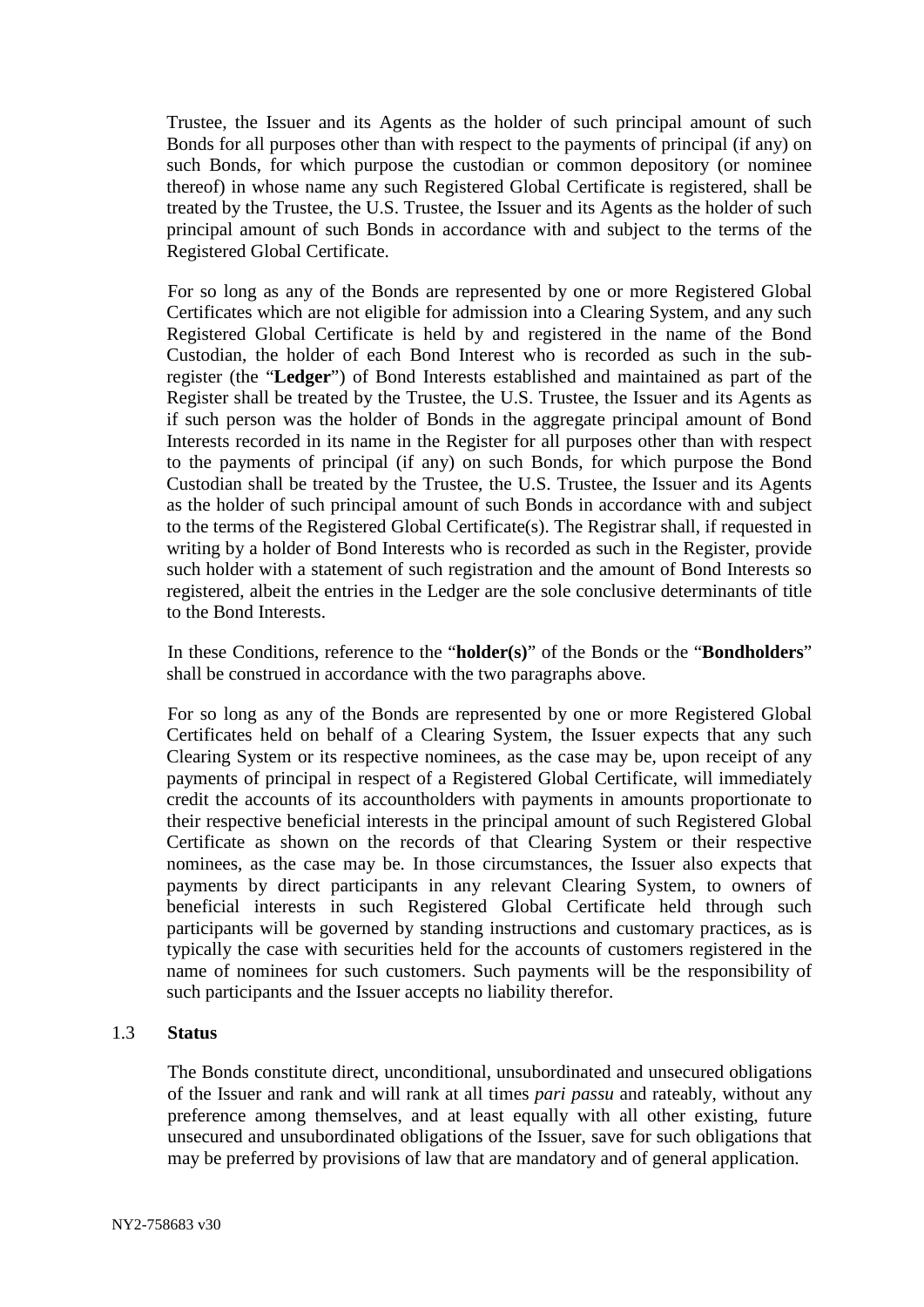# **2. INTERPRETATION**

2.1 In these Conditions, unless otherwise provided:

"**113 Claim**" means an unsecured Claim in accordance with Article 113 of the Bankruptcy Act (or any number of such unsecured Claims) lodged in the Winding-up Proceedings.

"**113 Claims Reserve**" means the reserve account established by the Winding-up Board in the name of and maintained by the Issuer, containing FX and/or Bonds held against or in respect of (a) Disputed Claims, (b) Contingent Claims, and (c) recognised 113 Claims where the Issuer is unable to transfer any payment, Bonds or Shares to a Composition Creditor.

"**Affiliate**" means, in relation to any person, a subsidiary of that person or a holding company of that person or any other subsidiary of that holding company, where a reference to a holding company or a subsidiary means a holding company or a subsidiary (as the case may be) as defined in section 1159 of the Companies Act 2006.

"**Agents**" means as defined in the Paying Transfer and Conversion Agency Agreement.

"**Alternative Settlement**" means the settlement of the Bonds (or any Alternative Settlement Bonds issued in replacement for the Bonds) in the Clearing Systems pursuant to Condition 7.

"**Alternative Settlement Bonds**" means the bonds which are issued in replacement for the Bonds, subject to terms and conditions which in form are the same or substantially the same as the Conditions, subject only to such amendments thereto as may be required to ensure the eligibility of the Alternative Settlement Bonds for admission to a Clearing System as the Board of Directors may approve.

"**Alternative Settlement Date**" has the meaning given to it in Condition 7.3.

"**Alternative Settlement Instruction**" means the form of Alternative Settlement Instruction (for the time being current) available on the Bondholder Website.

"**Alternative Settlement Instruction Cut-Off Date**" has the meaning given to it in Condition 7.5.

"**Articles of Association**" means the amended articles of association of the Issuer to be adopted as part of the fulfilment of the Composition, as the same may be subsequently amended in accordance with their terms and applicable law.

"**Available Cash**" means (i) all FX held by the Issuer on the Effective Date, (ii) all FX realised by the Issuer after the Effective Date, (iii) all FX reserved for Disputed Claims, Contingent Claims, Disputed Priority Claims or Contingent Priority Claims, which become available for application in payment on the Bonds after resolution of any such Claims, but excludes any FX necessary to pay and/or fund (a) Priority Claims in accordance with the Composition, (b) any Reserves or amounts standing to the credit of accounts established in respect of these Reserves, and (c) the total amount of operational or other expenditures denominated in FX as set out in the Budget for each applicable financial year.

"**Bankruptcy Act**" means the Act on Bankruptcy, etc. No. 21/1991 of Iceland (as amended).

"**Board of Directors**" means the board of directors of the Issuer from time to time.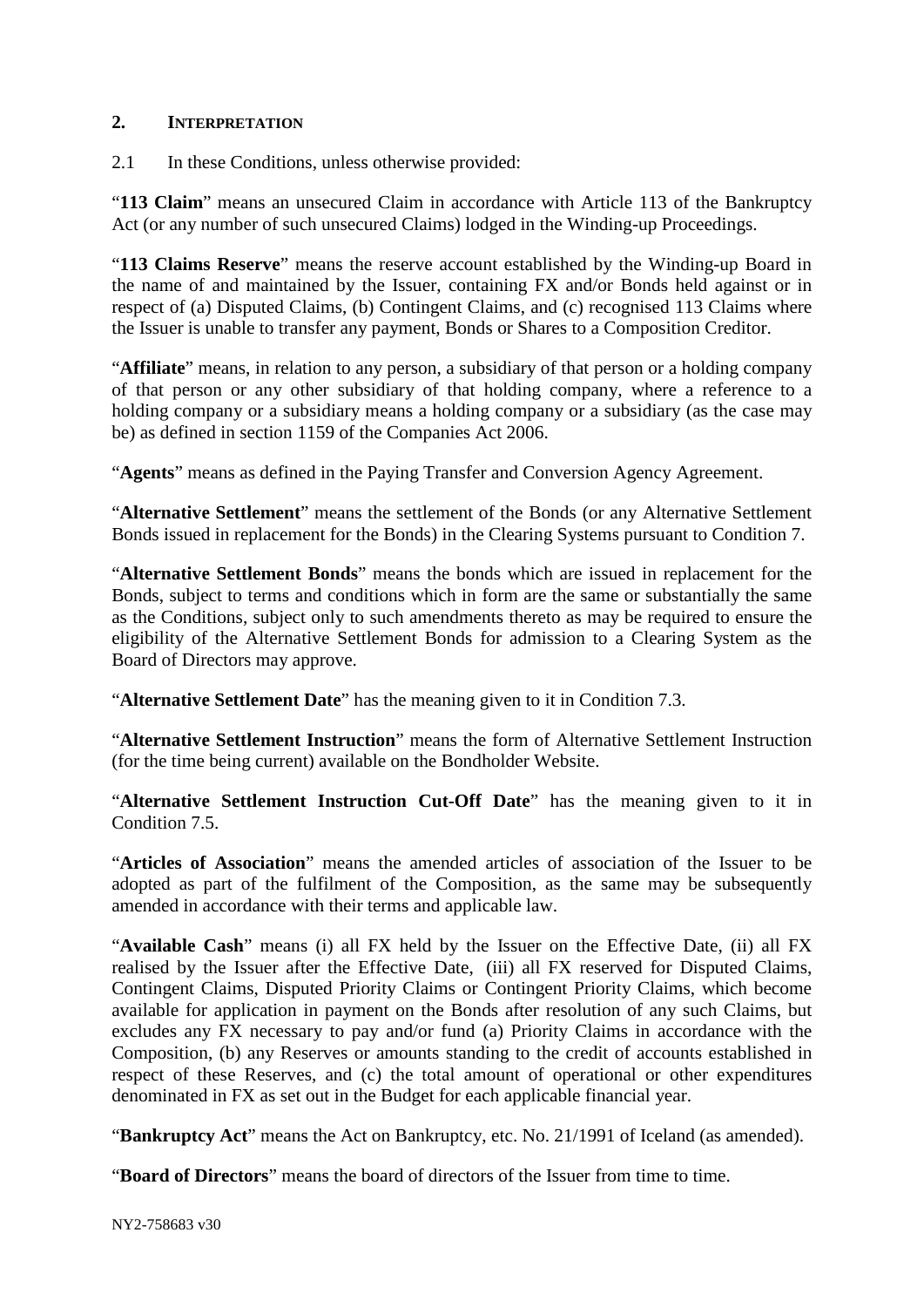"**Bond Custodian**" means, if applicable, a custodian appointed by the Issuer to hold one or more Registered Global Certificates on behalf of the Bondholders.

"**Bond Interest(s)**" means, with respect to any Bond represented by a Registered Global Certificate not held in a Clearing System, the beneficial interest in that Bond, as evidenced by the entry in respect of that Bond and its Bond Interests made in the Register.

"**Bondholder Website**" means the website established pursuant to Condition 4.8 by the Issuer for communications with and the provision of information to the Bondholders and any additional or replacement website from time to time notified by the Issuer to the Bondholders and the Trustee pursuant to Condition 16.

"**Budget**" means the Initial Budget and each annual budget of the Issuer prepared in accordance with Condition 4.7.

"**Business Day**" means a day (other than a Saturday or Sunday) on which commercial banks and foreign exchange markets are open for business and settle payments in London and Reykjavík and in relation to:

- (a) any date for payment on the Bonds or a purchase of Euro, on which the Trans-European Automated Real Time Gross Settlement Express Transfer (TARGET2) System or any successor thereto is operating;
- (b) any date for the purchase or sale of U.S. Dollars, New York; and
- (c) any date for the purchase or sale of Canadian Dollars, Toronto.

"**Canadian Dollars**" means the lawful currency from time to time of Canada.

"**CBI**" means the Central Bank of Iceland.

"**Claim(s)**" means a claim (or claims) for payment lodged in the Winding-up Proceedings of the Issuer in accordance with the provisions of Chapter XVIII of the Bankruptcy Act.

"**Claims Reserves**" means the 113 Claims Reserve, the Priority Claims FX Reserve and the Priority Claims ISK Reserve.

"**Class A Shares**" has the meaning given to it in the Articles of Association.

"**Class B Shares**" has the meaning given to it in the Articles of Association.

"**Clearing System**" means any entity appointed by the Issuer, from time to time, to hold the Registered Global Certificate or any Alternative Settlement Bonds (including through a custodian or a nominee thereof) and to facilitate transfers of beneficial interests in the Registered Global Certificate or Alternative Settlement Bonds. The Clearing Systems may include Euroclear and/or Clearstream and/or any other custodian or depositary.

"**Clearstream**" means Clearstream Banking, *société anonyme*.

"**Composition**" means the composition proposed by the Issuer under Article 103A of the Financial Undertakings Act, Chapter XXI of the Bankruptcy Act and other relevant provisions of the Bankruptcy Act, with any modification, condition or addition that the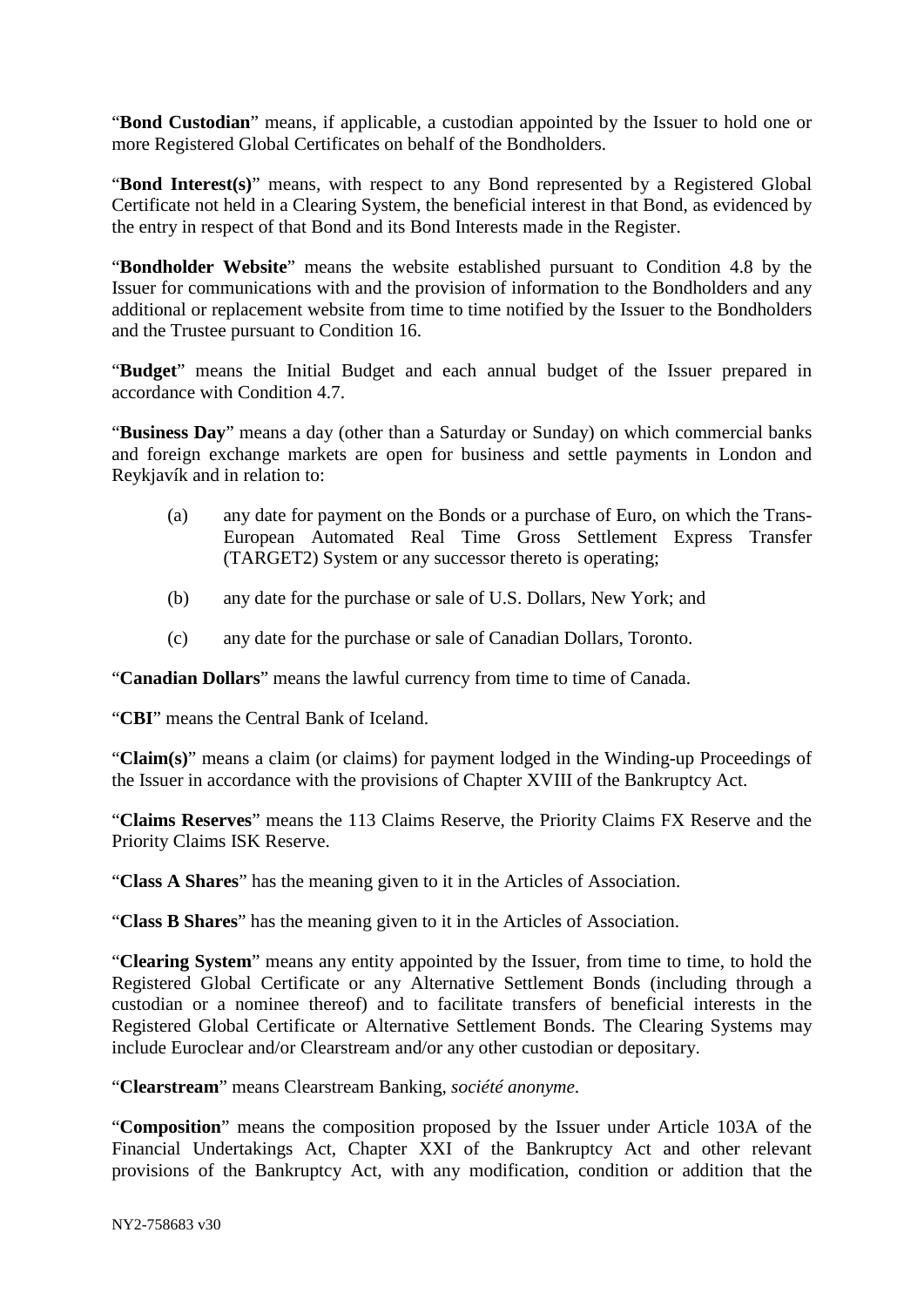Winding-up Board may see fit and is by law allowed to impose as finally concluded and approved by the requisite Composition Creditor majorities, by number and amount, that has been confirmed by the Courts in accordance with Article 60 of the Bankruptcy Act.

"**Composition Claim**" means a 113 Claim against the Issuer, as defined in Article 29 paragraph one, cf. Article 28(6) of the Bankruptcy Act, of an amount greater than ISK1,700,000, being a de-minimis payment.

"**Composition Creditor**" means a creditor of the Issuer in respect of a Composition Claim.

"**Contingent Claim**" means any 113 Claim that is subject to conditions or otherwise contingent to the extent that its validity is subject to events that have not yet occurred.

"**Contingent Priority Claim**" means any Priority Claim that is subject to conditions or otherwise contingent to the extent that its validity is subject to events that have not yet occurred.

"**Conversion Date**" means each date on which a conversion of Bonds into Class A Shares will occur in accordance with the relevant provisions of Condition 6.

"**Conversion Exercise Period**" means each period beginning on and including 1 September in each year during the Conversion Period and ending on and including 20 December in the same year.

"**Conversion Floor**" means EUR 1,644,107,434

"**Conversion Notice**" means a Partial Conversion Notice or a Mandatory Redemption Notice, as applicable.

"**Conversion Period**" means the period beginning on, and including, 1 September 2018, and ending on the Final Maturity Date.

"**Conversion Rate**" has the meaning given to it in Condition 6.3.

"**Conversion Share Claim**" has the meaning given to it in Condition 6.4.

"**Costs Reserve**" means the FX Costs Reserve and the ISK Costs Reserve.

"**Currency Conversion Date**" means (i) in relation to a Payment Date, the date which is two (2) Business Days after the First Notification Date, and (ii) in relation to an Unscheduled Payment Date, the date which is four (4) Business Days before that Unscheduled Payment Date.

"**Custody Agreement**" means the custody agreement entered into between, amongst others, the Issuer and the Bond Custodian, dated March 23, 2016, 2016.

"**Defaulting Bondholder**" has the meaning given to it in Condition 3.3.

"**Determination Date**" means: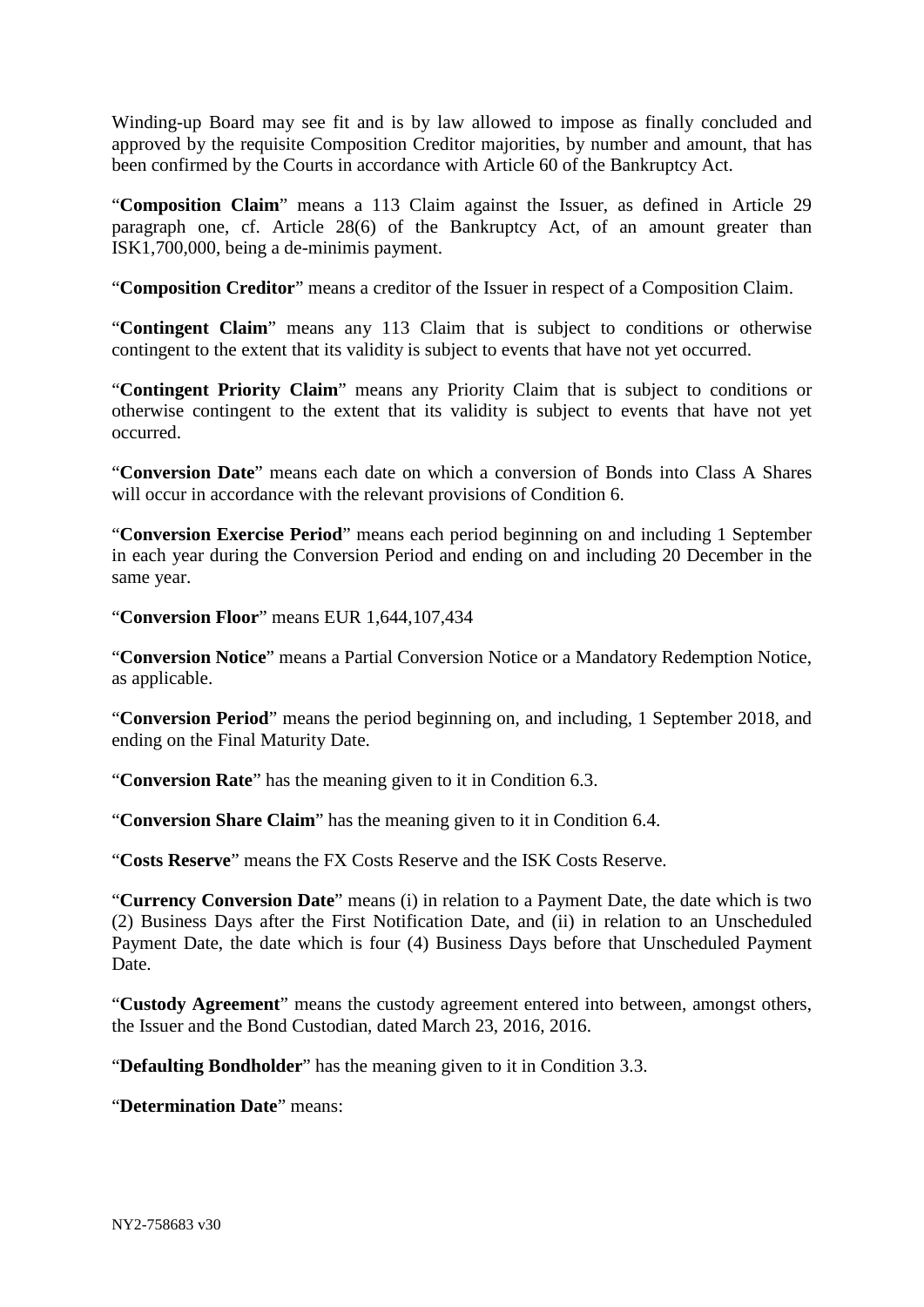- (a) in relation to a Payment Date, thirty (30) calendar days prior to such Payment Date, unless the applicable date is not a Business Day, whereupon it shall be the preceding Business Day; and
- (b) in relation to an Unscheduled Payment Date, the meaning as set out in Condition 9.2(a).

"**Disputed Claim**" means a Claim in respect of which the treatment of such Claim by the Winding-up Board has been challenged either by that Composition Creditor or by any other Composition Creditor and which challenge has not been finally resolved either by the Icelandic courts or by agreement between the disputing parties, and which would if accepted by the Issuer constitute a 113 Claim.

"**Disputed Priority Claim**" means a Claim in respect of which the treatment of such Claim by the Winding**-**up Board has been challenged either by that Composition Creditor or by any other Composition Creditor and which challenge has not been finally resolved either by the Icelandic courts or by agreement between the disputing parties, and which would if accepted by the Issuer constitute a Priority Claim.

"**Distribution Threshold**" has the meaning specified in Condition 9.1(a).

"**Effective Date**" means the date the Composition becomes effective, which is seven (7) calendar days after the date of the District Court order confirming the Composition is entered or, if an appeal is lodged before such date, upon the final determination of such appeal by the Supreme Court.

"**Euro Equivalent Available Cash**" means, in respect of any Payment Date or Unscheduled Payment Date, the amount in Euro of Available Cash determined to be available to be applied in or towards redemption of the Bonds on that Payment Date or Unscheduled Payment Date, converted where applicable, from one or more other currencies in which the Available Cash so determined is denominated, into Euro, on the Currency Conversion Date applicable to that Payment Date or Unscheduled Payment Date at the spot rate(s) of exchange then available to the Issuer.

"**Euroclear**" means Euroclear Bank SA/NV.

"**Euros**" and "**€**" means the single currency of the Participating Member States.

"**Excess Bonds**" has the meaning provided in Condition 8.5(c).

"**Extraordinary Resolution**" has the meaning provided in Annex 1.

"**Final Maturity Date**" means 30 November 2035, unless such date is not a Business Day, whereupon it shall be the next following Business Day.

"**Financial Undertakings Act**" means Act No. 161/2002 on Financial Undertakings of Iceland (as amended).

"**First Notification Date**" means, in relation to a Payment Date, the date which is twenty (20) calendar days after the relevant Determination Date, or if that day is not a Business Day, the preceding Business Day, and (ii) in relation to an Unscheduled Payment Date, the date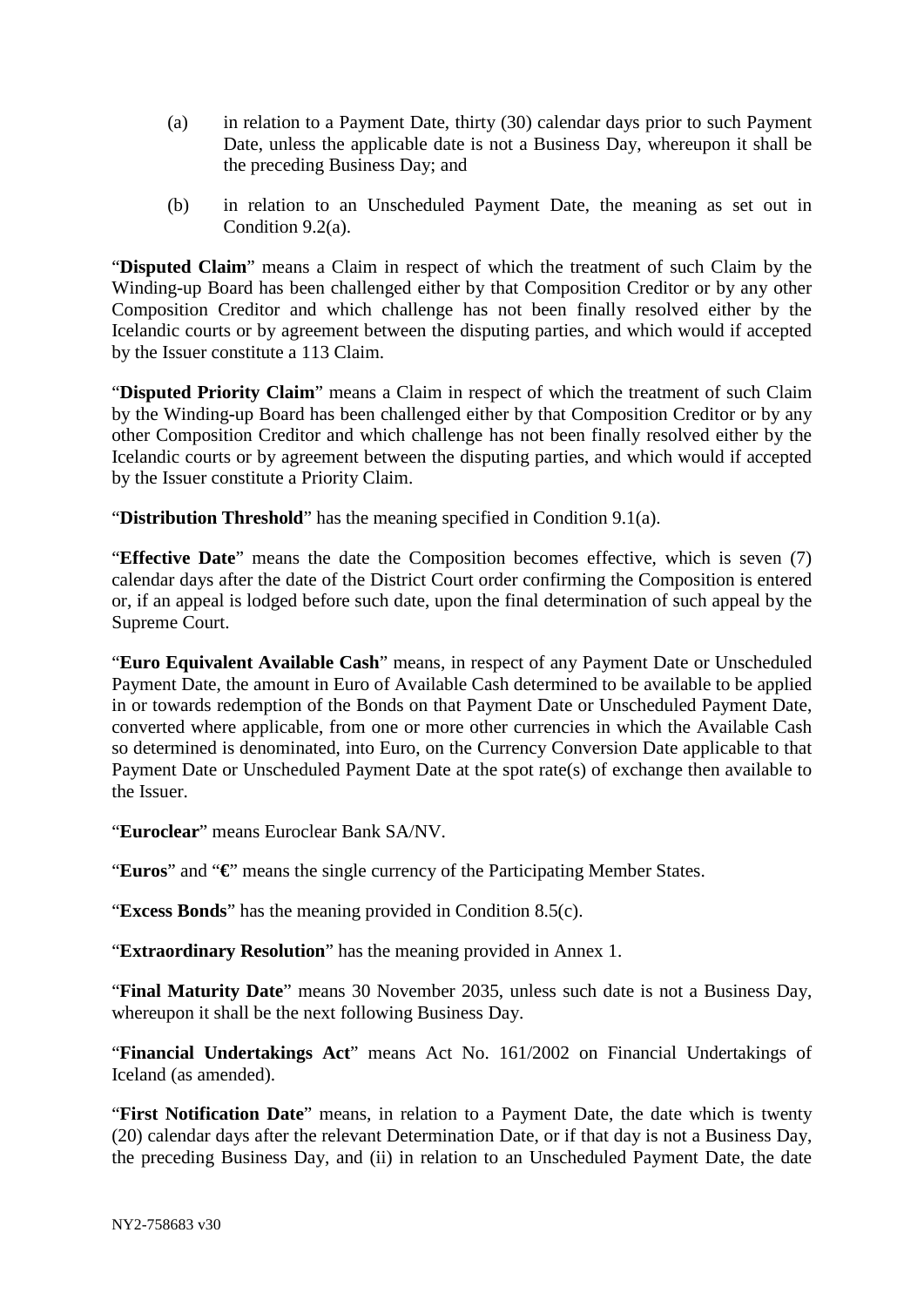which is seven (7) Business Days before that Unscheduled Payment Date, or if that is not a Business Day, the preceding Business Day.

"**Fulfilment Date**" means the date on which all parts of the Composition have been fulfilled, including the issuance of the Class A Shares and the Bonds to Composition Creditors.

"**FX**" means any currency other than ISK.

"**FX Costs Reserve**" means the reserve account established by the Winding-up Board in the name of and maintained by the Issuer, established to (a) pay any and all reasonable post-Effective Date FX-denominated fees, costs and expenses incurred by the Issuer in connection with the fulfilment of the Composition, including, without limitation and without double counting (i) fees and expenses incurred by any persons employed by the Issuer, (ii) attorneys' or other professionals' fees and expenses incurred by the Issuer, including with respect to the fees of the Trustee, the U.S. Trustee and/or any Agent and/or any costs or expenses incurred by the Trustee, the U.S. Trustee and/or any Agent in connection with the performance of their duties with respect to the issuance and ongoing obligations in respect of the Bonds, (iii) insurance fees, (iv) taxes, (v) escrow expenses, (vi) costs associated with any maintenance, liquidation and administration of any going concern as part of the wind down of such going concern's business operations, (viii) costs to maintain certain assets while they are held for sale, and (ix) fees incurred in connection with the payment of any principal on the Bonds; (b) fund the Issuer's post-Fulfilment Date FX-denominated operating expenses consistent with the Budget; and (c) fund any top-up obligation of the Issuer with respect to the Indemnity Reserve or fund the Issuer's indemnification obligations pursuant to the Indemnity.

"**Icelandic Króna**" or "**ISK**" means the lawful currency for the time being of Iceland.

"**Indebtedness**" means any obligation (whether incurred as principal or as surety) for the payment or repayment of money, whether present or future, actual or contingent.

"**Indemnity**" means the indemnity provided to the Winding-Up Board and certain other persons, in respect of certain potential liabilities, out of the assets of the Issuer.

"**Indemnity Reserve**" means the reserve account in the name of and maintained by the Issuer, to secure its obligations under the Indemnity.

"**Initial Budget**" has the meaning provided in Condition 4.7.

"**ISK Costs Reserve**" means the ISK-denominated reserve account established by the Winding-up Board in the name of and maintained by the Issuer, to which shall be credited the ISK Costs Reserve Amount, established to pay and/or fund (a) any and all reasonable post-Effective Date ISK-denominated fees, costs and expenses incurred by the Issuer in connection with the fulfilment of the Composition (save for management incentive schemes or performance payments), including, without limitation and without double-counting, (i) fees and expenses incurred by any persons employed by the Issuer, (ii) attorneys' or other professionals' fees and expenses incurred by the Issuer, (iii) insurance fees, (iv) taxes, (v) escrow expenses, (vi) costs associated with any maintenance, liquidation and administration of any going concern as part of the wind down of such going concern business operations, and (viii) costs to maintain certain assets while they are held for sale; and (b) the Issuer's ISK-denominated post-Fulfilment Date operating expenses consistent with the Budget. To the extent any portion of the ISK Costs Reserve Amount remains on 31 December 2018 after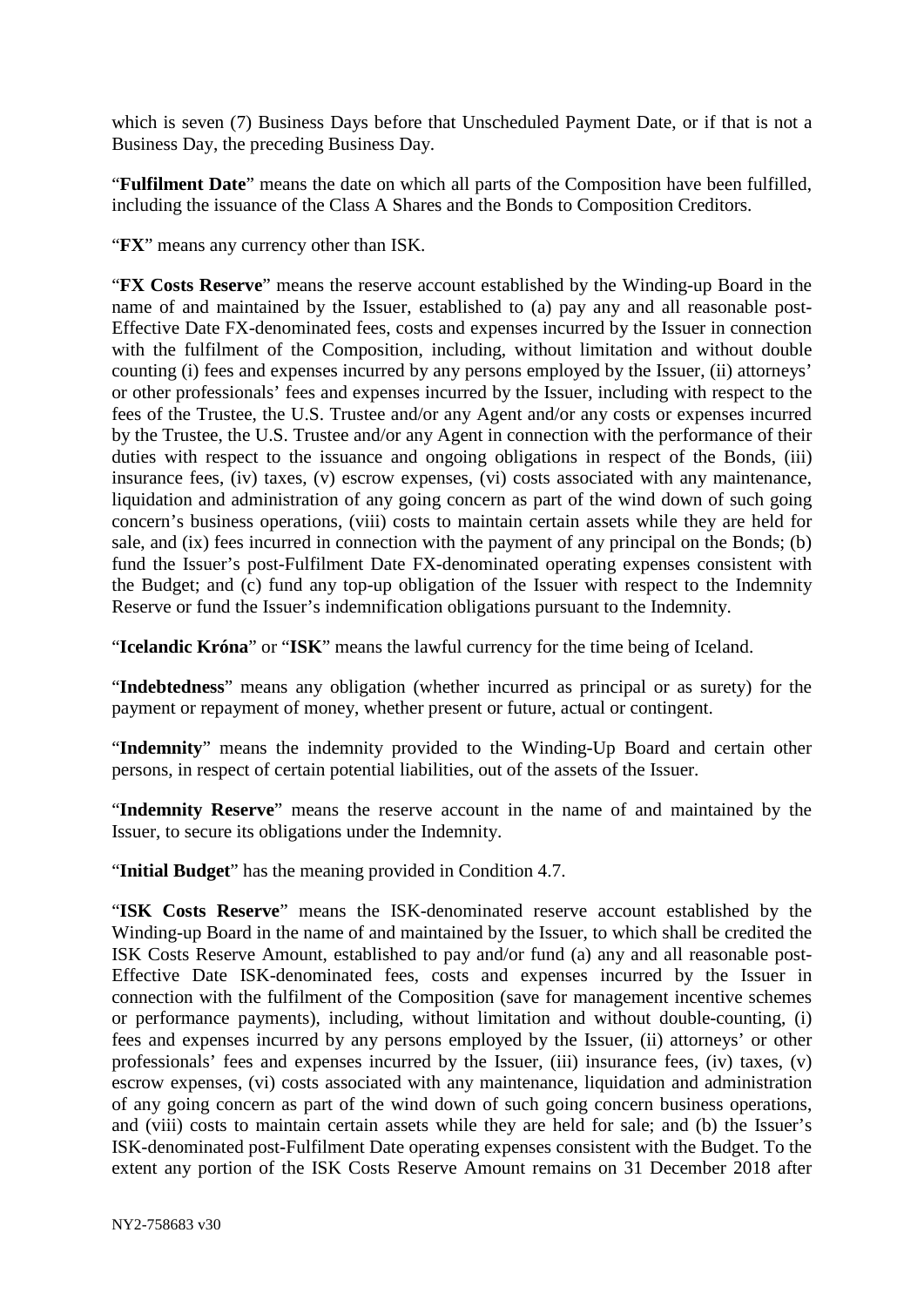paying all post-Effective Date ISK-denominated fees and expenses of the Issuer, such amounts shall be transferred to the ISK Reserve and form part of the Stability Contribution.

"**ISK Costs Reserve Amount**" means the amount of ISK which the CBI has agreed to carve out of any Stability Contribution to meet the Issuer's post-Effective Date ISK costs.

"**ISK Reserve**" means the reserve account in the name of and maintained by the Issuer, to receive post-Composition ISK-denominated recoveries pending transfer to the CBI as part of the Stability Contribution.

"**Issue Date**" means the date on which the Bonds are to be issued in accordance with the terms of the Composition.

"**Legality Criterion**" means, at the time of determination, the requirement that implementation of Alternative Settlement will not cause the Issuer to be deemed to have committed an illegal or unlawful act under any applicable laws or regulations.

"**Mandatory Issuer Conversion**" has the meaning provided in Condition 6.2(a).

"**Mandatory Redemption Notice**" has the meaning given to it in Condition 6.2.

"**outstanding**" means, in relation to the Bonds, all the Bonds issued other than:

- (a) those which have been redeemed in accordance with the Conditions, to the extent of such redemption;
- (b) those in respect of which each date for redemption in accordance with the provisions of the Conditions has occurred and for which the redemption monies have either been (i) duly paid to the Trustee or the Principal Paying, Transfer and Conversion Agent in the manner provided for in the Agency Agreement and remain available for payment in accordance with the Conditions or (ii) duly paid to Bondholders, set aside or satisfied by the Issuer pursuant to and in accordance with the provisions of Conditions 9.1 or 9.2, to the extent of such redemption monies;
- (c) those which (i) have been purchased by the Issuer, or (ii) constitute Excess Bonds, and which (in each case) have been surrendered for cancellation as provided in Condition 8 and notice of the cancellation of which has been given to the Trustee (excluding, for the avoidance of doubt, any Excess Bonds which the Issuer has elected not to cancel but instead to transfer to existing Bondholders pro rata to their existing holdings of Bonds in accordance with Condition 8);
- (d) those which have become void or those in respect of which Claims have become prescribed under Condition 13;
- (e) those mutilated or defaced Bonds which have been surrendered or cancelled and in respect of which replacement Bonds have been issued pursuant to Condition 14;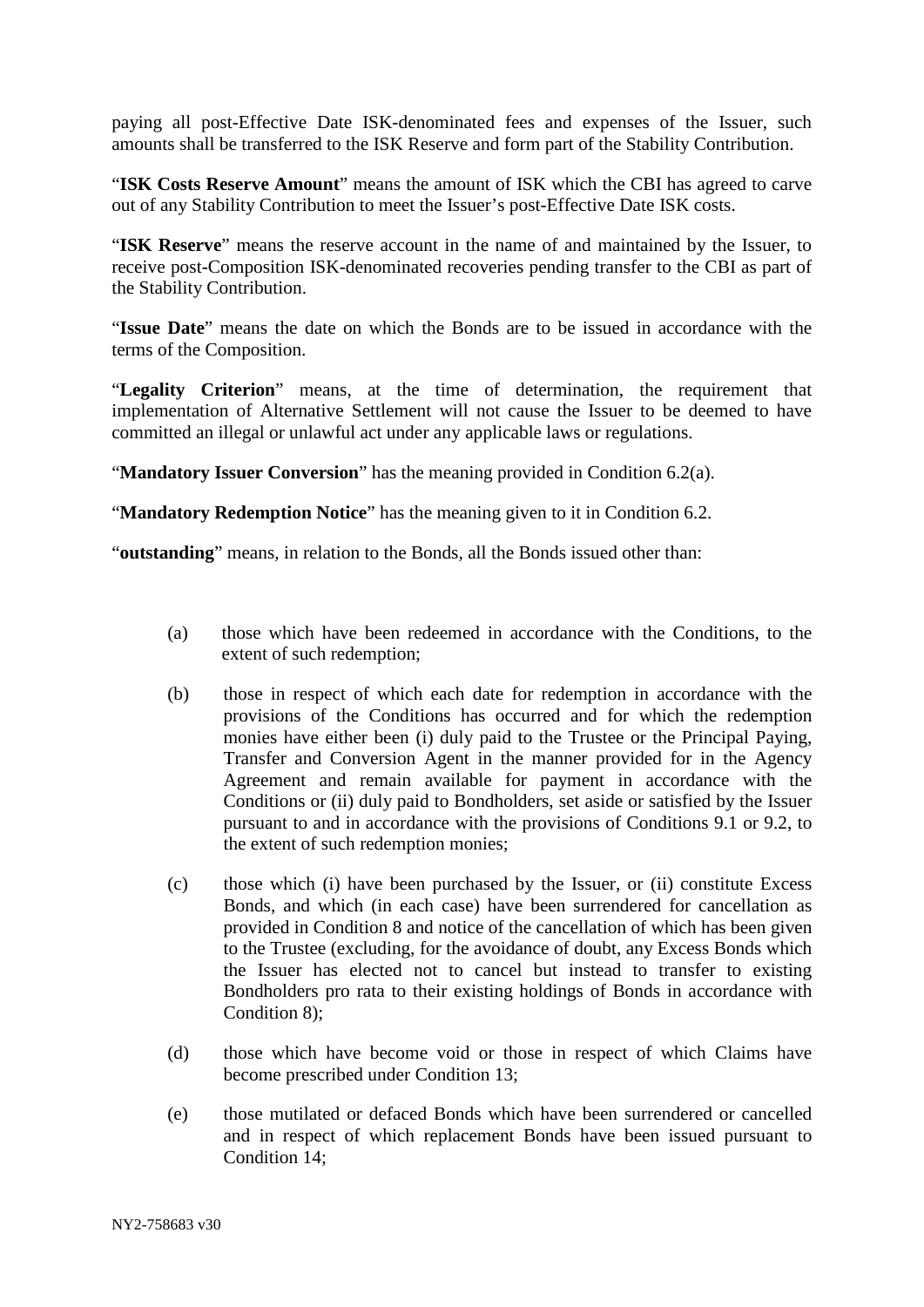- (f) (for the purpose only of ascertaining the aggregate nominal amount of Bonds outstanding and without prejudice to the status for any other purpose of the relevant Bonds) those Bonds which are alleged to have been lost, stolen or destroyed and in respect of which replacements have been issued pursuant to Condition 14;
- (g) those in respect of which conversion rights (pursuant to Condition 6) have been exercised and all the obligations of the Issuer in relation thereto have been duly performed; and
- (h) a Registered Global Certificate to the extent that it shall have been exchanged for Definitive Certificates pursuant to its provisions,

*provided that* for each of the following purposes, namely:

- (i) ascertaining the right to attend and vote at any meeting of Bondholders;
- (ii) the determination of how many and which Bonds are for the time being outstanding for the purposes of Sections 7.1 (*Legal Proceedings*) and 2.5 (*Events of Default*) of the Trust Deed, Condition 15 and Annex 1 to these Conditions; and
- (iii) the exercise of any discretion, power or authority, whether contained in the Trust Deed or Conditions or provided by law, which the Trustee is required or entitled, expressly or impliedly, to exercise in or by reference to the interests of the Bondholders or any of them,

those Bonds (if any) which are for the time being beneficially held by or are held on behalf of the Issuer and not yet cancelled shall (unless and until ceasing to be so held) be deemed not to remain outstanding.

"**Partial Conversion Notice**" has the meaning provided in Condition 6.1(b).

"**Partial Issuer Conversion**" has the meaning provided in Condition 6.1(b).

"**Participating Member State**" means any member state of the European Union that has the Euro as its lawful currency in accordance with legislation of the European Union relating to Economic and Monetary Union.

"**Payment Date**" means 30 June and 31 December of each year commencing in 2016 and the Final Maturity Date, or if that day is not a Business Day, the preceding Business Day.

"**Permitted Security Interest**" means (a) Security Interests incidental to the normal conduct of the business of the Issuer, (b) any Security Interests comprising a netting or set-off arrangement entered into by the Issuer in the ordinary course of business for the purpose of netting debit and credit balances; (c) Security Interests arising by operation of law; (d) any title retention provisions in a supplier's standard conditions of supply of goods where the goods were or are acquired by the Issuer in the ordinary course of business; (e) any Security Interests created pursuant to or necessitated by compliance with the Composition or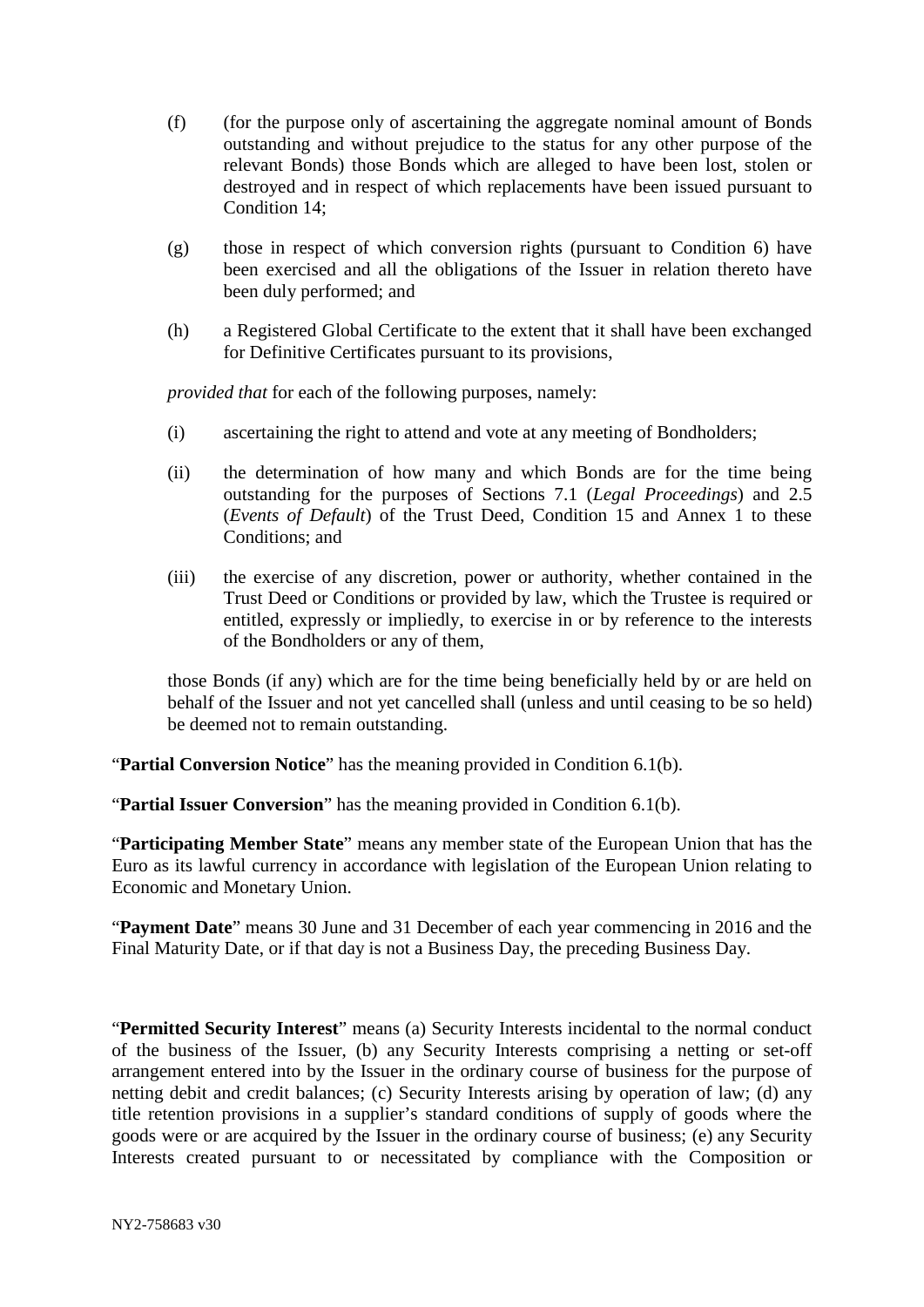otherwise permitted pursuant to any Transaction Document and (f) Security Interests created by or resulting from any litigation or legal proceeding.

A "**person**" includes any individual, company, corporation, firm, partnership, joint venture, undertaking, association, unincorporated association, limited liability company, organisation, trust, state or agency of a state (in each case whether or not being a separate legal entity).

"**Priority Claim**" means any Claim against the Issuer that would, under the Bankruptcy Act or Financial Undertakings Act, rank in priority to a Composition Claim including a claim referred to in Articles 109, 110, 111 and 112 of the Bankruptcy Act.

"**Priority Claims FX Reserve**" means the reserve account(s) in the name of and maintained by the Issuer, containing FX held against (a) rejected and/or Disputed Priority Claims denominated in FX (or claimed against specific assets), (b) FX-denominated Contingent Priority Claims, and (c) recognised FX-denominated Priority Claims where the Issuer has been unable to transfer payment to the Composition Creditor, which shall be funded in an amount as determined by the Board of Directors from time to time.

"**Priority Claims ISK Reserve**" means the reserve account(s) established by the Winding-up Board in the name of and maintained by the Issuer, containing ISK held against (a) rejected and/or ISK-denominated Disputed Priority Claims, (b) ISK-denominated Contingent Priority Claims, (c) any actual or expected tax liabilities that would enjoy statutory ranking as Priority Claims but payment is not yet due and the Issuer is authorised to pay out of such account, and (d) recognised ISK-denominated Priority Claims where the Issuer has been unable to transfer payment to the applicable Composition Creditor, which shall be funded as determined by the Board of Directors from time to time.

"**Quarter Date**" means each of 31 March, 30 June, 30 September and 31 December in each calendar year, from the Issue Date until the Conversion Date on which all outstanding Bonds are converted in accordance with Condition 6 or the Final Maturity Date (whichever comes first).

"**Record Date**" has the meaning provided in Condition 9.3.

"**Register**" has the meaning provided in Condition 3.1.

"**Registrar**" means U.S. Bank National Association or any other person replacing that person for the purpose of maintaining the Register, provided that the Bondholders have been notified of such change in accordance with Condition 16 or in accordance with the Articles of Association.

"**Relevant Date**" means, in respect of any Bond, whichever is the later of (a) the date on which payment in respect of it first becomes due and (b) if any amount of the money payable is improperly withheld or refused, the date on which payment in full of the amount outstanding is made or (if earlier) the date on which notice is duly given by the Issuer to the Bondholders in accordance with these Conditions that such payment will be made, provided that such payment is in fact made as provided in these Conditions.

"**Relevant Tax Law Exemption**" means an exemption granted in respect of the Issuer on the disapplication of paragraphs 3 and 4 of Article 3(8) of the Icelandic Income Tax Act No.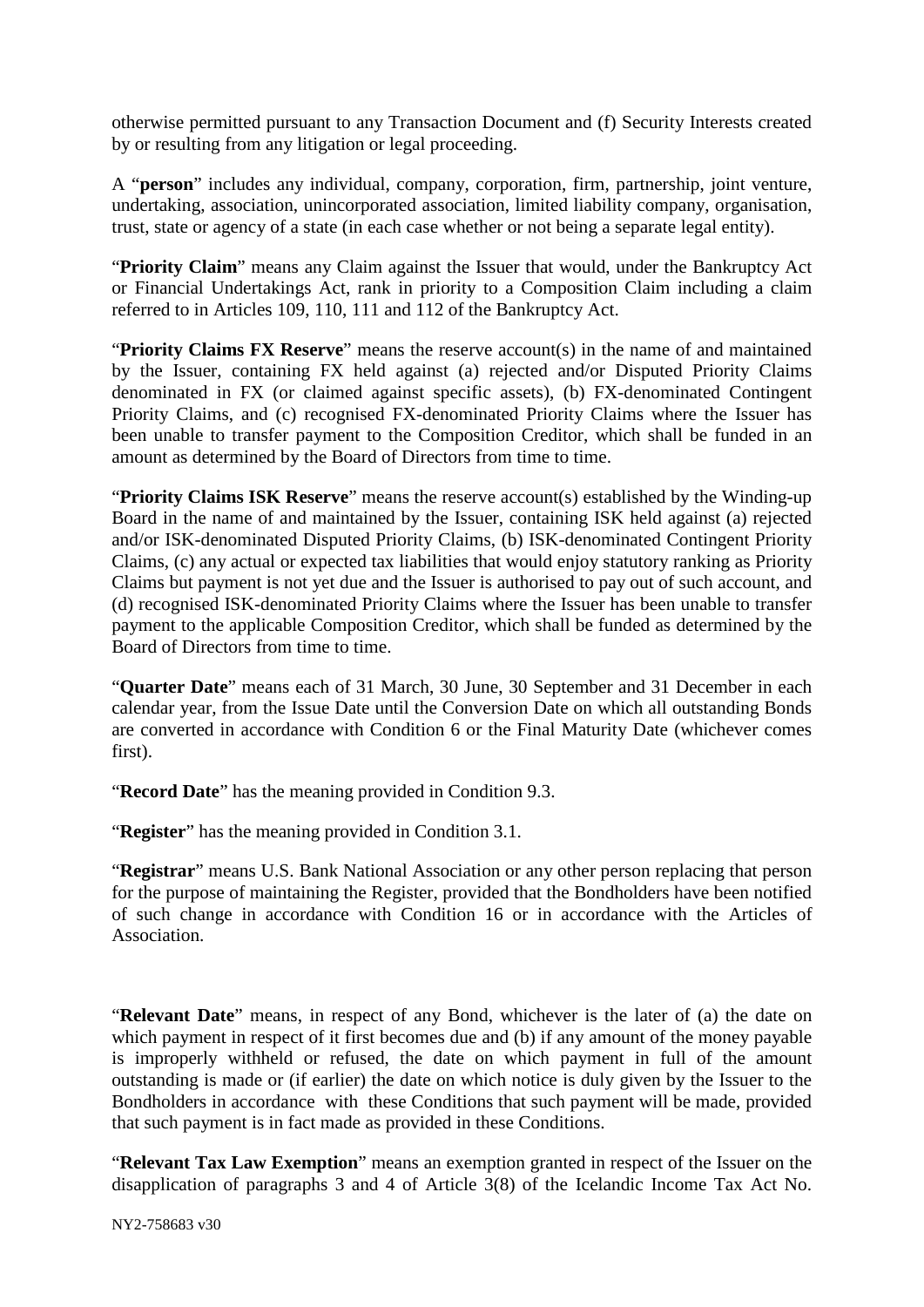90/2003 (as amended by Act No. 39/2013) which would otherwise require securities issued by the Issuer (including any proposed Alternative Settlement Bonds) to be subject to certain reporting and withholding tax obligations.

"**Reserves**" means the 113 Claims Reserve; the Costs Reserve, the Indemnity Reserve, the ISK Reserve, the Priority Claims FX Reserve and the Priority Claims ISK Reserve.

"**Securities Act**" means the U.S. Securities Act of 1933, as amended.

"**Securities Escrow Account**" has the meaning given to it in the Articles of Association.

"**Securities Escrow Agent**" has the meaning given to it in the Articles of Association.

"**Securities Escrow Agreement**" means the securities escrow declaration made by the Issuer as Securities Escrow Agent on or about the Issue Date pursuant to the terms of the Composition and the Articles of Association.

"**Security Interest**" means a mortgage, charge, pledge, lien or other security interest securing any obligation of any person or any other agreement or arrangement having a similar effect. For the avoidance of doubt, none of the Reserves shall be regarded as a Security Interest.

"**Settlement Instruction**" means, with respect to a Conversion Notice, the form of instructions relating to the conversion of Bonds into Subscription Rights posted to the Bondholder Website with respect to the conversion described in that Conversion Notice.

"**Settlement Instruction Cut-Off Date**" has the meaning provided in Condition 6.4(b).

"**Shareholders**" means the holders of Class A Shares in the Issuer after the Fulfilment Date.

"**Shares**" mean Class A Shares and Class B Shares.

"**Stability Contribution**" means the voluntary payment made by the Issuer to the CBI without specific recompense to be made in order to enable the conclusion of the Winding**-**up Proceedings by Composition. The Stability Contribution is to be advanced in connection with fulfilment of the Composition and shall consist of the Transferred Assets and the Transferred ISK.

"**Stapling Requirement**" has the meaning given to it in the Articles of Association.

"**Subscription Rights**" has the meaning given to it in the Articles of Association.

"**Transaction Documents**" means:

- (a) The Trust Deed;
- (b) the Custody Agreement;
- (c) the Securities Escrow Agreement;
- (b) the Agency Agreement; and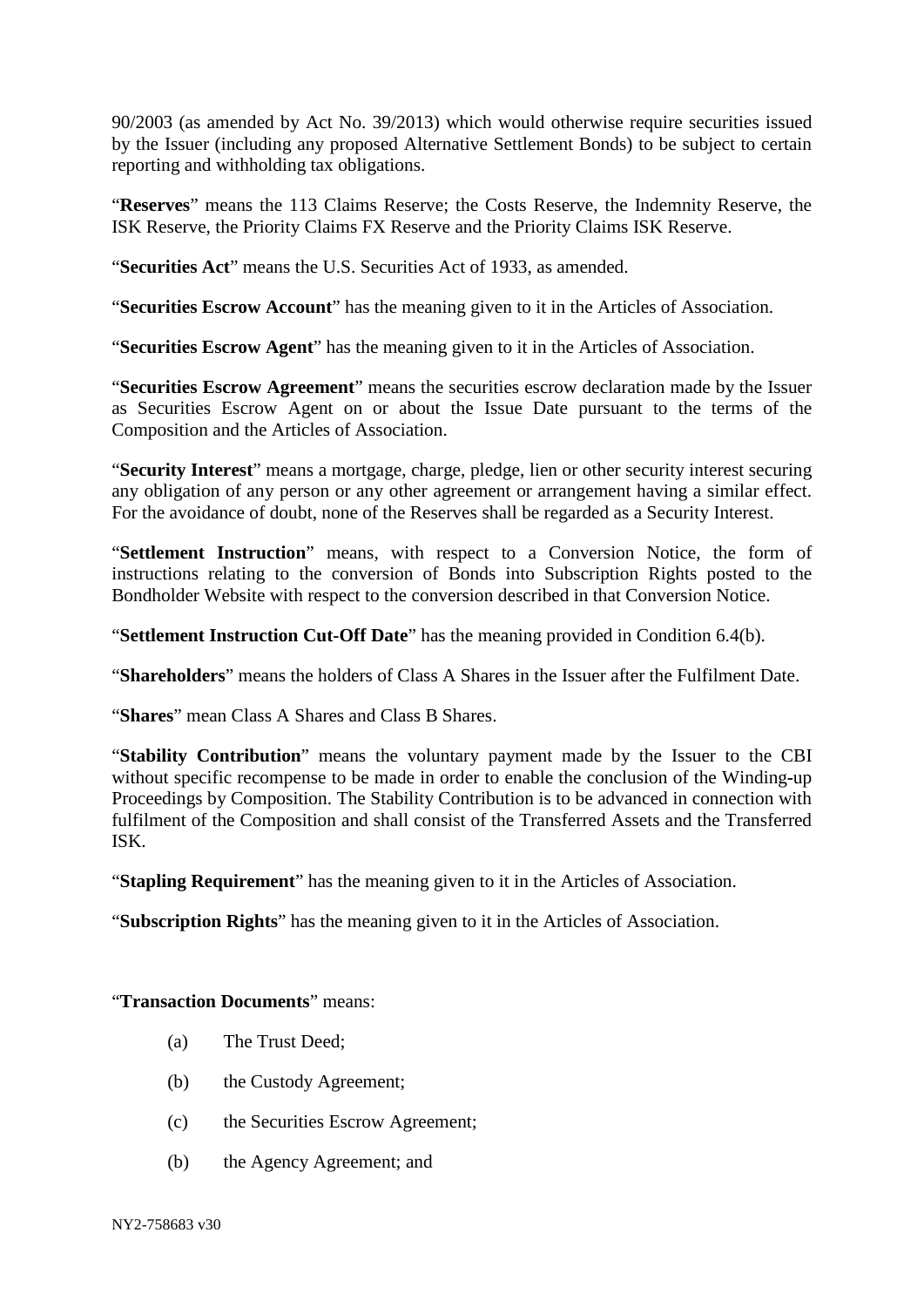(c) the Bonds (including the Conditions attached thereto).

"**Transfer Notice**" means the form of transfer notice to be completed in respect of a transfer of Bonds, which shall be available on the Bondholder Website.

"**Transfer Regulations**" has the meaning given to it in Condition 3.3.

"**Transferee**" has the meaning given to it in Condition 3.3.

"**Transferor**" has the meaning given to it in Condition 3.3.

"**Transferred Assets**" means the ISK-denominated assets of the Issuer on the Effective Date, including the Transferred ISK, that are to be set forth in an agreement between the Issuer and the CBI.

"**Transferred ISK**" means all ISK held by the Issuer on the Effective Date plus any ISK recovered on account of Transferred Assets after the Effective Date, but excludes (a) the ISK Costs Reserve Amount (except to the extent any ISK remains after paying all post-Effective Date ISK-denominated fees and expenses incurred by the Issuer) and (b) the Priority Claims ISK Reserve (to the extent such Reserves are (i) necessary to pay ISK-denominated Disputed Priority Claims that are finally recognised and (ii) have been paid with respect to finally recognised Priority Claims but the Issuer has been unable to transfer payment to the Composition Creditor(s) in question);

"**Unscheduled Payment Date**" has the meaning given to it in Condition 9.2.

"**Unscheduled Payment Notice**" has the meaning given to in Condition 9.2.

"**U.S. Dollars**" means the lawful currency from time to time of the United States of America.

"**Winding-up Board**" means the Winding-up Board appointed to the Issuer on 29 April 2009 by the District Court of Reykjavík, Iceland or by taking a seat pursuant to Icelandic law (and any persons that are appointed thereto from time to time).

"**Winding-up Proceedings**" means the winding-up proceedings applicable to the Issuer pursuant to Chapter XII.B of the Financial Undertakings Act (as amended).

- 2.2 Terms defined in the Trust Deed shall have the same meanings when used herein.
- 2.3 References to any act or statute or any provision of any act or statute shall be deemed also to refer to any statutory modification or re-enactment thereof or any statutory instrument, order or regulation made thereunder or under such modification or reenactment.
- 2.4 An Event of Default is "**continuing**" if it has not been remedied or waived.
- 2.5 Words denoting the singular number only shall include the plural number also and vice versa.
- 2.6 Words denoting one gender only shall include the other gender.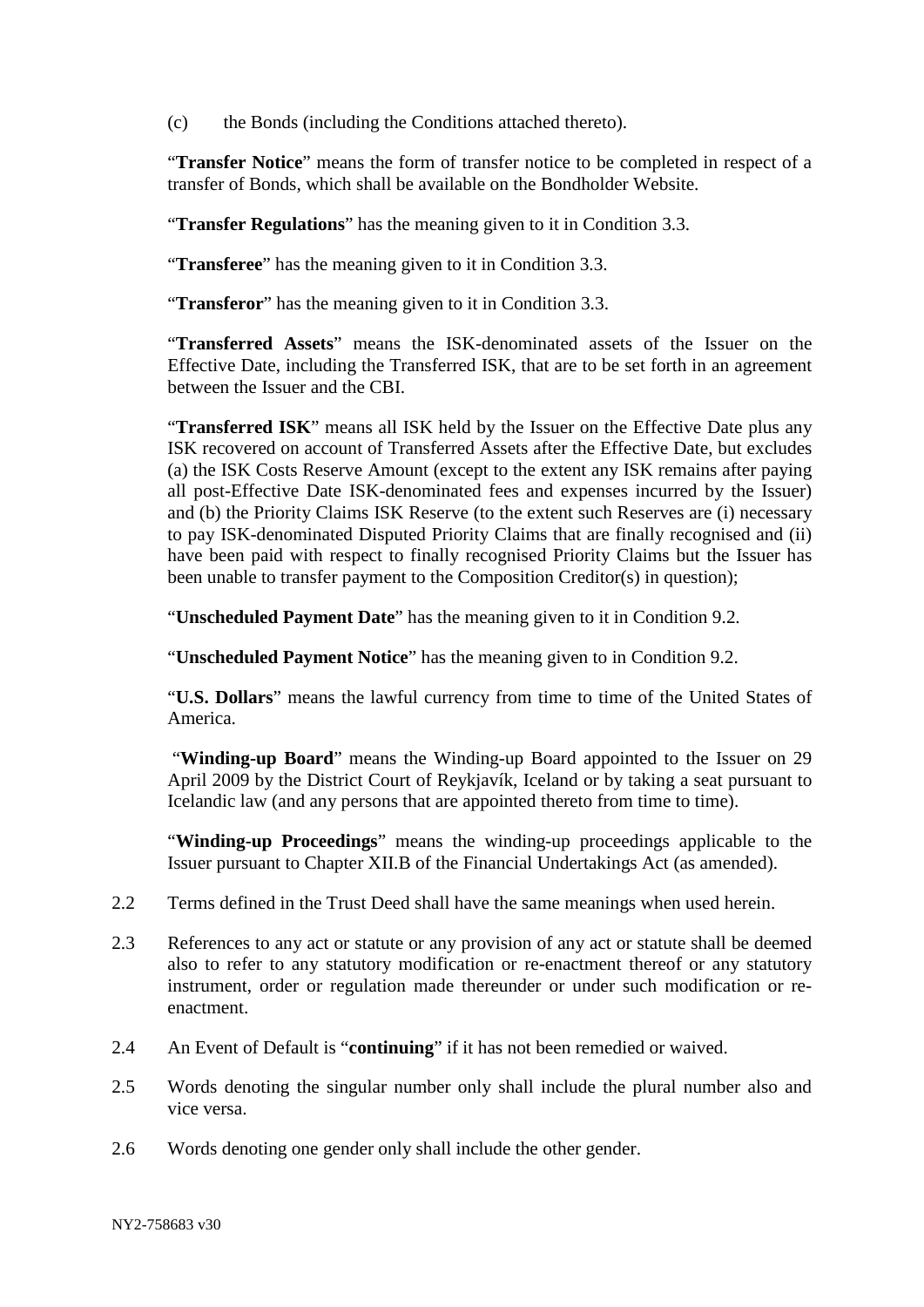- 2.7 A day means a calendar day and a month means a period beginning in one calendar month and ending on the next calendar month on the day numerically corresponding to the day of the calendar month in which it started provided that, if there is no such numerically corresponding day, it shall instead end on the preceding day.
- 2.8 References to a Bondholder, the Issuer, the Trustee, the U.S. Trustee, any Agent or any other person shall be construed so as to include its successors in title, permitted assigns and permitted Transferees.

# **3. REGISTRATION AND TRANSFER OF BONDS**

# 3.1 **Register**

The Issuer shall maintain, or shall procure that the Registrar maintains, a register (the "**Register**" which term includes, unless otherwise expressly stated to the contrary in these Conditions, the Ledger in respect of the Bond Interests) to be kept in accordance with the terms of the Agency Agreement or such other contract with the Registrar as the Board of Directors may approve, the terms of which are consistent with the terms of these Conditions (or the terms and conditions of the Alternative Settlement Bonds, as applicable), at the specified office of the Registrar. The registrations in the Register constitute the conclusive proof of ownership of the Bonds and, in the case of Registered Global Certificates not held in a Clearing System, the Bond Interests.

# 3.2 **Transfer of Bonds and Bond Interests**

The Bonds may be transferred, in whole but not in part, upon the surrender (at the specified office of the Registrar or at such other office as may be specified by the Issuer from time to time pursuant to the Transfer Regulations) of the Registered Global Certificate, Definitive Certificates or certificates evidencing title to Bond Interests (as applicable) to be transferred, together with a Transfer Notice, duly completed and executed by the person shown on the Register as Transferor and by the proposed Transferee and such other evidence as the Issuer or the Registrar not referred to in Transfer Regulations as applicable, reasonably requires in accordance with the Transfer Regulations.

The Issuer shall ensure that the Registrar promptly registers such transfer in the Register upon compliance with the foregoing provision and the other provisions of this Condition 3. No transfer will be valid unless and until entered on the Register and any requirements that are specified to be completed prior to a transfer under and pursuant to this Condition 3 of the Transfer Regulations or the Articles of Association have been complied with in all respects.

For so long as any of the Bonds are represented by a Registered Global Certificate held on behalf of a Clearing System, transfers of beneficial interests in the Registered Global Certificate will be effected only through records maintained by a Clearing System and any participant thereof, save that any Bondholder transferring its beneficial interest in the Bonds through a Clearing System will be required to complete a Transfer Notice and send this to the Issuer and the Registrar.

For so long as any of the Bonds are represented by a Registered Global Certificate which is not eligible for admission into a Clearing System, and that Registered Global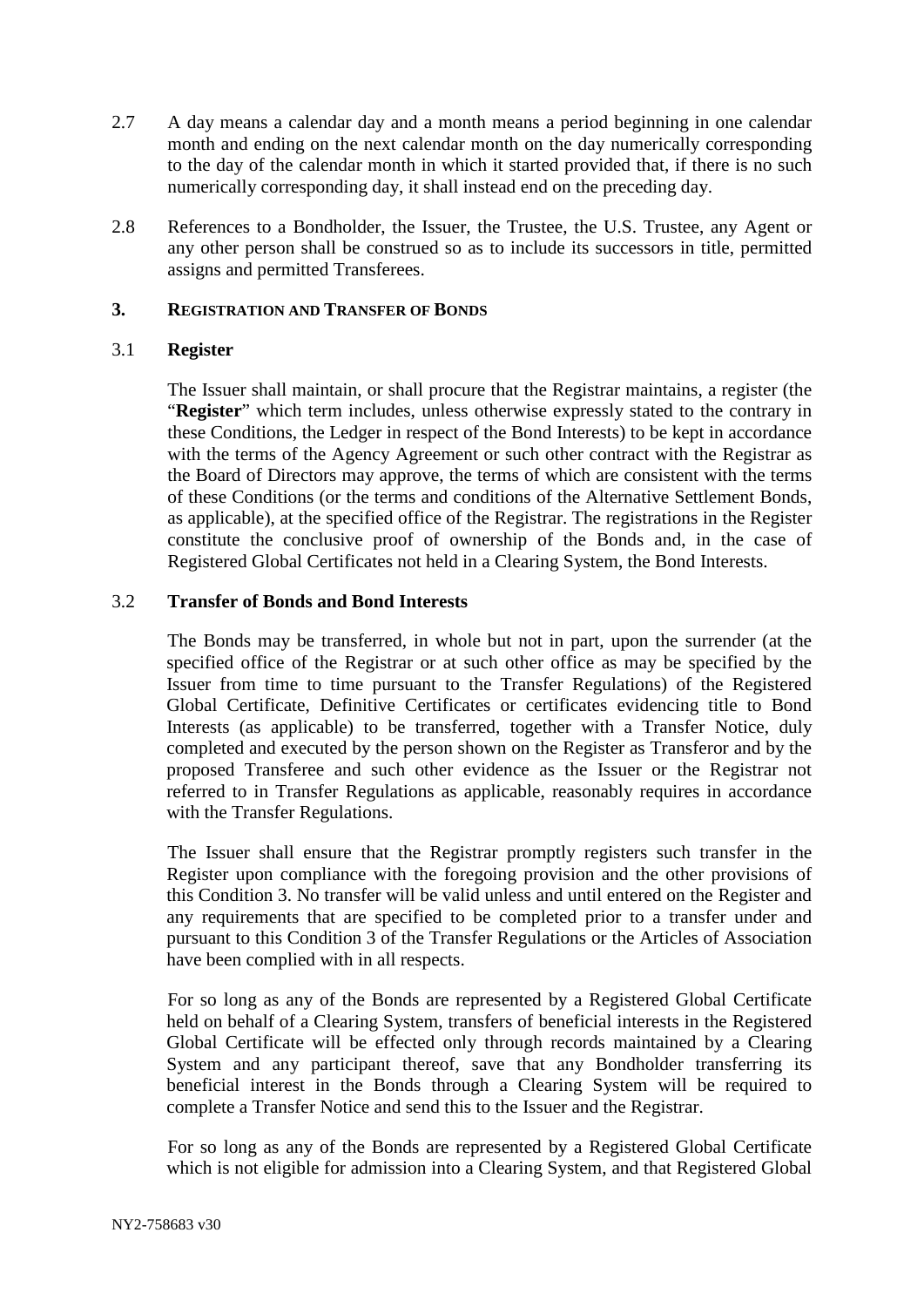Certificate is held by and registered in the name of the Bond Custodian, transfers of any Bond Interest will be effected by the transferring Bondholder or its proposed Transferee delivering to the Issuer and the Registrar, a duly completed and executed Transfer Notice. No such transfer will be valid unless and until registered on the Register.

# 3.3 **Restrictions on Transfer**

- (a) All transfers of Bonds and entries on the Register are subject to the restrictions on transfer of the Bonds contained in the Articles of Association and these Conditions. The Board of Directors will from time to time specify detailed regulations relating to the transfer of the Bonds and the Class A Shares, consistent with the requirements of and restrictions on transfer stipulated in the Articles of Association and these Conditions (the detailed regulations on transfer from time to time being the "**Transfer Regulations**"). A copy of the current version of the Transfer Regulations will be made available on the Bondholder Website.
- (b) A Bondholder (a "**Transferor**") may not transfer any Bonds held by it to another person (a "**Transferee**") unless:
	- (i) the principal amount of the Bonds to be transferred is at least the Specified Denomination; and
	- (ii) such transfer satisfies the Stapling Requirement.
- (c) Upon acquiring Bonds and Class A Shares and until such time as it disposes of all of its Bonds and Class A Shares, each Bondholder:
	- (i) undertakes to maintain a holding of Class A Shares and Bonds sufficient to transfer those Bonds and Class A Shares in accordance with this Condition 3.3; and
	- (ii) will be deemed to represent and warrant continuously to the Issuer that it satisfies the Stapling Requirement.
- (d) If a Bondholder has breached this Condition 3.3 (a "**Defaulting Bondholder**"), such Defaulting Bondholder must immediately take all actions, otherwise in compliance with the Articles of Association and the Transfer Regulations, to rectify such breach, including, without limitation, effecting a transfer of Bonds or Class A Shares (as applicable) to a Transferee so that, following such action, the Stapling Requirement is satisfied.
- (e) Immediately on becoming a Defaulting Bondholder and for so long as such Defaulting Bondholder has not rectified a breach of the Stapling Requirement in a manner compliant with the Articles of Association, the Issuer may redeem, in accordance with the Articles of Association, any Class A Shares held by the Defaulting Bondholder either (i) with Class B Shares or (ii) at their nominal value.
- (f) Without prejudice to the Articles of Association, the Issuer (and any of its Agents) may refuse to register any transfer of Bonds unless it and the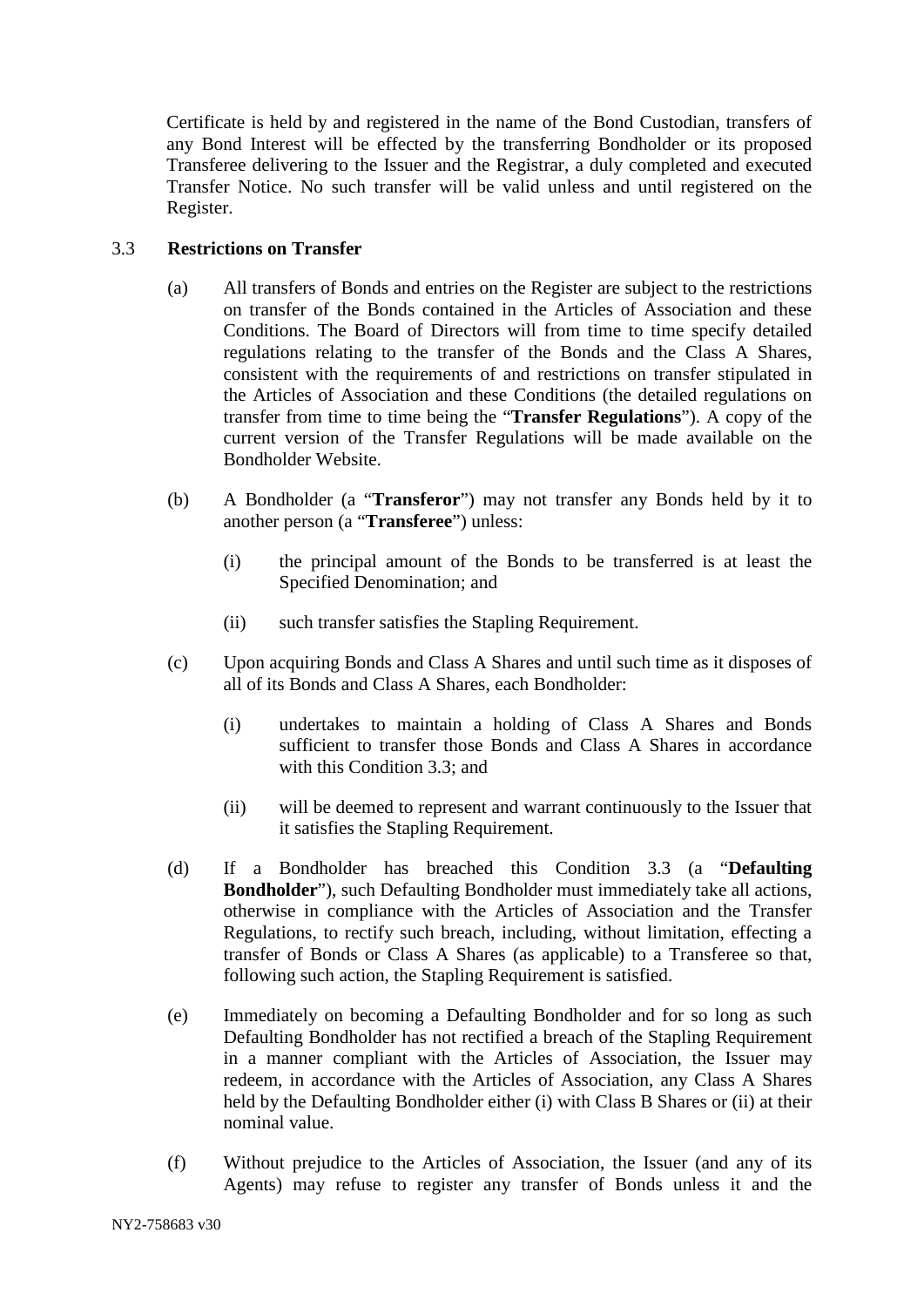Registrar has received a valid Transfer Notice and the transfer of the Class A Shares which are being transferred with the Bonds has been made in accordance with the Articles of Association.

- (g) No beneficial owner of an interest in a Registered Global Certificate which is held on behalf of a Clearing System will be able to exchange or transfer that interest, except in accordance with the applicable procedures of the relevant Clearing System, to the extent applicable.
- (h) In addition, no beneficial owner of an interest in a Registered Global Certificate (including a holder of any Bond Interest), and no holder of a Definitive Certificate will be able to exchange or transfer that interest or the Bond represented by that Definitive Certificate to any person other than an Affiliate of a Transferor unless, following such transfer, the Transferor's and Transferee's proportionate holdings (including the holdings of their respective Affiliates) of the Bonds (or, if applicable, Bond Interests) are the same as their respective proportionate holdings of the Class A Shares.

Certain Clearing Systems (including Euroclear and Clearstream) do not monitor or enforce compliance with transfer restrictions such as those included herein. Nothing in these Conditions shall be interpreted to confer on the Issuer, or any other party, any right against any such Clearing System to require that it reverse or rescind any transfer completed in accordance with the rules of such Clearing System.

(i) The Bonds will not be registered under the securities laws of any state of the United States and will be issued pursuant to the Composition in reliance on available exemptions from such state law registration requirements or the preemption of such requirements by the Securities Act.

The Bonds will not be "restricted securities" within the meaning of Rule  $144(a)(3)$  under the Securities Act and may be immediately resold without restriction under the Securities Act by holders of the Bonds who are not "**affiliates**" (as defined under the Securities Act) of the Issuer and have not been affiliates of the Issuer within ninety (90) calendar days prior to the issuance of the Bonds under the Composition.

Under the Securities Act, a Bondholder who is an affiliate of the Issuer at the time or within ninety (90) calendar days prior to any resale of Bonds received under the Composition will be subject to certain transfer restrictions relating to the Bonds to the extent they wish to sell such Bonds in the United States. In particular, such Bonds may not be sold in the United States without registration under the Securities Act, except pursuant to any available exemptions from the registration requirements or in a transaction not subject to such registration requirements (including a transaction that satisfies the applicable requirements for resales outside the United States pursuant to U.S. securities laws).

Whether a person is an affiliate of the Issuer for such purposes depends on the circumstances, but affiliates could include certain officers and directors of the Issuer and significant Shareholders. A Bondholder who believes that it may be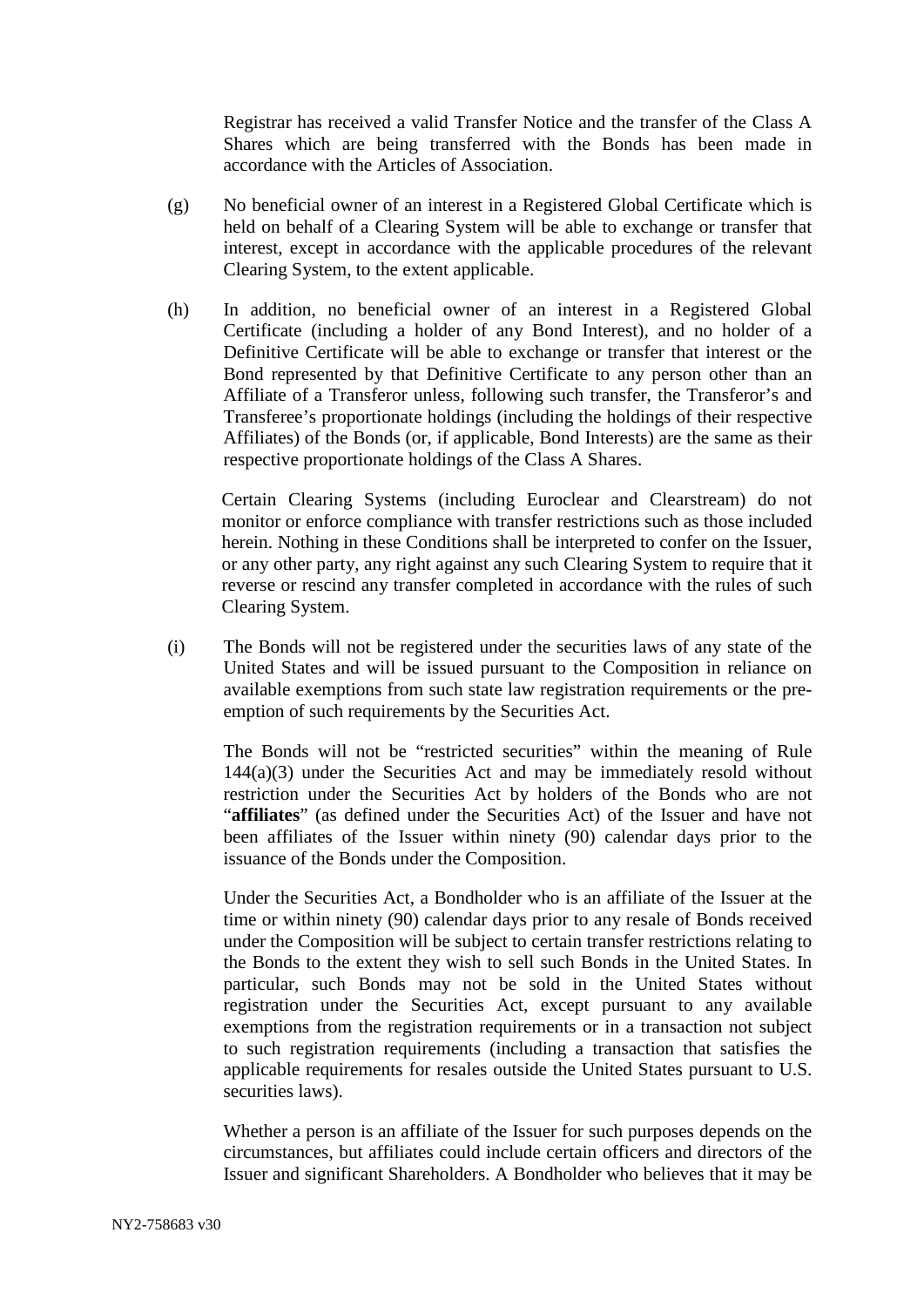an affiliate of the Issuer should consult its own legal advisers prior to any sales of Bonds received pursuant to the Composition.

(j) Unless otherwise specified in the Agency Agreement and / or the Custody Agreement and/or the Trust Deed, none of the Registrar, the Trustee or the U.S. Trustee shall have any obligation or duty to monitor, determine or inquire as to compliance with any restrictions on transfers imposed under the Transfer Regulations or under applicable law with respect to any transfer of any interest in the Bonds or the Shares, other than, in the case of the Registrar, to require delivery of such certificates or other documentation as and when they are expressly required by the Transfer Regulations these Conditions or the Articles of Association and to examine such certificates and other documentation to determine substantial compliance with the express requirements of the Transfer Regulations, these Conditions and the Articles of Association.

# 3.4 **Definitive Certificates**

Interests in a Registered Global Certificate will be exchangeable (free of charge), in whole but not in part, for Definitive Certificates only upon the occurrence of an "**Exchange Event**". For these purposes, Exchange Event means (i) an Event of Default has occurred and is continuing, or (ii) if such Bonds are held for the account of a Clearing System and if the Issuer has been notified that either such Clearing System has been closed for business for a continuous period of fourteen (14) calendar days (other than by reason of holiday, statutory or otherwise).

# 3.5 **Delivery of New Bonds**

- (a) Each new Bond that is required to be issued upon a transfer or exchange will, within seven (7) business days of receipt by the Registrar of the original Bond and the duly completed and signed Transfer Notice, be made available for collection at the registered address of the Registrar or, if so requested in the Transfer Notice, be mailed by uninsured mail at the risk of the holder entitled to the Bonds (but free of charge to the holder) to the address specified in the Transfer Notice or in such other manner as is permitted by the then current Transfer Regulations.
- (b) If any Bond Interest is transferred in accordance with this Condition 3, within seven (7) business days of receipt by the Registrar of the duly completed and signed Transfer Notice, the Registrar shall make available for collection at the registered address of the Registrar or, if so requested in the Transfer Notice, shall mail by uninsured mail at the risk of the holder entitled to the Bond Interest (but free of charge to the holder) to the address specified in the Transfer Notice, or in such other manner as is permitted by the then current Transfer Regulations, a certificate evidencing that holder's Bond Interest as recorded in the Register.
- (c) For the purposes of this Condition 3.5, "**business day**" shall mean a day (other than a Saturday or Sunday) on which commercial banks are open for business in Reykjavík and (if different) the city in which the specified office of the Registrar or the Bond Custodian is located.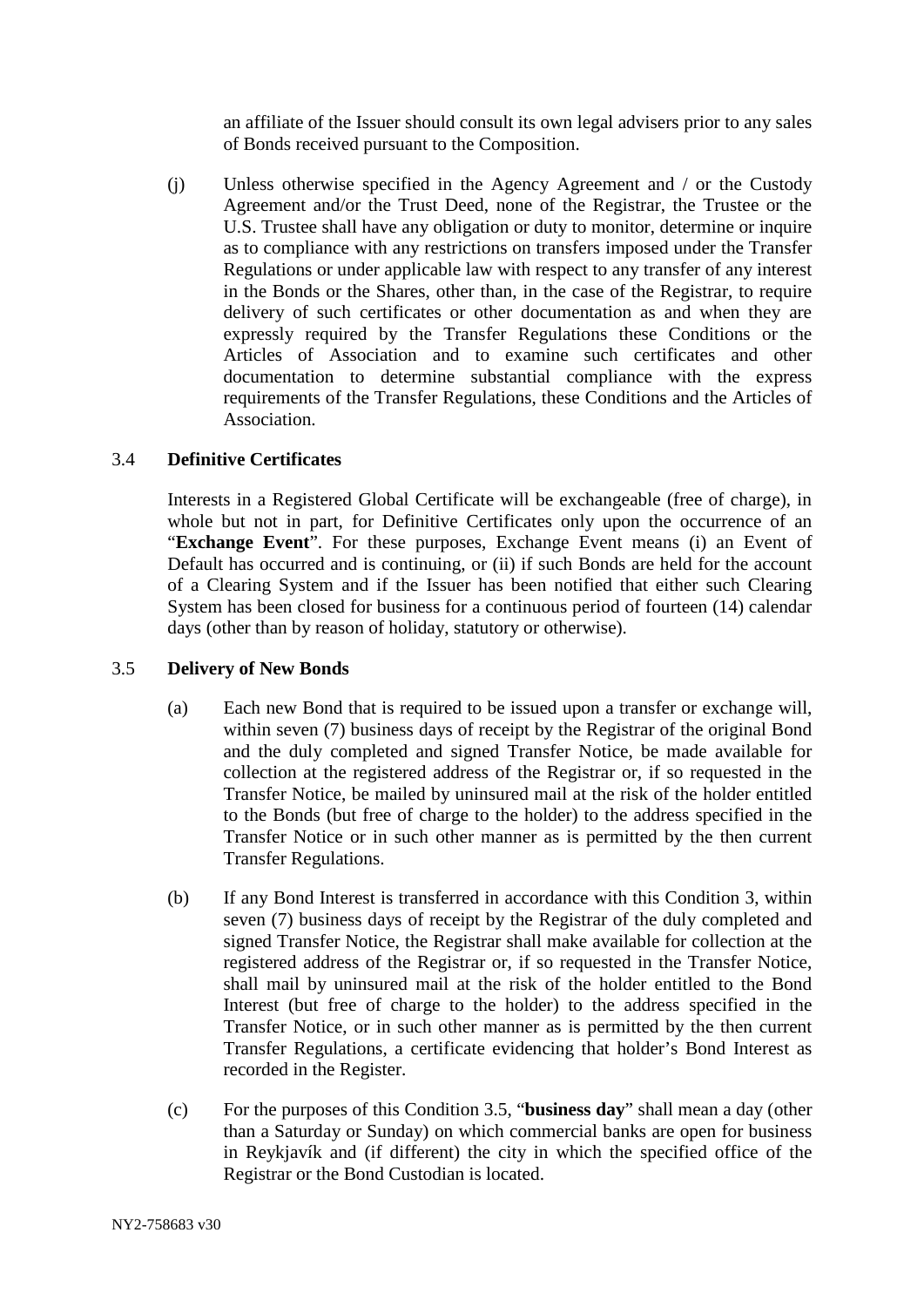# 3.6 **Formalities**

Registration of a transfer of Bonds (including any transfer of a Bond Interest) will be effected pursuant to the terms of the Transfer Regulations and subject to (a) the Transferor paying or procuring the payment of any taxes, duties and other governmental charges in connection therewith and (b) the Registrar (acting reasonably) being satisfied (i) that the Transfer Regulations, the Articles of Association and this Condition 3 have been complied with and (ii) with the documents of title and/or identity of the Transferor and the Transferee.

# 3.7 **Closed Periods**

No Bondholder may require the transfer of a Bond or beneficial interest therein (including a Bond Interest) to be registered:

- (a) during the period of fifteen (15) calendar days ending on (and including) the Final Maturity Date;
- (b) after a Mandatory Conversion Notice has been validly delivered;
- (c) during the period from and including the date on which a Partial Conversion Notice is issued, to and including the Conversion Date applicable to that Partial Conversion;
- (d) during the period of seven (7) calendar days ending on (and including) any Record Date (as defined below); or
- (e) for a period of thirty (30) calendar days following the Issue Date.

# 3.8 **Regulations**

All transfers of Bonds and entries on the Register will be made subject to the detailed regulations concerning transfers of Bonds in the Transfer Regulations and the Transfer Notice. A copy of the current regulations will be posted at all times to the Bondholder Website and mailed (free of charge) by the Registrar or the Paying, Transfer and Conversion Agent to any Bondholder upon request.

# **4. COVENANTS AND UNDERTAKINGS**

# 4.1 **General**

So long as any Bonds remain outstanding, the Issuer covenants with the Bondholders that it will comply with the provisions of these Conditions and the Trust Deed which are expressed to be binding on it and covenants to perform and observe the same.

# 4.2 **Negative Pledge**

So long as any Bond remains outstanding, the Issuer will not, directly or indirectly, create, incur, assume or permit to exist any Security Interest, except for Permitted Security Interests, on or with respect to the whole or any part of its undertaking or property or any interest therein or any income or profits therefrom to secure any **Indebtedness**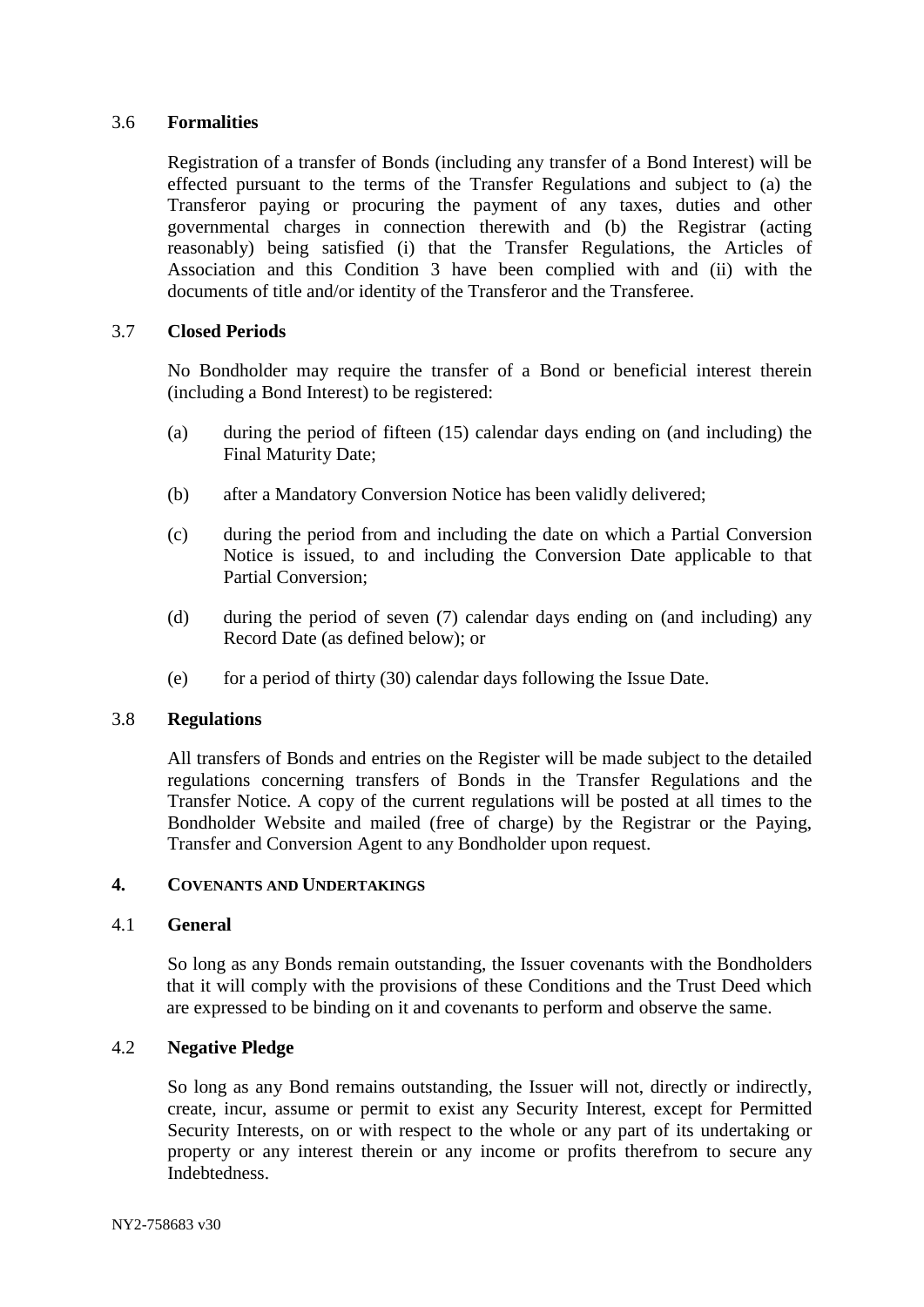# 4.3 **Compliance with laws**

So long as any Bond remains outstanding, the Issuer shall comply in all material respects with all laws to which it may be subject, if failure to comply with such laws would impair its ability to perform its obligations under the Bonds.

#### 4.4 **Preserve Corporate Existence**

So long as any Bond remains outstanding, the Issuer shall take all action which may be necessary or desirable to ensure that its corporate existence is preserved in accordance with the laws of the Republic of Iceland.

#### 4.5 **Maintain Authorisations and Permissions**

So long as any Bond remains outstanding, the Issuer shall take all action which may be necessary or desirable to ensure that it obtains and maintains all permissions, authorisations, licences and consents as may be required to be obtained from any governmental or regulatory authority in order to preserve, maintain, enforce and collect its, property, rights, assets and revenues in each jurisdiction in which those assets are, or are deemed by applicable principles of law to be, located.

#### 4.6 **Claims Reserves**

So long as any Bond remains outstanding, any assets which stand to the credit of the Claims Reserves shall only be utilised by the Issuer (a) for the intended purpose of making provision for the settlement of Disputed Claims, Disputed Priority Claims, Contingent Claims, Contingent Priority Claims or recognised Composition Claims where the Issuer is unable to transfer any payment, Bonds or Shares to a Composition Creditor, or (b) in making payments on the Bonds upon the release of any such assets from the Claims Reserves following the settlement, discharge or final non-recognition of the applicable Disputed Claim, Disputed Priority Claim, Contingent Claim, Contingent Priority Claim or Composition Claim.

# 4.7 **Financial Information**

So long as any Bond remains outstanding, the Issuer shall prepare and post the following information on the Bondholder Website and shall in any event provide the following information to the Trustee:

- (a) as soon as they become available and in any event within one hundred and twenty (120) calendar days after the relevant year end, in relation to the Issuer's financial year end on 31 December 2016 and each financial year thereafter, its audited consolidated financial statements for that financial year, including an updated valuation of its assets;
- (b) as soon as they become available and in any event within sixty (60) calendar days after the relevant Quarter Date, in relation to each financial quarter ending on a Quarter Date after 31 December 2015, its unaudited quarterly consolidated financial statements for the financial quarter ending on that Quarter Date (other than in respect of the Quarter Date ended on 31 December in each year), including an updated valuation of its assets as at the end of each financial half year;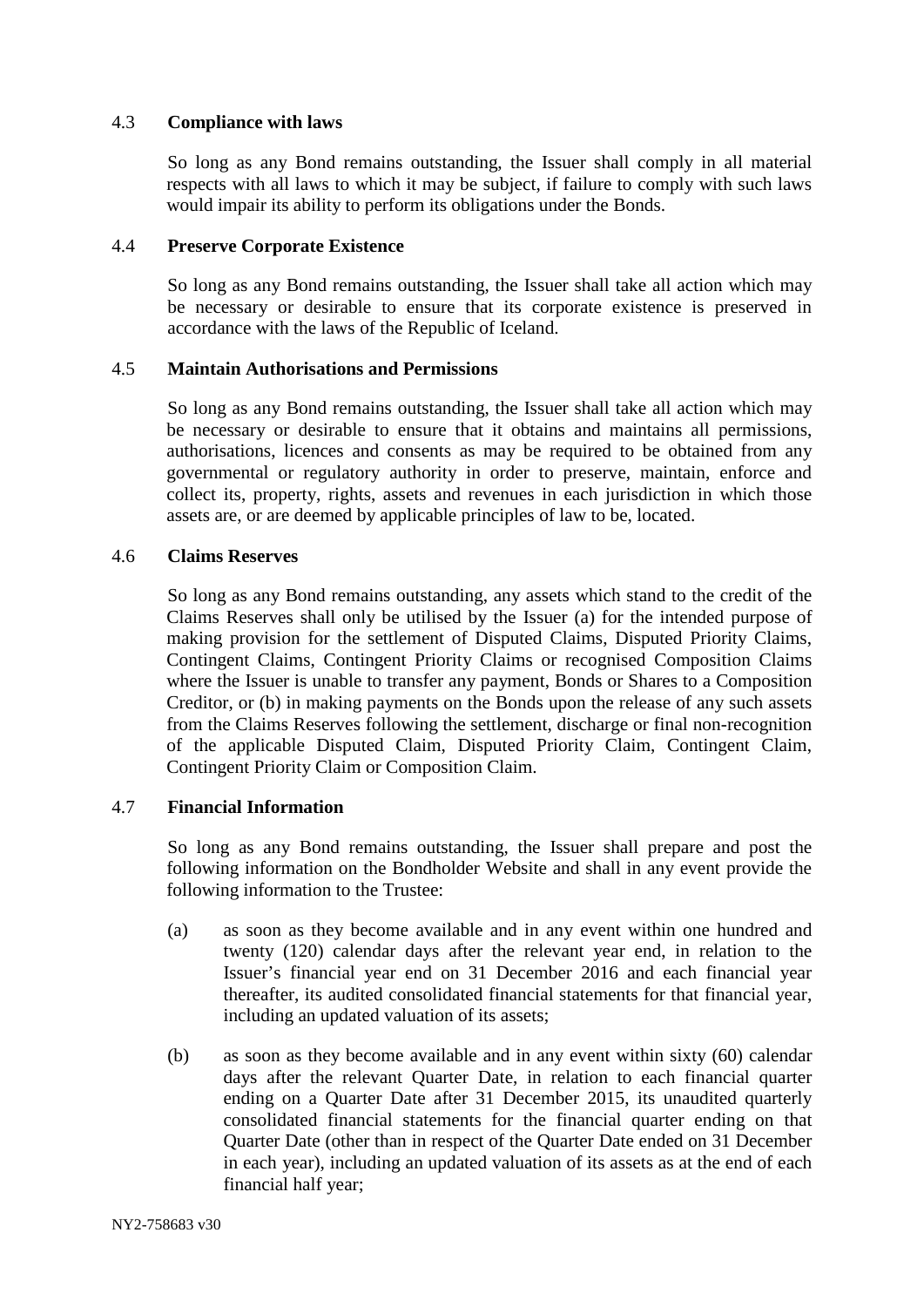- (c) accompanying each set of financial statements provided under paragraphs (a) and (b) above, a narrative report containing at least the following information with respect to the period reported upon:
	- (i) details of any realisation of the Issuer's assets with a value in excess of €10,000,000 achieved during such period, by reference to each different category of assets and the currency in which each asset is denominated and a variance analysis identifying realisations of assets to date in comparison with the monetisation plan specified in the Budget applicable to the period reported upon;
	- (ii) details of changes to the status of any Contingent Claims, Contingent Priority Claims, rejected Disputed Claims or Disputed Priority Claims against the Issuer during such period; and
	- (iii) details of any new material litigation, arbitration or administrative proceedings relating to the Issuer, or changes to the status of any material litigation, arbitration or administrative proceedings existing at the last Quarter Date;
- (d) accompanying each set of financial statements provided under paragraphs (a) and (b) above:
	- (i) an asset monetisation plan (including estimated future realisations for each category of its assets and each currency in which assets are denominated) prepared on a 12 month look-forward basis (commencing on the first day following the end of the period reported upon); and
	- (ii) a summary of all amounts released from Reserves for inclusion in Available Cash, up to the end of the period reported upon and expenses incurred in the period reported upon and including an estimate of future releases from Reserves prepared on a 12 month look-forward basis (commencing on the first day following the end of the period reported upon); and
- (e) an annual budget (the "**Budget**") that includes at least the following information:
	- (i) the projected operating expenditure of the Issuer for the following year, determined on a basis intended to ensure that the Issuer maintains its solvency on a forward-looking basis and including details of the amounts which the Board of Directors determines will be needed by the Issuer in order to support its existing assets, including making advances under revolving credit facilities existing as at the Effective Date, making loans or providing other forms of financial support or accommodation in order to preserve, protect or maintain the value of the Issuer's assets, or which the Board of Directors otherwise reasonably determines is necessary in order to fund the Issuer's business during the financial year;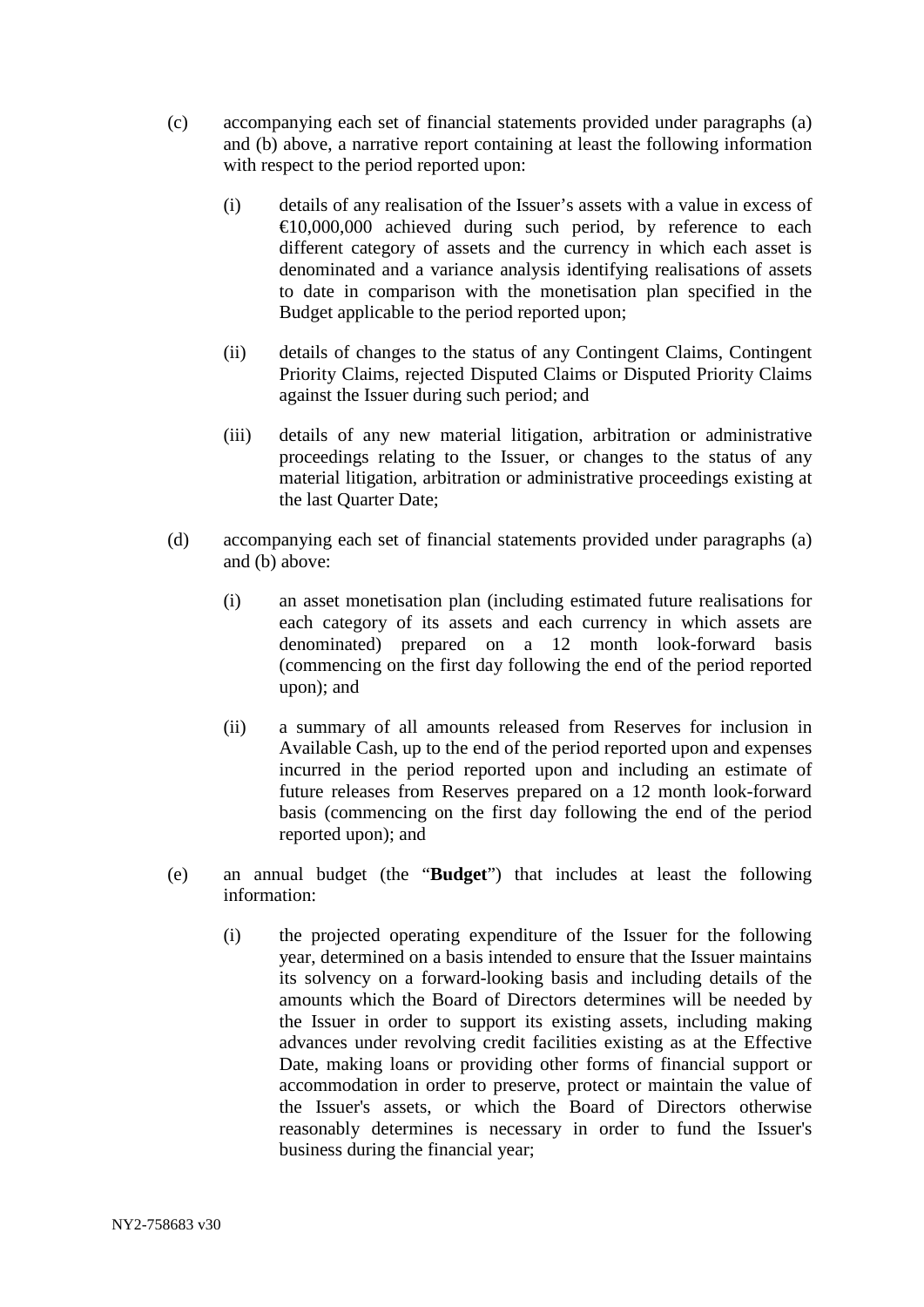- (ii) an asset monetisation plan (including estimated future realisations for each category of its assets and each currency in which assets are denominated) for each subsequent year in which assets are expected to be monetised;
- (iii) reports on anticipated changes to the status of any outstanding Contingent Claims, Contingent Priority Claims, rejected Disputed Claims or Disputed Priority Claims against the Issuer for the following financial year; and
- (iv) reports on anticipated Reserves for the following financial year. The first Budget (the "**Initial Budget**") shall be prepared by the Windingup Board and proposed at the first general meeting of the Shareholders (with a copy provided to the Trustee and posted to the Bondholder Website) for approval by the Shareholders. Subsequent Budgets will be approved by the Board of Directors.

# 4.8 **Operation of Bondholder Website**

So long as any Bond remains outstanding, the Issuer shall operate and maintain one or more web-pages on a website (the "**Bondholder Website**"), that is accessible to Bondholders in possession of a unique password that has been or shall be provided by the Issuer upon request and upon such Bondholders providing the Issuer with any contact information (including e-mail address details) it requires for that purpose. The Bondholder Website shall provide access to the Transfer Regulations, the form of Transfer Notice and the other information to be provided to the Bondholders pursuant to or in accordance with in these Conditions as soon as reasonably practicable after it becomes available.

# 4.9 **Events of Default**

So long as any Bond remains outstanding, the Issuer shall notify the Bondholders as soon as possible if an Event of Default has occurred or, if in the opinion of the Board of Directors, an Event of Default is reasonably likely to occur.

# **5. REPRESENTATIONS AND WARRANTIES**

- 5.1 The Issuer represents and warrants to the Bondholders, the Trustee and the U.S. Trustee that:
	- (a) As at the Issue Date, that it was and is incorporated and validly existing under the laws of the Republic of Iceland and has full power and authority to own its properties and to conduct its business as conducted at the Issue Date;
	- (b) Each of the Transaction Documents have been duly authorised by the Issuer and constitute, valid and legally binding obligations of the Issuer and it has full power and authority to enter into, issue and perform its obligations under the Transaction Documents; and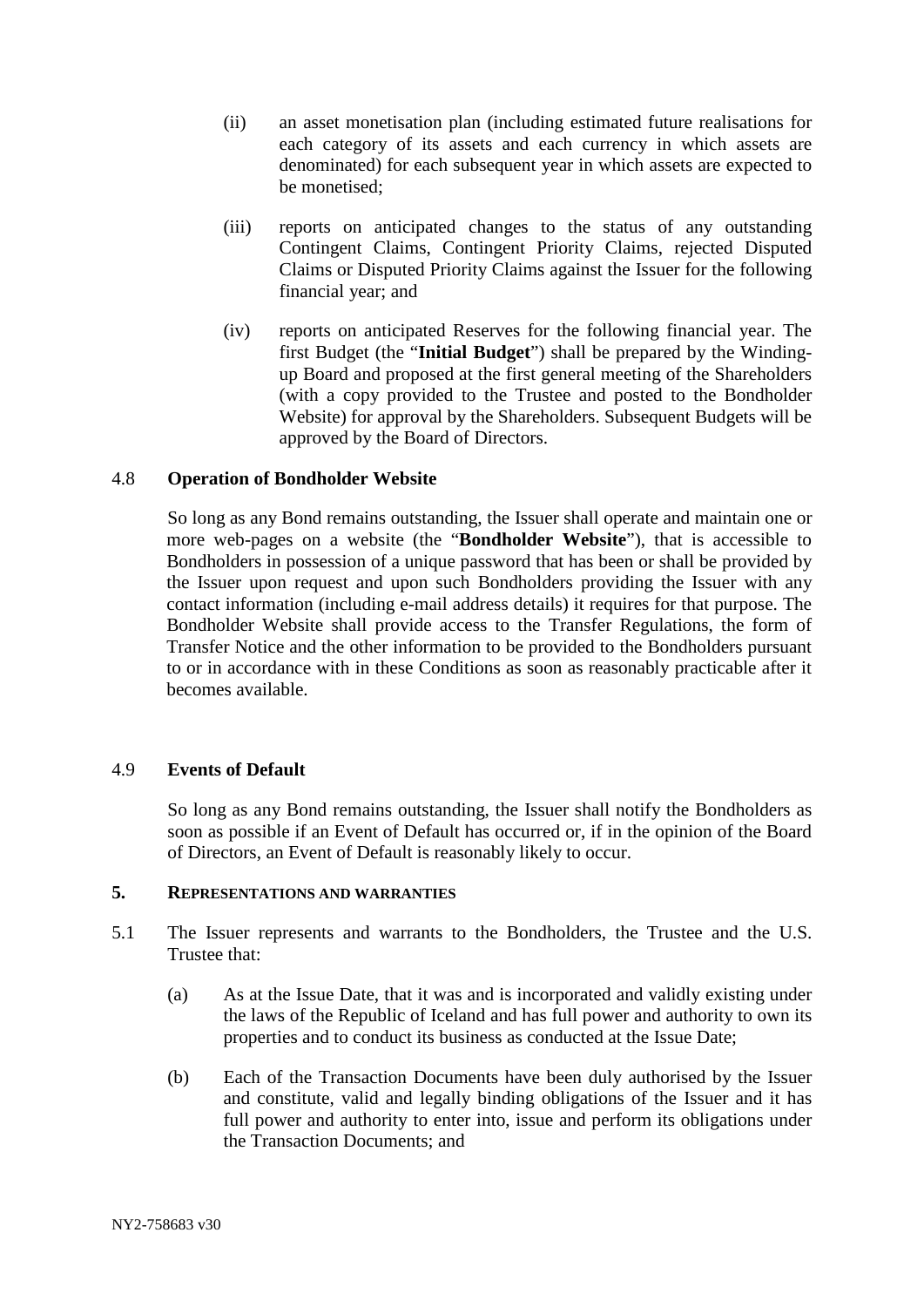(c) The execution and delivery of the Transaction Documents and the performance of the terms of the Transaction Documents by the Issuer is permitted under Icelandic law and in accordance with the Composition.

## **6. CONVERSION**

# 6.1 **Partial Issuer Conversion**

- (a) A partial conversion of Bonds into Class A Shares may be effected by the Issuer at any time during a Conversion Exercise Period falling within the Conversion Period, provided that the Board of Directors has determined, acting reasonably, that it is reasonably likely that the Issuer will be unable to redeem the Bonds in full on or before the Final Maturity Date.
- (b) The Issuer may, upon giving not more than sixty (60) nor less than twenty (20) calendar days' prior notice to the Bondholders in accordance with Condition 16, with a copy to the Trustee (each such notice being a "**Partial Conversion Notice**"), specify a date, which must be a Business Day falling within a Conversion Exercise Period, on which the Issuer shall redeem the Bonds in part by the issue of Class A Shares (a "**Partial Issuer Conversion**").
- (c) The aggregate amount by which the Bonds may be redeemed in part pursuant to a Partial Issuer Conversion shall not exceed the amount equal to the tax losses available to the Issuer in the financial year in which that Partial Issuer Conversion is proposed to be effected and which will cease to be available to the Issuer after the end of that financial year; and in any event, with respect to any Partial Issuer Conversion implemented prior to 31 December 2023, shall not result in the aggregate principal amount outstanding under the Bonds, after taking into account the effect of that Partial Issuer Conversion, being less than the Conversion Floor, unless otherwise approved by an Extraordinary Resolution of the Bondholders.
- (d) Each Partial Conversion Notice shall provide details of the percentage and amount of the aggregate principal amount of the Bonds which are subject to conversion and shall specify the Settlement Instruction Cut-Off Date. A Partial Issuer Conversion shall apply in respect of all of the outstanding Bonds in issue, and the reduction in the aggregate principal amount outstanding under the Bonds effected by the Partial Issuer Conversion shall be applied on a *pro rata* basis across the holdings of each Bondholder (including any holdings of Bonds by the Securities Escrow Agent in respect of Disputed Claims or Contingent Claims).
- (e) The Conversion Date in respect of the Bonds shall be specified in the Partial Conversion Notice and shall be a Business Day falling not more than sixty (60) calendar days nor less than twenty (20) calendar days after the date of the delivery of the Partial Conversion Notice.
- (f) A Partial Issuer Conversion may be exercised more than once.

## 6.2 **Mandatory Issuer Conversion**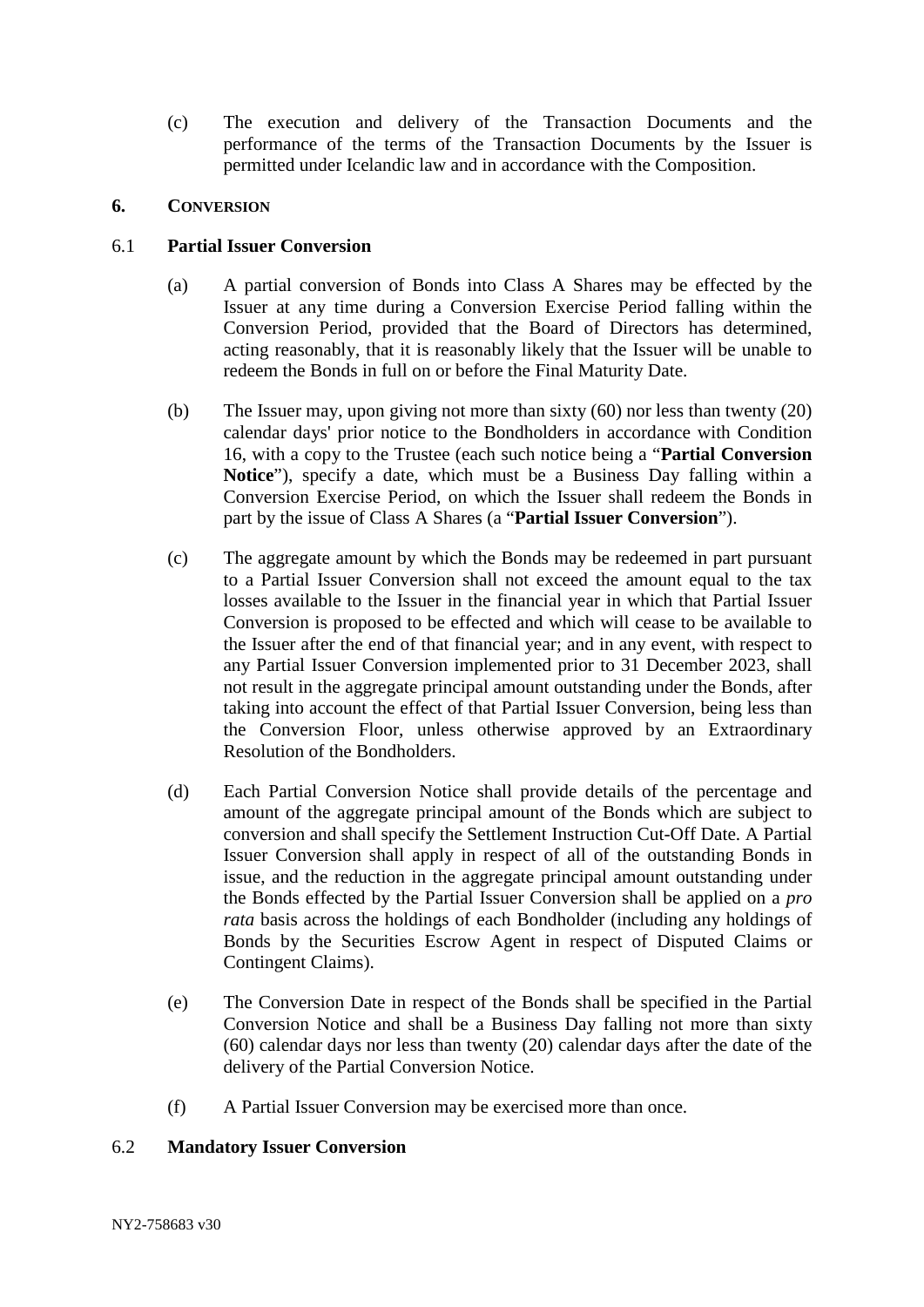- (a) Unless previously converted as described in Condition 6.1 above or redeemed in full pursuant to Condition 9, the Issuer shall, on the earlier to occur of (i) the Final Maturity Date and (ii) the date on which the assets of the Issuer have been liquidated in full, convert all Bonds then outstanding by issuing Class A Shares to each Bondholder at the Conversion Rate in accordance with Condition 6.3 (such redemption being the "**Mandatory Issuer Conversion**"). Conversion of any outstanding Bonds by the issue of Class A Shares pursuant to this Condition 6.2 shall in all cases be in accordance with Condition 6.4.
- (b) The Issuer shall issue a notice to the Bondholders in accordance with Condition 16, with a copy to the Trustee (each such notice being a "**Mandatory Redemption Notice**"), specifying, among other things, the Conversion Date on which the Issuer shall convert the Bonds in full by the issue of Class A Shares pursuant to a Mandatory Issuer Conversion.

#### 6.3 **Conversion Notices and Conversion Rate**

- (a) A conversion of the Bonds into Class A Shares shall only be effected in accordance with the procedures set out in Conditions 6.3 to 6.5 and the Articles of Association.
- (b) The number of Class A Shares to be issued or transferred and delivered upon conversion pursuant to a Conversion Notice delivered by the Issuer in respect of the Bonds, to be applied on a pro rata basis across the holdings of each Bondholder, shall be determined by the Issuer by dividing the aggregate principal amount of such Bonds to be converted by the nominal value of one (1) Class A Share (the "**Conversion Rate**"). Unless the Class A Shares are denominated in Euros, the nominal amount of the Class A Shares shall be converted into Euros for this purpose by reference to the EUR/ISK exchange rate fixed by the Central Bank of Iceland on the day that is two (2) Business Days prior to the Conversion Date.
- (c) Any Conversion Notice issued by the Issuer shall, save in the case of manifest error, be conclusive and binding on the Bondholders. A Conversion Notice, once notified to the Bondholders in accordance with these Conditions, shall be irrevocable.
- (d) Fractions of Class A Shares will not be issued or delivered on conversion and no cash payment or other adjustment will be made in lieu thereof. If any conversion in accordance with this Condition 6 would result in an entitlement to a fraction of a Class A Share, the Issuer shall round such fraction of a Class A Share down to the nearest whole Class A Share. If the number of Class A Shares to be issued in accordance with Condition  $6.3(a)$  is zero  $(0)$ , the Issuer shall not be required to issue any Class A Shares but the Issuer shall be treated as having complied with its obligation to redeem or convert the relevant Bonds in full, such that the Issuer shall not be liable for any further delivery or payment obligation under or in respect of such Bonds. Each Bondholder shall surrender its Bonds as evidence of its entitlement to Class A Shares and such Bonds shall subsequently be cancelled in accordance with Condition 8.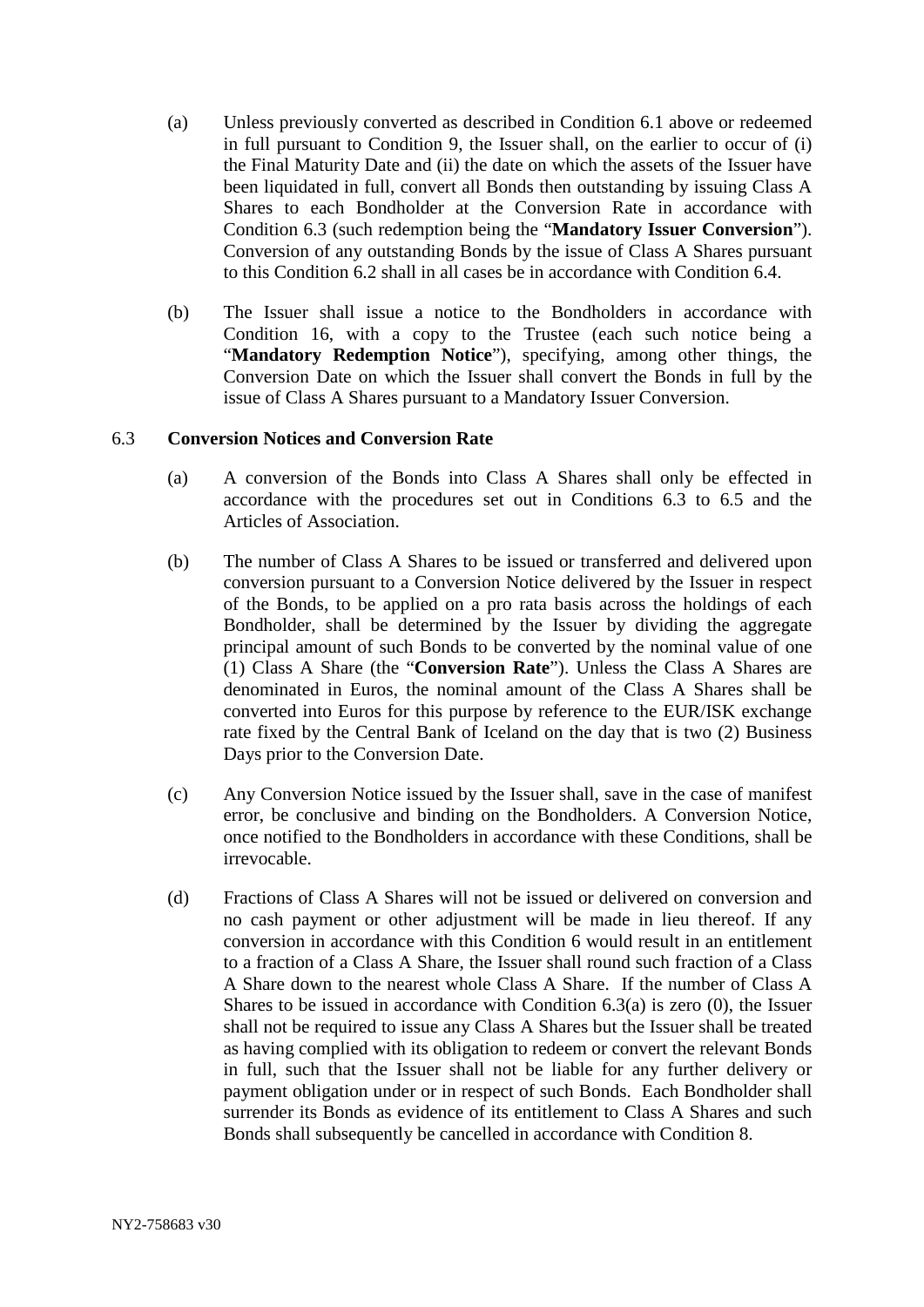(e) A Conversion Notice shall be deemed void in respect of the Bonds in circumstances where notice of an Event of Default has been provided pursuant to Condition 11.

## 6.4 **Settlement Mechanics**

- (a) The Issuer shall include a form of Settlement Instruction with each Partial Conversion Notice and Mandatory Redemption Notice. The form of Settlement Instruction shall also be available on the Bondholder Website.
- (b) As a precondition to the delivery to it of any Class A Shares in accordance with Conditions 6.1 or 6.2, each Bondholder must complete, execute and send a Settlement Instruction at the Bondholder's own expense to the Issuer (or as may be otherwise specified in the applicable Conversion Notice), no later than the date specified in the relevant Conversion Notice (which date shall be no later than the fifth  $(5<sup>th</sup>)$  Business Day prior to the Final Maturity Date or the relevant Conversion Date (as the case may be) (the "**Settlement Instruction Cut-Off Date**")).
- (c) A Settlement Instruction, once delivered, shall be irrevocable and may not be withdrawn without the consent in writing of the Issuer.
- (d) Failure to properly complete and deliver a Settlement Instruction may result in such Settlement Instruction being treated as null and void. Any determination as to whether any Settlement Instruction has been properly completed and delivered as provided in this Condition 6.4 shall be made by the Issuer or its Agent in its sole discretion, acting in good faith and shall, in the absence of manifest error, be conclusive and binding on the relevant Bondholder(s).
- (e) On the Conversion Date, or as soon as reasonably practicable thereafter (but in any case within thirty (30) calendar days after the Conversion Date), the Issuer shall allocate Subscription Rights to the Bondholders that have returned a duly completed Settlement Instruction (or such person as a Bondholder shall direct in a Settlement Instruction) and provided each such person complies with Condition 3.3 and satisfies any other securities laws and regulations applicable to the issuance of the Class A Shares, the Issuer shall, subject to the provisions of the Articles of Association, exchange the allocated Subscription Rights for the issuance of a corresponding number of Class A Shares. Accordingly, each such Bondholder shall be recorded in the Register as holder of the applicable number of Class A Shares.
- (f) If a duly completed Settlement Instruction is not delivered to the specified office of the Issuer on or before the Settlement Instruction Cut-Off Date, then the Issuer shall, subject to the provisions of the Articles of Association, either elect to:
	- (i) convert any Subscription Rights allocated pursuant to Condition 6.4(e) above into Class A Shares, issued and registered in the name of either the Securities Escrow Agent or such Bondholders who have failed to return Settlement Instructions and who, assuming compliance with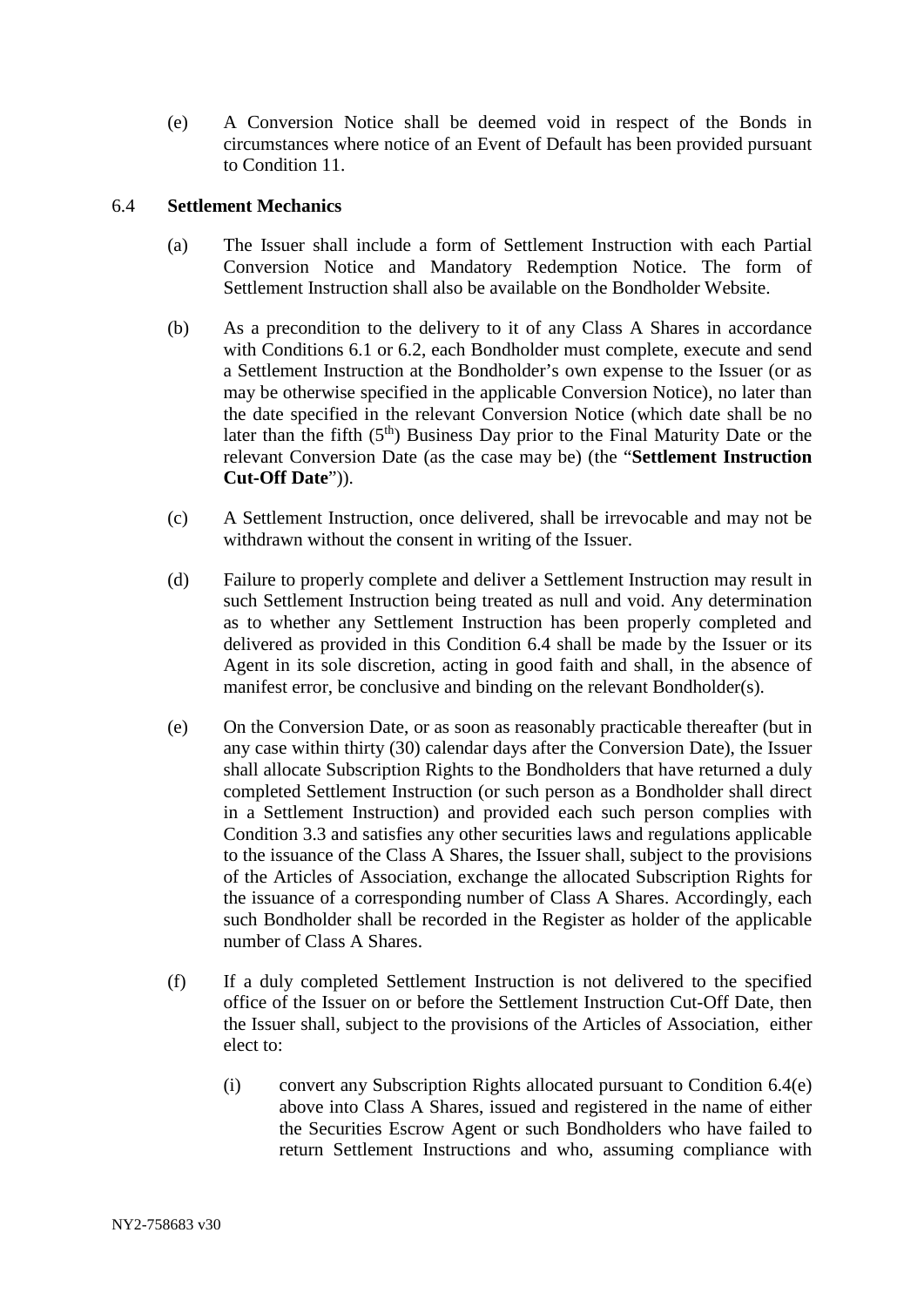Condition 3.3, the Issuer reasonably believes to be Bondholders entitled to such Class A Shares; or

- (ii) not convert any Subscription Rights allocated pursuant to Condition 6.4(e) above into Class A Shares, in respect of which no duly completed Settlement Instruction(s) have been delivered on or before the Settlement Instruction Cut-Off Date, subject to the Issuer issuing such Class A Shares in accordance with paragraph (h) below, at the times and in the circumstances set out therein.
- (g) The Issuer may require a Bondholder to certify, in the applicable Settlement Instruction, its status for the purposes of any applicable securities laws and regulations. If a Bondholder is unable to provide certifications that are satisfactory to the Issuer (acting reasonably), the Issuer may, subject to the provisions of the Articles of Association, exchange such Bondholder's allocated Subscription Rights for the issuance of a corresponding number of Class A Shares and issue them in the name of the Securities Escrow Agent.
- (h) A Bondholder in respect of which no duly completed Settlement Instruction has been delivered on or before the Settlement Instruction Cut-Off Date may only claim Class A Shares from the Issuer upon providing the Issuer with such evidence as the Issuer may require (in its reasonable discretion), confirming that such Bondholder was entitled to receive Class A Shares as at the Conversion Date (including, without limitation, evidence that such Bondholder was in compliance with Condition 3.3).
- (i) All Bonds fully redeemed pursuant to Condition 6.1 or 6.2 shall be cancelled.
- (j) All rights and obligations of the Bondholders under any Bonds (or the relevant part thereof) subject to a Conversion Notice (whether or not all Bondholders in respect of such Bonds have returned duly completed Settlement Instructions) shall be extinguished on the Conversion Date, except that such Bonds shall entitle the Bondholders thereof to surrender such Bonds to the Issuer as evidence of its entitlement to Class A Shares in accordance with the provisions of this Condition 6.4 (a "**Conversion Share Claim**").
- (k) If a Bondholder does not meet the conditions of paragraph (e) of this Condition 6.4, the Issuer shall have the right, subject to the provisions of the Articles of Association, to exchange the allocated Subscription Rights for the issuance of a corresponding number of Class A Shares and sell or transfer for nil consideration such Class A Shares that would otherwise be issuable to such Bondholder and remit the proceeds of such sale (net of costs) (if any) to such Bondholder. Any such Class A Shares may be sold to an existing Shareholder identified by the Issuer or such Bondholder or to any other person that would satisfy the requirements of the transfer restrictions referred to in Condition 3.3 and the Articles of Association.
- (l) All Conversion Share Claims shall expire on the date falling six (6) months after the Final Maturity Date, whereupon a Bondholder shall have no further Claim against the Issuer for the issuance of Class A Shares.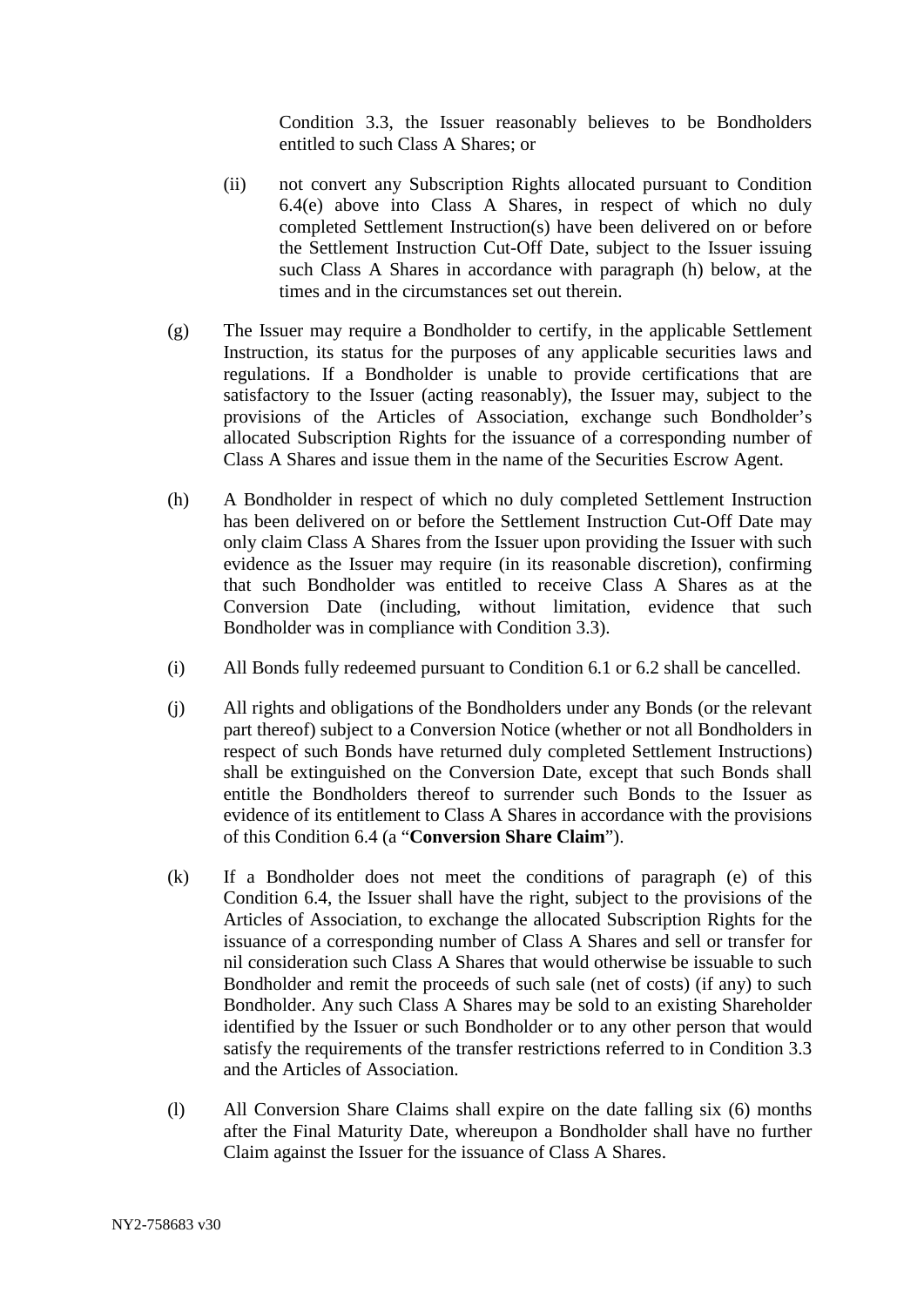The Issuer shall have no liability in respect of the exercise or non-exercise of any discretion or power pursuant to this Condition 6.4.

### 6.5 **General Procedures**

- (a) Following the implementation of conversion procedures in accordance with this Condition 6, the Bondholders must pay directly to the relevant authorities any taxes and capital, stamp, issue, registration and transfer taxes and duties arising on conversion (other than any capital, stamp, issue, registration and transfer taxes and duties payable in respect of the allotment, issue or transfer and delivery of any Class A Shares in respect of such exercise, which shall be paid by the Issuer). Such Bondholders must also pay all (if any) taxes arising by reference to any disposal or deemed disposal of a Bond or interest therein in connection with such conversion. If the Issuer shall fail to pay any capital, stamp, issue, registration and transfer taxes and duties payable for which it is responsible as provided above, the relevant holder shall be entitled to tender and pay the same and the Issuer as a separate and independent stipulation, covenants to reimburse and indemnify each Bondholder in respect of any payment thereof and any penalties payable in respect thereof.
- (b) Class A Shares to be issued or delivered pursuant to conversion of the Bonds will be issued in accordance with Icelandic law and the Articles of Association. Each new Shareholder shall be recorded in the Issuer's register of Shareholders as the owner of the Class A Shares, unless the relevant corresponding Bondholder has failed to provide its Settlement Instructions.

#### 6.6 **Class A Shares**

Class A Shares issued or transferred and delivered upon conversion of the Bonds and exchange of the allocated Subscription Rights, will be fully paid and will in all respects rank pari passu with the fully paid Class A Shares in issue on the relevant Conversion Date, except in any such case for any right excluded by mandatory provisions of applicable law and except that such Class A Shares will not rank for (or, as the case may be, the relevant holder shall not be entitled to receive) any rights, distributions or payments on the Record Date or other due date for the establishment of entitlement which falls prior to the relevant Conversion Date or, as the case may be, the Final Maturity Date.

## 6.7 **Purchase or Redemption of Class A Shares**

The Issuer may not, directly or indirectly, purchase or redeem or buy back any shares of the Issuer (including Class A Shares) or any depositary or other receipts or certificates representing the same, nor declare, pay or distribute any dividend, without the prior consent of the Bondholders by Extraordinary Resolution.

## 6.8 **Consolidation, Amalgamation or Merger**

In the case of (a) any consolidation, amalgamation or merger of the Issuer with any other corporation (other than a consolidation, amalgamation or merger in which the Issuer is the continuing corporation) (a "**Successor in Business**"), or (b) any sale or transfer of all, or substantially all, of the assets of the Issuer to another entity (whether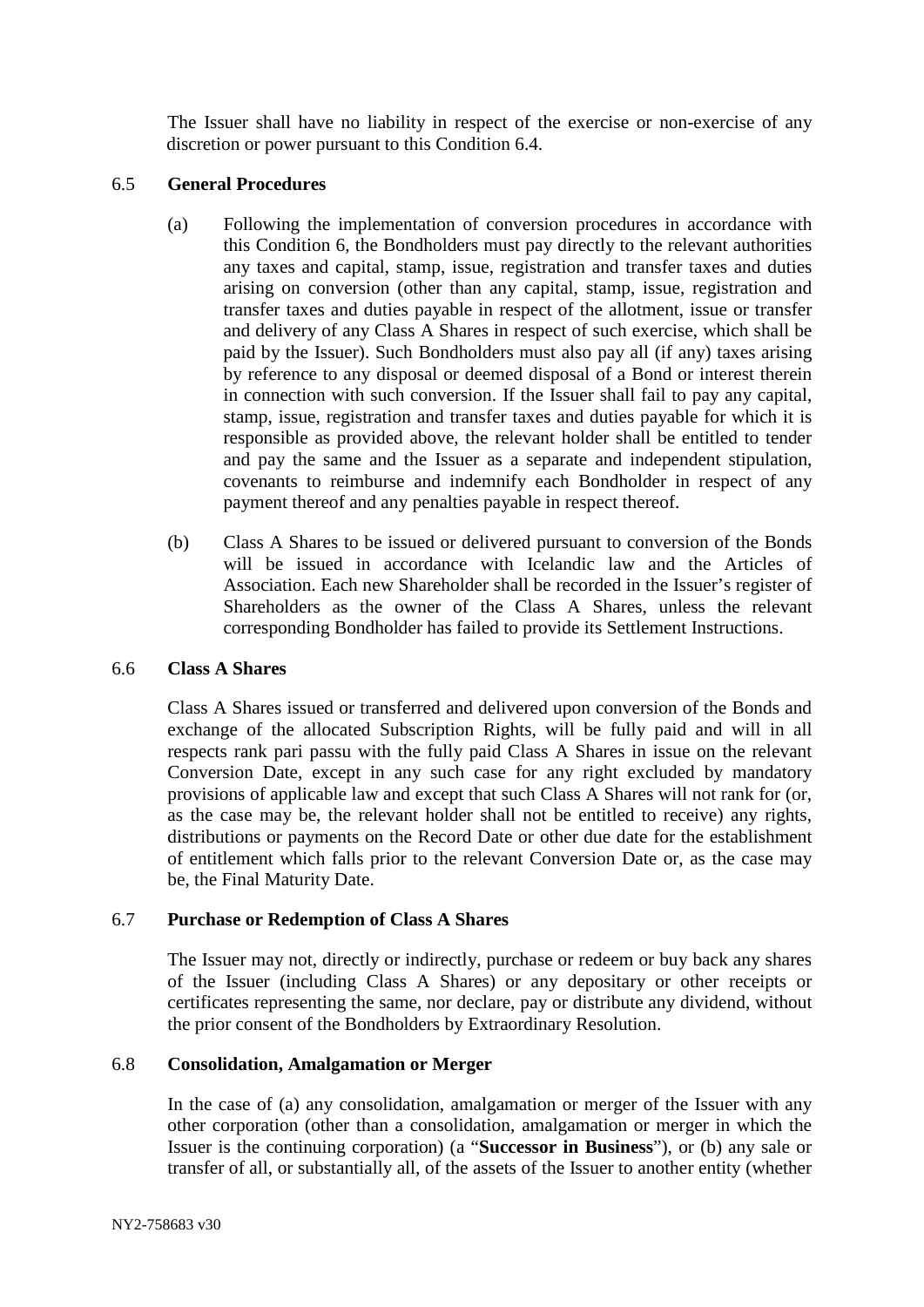by operation of law or otherwise) (also a Successor in Business), the Issuer will forthwith give notice thereof to the Bondholders in accordance with Condition 16 of such event and take such steps as shall be required to ensure that each Bond then outstanding will be convertible into the class and amount of shares and other securities and property of the Successor in Business receivable upon such consolidation, amalgamation, merger, sale or transfer by a holder of the number of Class A Shares which would have become liable to be issued or transferred and delivered upon conversion of the Bonds immediately prior to such consolidation, amalgamation, merger, sale or transfer. Such steps will provide for adjustments which will be as nearly equivalent as may be practicable to the adjustments provided for in this Condition 6. The above provisions of this Condition 6.8 will apply, *mutatis mutandis* to any subsequent consolidations, amalgamations, mergers, sales or transfers.

# **7. ALTERNATIVE SETTLEMENT**

- 7.1 To the extent that one or more Registered Global Certificates are held by a Bond Custodian outside of the Clearing Systems, the Issuer shall use reasonable endeavours to obtain a Relevant Tax Law Exemption.
- 7.2 The Issuer shall notify the Bondholders of a Relevant Tax Law Exemption within five (5) Business Days of the date on which the Relevant Tax Law Exemption is obtained.

Upon a Relevant Tax Law Exemption being granted, the Issuer may apply for and obtain the agreement in writing of Euroclear and Clearstream, Luxembourg that the Bonds are eligible for clearing and that they will settle the Bonds in the Clearing Systems (the "**Clearing Notice Requirement**").

- 7.3 Subject to Condition 7.5 below, upon satisfaction of the Clearing Notice Requirement, the Issuer shall within ten (10) Business Days (unless the Legality Criterion is not also satisfied) issue a notice (the "**Clearing Notice**") to the Bondholders, specifying the date on which Alternative Settlement will be effected (the "**Alternative Settlement Date**") (which must be a Business Day not more than sixty (60) or less than twenty (20) Business Days from the date of the Clearing Notice) and request that they provide an Alternative Settlement Instruction prior to the Alternative Settlement Instruction Cut-Off Date specified in the Clearing Notice in accordance with Condition 7.5 below.
- 7.4 If the Issuer does not implement Alternative Settlement within ninety (90) Business Days of the date on which the Relevant Tax Law Exemption is obtained, the Bondholders (acting by Extraordinary Resolution) may require the Issuer to implement Alternative Settlement, provided that (a) the Relevant Tax Law Exemption remains in effect and the Legality Criterion would be satisfied, in each case as at the date on which the Alternative Settlement is effected and (b) at such time, no Disputed Bonds (as defined in Condition 8.5) remain in the Securities Escrow Account. Any such Extraordinary Resolution shall specify an Alternative Settlement Date (which must be a Business Day not more than sixty (60) or less than twenty (20) Business Days from the date on which the Extraordinary Resolution was passed). If the Extraordinary Resolution is passed, the Issuer shall, within five (5) Business Days of the date on which the Extraordinary Resolution is passed, issue a Clearing Notice containing the requisite information including the Alternative Settlement Date and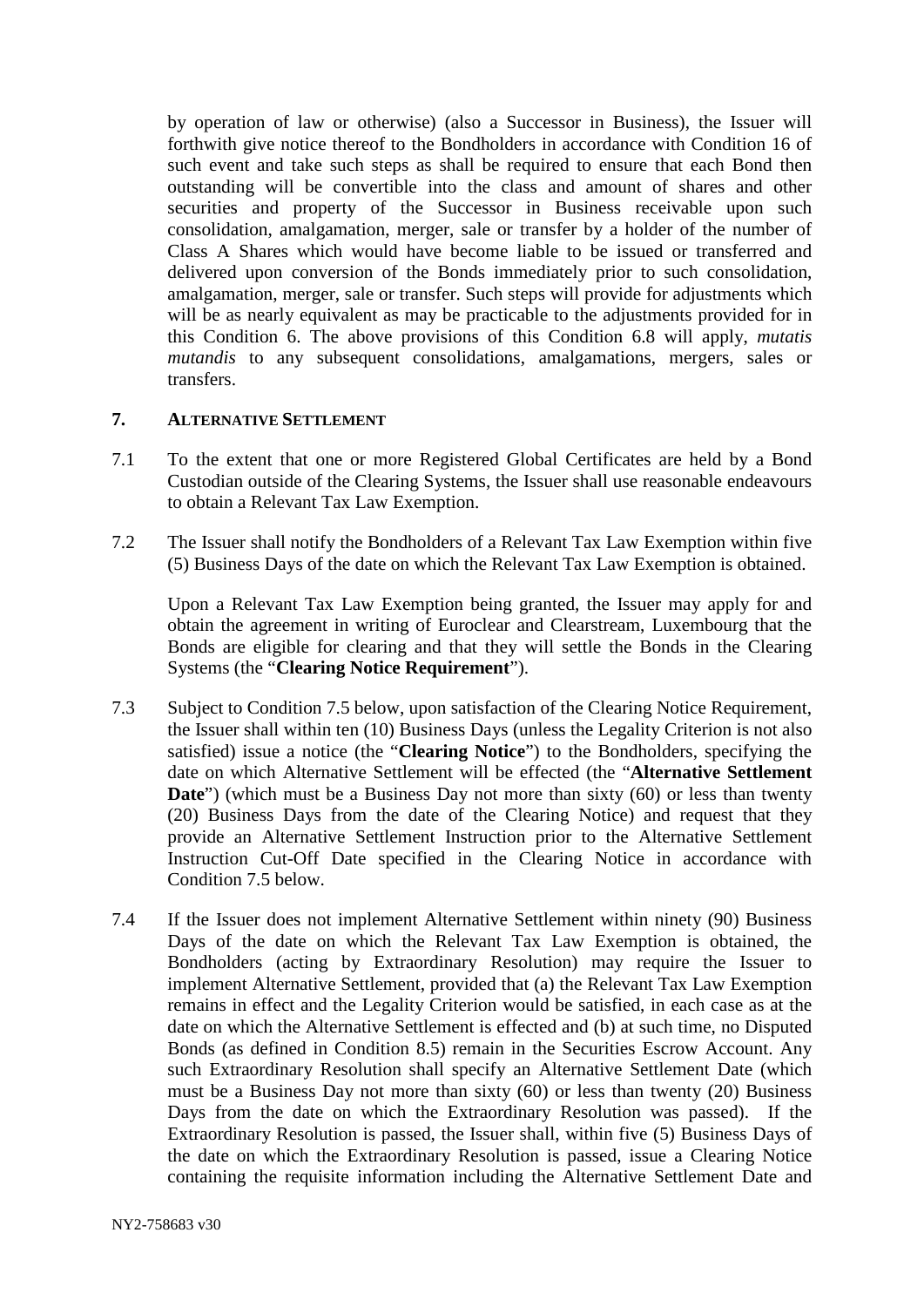request that each Bondholder provide an Alternative Settlement Instruction prior to the Alternative Settlement Instruction Cut-Off Date specified in that Clearing Notice, as contemplated by Condition 7.5.

- 7.5 As a precondition to the delivery to any Bondholders of such Bondholder's interest in the Bonds which are to be cleared through and settled in the Clearing Systems, such Bondholder must complete, execute and send an Alternative Settlement Instruction at the Bondholder's own expense to the Issuer, no later than the date specified in the Clearing Notice (which date shall be no later than the tenth  $(10<sup>th</sup>)$  Business Day prior to the Alternative Settlement Date (the "**Alternative Settlement Instruction Cut-Off Date**")).
- 7.6 The Issuer may require each Bondholder to certify, in the applicable Alternative Settlement Instruction, its status for the purposes of any applicable securities laws and regulations. If a Bondholder is unable to provide certifications that are satisfactory to the Issuer (acting reasonably), the Issuer shall procure the transfer of the Bonds relating to such Bondholders to the Securities Escrow Agent to be held pursuant to the terms of the Securities Escrow Agreement.
- 7.7 If a duly completed Alternative Settlement Instruction is not delivered to the Specified Office of the Issuer on or before the Alternative Settlement Instruction Cut-Off Date, then the Issuer shall procure the transfer of the Bonds relating to the relevant Bondholder to the Securities Escrow Agent to be held pursuant to the terms of the Securities Escrow Agreement.
- 7.8 An Alternative Settlement Instruction, once delivered, shall be irrevocable and may not be withdrawn without the consent in writing of the Issuer.
- 7.9 Failure to properly complete and deliver an Alternative Settlement Instruction may result in such Alternative Settlement Instruction being treated as null and void. Any determination as to whether any Alternative Settlement Instruction has been properly completed and delivered as provided in this Condition 7 shall be made by the Issuer acting reasonably and in good faith and shall, in the absence of manifest error, be conclusive and binding on the relevant Bondholder(s).
- 7.10 The Issuer may, if the Board of Directors considers it necessary, acting reasonably, in order to ensure the eligibility of the Bonds in the Clearing Systems, exchange the Bonds for Alternative Settlement Bonds and shall be entitled to and shall enter into any agreements, deeds or documents as the Board of Directors considers necessary in order to issue the Alternative Settlement Bonds in exchange for the Bonds.

# **8. CANCELLATION**

- 8.1 All Bonds which are either (1) subject to conversion, in respect of which a Conversion Notice has been effected, (2) purchased by the Issuer, or (3) confirmed by the Issuer to the Trustee in writing as being Excess Bonds (as defined in Condition 8.5 below), will be surrendered for cancellation and, if so surrendered, may not be reissued or resold and shall be cancelled.
- 8.2 The Issuer may elect not to cancel Excess Bonds but to transfer all or part of any Excess Bonds to Bondholders (including any Bondholder whose Disputed Claim or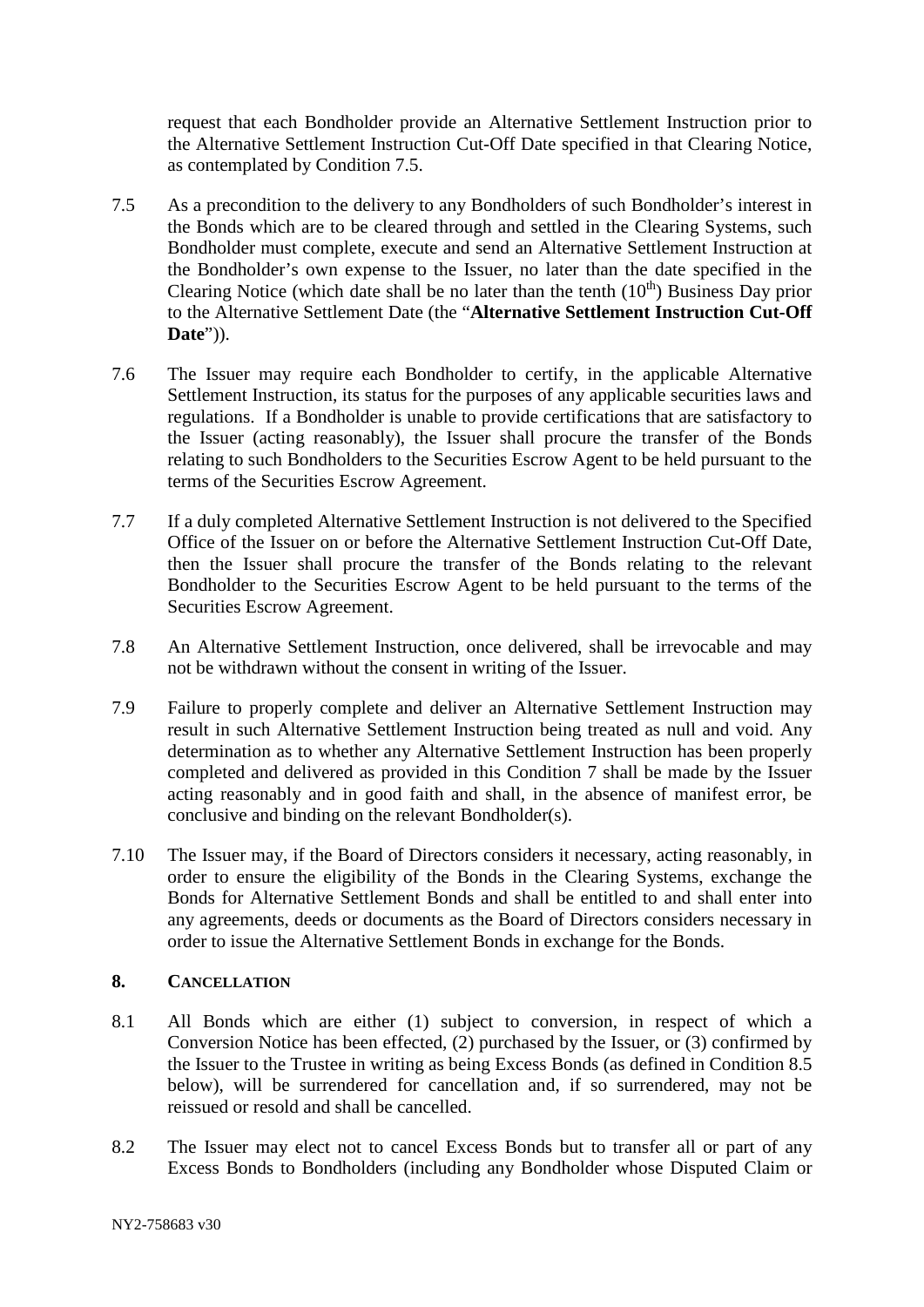Contingent Claim resulted in the existence of those Excess Bonds) pro rata to their holding of Bonds as at the date of such transfer. Any transfer of Excess Bonds to the Bondholders shall be for nil consideration and shall be effected subject to and in accordance with the provisions of Condition 3 and the Transfer Regulations. Notwithstanding the forgoing provisions of this Condition 8.2, any remaining Excess Bonds not transferred pursuant to this Condition 8.2, must be surrendered for cancellation prior to a Mandatory Issuer Conversion pursuant to Condition 6.2.

8.3 For so long as the Bonds are represented by a Registered Global Certificate that is held in a Clearing System, any surrender and / or cancellation shall be effected by the Clearing Systems reflecting the effect of such cancellation in their records. For so long as the Bonds are represented by a Registered Global Certificate which is held by the Bond Custodian and not in a Clearing System, any surrender and/or cancellation shall be effected by the Registrar reflecting the effect of such cancellation in the Register and/or its records.

#### 8.4 **Excess Bonds**

On the Issue Date, the Issuer will issue and transfer into the Securities Escrow Account and record in the 113 Claims Reserve, Bonds representing the expected entitlement (in respect of Bonds) of holders of Disputed Claims and Contingent Claims. Upon resolution of the Claim of the holder of a Disputed Claim or a Contingent Claim and determination that such holder is a Composition Creditor in respect of its resolved Claim, the Issuer shall instruct the Securities Escrow Agent to transfer Settlement Bonds to the holder of the Disputed Claim or Contingent Claim, as applicable, in the aggregate principal amount determined in accordance with Condition 8.5(b).

- 8.5 For the purpose of the Conditions,
	- (a) "**Disputed Bonds**" means, with respect to a Disputed Claim or Contingent Claim, the Bonds issued and transferred into the Securities Escrow Account and recorded in the 113 Claims Reserve on the Issue Date in respect of that Disputed Claim or Contingent Claim.
	- (b) "**Settlement Bonds**" means, with respect to a Disputed Claim or a Contingent Claim, the Disputed Bonds representing the entitlement to Bonds of a Composition Creditor in respect of that Disputed Claim or Contingent Claim in circumstances where that Claim has been finally accepted by the Issuer, pursuant to a court order or a settlement agreement, as a Composition Claim. The aggregate principal amount of Disputed Bonds to be transferred from the Securities Escrow Account to the holder of the accepted Composition Claim shall equal the result of (i) the amount finally determined to be the entitlement of that Composition Creditor to Bonds issued pursuant to the Composition minus (ii) any redemptions of principal of the Bonds effected pursuant to Condition 9 in the period from the Issue Date to the date of such transfer, such that the holder of the accepted Composition Claim shall receive cash in the amount allocable to principal redemptions on the transferred Disputed Bonds made before the transfer of the Disputed Bonds to the holder of the Composition Claim.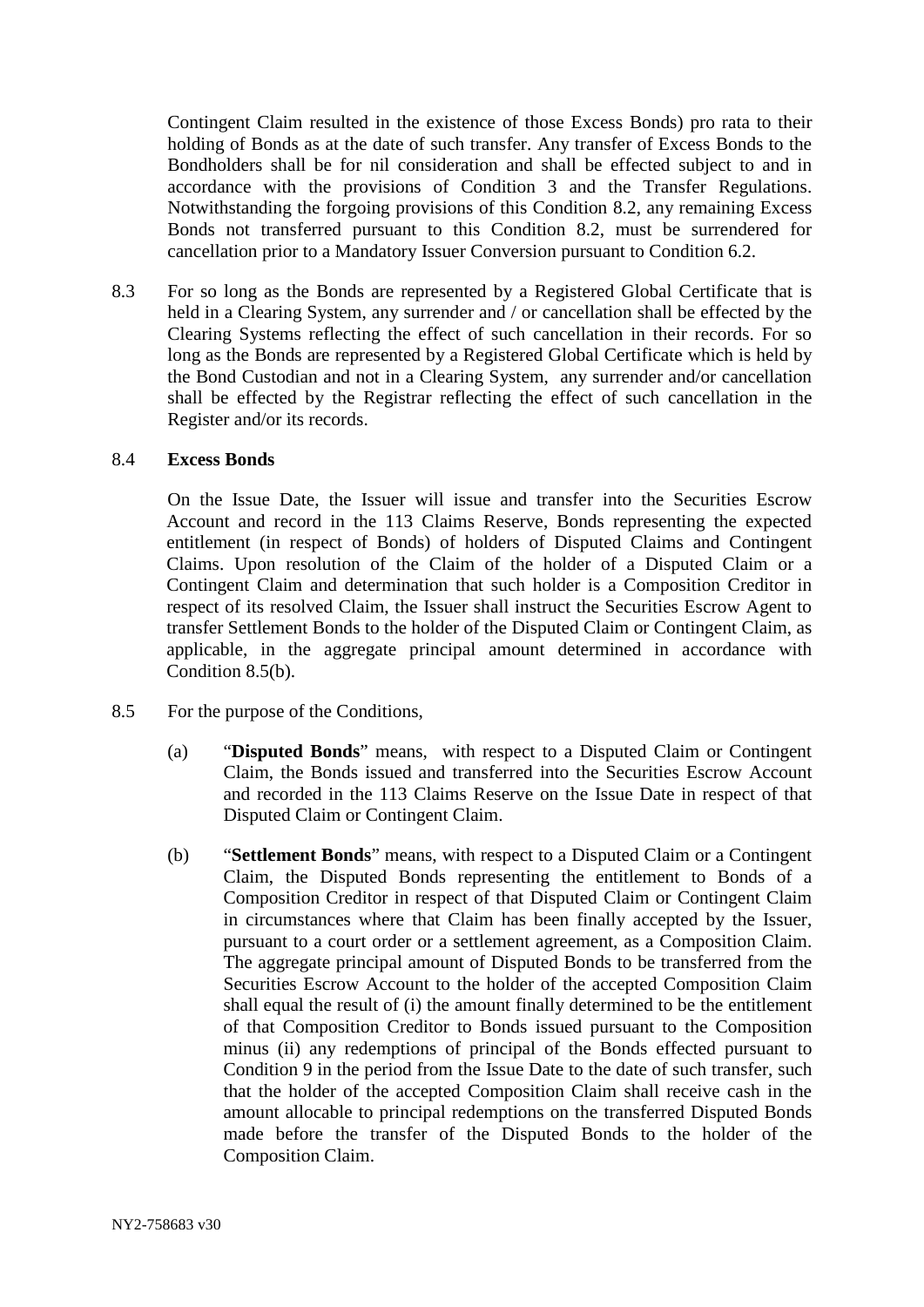- (c) "**Excess Bonds**" means, (i) with respect to a Disputed Claim or a Contingent Claim which, in each case, has been finally recognised as a Composition Claim (pursuant to a court order or settlement agreement), Disputed Bonds remaining in the Securities Escrow Account immediately after the transfer to the holder of that Composition Claim of Settlement Bonds in respect thereof, which remaining Disputed Bonds represent the amount by which the principal amount outstanding of the Disputed Bonds allocated to that Disputed Claim or Contingent Claim as at the transfer date of the Settlement Bonds (as reduced by redemptions of principal since the Issue Date) exceeds the principal amount of the Settlement Bonds as at the date of their transfer to the holder of that Composition Claim, or (ii) with respect to a Disputed Claim which is not finally recognised in any amount as a Disputed Claim, or to a Contingent Claim, the contingency in respect of which does not occur in any respect within the relevant time period, all Disputed Bonds issued and transferred to the Securities Escrow Account in respect of that Disputed Claim or Contingent Claim.
- (d) For the avoidance of doubt, any determination of Excess Bonds in relation to a Disputed Claim shall be rounded down to the nearest  $\epsilon$ .

# **9. PAYMENTS AND REDEMPTION**

## 9.1 **Payment of Principal**

- (a) On each Payment Date prior to the Final Maturity Date (or earlier redemption of the Bonds in accordance with Condition 6) and on the Final Maturity Date, the Issuer shall make repayments of principal to the Bondholders in aggregate amount equal to the Euro Equivalent Available Cash determined in respect of that Payment Date, provided that each such aggregate payment of principal shall not be less than €10,000,000 (the "**Distribution Threshold**"). Each repayment of principal shall be made to the Bondholders pro rata and in immediately available, freely transferable funds, shall constitute a partial redemption of the Bonds equal to the value of such amount repaid and shall reduce the aggregate principal amount outstanding of the Bonds (and the principal amount outstanding of each Bond) accordingly.
- (b) On the First Notification Date preceding each Payment Date on which the Issuer is required to make a redemption of the Bonds pursuant to this Condition 9.1 and on the Final Maturity Date if a redemption in cash is then to be made, the Issuer shall notify the Bondholders of its estimate of the Euro Equivalent Available Cash (if any) which will be applied in partial redemption of the Bonds on that Payment Date or the Final Maturity Date in accordance with Condition 9.1, together with:
	- (i) an estimated breakdown of the currencies included in the calculation of the estimated Euro Equivalent Available Cash for that Payment Date; and
	- (ii) the assets from which the Euro Equivalent Available Cash will derive,

by posting that information on the Bondholder Website.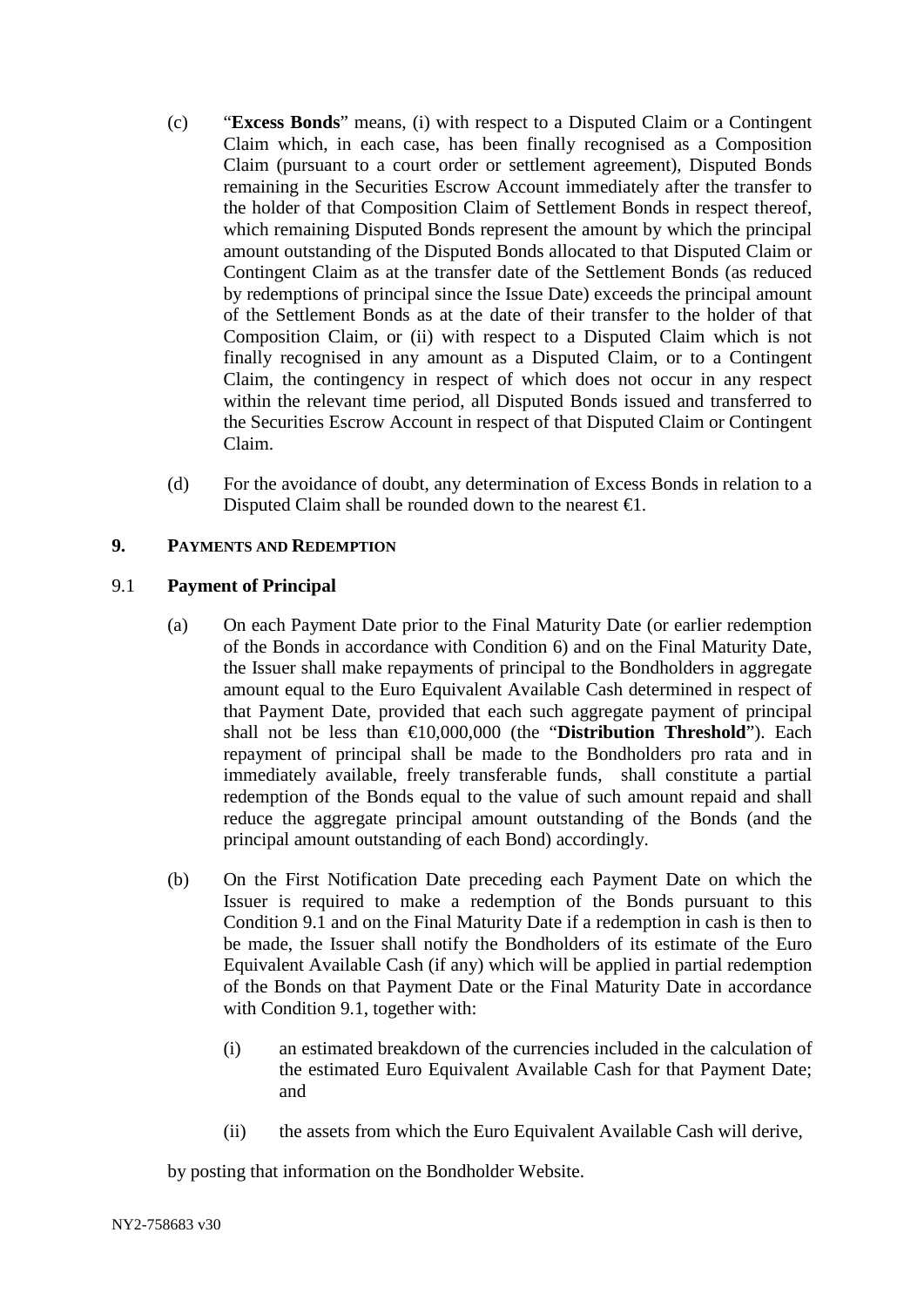- (c) A final notice containing the following details shall be posted by the Issuer to the Bondholder Website as soon as reasonably practicable prior to the relevant Payment Date but in any event no later than two (2) Business Days prior to the relevant Payment Date:
	- (i) the final amount of Euro Equivalent Available Cash to be applied on the Payment Date;
	- (ii) a breakdown of the currencies included in the calculation of the Euro Equivalent Available Cash for that Payment Date and, if not originally denominated in Euro but which have already been converted into Euro, the applicable exchange rate;
	- (iii) the assets from which the Euro Equivalent Available Cash will derive; and
	- (iv) the aggregate principal amount of the Bonds which will be outstanding immediately following that Payment Date.
- (d) Notwithstanding the foregoing, to the extent that the Euro Equivalent Available Cash, as determined on a Determination Date in respect of a Payment Date, is lower than the Distribution Threshold, the Issuer may determine, in its sole discretion (a) to make a payment of principal at par on the corresponding Payment Date that is less than the Distribution Threshold, or (b) not to make a payment of principal to the Bondholders on the corresponding Payment Date and to postpone such payment of principal until the next following Payment Date. If the Euro Equivalent Available Cash on the next Determination Date in respect of the following Payment Date is less than the Distribution Threshold, the Issuer may postpone the payment of principal again or make a payment of principal at par that is less than the Distribution Threshold. Such process of deferral shall repeat until either: (a) the Issuer is required to make a payment of principal as a result of the Euro Equivalent Available Cash on the relevant Payment Date being above the Distribution Threshold, (b) the Issuer elects to make a payment of principal at par that is less than the Distribution Threshold, or (c) the Final Maturity Date is reached.
- (e) The Euro Equivalent Available Cash determined in respect of the Final Maturity Date, shall be paid to the Bondholders in the form of principal, notwithstanding that the amount of the Euro Equivalent Available Cash may be less than the Distribution Threshold; provided, however, that such payment shall not exceed the principal amount outstanding on the day prior to the Final Maturity Date.

## 9.2 **Unscheduled Payments**

(a) The Issuer may, at its own discretion and upon giving not more than thirty (30) and not less than twenty (20) calendar days' prior notice in writing in accordance with Condition 16 (each an "**Unscheduled Payment Notice**"), specify a day, which must be a Business Day but not a Payment Date (each an "**Unscheduled Payment Date**") on which the Issuer shall make an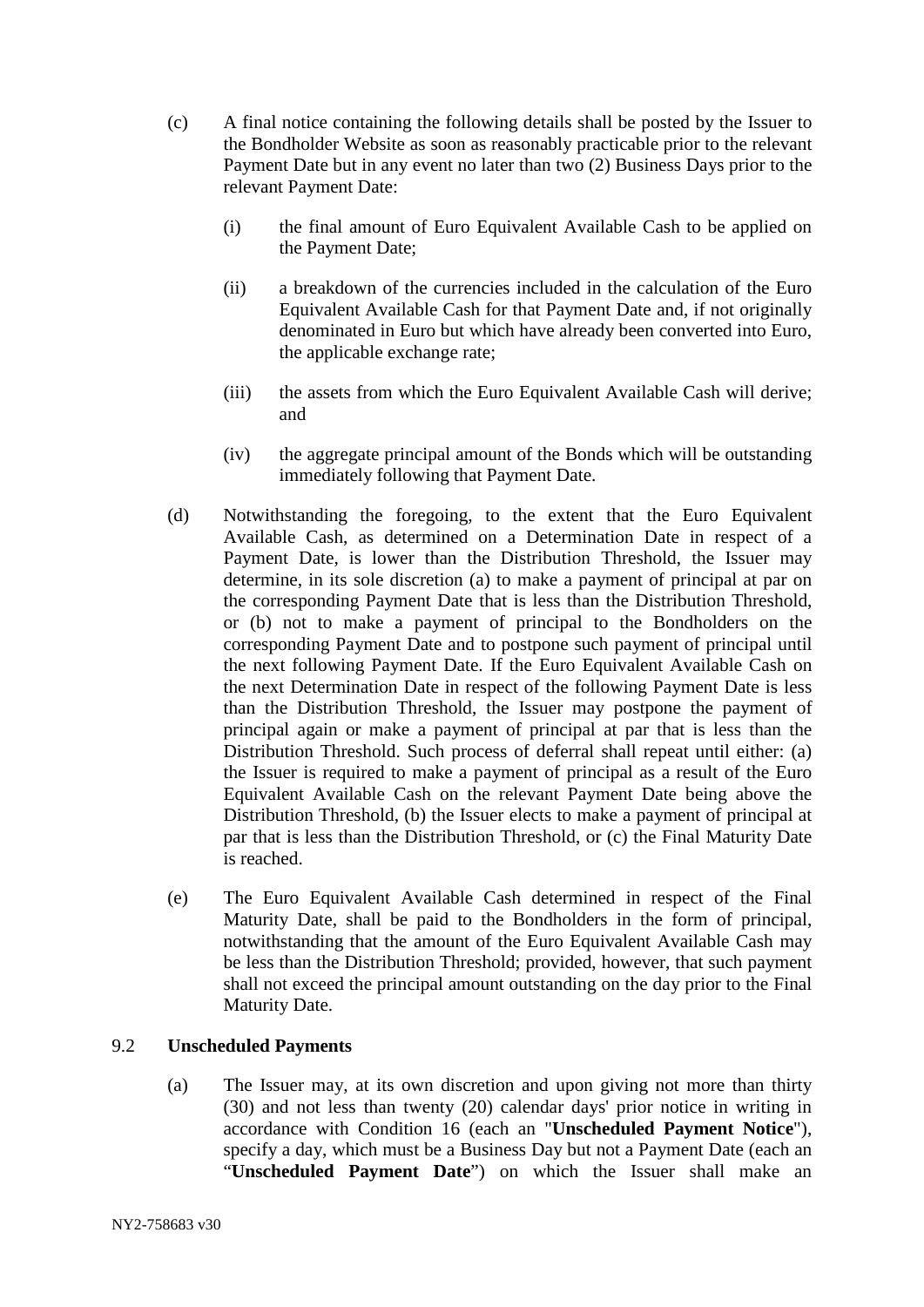unscheduled payment in respect of the Bonds (an "**Unscheduled Payment**"). An Unscheduled Payment may only be made if:

- (i) the amount of any such Unscheduled Payment can be paid out of Available Cash;
- (ii) the amount of any such Unscheduled Payment (which may be any amount, including any amount that is less than the Distribution Threshold) is determined by the Issuer on the day falling twelve (12) Business Days prior to the applicable Unscheduled Payment Date (for the purpose of this Condition 9.2, such day being the "**Determination Date**") and such amount shall be notified to the Bondholders in accordance with condition 9.2(a)(iii) below; and
- (iii) the Issuer shall satisfy the requirements of Conditions  $9.1(b)$  and  $9.1(c)$ with respect to such payment, assuming that references therein to each Payment Date, shall be interpreted as meaning references to each Unscheduled Payment Date.
- (b) The total principal amount of each Bond shall be reduced by the amount of principal paid on that Bond on each Unscheduled Payment Date.
- (c) An Unscheduled Payment Notice, once notified to the Bondholders in accordance with these Conditions, shall be irrevocable.

## 9.3 **Record Date**

- (a) Payments of principal payable in respect of the Bonds in accordance with Conditions 9.1 and 9.2 will be made to the persons shown in the Register at the close of business on the Record Date.
- (b) **"Record Date"** means the seventh  $(7<sup>th</sup>)$  Business Day, in the place of the specified office of the Issuer, before the due date for the relevant payment.

## 9.4 **Payments**

Each payment in respect of the Bonds pursuant to Conditions 9.1 and 9.2 will be made in Euros by transfer to a Euro account maintained by the payee, details of which appear on the Register at the close of business on the Record Date or by Euro cheque drawn on a designated bank mailed to the address of the Bondholder on file with the Registrar if the relevant Bondholder's account details are not held by the Registrar at the relevant time, or as otherwise permitted or provided for in the Agency Agreement.

## 9.5 **Payments subject to fiscal laws**

All payments in respect of the Bonds are subject in all cases to any applicable fiscal or other laws and regulations, but without prejudice to Condition 9. No commissions or expenses shall be charged to Bondholders in respect of such payments.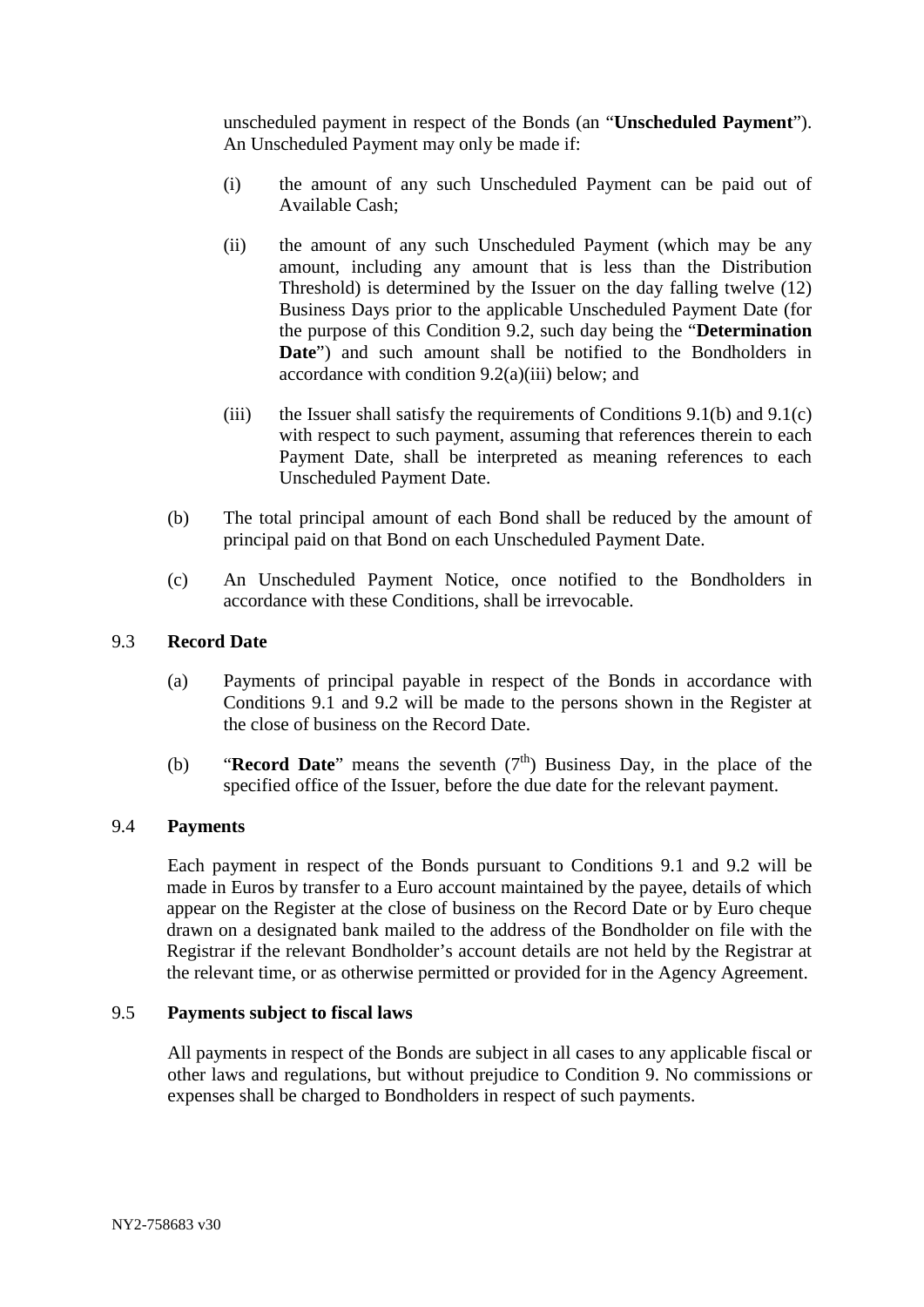## 9.6 **Delay in payment**

Bondholders will not be entitled to any interest or other payment for any delay after the due date in receiving the amount due as a result of the due date not being a Business Day.

### 9.7 **No charges**

The Issuer shall not make or impose on a Bondholder any charge or commission in relation to any payment, exchange, transfer or conversion in respect of the Bonds.

## 9.8 **Fractions**

When making payments to Bondholders, if the relevant payment is not of an amount which is a whole multiple of the smallest unit of the relevant currency in which such payment is to be made, such payment will be rounded down to the nearest unit.

#### **10. TAXATION**

## 10.1 **Withholding**

If any amount is required to be deducted or withheld from any payment to any Bondholder, such amount shall reduce the amount otherwise distributable to such Bondholder. Each of the Issuer, the Principal Paying, Transfer and Conversion Agent and the Bond Custodian is authorised to withhold or deduct from amounts otherwise distributable to any Bondholder, sufficient funds for the payment of any tax that is legally required to be withheld or deducted by it (but such authorisation shall not prevent (or obligate) the Principal Paying, Transfer and Conversion Agent or the Bond Custodian from contesting any such tax in appropriate proceedings and legally withholding payment of such tax, pending the outcome of such proceedings). The amount of any withholding tax imposed with respect to any Bondholder shall be treated as principal paid to such Bondholder pursuant to Conditions 9.1 or 9.2 at the time it is deducted or withheld by the Issuer, the Principal Paying, Transfer and Conversion Agent or the Bond Custodian, as applicable and remitted to the appropriate taxing authority.

#### 10.2 **No Gross Up**

None of the Issuer, the Principal Payment, Transfer and Conversion Agent and the Bond Custodian shall be obligated to pay any additional amounts to the Bondholders or the holders of beneficial interests in the Bonds as a result of any withholding or deduction for, or on account of, any present or future taxes, duties, assessments or governmental charges.

#### **11. EVENTS OF DEFAULT**

Upon the occurrence of any of the following events, the Trustee (acting at the direction of the U.S. Trustee), in accordance with and subject to the provisions of the Trust Deed, may and shall if so requested in writing by the holders of at least twenty five (25) per cent, in principal amount of the Bonds then outstanding or shall have been so directed by an Extraordinary Resolution of the Bondholders, give notice in writing to the Issuer that the Bonds are, and they shall accordingly thereby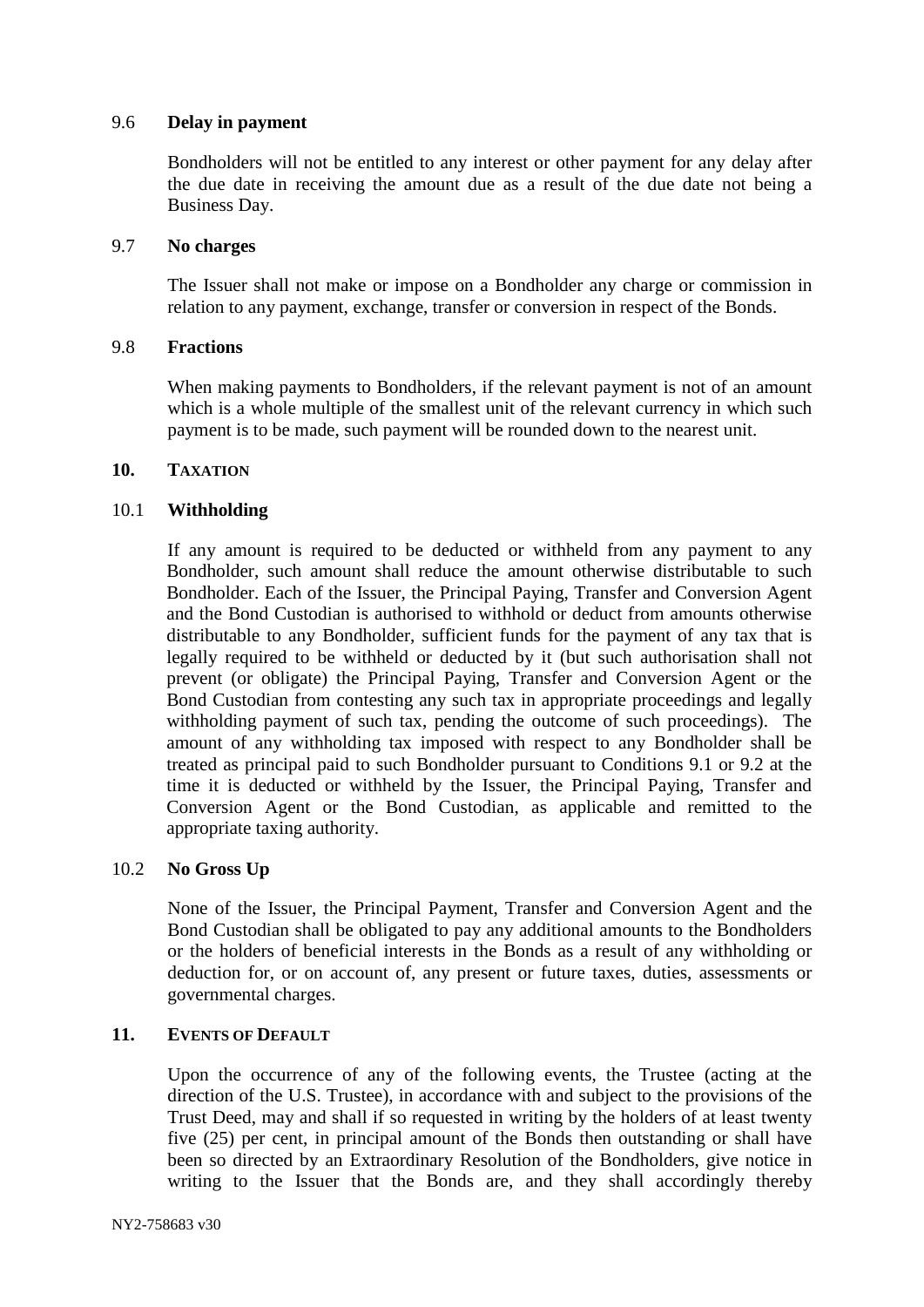immediately become, due and repayable at their principal amount, if any of the following events (each an "**Event of Default**") shall have occurred and be continuing:

## (a) **Failure to Pay or Deliver**

the Issuer either (i) fails to make a payment of principal on any Payment Date, to the extent that the Euro Equivalent Available Cash exceeds the Distribution Threshold on the corresponding Determination Date and such failure continues for a period of thirty (30) calendar days, or (ii) fails to deliver Class A Shares by the date falling thirty (30) calendar days after the relevant Conversion Date; or

# (b) **Breach of Obligations**

the Issuer does not perform or comply, in any material respect, with any one or more of its other obligations under the Bonds, which default is incapable of remedy or, if capable of remedy, is not remedied within sixty (60) calendar days after the Issuer shall have received written notice of such default by the Trustee, U.S. Trustee or by one or more Bondholders; or

# (c) **Insolvency**

the Issuer (a) is generally not paying, or admits or declares its inability to pay, its debts as they become due whether such admission or declaration stems from the Issuer or the Financial Supervisory Authority of Iceland (*Icelandic: Fjármálaeftirlitið*) or any other such regulator where the Issuer operates, (b) files, or consents by answer or otherwise to the filing against it, of a petition for relief or reorganisation or arrangement or any other petition in bankruptcy, for liquidation or to take advantage of any bankruptcy, insolvency, reorganisation, moratorium or other similar law of any jurisdiction, (c) makes an assignment for the benefit of its creditors, (d) is subjected or consents to the appointment of a custodian, receiver, trustee or other officer with similar powers with respect to it or with respect to any substantial part of its property (e) is adjudicated as insolvent or to be liquidated, (f) takes corporate action for the purpose of any of the foregoing, or (g) becomes subject to winding-up procedures, or any analogous procedure or step is taken in any jurisdiction; or

# (d) **Winding-up and Cessation of Business etc.**

an order is made or a resolution is passed for the winding-up or dissolution of the Issuer, or an administrator or a liquidator or other similar person is appointed in respect of the Issuer or any of its respective material assets, or the Issuer has passed a special resolution to have itself wound up or has made an announcement or issued a notice to that effect, or the Issuer ceases or publicly announces an intention to cease to carry on all or substantially all of its business or operations; or

## (e) **Unlawfulness**

it is or will become unlawful for the Issuer to perform or comply with any of its obligations under the Bonds.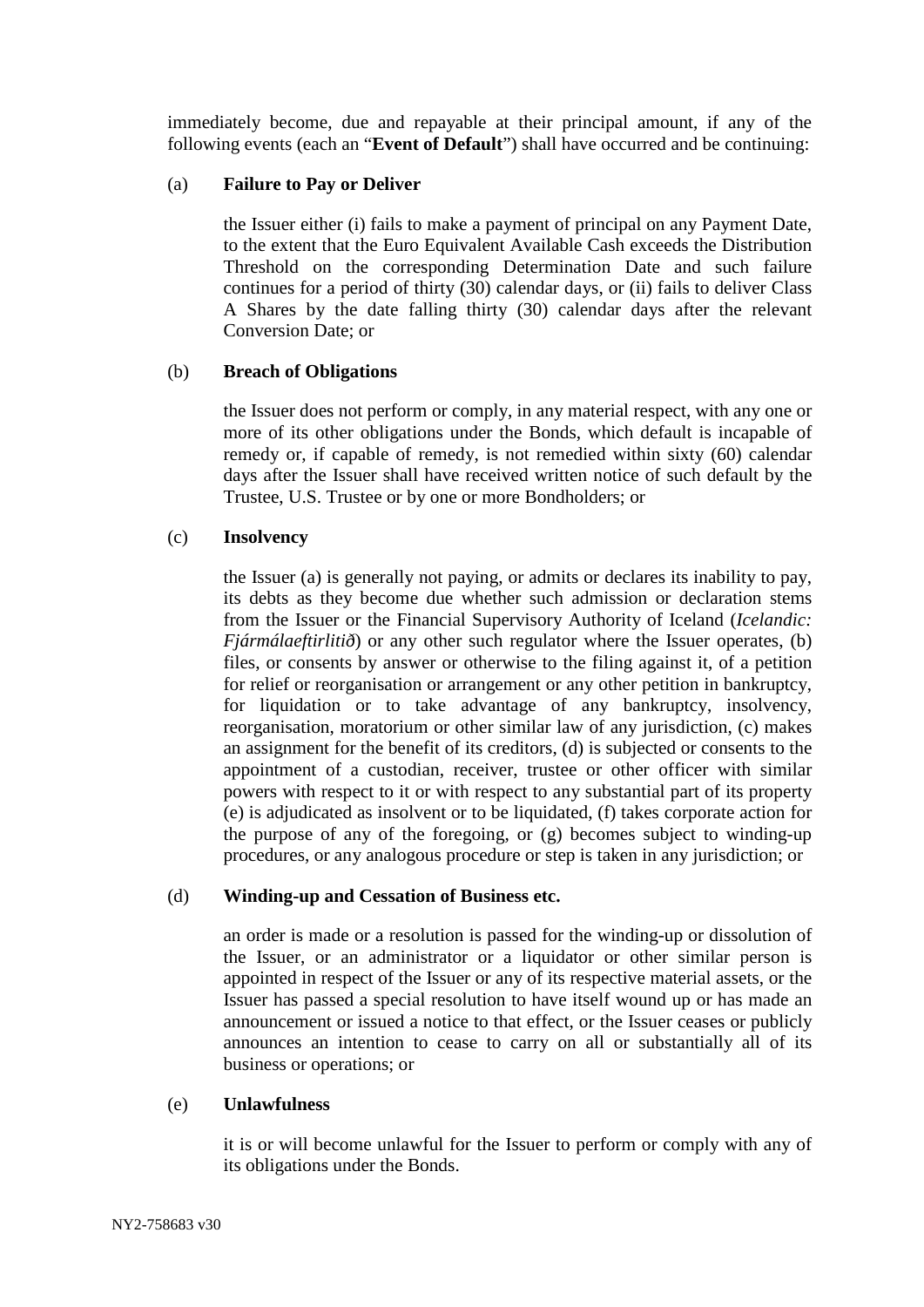#### **12. ENFORCEMENT**

At any time after the Bonds have become due and repayable in accordance with Condition 11, the U.S. Trustee or the Trustee at the direction of the U.S. Trustee may, in accordance with and subject to the provisions of the Trust Deed, issue such proceedings against the Issuer as it may think fit to enforce the terms of the Bonds and the Trust Deed, but it will not be bound to issue any such proceedings unless (i) it shall have been so requested in writing by the holders of at least twenty five (25) per cent, in principal amount of the Bonds then outstanding or shall have been so directed by an Extraordinary Resolution of the Bondholders, and (ii) it shall have been indemnified and/ or prefunded and/or provided with security to its satisfaction. Nothing in this Condition 12 shall prevent any Bondholder from proceeding directly against the Issuer.

#### **13. PRESCRIPTION**

Claims against the Issuer for payment in respect of the Bonds shall be prescribed and become void unless made within ten (10) years (in the case of payment of principal) from the appropriate Relevant Date in respect of such payment and thereafter any payments of principal or other amounts payable in respect of such Bonds shall be forfeited and revert to the Issuer.

Claims in respect of any other amounts payable in respect of the Bonds shall be prescribed and become void unless made within ten (10) years following the due date for payment thereof.

## **14. REPLACEMENT OF BONDS**

If any Bond is lost, stolen, mutilated, defaced or destroyed, it may be replaced at the specified office of the Registrar subject to all applicable laws, upon payment by the claimant of the expenses incurred in connection with such replacement and on such terms as to evidence and indemnity as the Registrar may reasonably require. Mutilated or defaced Bonds must be surrendered before replacements will be issued.

### **15. MEETINGS OF BONDHOLDERS**

Meetings of Bondholders will be regulated in accordance with Annex 1 to these Conditions.

## **16. NOTICES**

All notices regarding the Bonds (including any Conversion Notice or Clearing Notice) will be valid if sent to the Trustee, the U.S. Trustee and to each Bondholder at the address of the relevant Bondholder as specified in the Register or if published on the Bondholder Website. Any such notice shall be deemed to have been delivered on the date of such publication, or if published more than once or on different dates, on the first date on which publication is made.

## **17. BONDHOLDER RIGHTS**

Nothing in these Conditions shall be construed as limiting the rights of individual Bondholders pursuant to the terms of the Composition.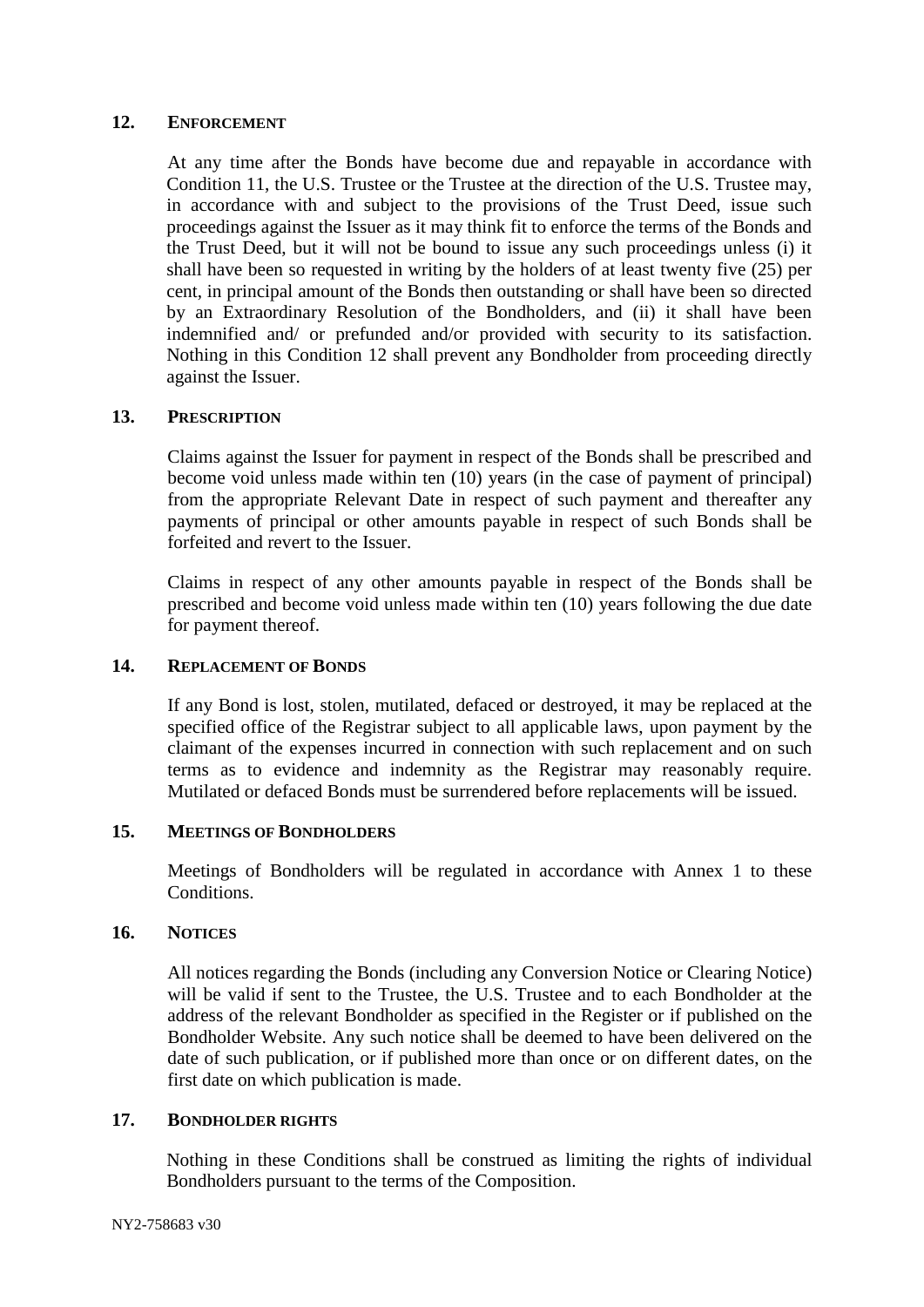### **18. CONTRACTS (RIGHTS OF THIRD PARTIES) ACT**

No person shall have any right to enforce any term or condition of the Bonds under the Contracts (Rights of Third Parties) Act 1999 but this does not affect any right or remedy of any person which exists or is available apart from that Act.

#### **19. GOVERNING LAW AND JURISDICTION**

#### 19.1 **Governing law**

The Bonds and any non-contractual obligations arising out of or in connection therewith (except for Condition 6 and any non-contractual obligations arising out of or in connection therewith, which is governed by, and shall be construed in accordance with, Icelandic law) are governed by, and shall be construed in accordance with, English law to the extent there is no conflict with the U.S. Trust Indenture Act of 1939 (the "**TIA**") or the laws of the state of New York, as applicable. If there is such a conflict, the TIA or the laws of the State of New York, as applicable, shall apply in respect of the relevant provision.

## 19.2 **Jurisdiction**

The courts of England are to have jurisdiction to settle any disputes which may arise out of or in connection with the Bonds (including any dispute relating to any noncontractual obligations arising out of or in connection with therewith) and accordingly any legal action or proceedings arising out of or in connection with the Bonds (including any dispute relating to any non-contractual obligations arising out of or in connection therewith) ("**Proceedings**") may be brought in such courts; provided that, the Issuer, for the benefit of the U.S. Trustee and Bondholders, hereby irrevocably and unconditionally submits, for itself and its property, to the nonexclusive jurisdiction of any New York State court or federal court of the United States sitting in the State and City of New York, County and Borough of Manhattan, and any appellate court from any thereof, in any Proceedings or disputes involving (i) the U.S. Trustee's actions, rights, duties and obligations under the Trust Deed, (ii) the Trustee's actions, rights, duties and obligations under the Trust Deed, to the extent that, with respect to such actions, rights, duties and obligations, there is a conflict between (A) English law and (B) the TIA or the laws of the State of New York, as applicable, or (iii) the enforcement of any rights of Bondholders to the extent that, with respect to such rights, there is a conflict between (A) English law and (B) the TIA or the laws of the State of New York, as applicable. The Issuer irrevocably submits to the jurisdiction of such courts and waives any objection to Proceedings in such courts whether on the ground of venue or on the ground that the Proceedings have been brought in an inconvenient forum. These submissions are made for the benefit of each of the Bondholders and shall not limit the right of any of them to take Proceedings in any other court of competent jurisdiction nor shall the taking of Proceedings in one or more jurisdictions preclude the taking of Proceedings in any other jurisdiction (whether concurrently or not).

## 19.3 **Agent for Service of Process**

The Issuer hereby irrevocably appoints MoFo Notices Limited at its registered office for the time being, currently at CityPoint, One Ropemaker Street, London, EC2Y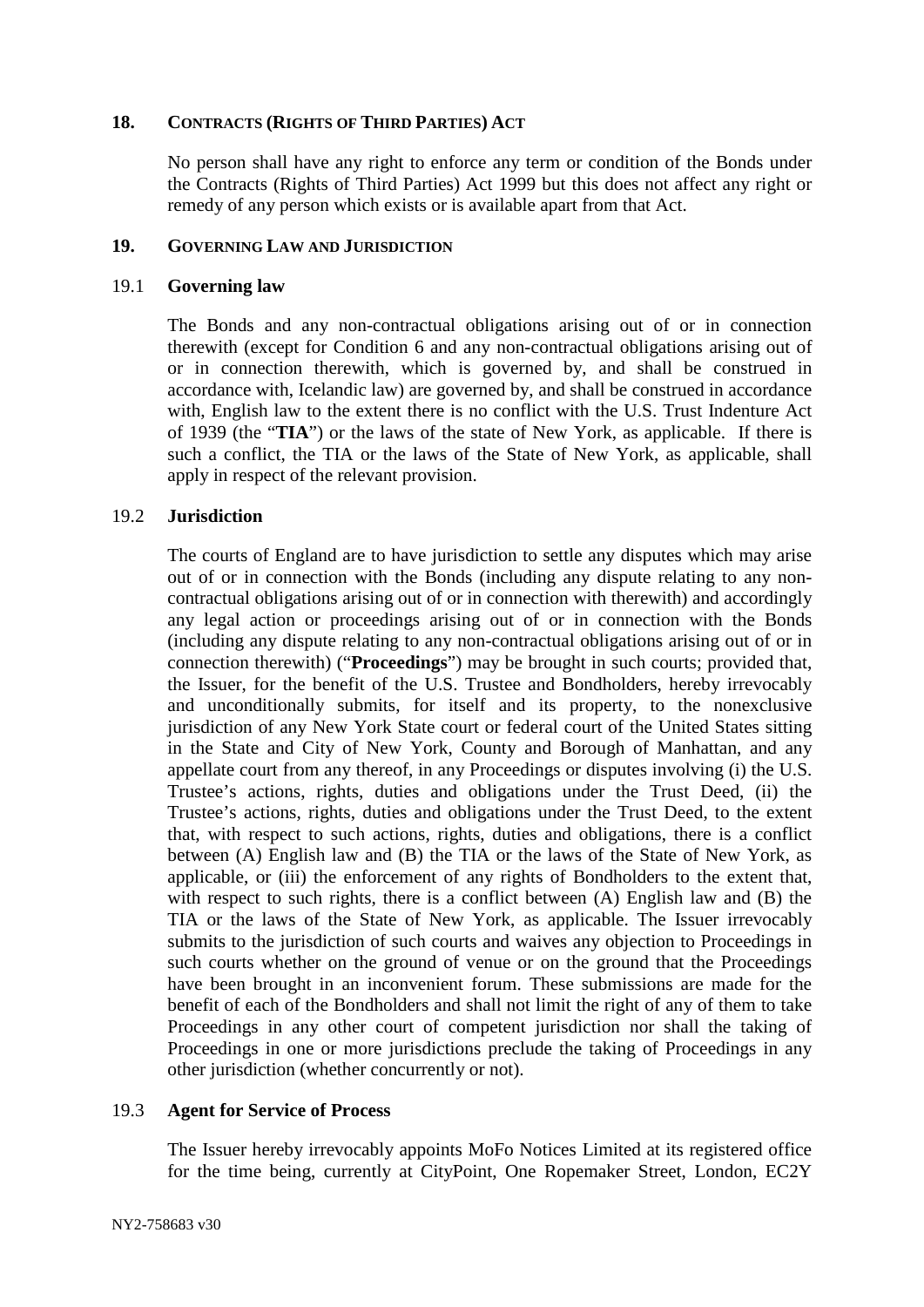9AW, United Kingdom, as its agent in England to receive service of process in any Proceedings in England. Nothing herein shall affect the right to serve process in any other manner permitted by law.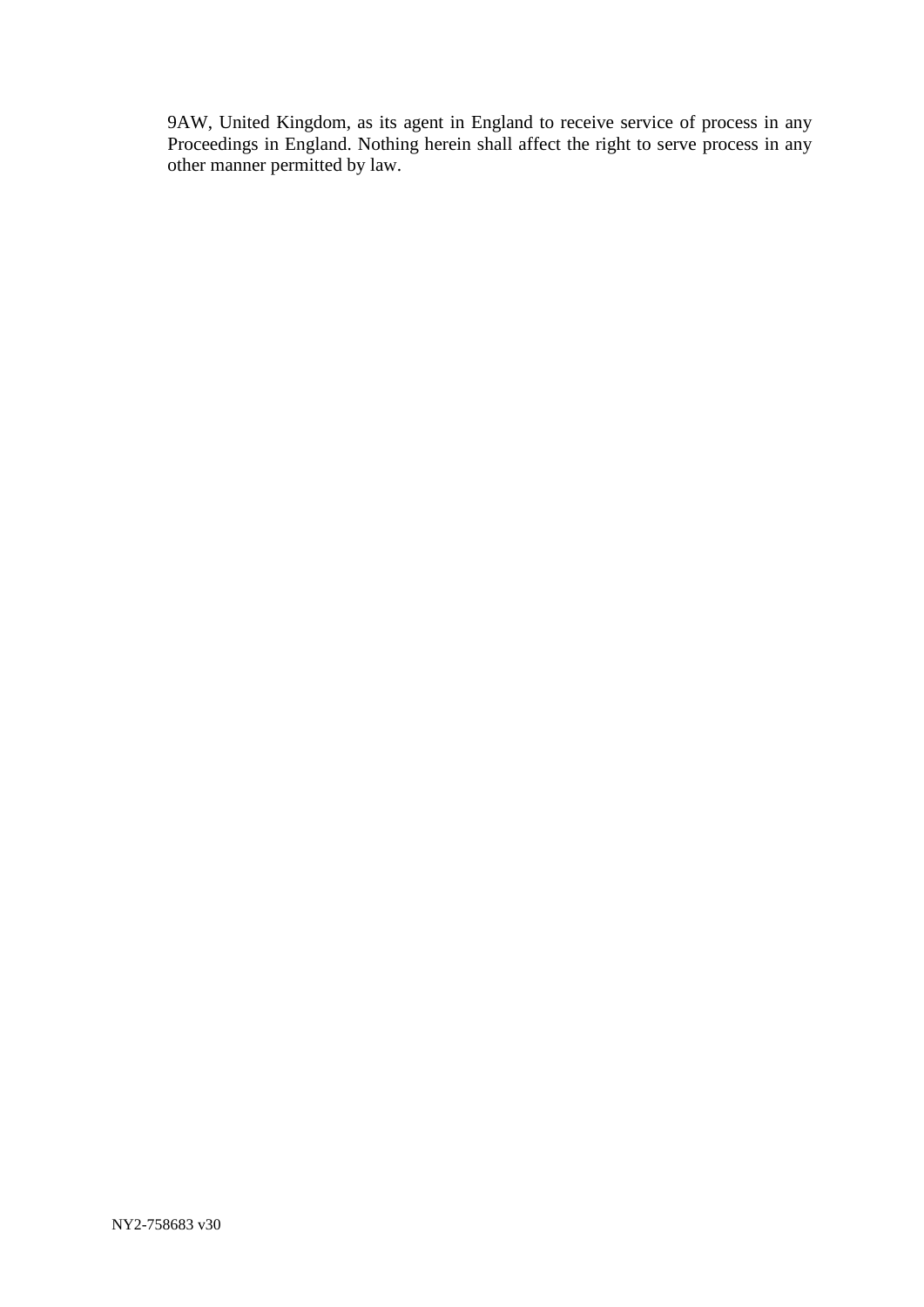## **ANNEX 1**

#### **MEETINGS OF BONDHOLDERS**

For the purposes of calculating a period of clear days, no account shall be taken of the day on which a period commences or the day on which a period ends.

#### **A. EVIDENCE OF ENTITLEMENT TO ATTEND AND VOTE**

- 1. The following persons (each an "**Eligible Person**") are entitled to attend and vote at a meeting of the holders of the Bonds:
- (a) any person listed on the Register or who is shown in the records of a relevant Clearing System as a holder of Bonds; and
- (b) a proxy or representative of a Bondholder appointed in accordance with these Conditions.
- 2. Any Bondholder shall be permitted to appoint a proxy to represent him at any Bondholders' meeting held in accordance with the Conditions. A proxy need not be a Bondholder and need not be a member of the Issuer. Any Bondholder wishing to appoint a proxy must deliver to the specified office of the Issuer a notice in writing signed by the Bondholder or, in the case of a corporation, executed under its common seal or signed on its behalf by an attorney or a duly authorised officer of the corporation stating that the Bondholder desires to appoint a proxy to represent the Bondholder at the meeting. The notice shall state the name of the proxy and the notice will only be valid if delivered to the Issuer prior to the time appointed for the commencement of the meeting.
- 3. A holder of a Bond which is a corporation may, by delivering to the Issuer not later than the time fixed for any meeting, a resolution of its directors or other governing body in English, authorising any person to act as its representative (a "**representative**") in connection with any meeting or proposed meeting of Bondholders.
- 4. A validly appointed proxy or representative shall, so long as their appointment remains in force, have the right to vote on a resolution or act on behalf of the Bondholder in connection with any meeting or proposed meeting and shall for all purposes in connection with the meeting or adjourned meeting be deemed to be the holder of the Bonds to which they have been appointed proxy or representative, as the case may be.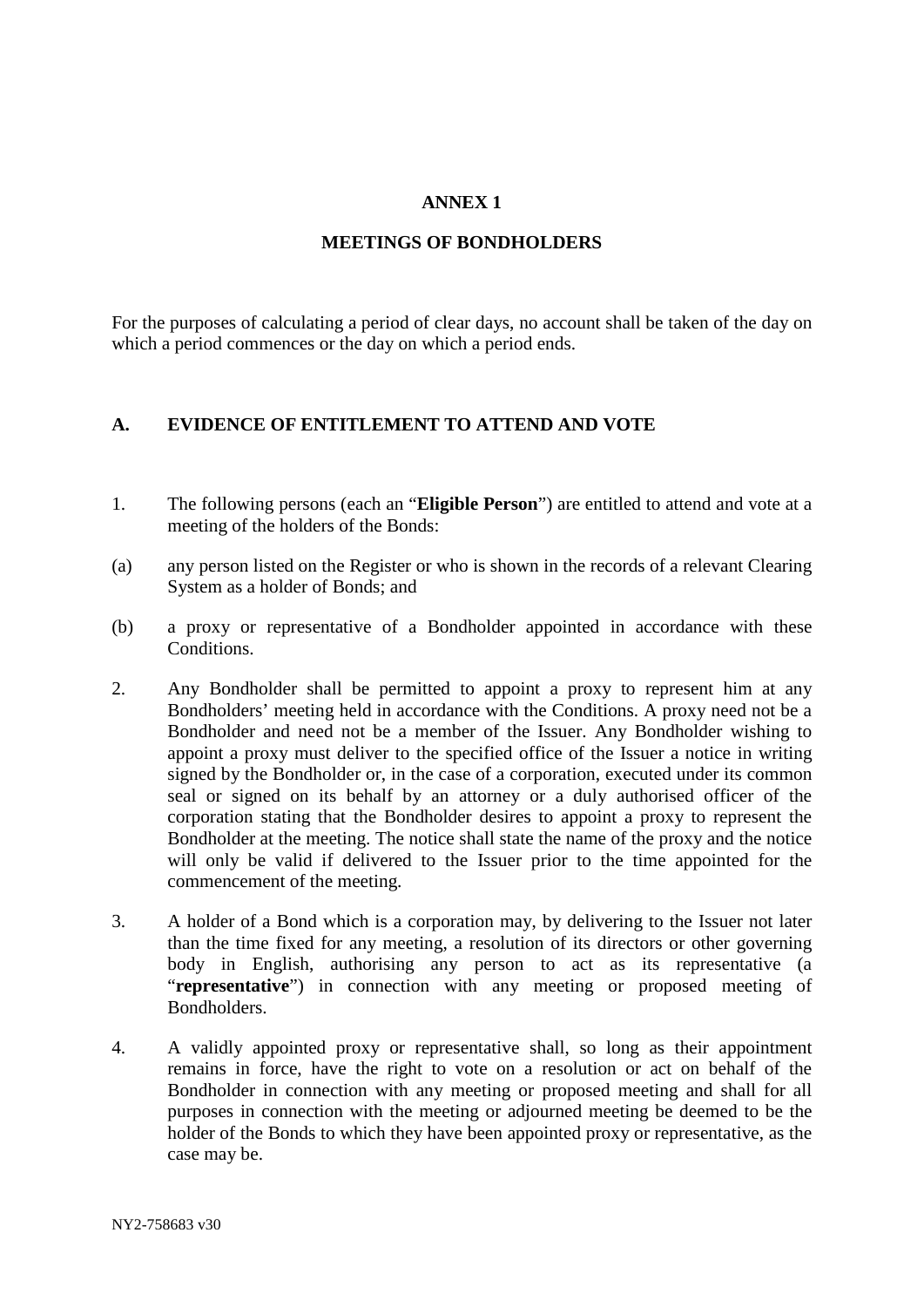# **B. CONVENING OF MEETINGS, QUORUM, ADJOURNED MEETINGS**

- 1. The Issuer may at any time and, if required in writing by Bondholders holding not less than ten (10) per cent, in principal amount of the Bonds for the time being outstanding, shall convene a meeting of the Bondholders and if the Issuer fails for a period of seven (7) days to convene the meeting, the meeting may be convened by the relevant Bondholders. Whenever the Issuer is about to convene any meeting it shall immediately give notice in writing to the Bondholders of the day, time and place of the meeting and of the nature of the business to be transacted at the meeting. Every meeting shall be held at a time and place specified in the relevant notice.
- 2. At least twenty one (21) clear days' notice specifying the place, day and hour of the meeting shall be given to the Bondholders in the manner provided in these Conditions. The notice, which shall be in the English language, shall state generally the nature of the business to be transacted at the meeting and, in the case of an Extraordinary Resolution only, shall specify the terms of the Extraordinary Resolution to be proposed. A copy of the notice shall be sent by post to the Issuer (unless the meeting is convened by the Issuer).
- 3. The person (who may but need not be a Bondholder) nominated in writing by the Issuer shall be entitled to take the chair at each meeting but if no nomination is made or if at any meeting the person nominated is not present within fifteen (15) minutes after the time appointed for holding the meeting, the Bondholders present shall choose one of their number to be Chairman, failing which, the Issuer may appoint a Chairman (the "**Chairman**"). The Chairman of an adjourned meeting need not be the same person as was Chairman of the meeting from which the adjournment took place.
- 4. At any meeting one or more Eligible Persons present and holding or representing in the aggregate not less than five (5) per cent, in principal amount of the Bonds for the time being outstanding shall (except for the purpose of passing an Extraordinary Resolution) form a quorum for the transaction of business and no business (other than the choosing of a Chairman) shall be transacted at any meeting unless the required quorum is present at the commencement of business. The quorum at any meeting for passing an Extraordinary Resolution (subject as provided below) shall be one or more Eligible Persons present and holding or representing in the aggregate a clear majority in principal amount of the Bonds for the time being outstanding.
- 5. If within fifteen (15) minutes (or such longer period not exceeding thirty (30) minutes as the Chairman may decide) after the time appointed for any meeting a quorum is not present for the transaction of any particular business, then, subject and without prejudice to the transaction of the business (if any) for which a quorum is present, the meeting shall be adjourned to the same day in the next week (or if that day is a public holiday the next following Business Day) at the same time and place (except in the case of a meeting at which an Extraordinary Resolution is to be proposed in which case it shall be adjourned for a period being not less than fourteen (14) clear days nor more than forty two (42) clear days and at a place appointed by the Chairman). If within fifteen (15) minutes (or a longer period not exceeding thirty (30) minutes as the Chairman may decide) after the time appointed for any adjourned meeting a quorum is not present for the transaction of any particular business, then, subject and without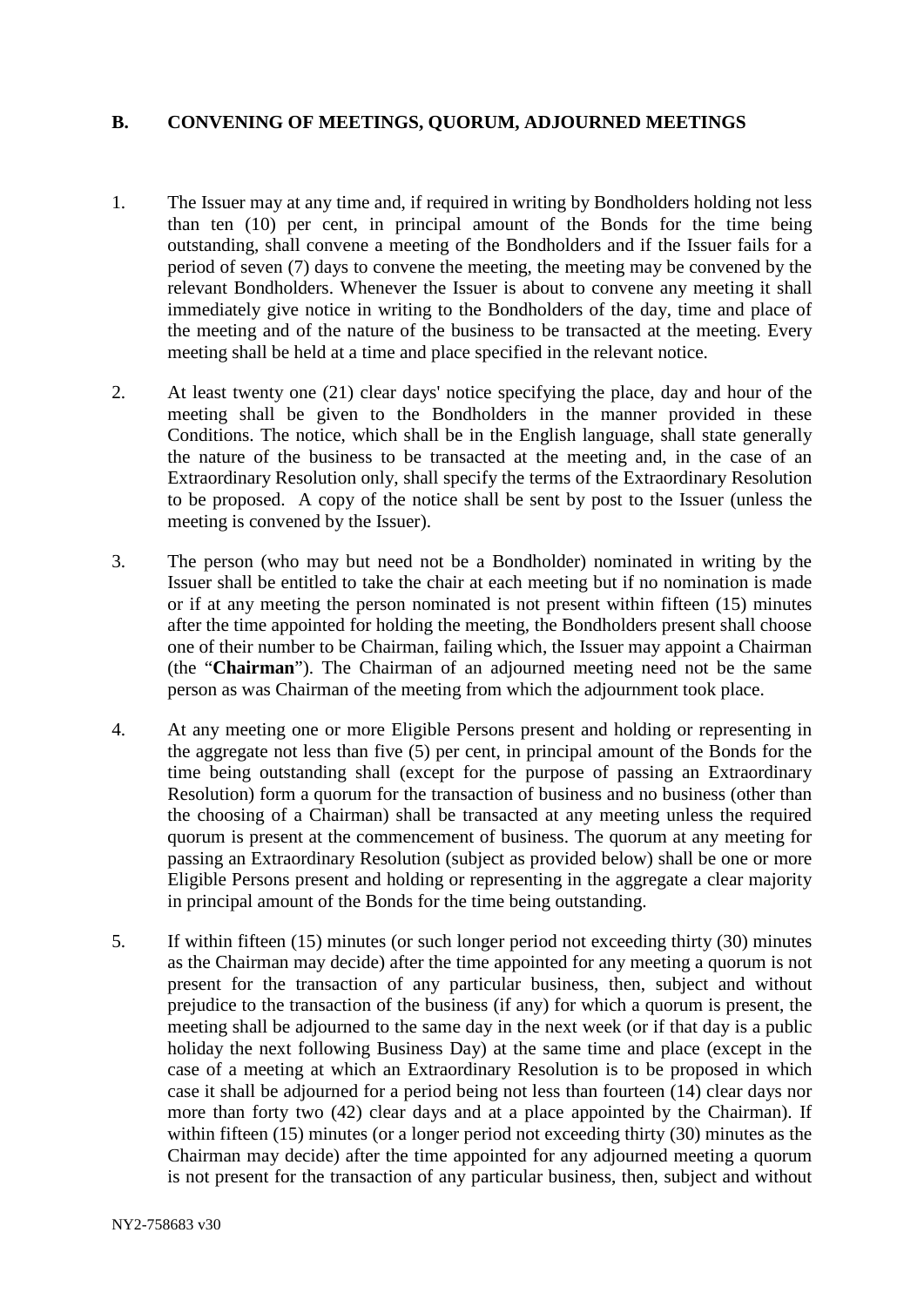prejudice to the transaction of the business (if any) for which a quorum is present, the Chairman may either dissolve the meeting or adjourn it for a period, being not less than fourteen (14) clear days (but without any maximum number of clear days) and to a place as may be appointed by the Chairman (either at or after the adjourned meeting), and the provisions of this sentence shall apply to all further adjourned meetings.

- 6. At any adjourned meeting, one or more Eligible Persons present (whatever the principal amount of the Bonds so held or represented by them) shall (subject as provided below) form a quorum and shall (subject as provided below) have power to pass any Extraordinary Resolution or other resolution and to decide upon all matters which could properly have been dealt with at the meeting from which the adjournment took place had the required quorum been present.
- 7. Notice of any adjourned meeting at which an Extraordinary Resolution is to be submitted shall be given in the same manner as notice of an original meeting but as if 10 were substituted for 21 in paragraph B2 (above) and the notice shall state the relevant quorum. Subject to this, it shall not be necessary to give any notice of an adjourned meeting.

# **C. CONDUCT OF BUSINESS AT MEETINGS**

- 1. Every question submitted to a meeting shall be decided in the first instance by a show of hands and in the case of an equality of votes, the Chairman shall both on a show of hands and on a poll have a casting vote in addition to the vote or votes (if any) to which he may be entitled as an Eligible Person.
- 2. At any meeting, unless a poll is (before or on the declaration of the result of the show of hands) demanded by the Chairman or the Issuer or by any Eligible Person present (whatever the principal amount of the Bonds held by him), a declaration by the Chairman that a resolution has been carried or carried by a particular majority or lost or not carried by a particular majority shall be conclusive evidence of the fact without proof of the number or proportion of the votes recorded in favour of or against the resolution.
- 3. Subject to paragraph 5 (below), if at any meeting a poll is demanded, it shall be taken in the manner and, subject as provided below, either at once or after an adjournment as the Chairman may direct and the result of the poll shall be deemed to be the resolution of the meeting at which the poll was demanded as at the date of the taking of the poll. The demand for a poll shall not prevent the continuance of the meeting for the transaction of any business other than the motion on which the poll has been demanded.
- 4. The Chairman may, with the consent of (and shall if directed by) any meeting, adjourn the meeting from time to time and from place to place. No business shall be transacted at any adjourned meeting except business which might lawfully (but for lack of required quorum) have been transacted at the meeting from which the adjournment took place.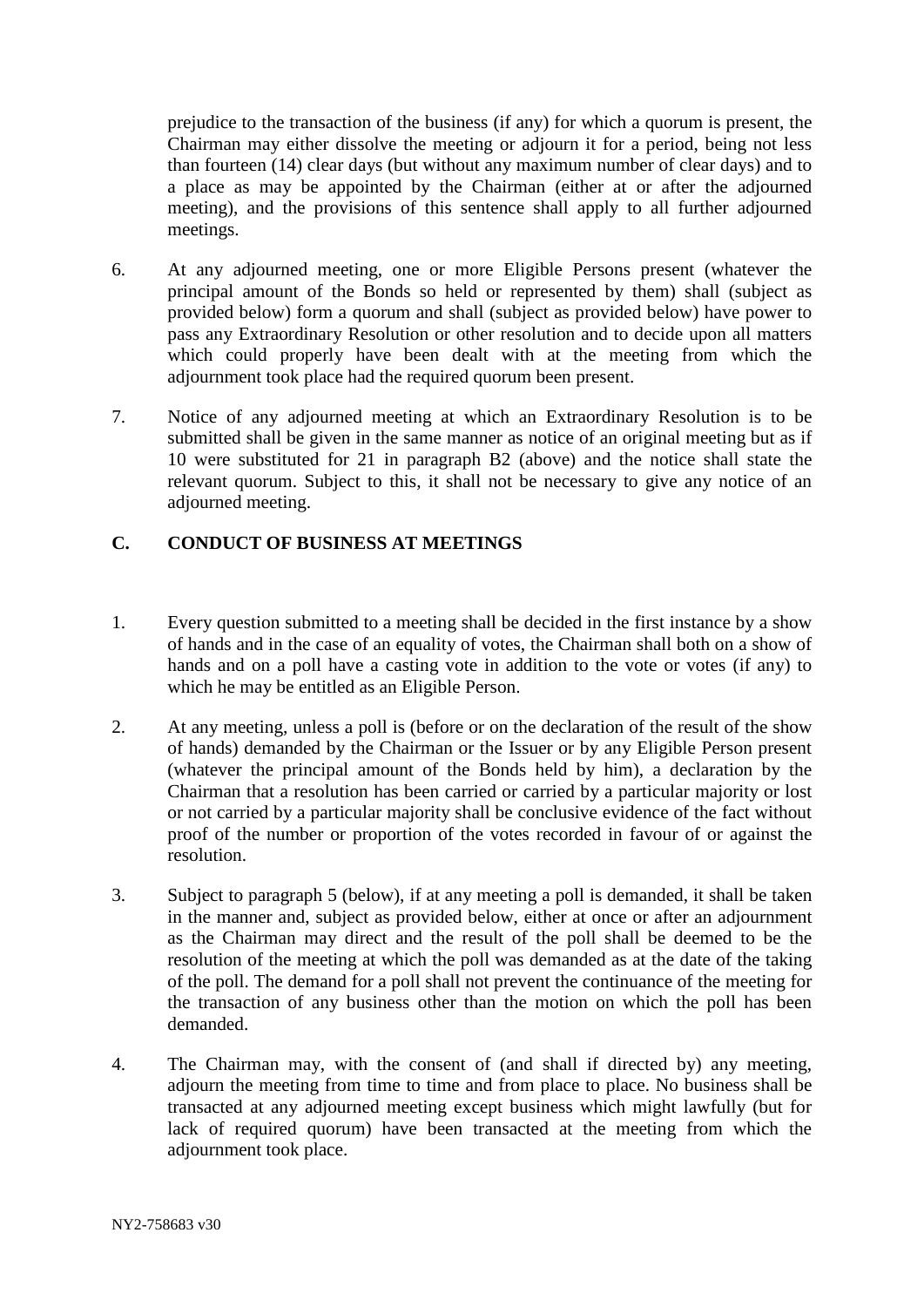- 5. Any poll demanded at any meeting on the election of a Chairman or on any question of adjournment shall be taken at the meeting without adjournment.
- 6. Any director or officer of the Issuer and its lawyers and financial advisers may attend and speak at any meeting. Subject to this, but without prejudice to the proviso to the definition of outstanding in the Conditions, no person shall be entitled to attend and speak nor shall any person be entitled to vote at any meeting of the Bondholders or join with others in requiring the convening of a meeting unless he is an Eligible Person. No person shall be entitled to vote at any meeting in respect of Bonds held by, for the benefit of, or on behalf of the Issuer. Nothing contained in this paragraph shall prevent any of the proxies from being a director, officer or representative of or otherwise connected with the Issuer.
- 7. Subject as provided in paragraph 6, at any meeting:
- (a) on a show of hands every Eligible Person present shall have one vote; and
- (b) on a poll every Eligible Person present shall have a vote in respect of each dollar principal amount of the Bonds held by it or for which it is a proxy or representative.

Without prejudice to the obligations of the proxies, any person entitled to more than one vote need not use all his votes or cast all the votes to which he is entitled in the same way.

- 8. Proxies need not be Bondholders.
- 9. A meeting of the Bondholders shall have the following powers exercisable only by Extraordinary Resolution, subject to the quorum provisions contained in paragraphs B4 and B6 above and the enhanced modification requirements contained in paragraph C12 below, namely:
- (a) power to agree to any modification of the provisions contained in these Conditions or the Bonds which is proposed by the Issuer, provided that any such modification must apply equally to every outstanding Bond;
- (b) power to give any authority, approval or direction which under the provisions of this Annex, the Bonds or the Trust Deed is required to be given by Extraordinary Resolution; and
- (c) power to appoint any persons (whether Bondholders or not) as a committee or committees to represent the interests of the Bondholders and to confer upon any committee or committees any powers or discretions which the Bondholders could themselves exercise by Extraordinary Resolution;
- 10. Any resolution passed at a meeting of the Bondholders duly convened and held in accordance with the provisions of this Annex shall be binding upon all the Bondholders whether present or not present at the meeting and whether or not voting and each of them shall be bound to give effect to the resolution accordingly and the passing of any resolution shall be conclusive evidence that the circumstances justify its passing. Notice of the result of voting on any resolution duly considered by the Bondholders shall be published in accordance with these Conditions by the Issuer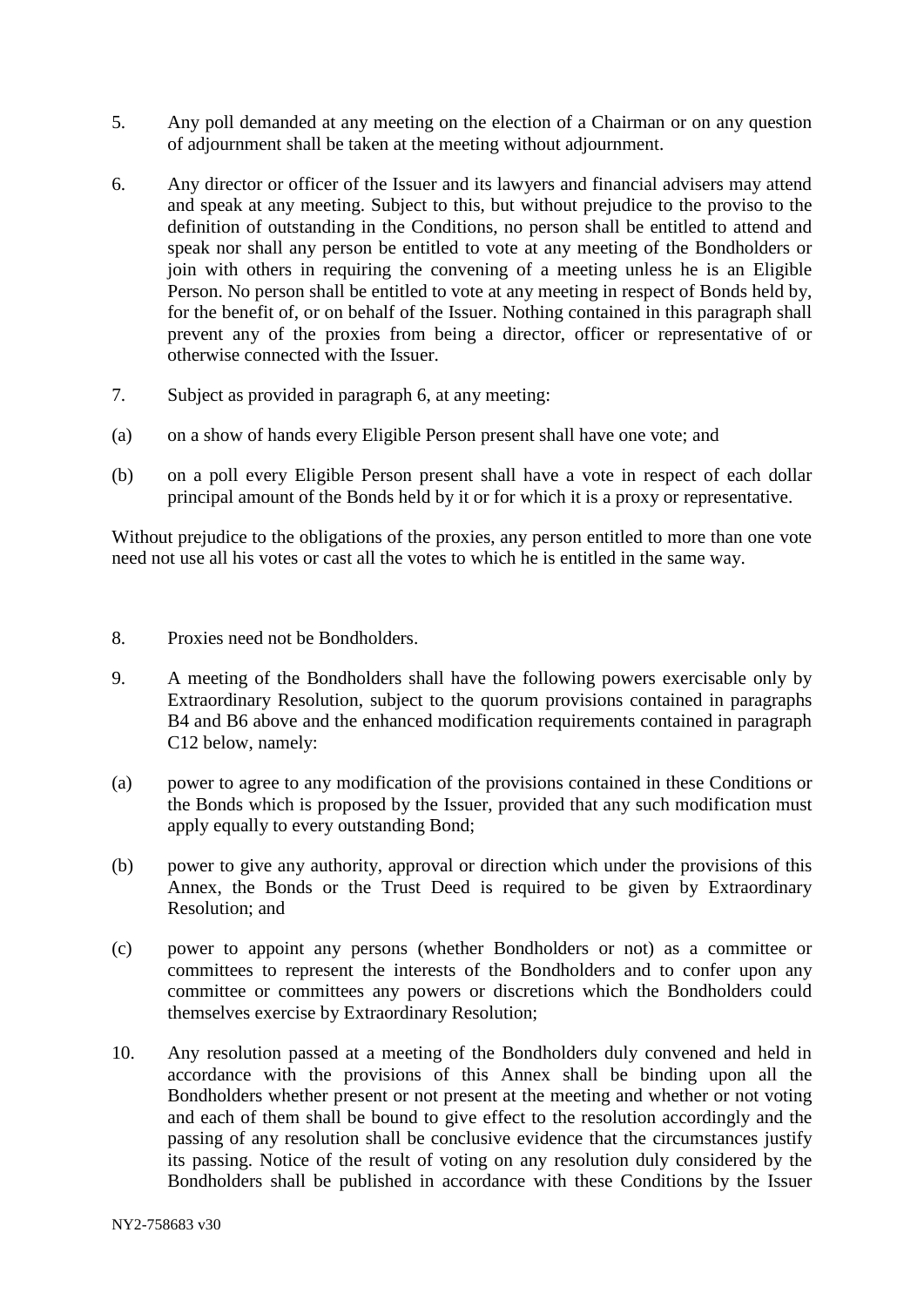within fourteen (14) clear days of the result being known provided that nonpublication shall not invalidate the resolution.

- 11. The expression "**Extraordinary Resolution**" when used in this Annex means (a) a resolution passed at a meeting of the Bondholders duly convened and held in accordance with the provisions of these Conditions by a majority consisting of not less than sixty six and two thirds (66 2/3) per cent, of the Eligible Persons voting on the resolution upon a show of hands or, if a poll was duly demanded, by a majority consisting of not less than sixty six and two thirds (66 2/3) per cent, of the votes given on the poll or (b) a resolution in writing signed by or on behalf of the holders of not less than sixty six and two thirds (66 2/3) per cent, in principal amount of the Bonds for the time being outstanding, which resolution in writing may be contained in one document or in several documents in similar form each signed by or on behalf of one or more of the Bondholders.
- 12. Notwithstanding any other provision of this Annex, no modification or amendment to the Trust Deed or the Conditions which results in effecting any of the following may be made without the consent of each Bondholder in respect of all outstanding Bonds at the applicable time:
- (a) changing the Final Maturity Date; or
- (b) amending or cancelling the principal amount of the Bonds; or
- (c) modification of the basis for calculating the amount of principal payable in respect of the Bonds; or
- (d) modification of the provisions relating to Events of Default or enforcement; or
- (e) amending any of the provisions relating to conversion pursuant to Condition 6; or
- (f) changing the currency of Bonds or any payment in respect of the Bonds; or
- (g) amending any Bondholder rights pursuant to Condition 18; or
- (h) modification of the provisions concerning the quorum required at any meeting of Bondholders or the majority required to pass an Extraordinary Resolution; or
- (i) alteration of this paragraph C12.
- 13. Minutes of all resolutions and proceedings at every meeting shall be made and duly entered in books to be from time to time provided for that purpose by the Issuer and any minutes signed by the Chairman of the meeting at which any resolution was passed or proceedings had shall be conclusive evidence of the matters contained in them and, until the contrary is proved, every meeting in respect of the proceedings of which minutes have been made shall be deemed to have been duly held and convened and all resolutions passed or proceedings had at the meeting to have been duly passed or had.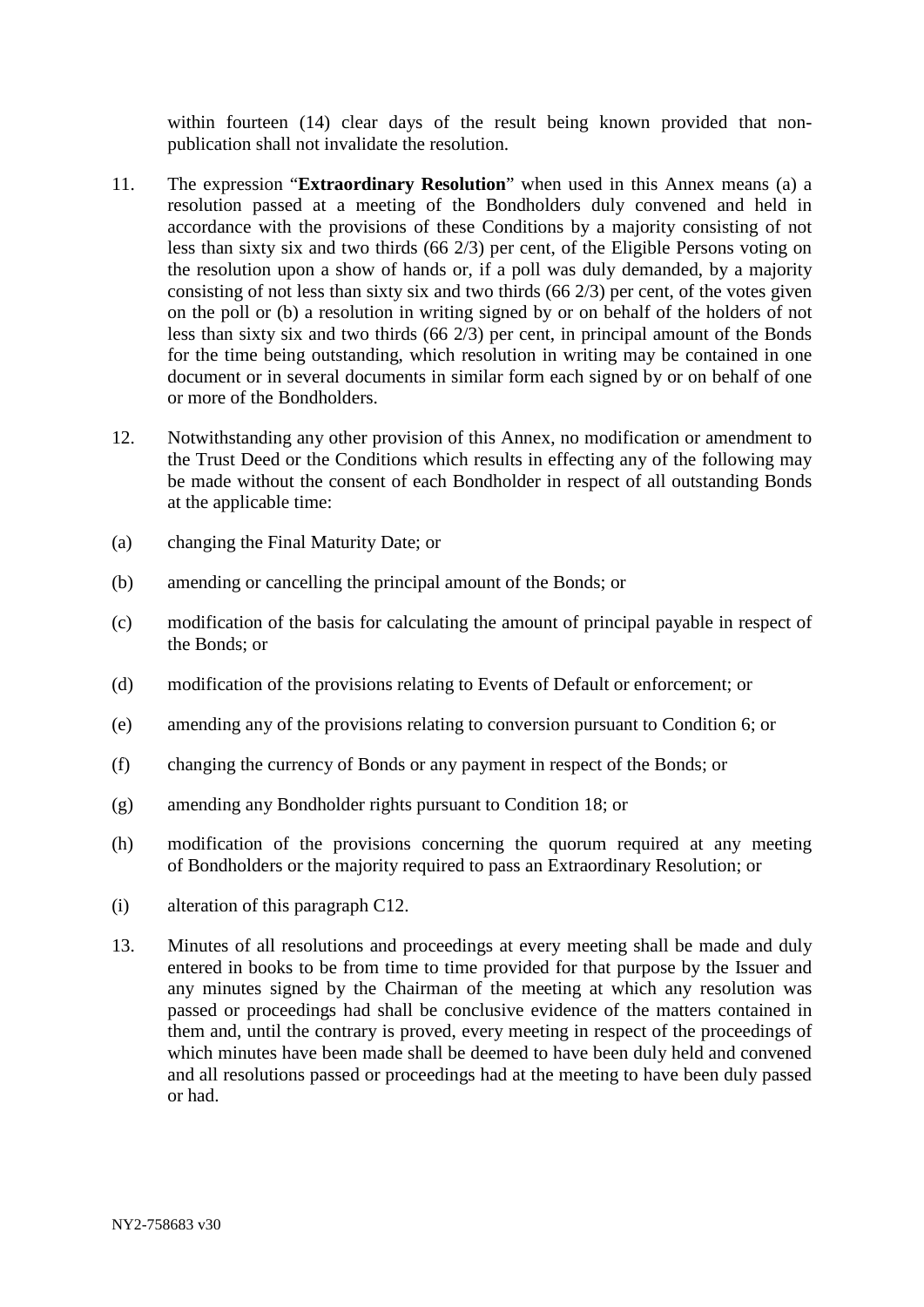# **Schedule 2 [Form of U.S. Global Certificate]**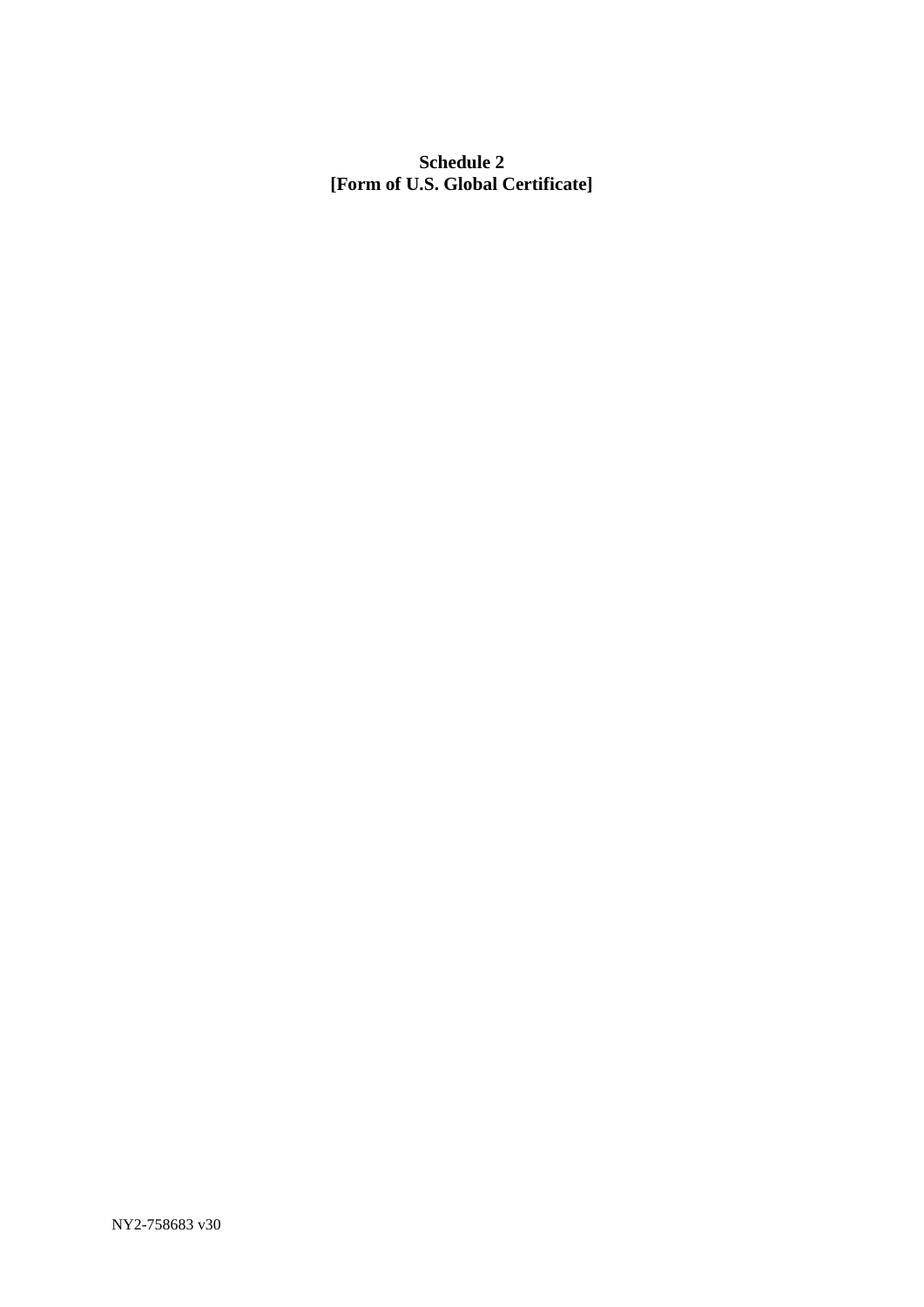FORM OF U.S. GLOBAL CERTIFICATE

# **LBI ehf.**

# **U.S. GLOBAL CERTIFICATE REPRESENTING €2,041,382,201.CONVERTIBLE BONDS DUE 2035**

THIS BOND HAS NOT BEEN REGISTERED UNDER THE U.S. SECURITIES ACT OF 1933, AS AMENDED (THE "**U.S. SECURITIES ACT**") OR ANY OTHER SECURITIES LAWS. THE HOLDER HEREOF, IF AN AFFILIATE (AS DEFINED UNDER THE U.S. SECURITIES ACT) OF THE ISSUER, AGREES FOR THE BENEFIT OF THE ISSUER THAT THIS BOND MAY BE OFFERED, RESOLD, PLEDGED OR OTHERWISE TRANSFERRED ONLY (1) TO THE ISSUER, (2) IN AN OFFSHORE TRANSACTION IN ACCORDANCE WITH RULE 903 OR 904 OF REGULATION S UNDER THE U.S. SECURITIES ACT, (3) TO AN "ACCREDITED INVESTOR" WITHIN THE MEANING OF RULE 501(a)(1), (2), (3) OR (7) UNDER THE U.S. SECURITIES ACT ACQUIRING THE BONDS FOR INVESTMENT PURPOSES AND NOT FOR DISTRIBUTION IN VIOLATION OF SUCH ACT, (4) PURSUANT TO AN EXEMPTION FROM REGISTRATION UNDER THE U.S. SECURITIES ACT PROVIDED BY RULE 144 UNDER THE U.S. SECURITIES ACT (IF AVAILABLE) OR (5) PURSUANT TO AN EFFECTIVE REGISTRATION STATEMENT UNDER THE U.S. SECURITIES ACT, AND IN EACH OF SUCH CASES IN ACCORDANCE WITH ANY APPLICABLE SECURITIES LAWS OF ANY STATE OF THE UNITED STATES OR OTHER APPLICABLE JURISDICTION. THE HOLDER HEREOF, IF AN AFFILIATE OF THE ISSUER REPRESENTS AND AGREES FOR THE BENEFIT OF THE ISSUER THAT IT WILL NOTIFY ANY PURCHASER OF THIS BOND FROM IT OF THE RESALE RESTRICTIONS REFERRED TO ABOVE.

This Bond is a "**U.S. Global Certificate**" in respect of a duly authorised issue of bonds as specified in the title (the "**Bonds**") of LBI ehf. (the "**Issuer**") and is constituted pursuant to a trust deed (as amended or supplemented from time to time) between the Issuer, Wilmington Trust (London) Limited (the "**Trustee**") and Wilmington Trust, National Association (the "**U.S. Trustee**") dated March 23, 2016 (the "**Trust Deed**"). The Bonds are subject to and have the benefit of that Trust Deed and the terms and conditions (the "**Conditions**") set out on the reverse hereof.

This U.S. Global Certificate certifies that Embassy & Co., as nominee for U.S. Bank National Association (the "**Registered Holder**") is, at the date hereof, entered in the Register (as defined in Condition 3.1) as the holder(s) of Bonds in the principal amount of €2,041,382,201.

The Bonds represented by this certificate are convertible into newly-issued Class A ordinary shares in the Issuer subject to and in accordance with the Conditions and the Trust Deed.

This U.S. Global Certificate is evidence of entitlement only. Title to registered Bonds passes only on due registration in the Register and only the duly Registered Holder is entitled to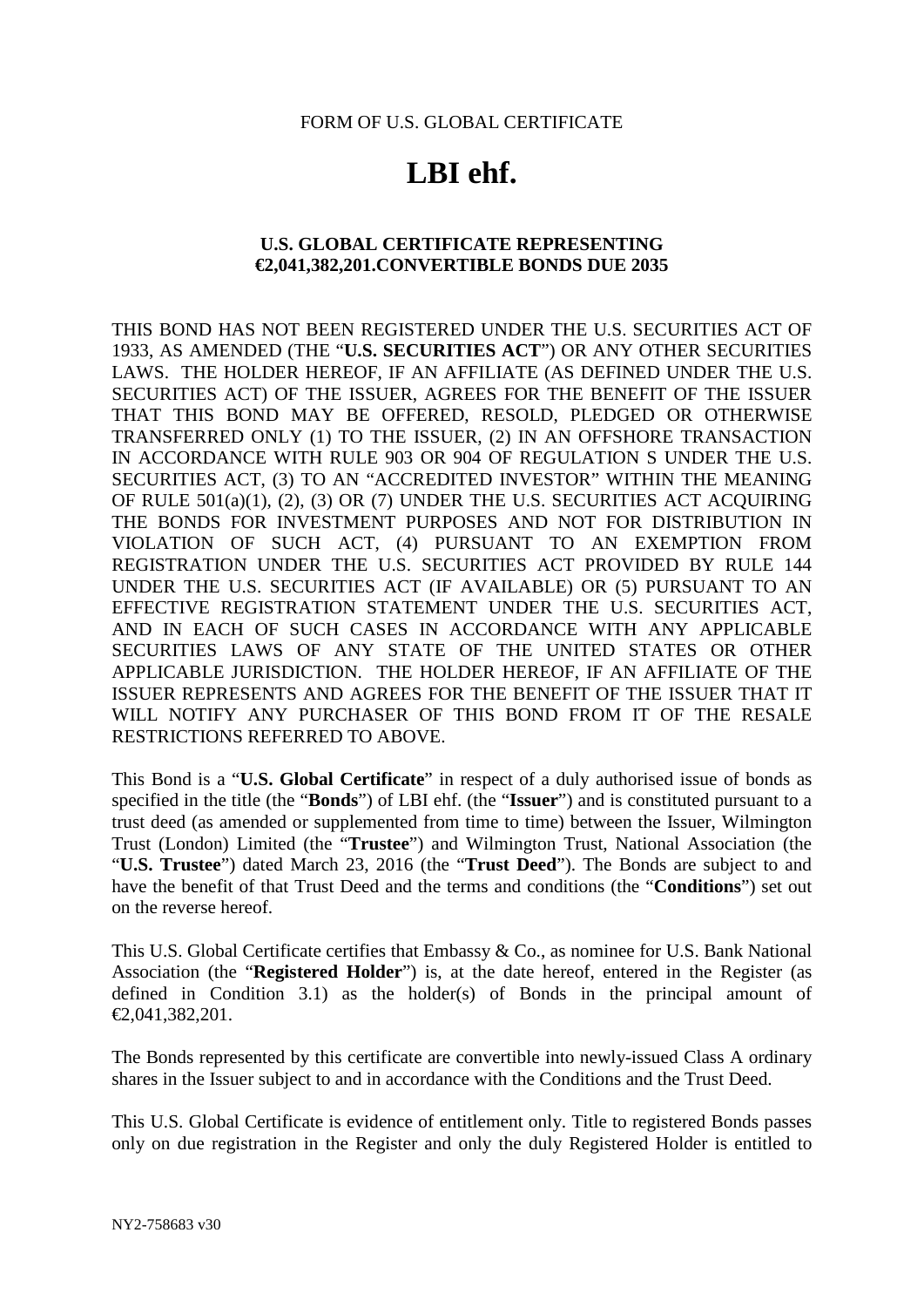payments in respect of this Bond. The Bonds are only transferable by registration to the extent permitted by Condition 3 (Registration and Transfer of Bonds).

## **Promise to pay**

The Issuer, for value received, promises to pay to the Registered Holder(s) of the Bonds represented by this U.S. Global Certificate, such payments of principal as may be payable in accordance with the Conditions attached to this U.S. Global Certificate.

# **Exchange for Definitive Certificates**

Interests in this U.S. Global Certificate will be exchangeable (free of charge), in whole but not in part, for Definitive Certificates only upon the occurrence of an "**Exchange Event**." For these purposes, Exchange Event means (i) an Event of Default has occurred and is continuing or (ii) if such Bonds are held for the account of a Clearing System and if the Issuer has been notified that such Clearing System has been closed for business for a continuous period of 14 calendar days (other than by reason of holiday, statutory or otherwise).

## **Authentication**

This U.S. Global Certificate shall not be or become valid or obligatory for any purpose unless and until authenticated by or on behalf of the Registrar.

## **Contracts (Rights of Third Parties) Act 1999**

No person shall have any right to enforce any term or condition of this U.S. Global Certificate under the Contracts (Right of Third Parties) Act 1999 but this does not affect any right or remedy of any person which exists or is available apart from that Act.

## **Governing Law**

This U.S. Global Certificate and any non-contractual obligations arising out of, or in connection with it (except for Condition 6 of the Conditions and any non-contractual obligations arising out of or in connection therewith, which is governed by, and shall be construed in accordance with, Icelandic law), shall be governed by, and construed in accordance with, English law, to the extent there is no conflict with the TIA or the laws of the State of New York, as applicable. If there is such a conflict, the TIA or the laws of the State of New York, as applicable, shall apply in respect of the relevant provision.

## **Jurisdiction**

The courts of England are to have jurisdiction to settle any disputes which may arise out of or in connection with this U.S. Global Certificate (including any dispute relating to any noncontractual obligations arising out of or in connection therewith) and accordingly any legal action or proceedings arising out of or in connection with the U.S. Global Certificate (including any dispute relating to any non-contractual obligations arising out of or in connection therewith) ("**Proceedings**") may be brought in such courts. The Issuer irrevocably submits to the jurisdiction of such courts and waives any objection to Proceedings in such courts whether on the ground of venue or on the ground that the Proceedings have been brought in an inconvenient forum. These submissions are made for the benefit of each holder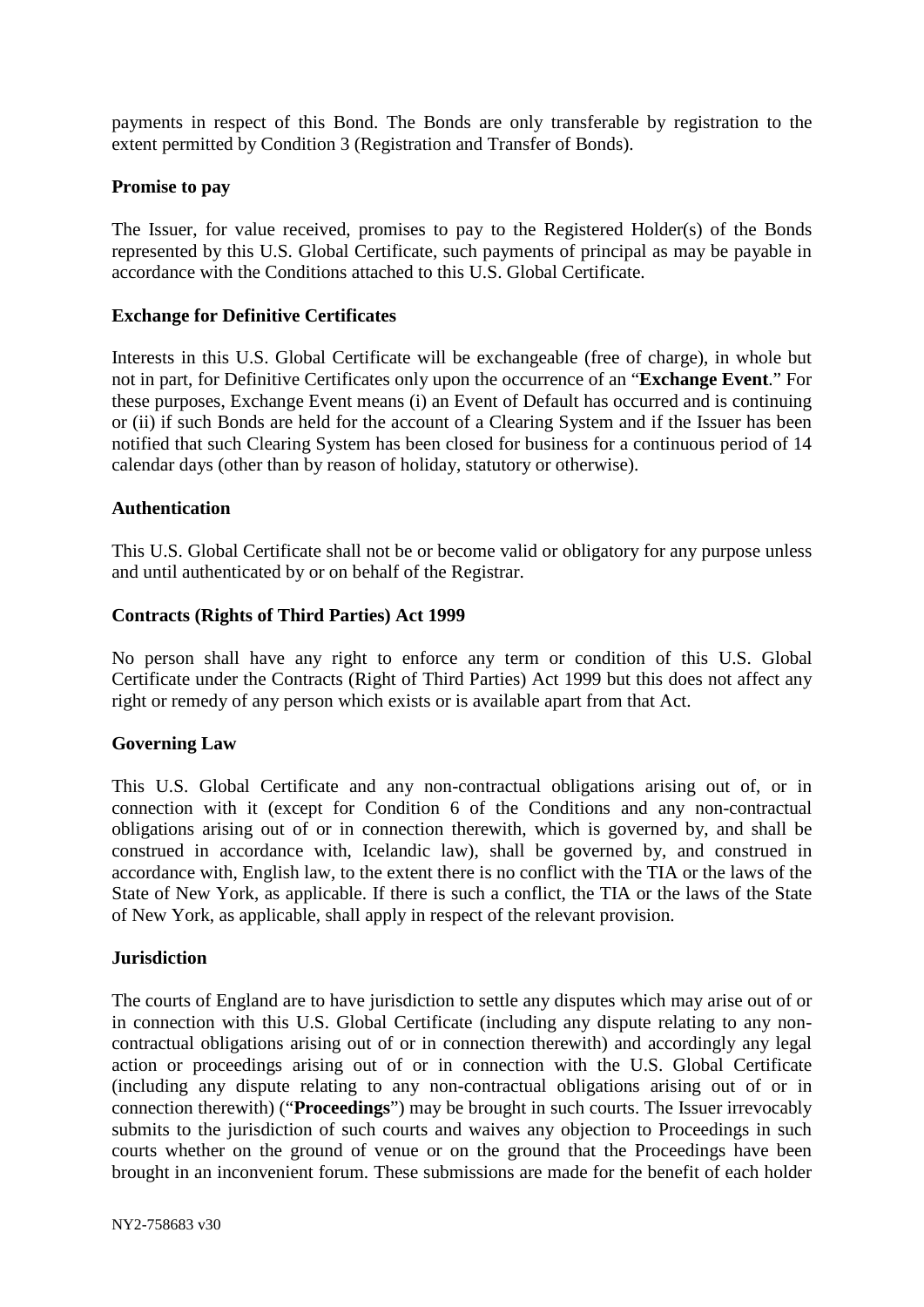of the U.S. Global Certificate and shall not limit the right of any of them to take Proceedings in any other court of competent jurisdiction nor shall the taking of Proceedings in one or more jurisdictions preclude the taking of Proceedings in any other jurisdiction (whether concurrently or not).

Notwithstanding anything above to contrary, the Issuer, for the benefit of the U.S. Trustee and Bondholders, hereby irrevocably and unconditionally submits, for itself and its property, to the nonexclusive jurisdiction of any New York State court or federal court of the United States sitting in the State and City of New York, County and Borough of Manhattan, and any appellate court from any thereof, in any Proceedings or disputes involving (i) the U.S. Trustee's actions, rights, duties and obligations under the Trust Deed, (ii) the Trustee's actions, rights, duties and obligations under this Trust Deed, to the extent that, with respect to such actions, rights, duties and obligations, there is a conflict between (A) English law and (B) the TIA or the laws of the State of New York, as applicable, or (iii) the enforcement of any rights of Bondholders to the extent that, with respect to such rights, there is a conflict between (A) English law and (B) the TIA or the laws of the State of New York, as applicable.

Terms defined in the Trust Deed shall have the same meanings where used herein.

[Signature page overleaf]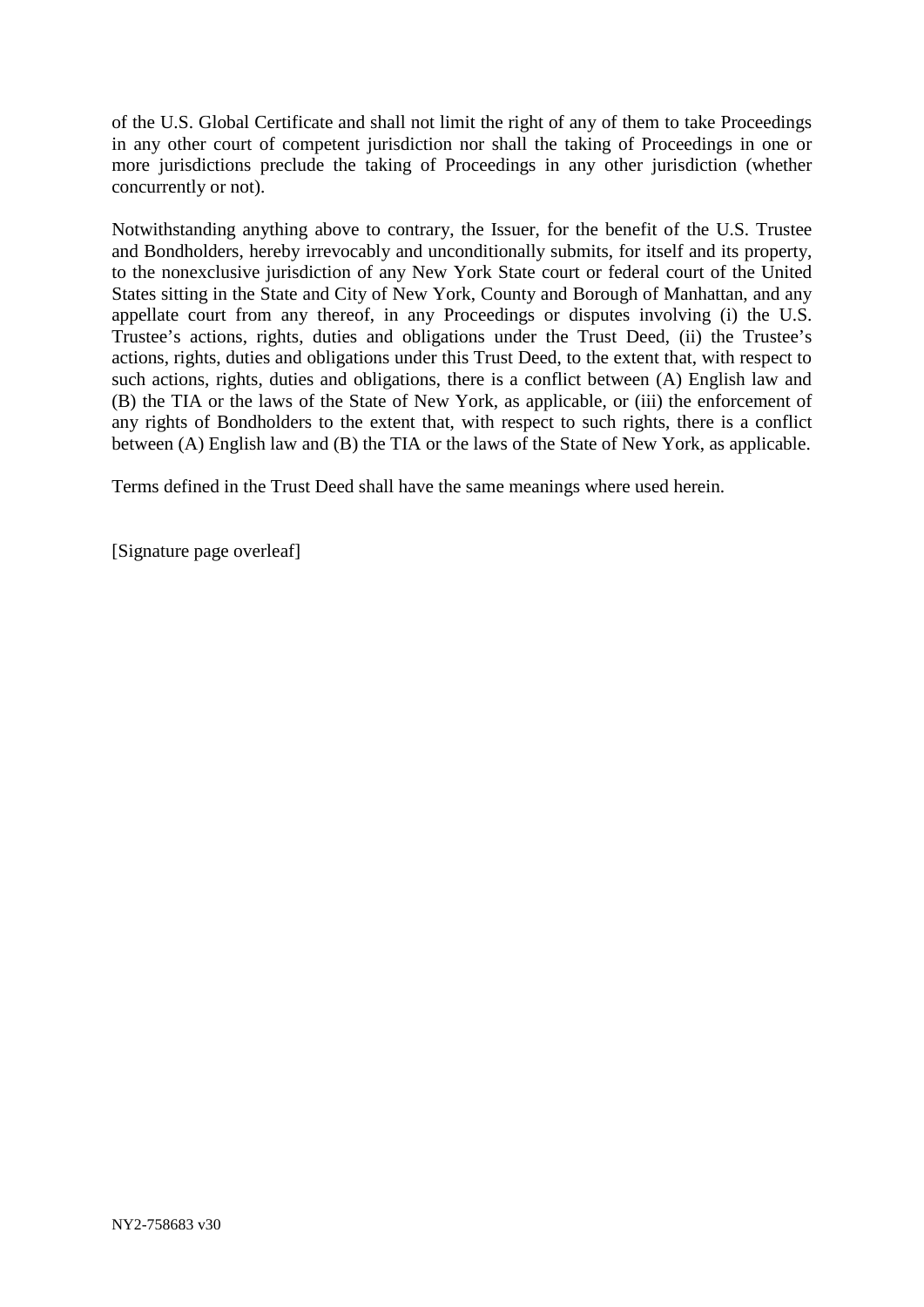In witness whereof, the Issuer has caused this U.S. Global Certificate to be signed on its behalf.

# **LBI ehf.**

#### **CERTIFICATE OF AUTHENTICATION**

This U.S. Global Certificate is authenticated without recourse, warranty or liability by or on behalf of the Registrar.

[*INSERT NAME OF REGISTRAR*] as Registrar

By………………………………………………………… Full Name………………………………………………… Title………………………………………………………..

Authorised Signatory (for the purpose of authentication only)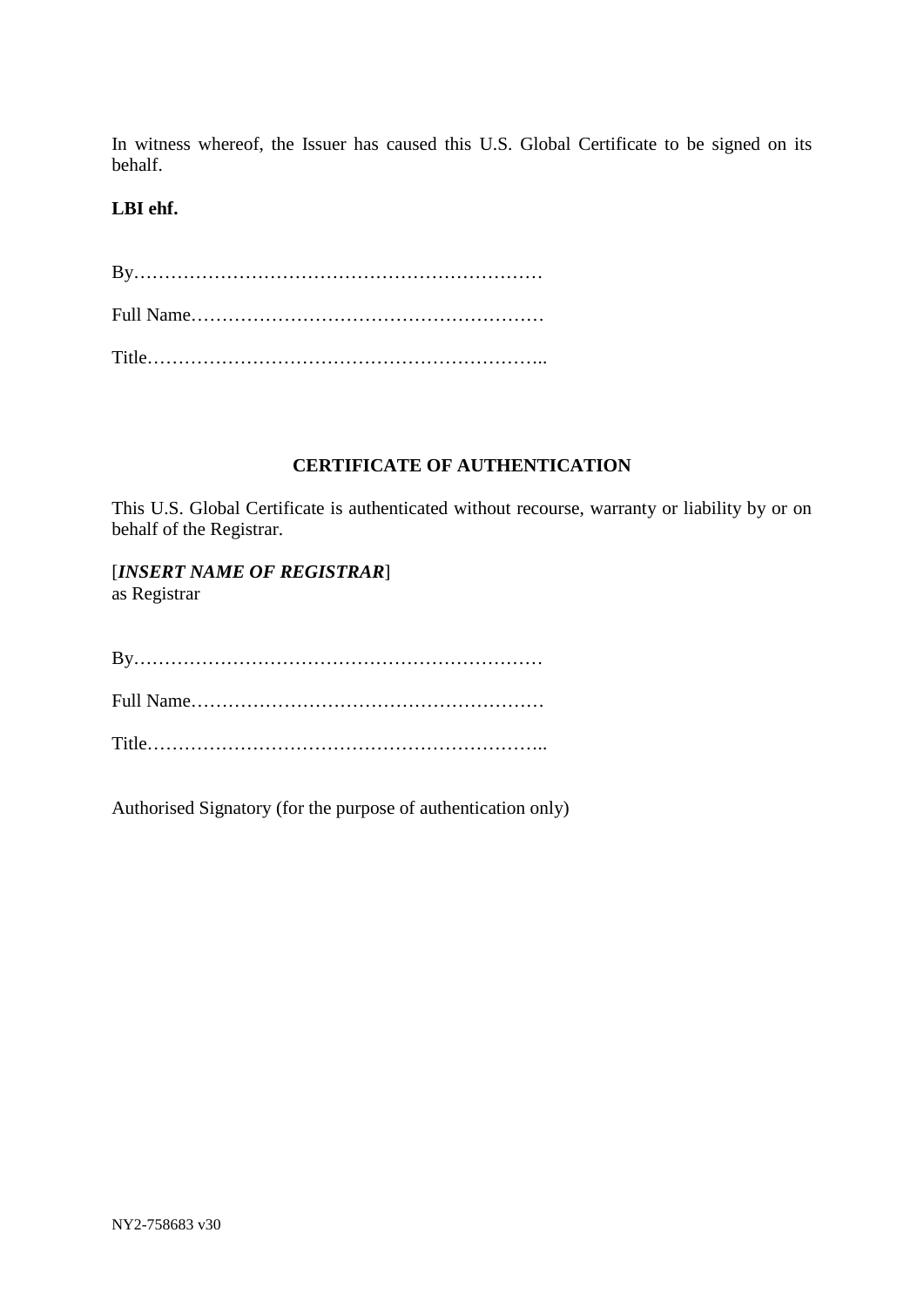Schedule 3 [Form of Non-U.S. Global Certificate]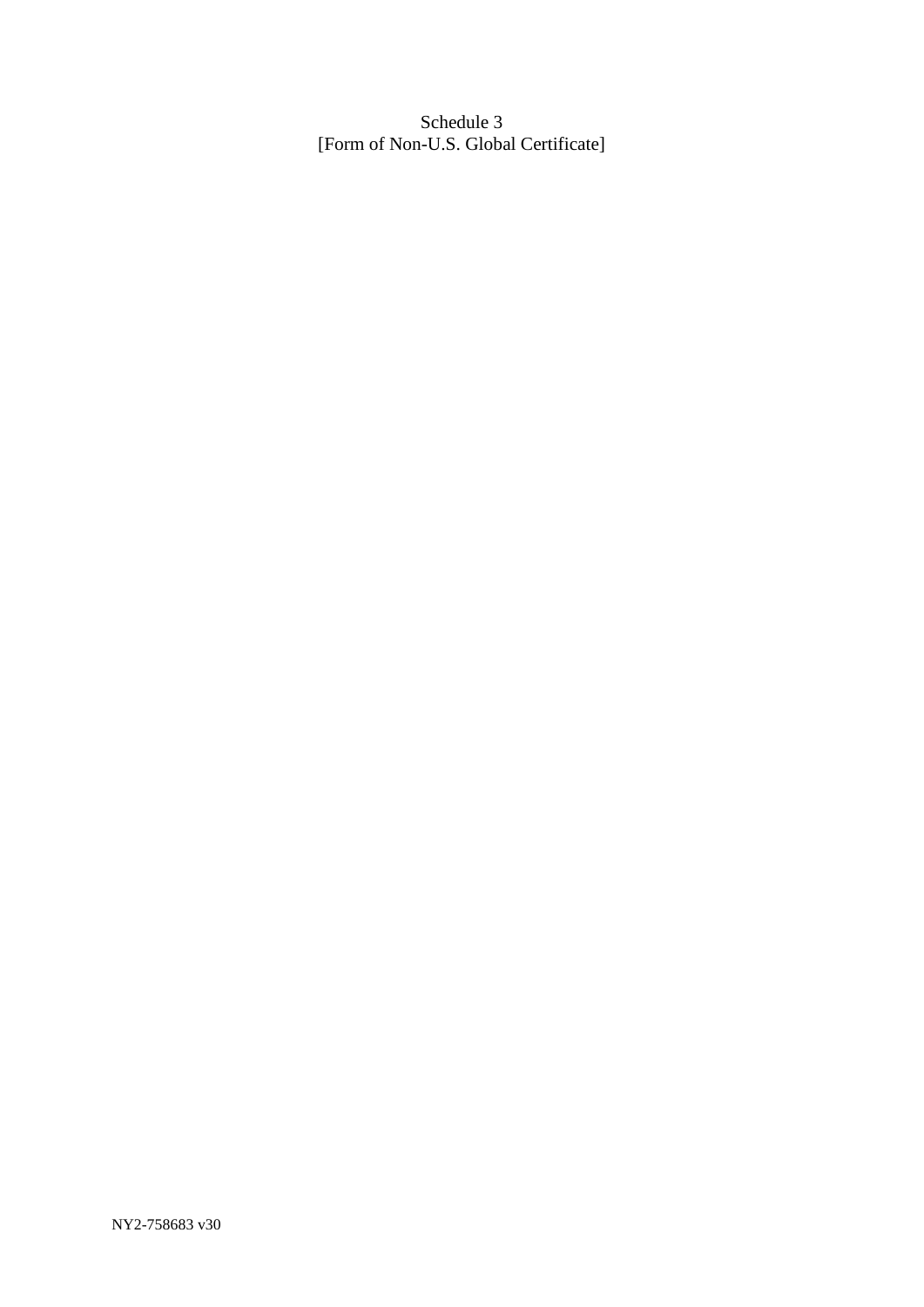#### FORM OF NON-U.S. GLOBAL CERTIFICATE

# **LBI ehf.**

## **NON-U.S. GLOBAL CERTIFICATE REPRESENTING €2,041,382,201 CONVERTIBLE BONDS DUE 2035**

THE BONDS EVIDENCED HEREBY (THE "BONDS") HAVE NOT BEEN, AND WILL NOT BE, REGISTERED UNDER THE U.S. SECURITIES ACT OF 1933, AS AMENDED (THE "U.S. SECURITIES ACT") OR ANY OTHER APPLICABLE SECURITIES LAWS OF ANY STATE OF THE UNITED STATES. THE HOLDER HEREOF, BY PURCHASING THE BONDS OR ANY BENEFICIAL INTEREST THEREIN, AGREES FOR THE BENEFIT OF LBI EHF. THAT THE BONDS MAY NOT BE OFFERED, SOLD OR DELIVERED IN THE UNITED STATES OR TO, OR FOR THE ACCOUNT OR BENEFIT OF ANY U.S. PERSON, UNLESS SUCH BONDS ARE REGISTERED UNDER THE U.S. SECURITIES ACT OR AN EXEMPTION FROM THE REGISTRATION REQUIREMENTS THEREOF IS AVAILABLE.

This Bond is a "**Non-U.S. Global Certificate**" in respect of a duly authorised issue of bonds as specified in the title (the "**Bonds**") of LBI ehf. (the "**Issuer**") and is constituted pursuant to a trust deed (as amended or supplemented from time to time) between the Issuer, Wilmington Trust (London) Limited (the "**Trustee**") and Wilmington Trust, National Association (the "**U.S. Trustee**") dated March 23, 2016 (the "**Trust Deed**"). The Bonds are subject to and have the benefit of that Trust Deed and the terms and conditions (the "**Conditions**") set out on the reverse hereof.

This Non-U.S. Global Certificate certifies that Embassy & Co., as nominee for U.S. Bank National Association (the "**Registered Holder**") is, at the date hereof, entered in the Register (as defined in Condition 3.1) as the holder(s) of Bonds in the principal amount of €2,041,382,201.

The Bonds represented by this certificate are convertible into newly-issued Class A ordinary shares in the Issuer subject to and in accordance with the Conditions and the Trust Deed.

This Non-U.S. Global Certificate is evidence of entitlement only. Title to registered Bonds passes only on due registration in the Register and only the duly Registered Holder is entitled to payments in respect of this Bond. The Bonds are only transferable by registration to the extent permitted by Condition 3 (Registration and Transfer of Bonds).

## **Promise to pay**

The Issuer, for value received, promises to pay to the Registered Holder(s) of the Bonds represented by this Non-U.S. Global Certificate, such payments of principal as may be payable in accordance with the Conditions attached to this Non-U.S. Global Certificate.

## **Exchange for Definitive Certificates**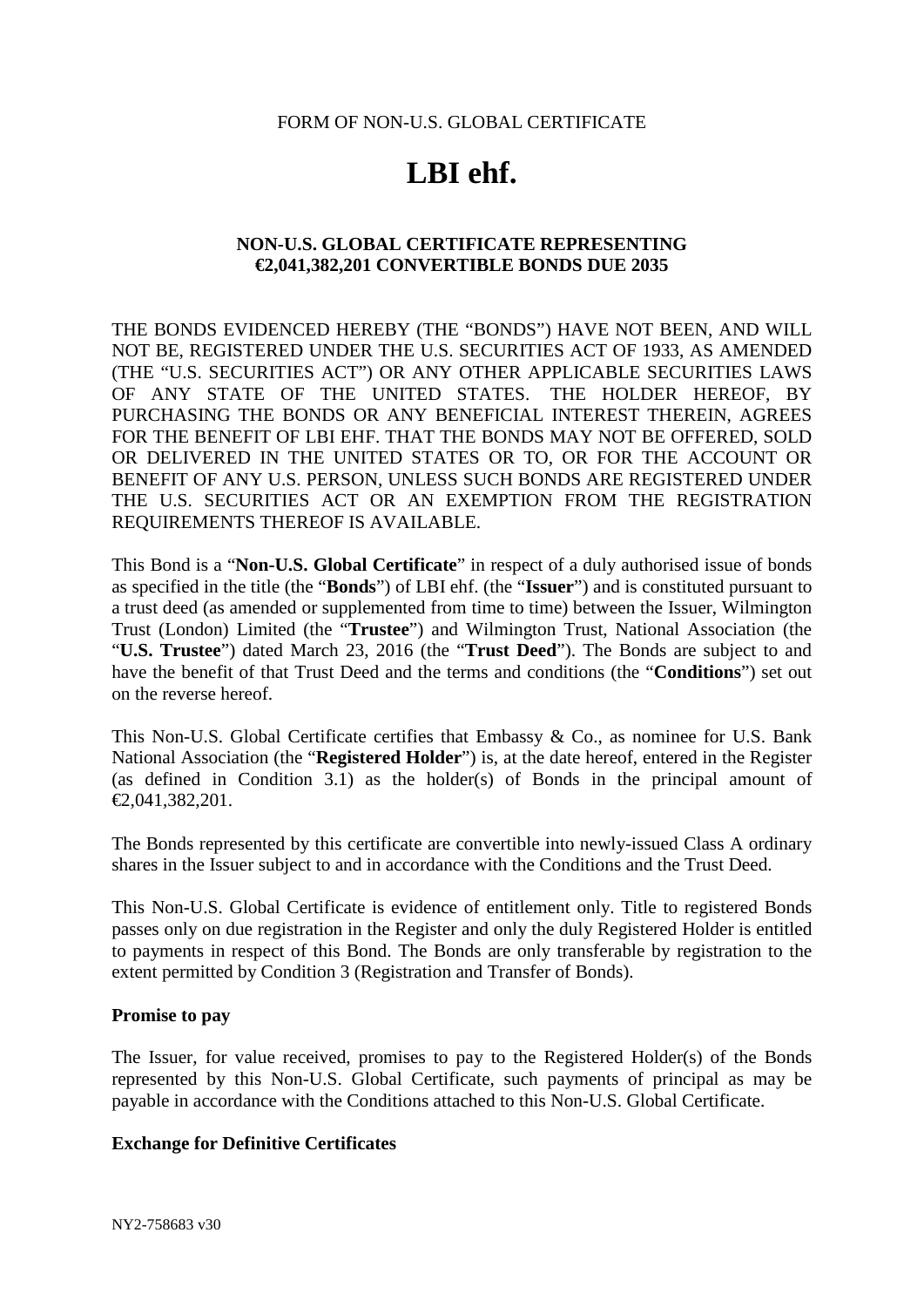Interests in this Non-U.S. Global Certificate will be exchangeable (free of charge), in whole but not in part, for Definitive Certificates only upon the occurrence of an "**Exchange Event**." For these purposes, Exchange Event means (i) an Event of Default has occurred and is continuing or (ii) if such Bonds are held for the account of a Clearing System and if the Issuer has been notified that such Clearing System has been closed for business for a continuous period of 14 calendar days (other than by reason of holiday, statutory or otherwise).

## **Authentication**

This Non-U.S. Global Certificate shall not be or become valid or obligatory for any purpose unless and until authenticated by or on behalf of the Registrar.

# **Contracts (Rights of Third Parties) Act 1999**

No person shall have any right to enforce any term or condition of this Non-U.S. Global Certificate under the Contracts (Right of Third Parties) Act 1999 but this does not affect any right or remedy of any person which exists or is available apart from that Act.

# **Governing Law**

This Non-U.S. Global Certificate and any non-contractual obligations arising out of, or in connection with it (except for Condition 6 of the Conditions and any non-contractual obligations arising out of or in connection therewith, which is governed by, and shall be construed in accordance with, Icelandic law), shall be governed by, and construed in accordance with, English law, to the extent there is no conflict with the TIA or the laws of the State of New York, as applicable. If there is such a conflict, the TIA or the laws of the State of New York, as applicable, shall apply in respect of the relevant provision.

## **Jurisdiction**

The courts of England are to have jurisdiction to settle any disputes which may arise out of or in connection with this Non-U.S. Global Certificate (including any dispute relating to any non-contractual obligations arising out of or in connection therewith) and accordingly any legal action or proceedings arising out of or in connection with the Non-U.S. Global Certificate (including any dispute relating to any non-contractual obligations arising out of or in connection therewith) ("**Proceedings**") may be brought in such courts. The Issuer irrevocably submits to the jurisdiction of such courts and waives any objection to Proceedings in such courts whether on the ground of venue or on the ground that the Proceedings have been brought in an inconvenient forum. These submissions are made for the benefit of each holder of the Non-U.S. Global Certificate and shall not limit the right of any of them to take Proceedings in any other court of competent jurisdiction nor shall the taking of Proceedings in one or more jurisdictions preclude the taking of Proceedings in any other jurisdiction (whether concurrently or not).

Notwithstanding anything above to contrary, the Issuer, for the benefit of the U.S. Trustee and Bondholders, hereby irrevocably and unconditionally submits, for itself and its property, to the nonexclusive jurisdiction of any New York State court or federal court of the United States sitting in the State and City of New York, County and Borough of Manhattan, and any appellate court from any thereof, in any Proceedings or disputes involving (i) the U.S. Trustee's actions, rights, duties and obligations under the Trust Deed, (ii) the Trustee's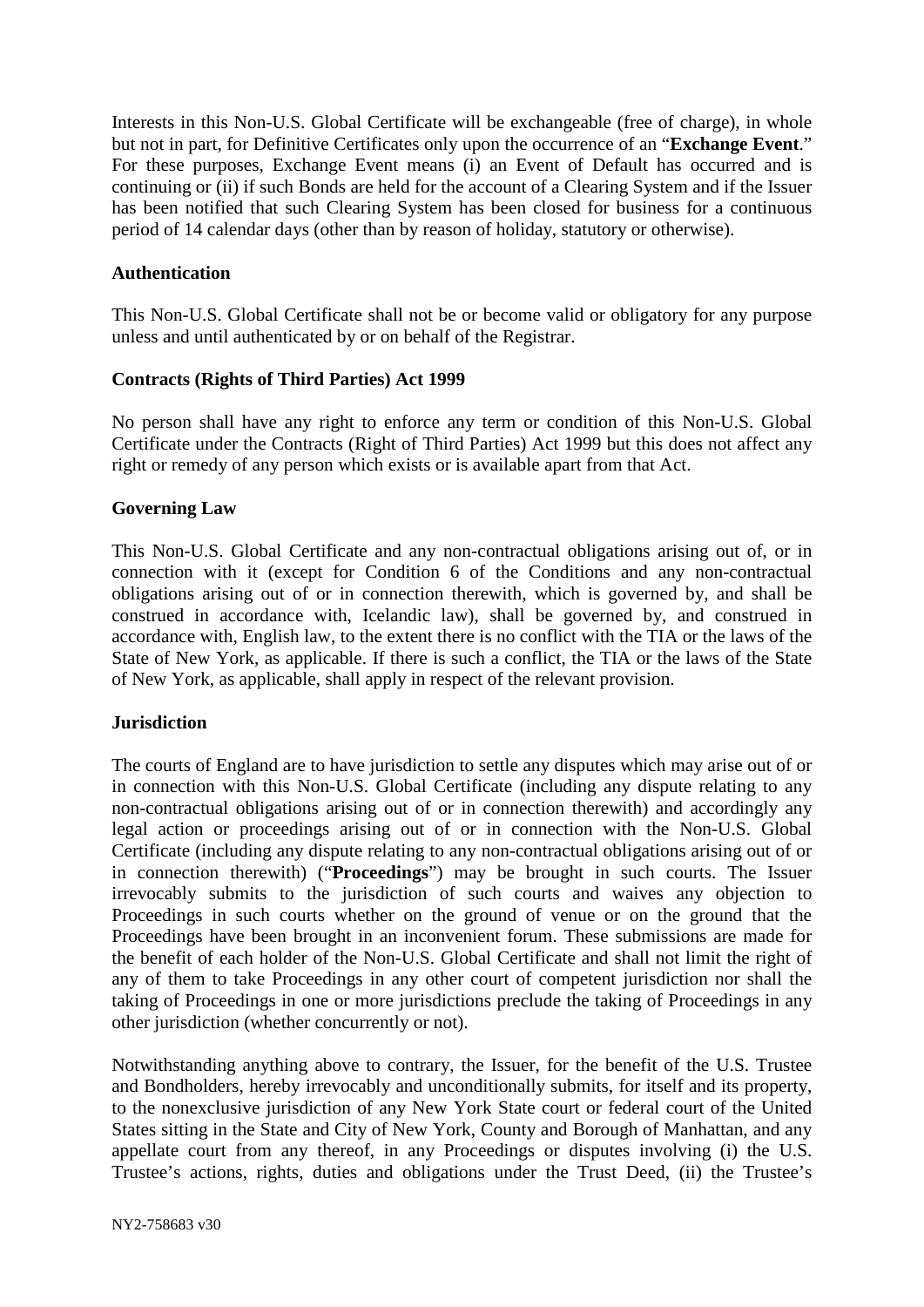actions, rights, duties and obligations under this Trust Deed, to the extent that, with respect to such actions, rights, duties and obligations, there is a conflict between (A) English law and (B) the TIA or the laws of the State of New York, as applicable, or (iii) the enforcement of any rights of Bondholders to the extent that, with respect to such rights, there is a conflict between (A) English law and (B) the TIA or the laws of the State of New York, as applicable.

Terms defined in the Trust Deed shall have the same meanings where used herein.

[Signature page overleaf]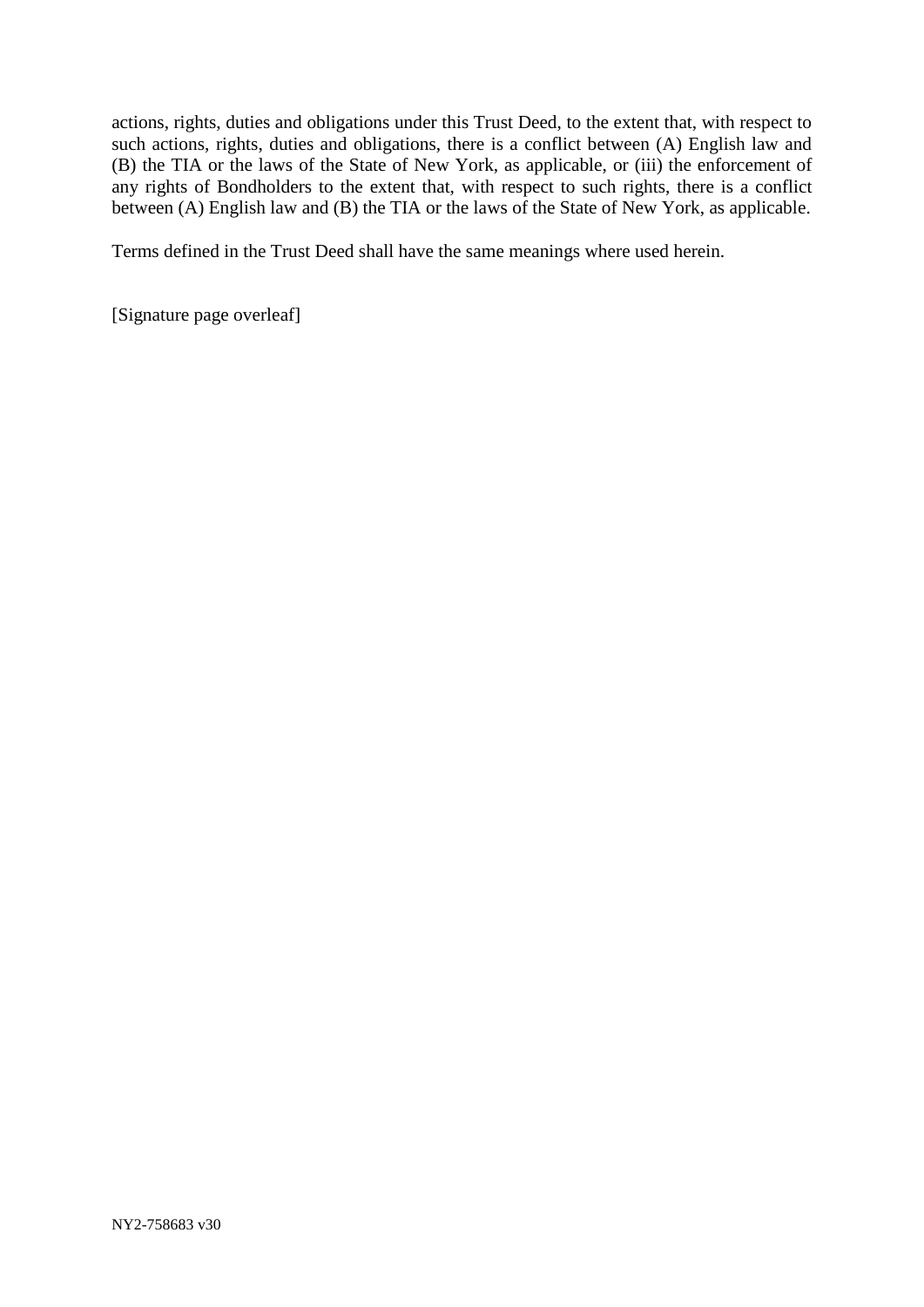In witness whereof, the Issuer has caused this Non-U.S. Global Certificate to be signed on its behalf.

# **LBI ehf.**

# **CERTIFICATE OF AUTHENTICATION**

This Non-U.S. Global Certificate is authenticated without recourse, warranty or liability by or on behalf of the Registrar.

[*INSERT NAME OF REGISTRAR*] as Registrar

Title………………………………………………………..

Authorised Signatory (for the purpose of authentication only)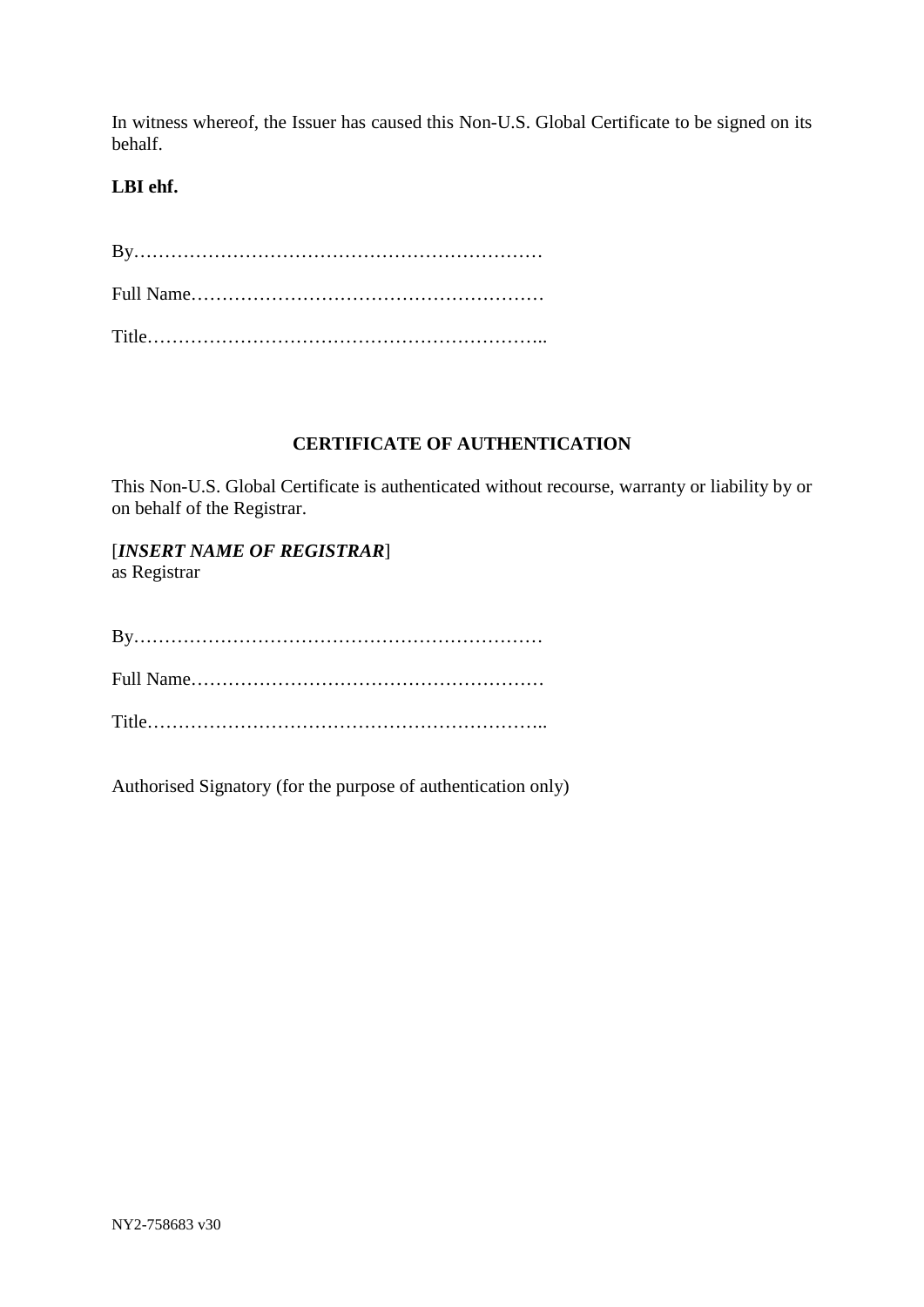**Schedule 4 [Form of U.S. Definitive Certificate]**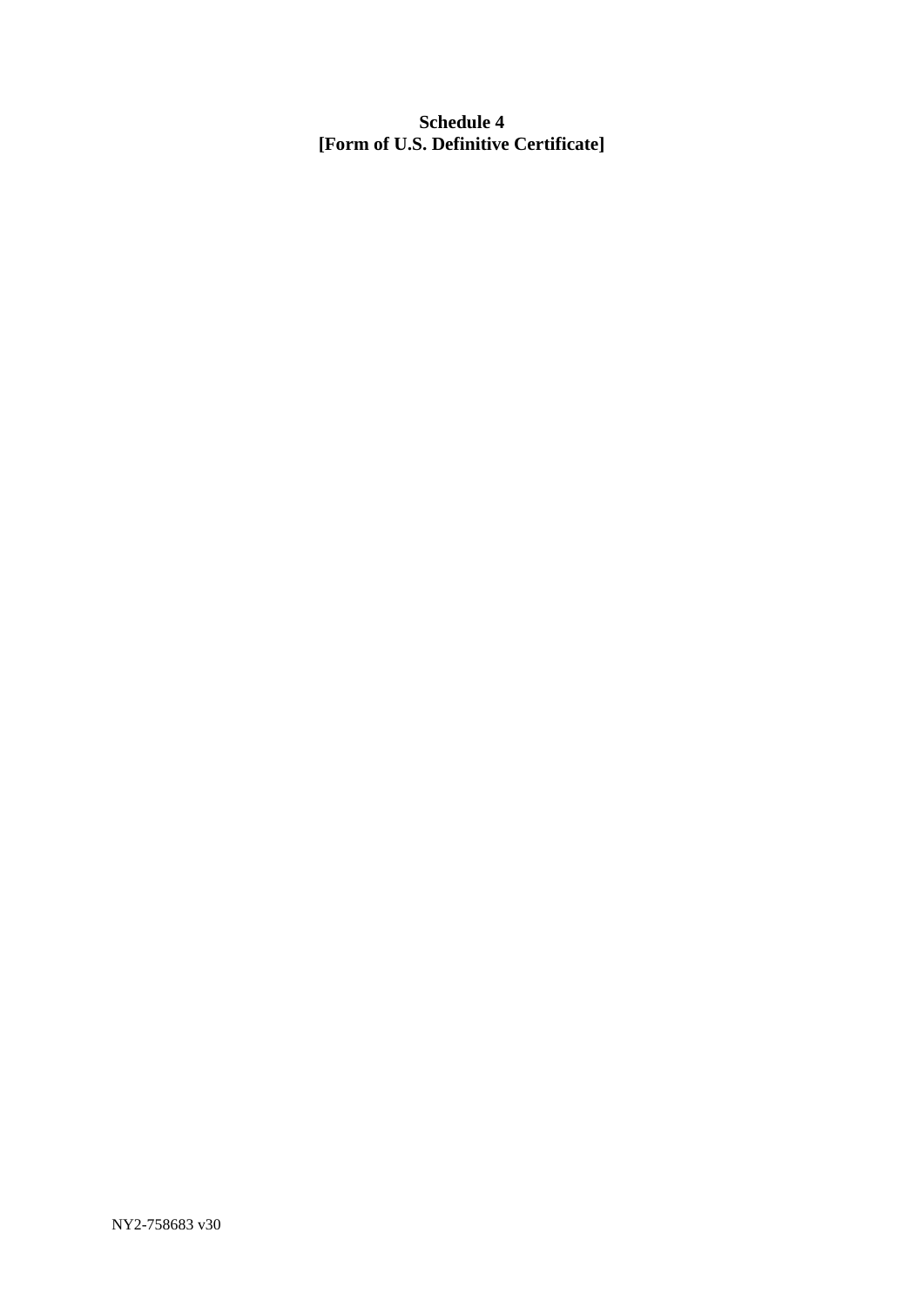#### FORM OF U.S. DEFINITIVE CERTIFICATE

# **LBI ehf.**

## **U.S. DEFINITIVE CERTIFICATE €2,041,382,201 CONVERTIBLE BONDS DUE 2035**

| Principal Amount | <b>CUSIP/CINS</b> | Certificate Number |
|------------------|-------------------|--------------------|
|                  |                   |                    |

THIS BOND HAS NOT BEEN REGISTERED UNDER THE U.S. SECURITIES ACT OF 1933, AS AMENDED (THE "**U.S. SECURITIES ACT**") OR ANY OTHER SECURITIES LAWS. THE HOLDER HEREOF, IF AN AFFILIATE (AS DEFINED UNDER THE U.S. SECURITIES ACT) OF LBI EHF. (THE "ISSUER"), AGREES FOR THE BENEFIT OF THE ISSUER THAT THIS BOND MAY BE OFFERED, RESOLD, PLEDGED OR OTHERWISE TRANSFERRED ONLY (1) TO THE ISSUER, (2) IN AN OFFSHORE TRANSACTION IN ACCORDANCE WITH RULE 903 OR 904 OF REGULATION S UNDER THE U.S. SECURITIES ACT, (3) TO AN "ACCREDITED INVESTOR" WITHIN THE MEANING OF RULE 501(a)(1), (2), (3) OR (7) UNDER THE U.S. SECURITIES ACT ACQUIRING THE BONDS FOR INVESTMENT PURPOSES AND NOT FOR DISTRIBUTION IN VIOLATION OF SUCH ACT, (4) PURSUANT TO AN EXEMPTION FROM REGISTRATION UNDER THE U.S. SECURITIES ACT PROVIDED BY RULE 144 UNDER THE U.S. SECURITIES ACT (IF AVAILABLE) OR (5) PURSUANT TO AN EFFECTIVE REGISTRATION STATEMENT UNDER THE U.S. SECURITIES ACT, AND IN EACH OF SUCH CASES IN ACCORDANCE WITH ANY APPLICABLE SECURITIES LAWS OF ANY STATE OF THE UNITED STATES OR OTHER APPLICABLE JURISDICTION. THE HOLDER HEREOF, IF AN AFFILIATE OF THE ISSUER REPRESENTS AND AGREES FOR THE BENEFIT OF THE ISSUER THAT IT WILL NOTIFY ANY PURCHASER OF THIS BOND FROM IT OF THE RESALE RESTRICTIONS REFERRED TO ABOVE.

This Bond is a "**U.S. Definitive Certificate**" in respect of a duly authorised issue of bonds as specified in the title (the "**Bonds**") of LBI ehf. (the "**Issuer**") and is constituted pursuant to a trust deed (as amended or supplemented from time to time) between the Issuer, Wilmington Trust (London) Limited (the "**Trustee**") and Wilmington Trust, National Association (the "**U.S. Trustee**") dated March 23, 2016 (the "**Trust Deed**"). The Bonds are subject to and have the benefit of that Trust Deed and the terms and conditions (the "**Conditions**") set out on the reverse hereof.

This U.S. Definitive Certificate certifies that [\_\_\_\_\_] (the "**Registered Holder**") is, at the date hereof, entered in the Register (as defined in Condition 3.1) as the holder(s) of [principal amount] Bonds.

The Bonds represented by this certificate are convertible into newly-issued Class A ordinary shares in the Issuer subject to and in accordance with the Conditions and the Trust Deed.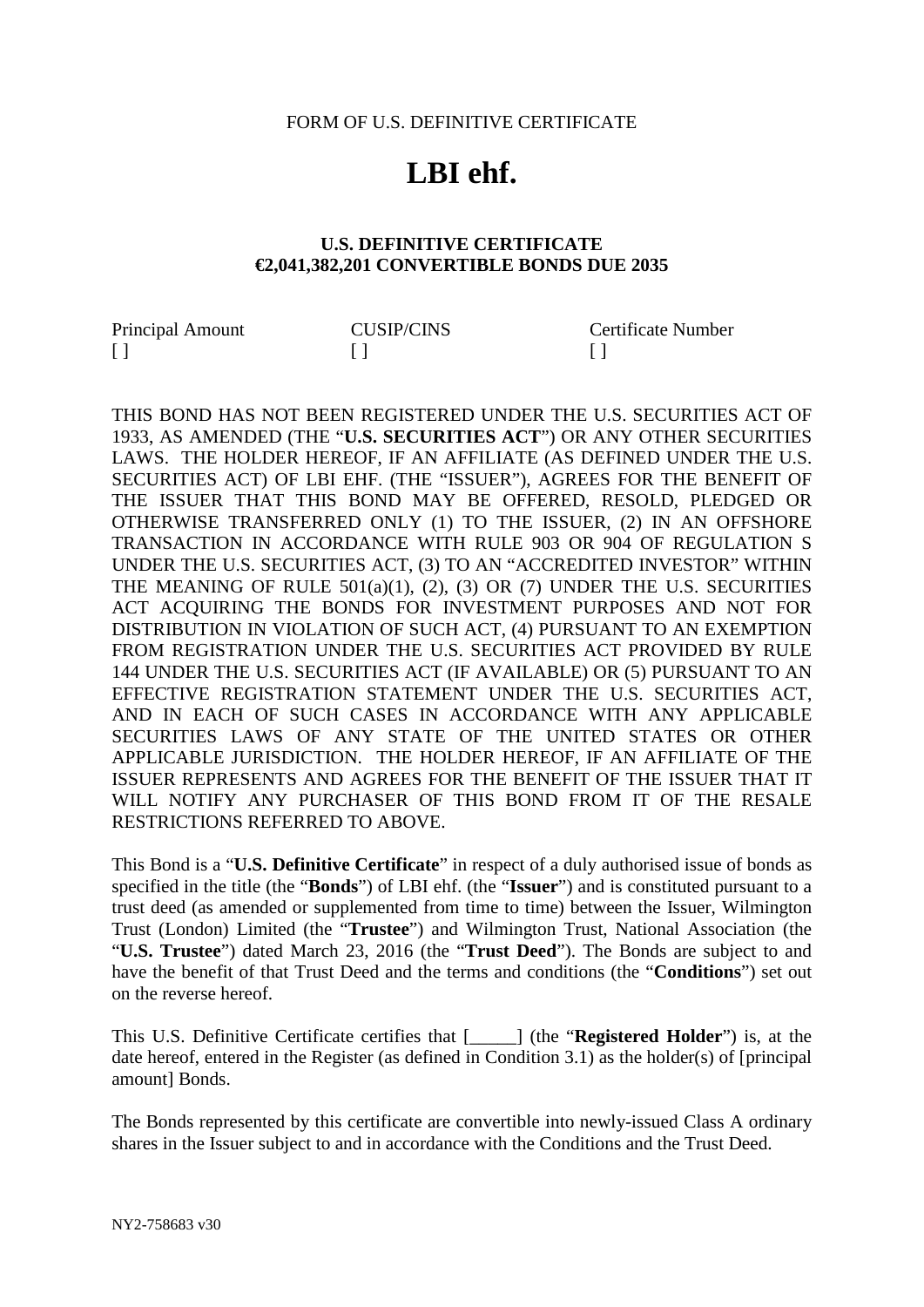This U.S. Definitive Certificate is evidence of entitlement only. Title to registered Bonds passes only on due registration in the Register and only the duly Registered Holder is entitled to payments in respect of this Bond. The Bonds are only transferable by registration to the extent permitted by Condition 3 (Registration and Transfer of Bonds).

# **Promise to pay**

The Issuer, for value received, promises to pay to the Registered Holder(s) of the Bonds represented by this U.S. Definitive Certificate, such payments of principal as may be payable in accordance with the Conditions attached to this U.S. Definitive Certificate.

# **Authentication**

This U.S. Definitive Certificate shall not be or become valid or obligatory for any purpose unless and until authenticated by or on behalf of the Registrar.

# **Contracts (Rights of Third Parties) Act 1999**

No person shall have any right to enforce any term or condition of this U.S. Definitive Certificate under the Contracts (Right of Third Parties) Act 1999 but this does not affect any right or remedy of any person which exists or is available apart from that Act.

# **Governing Law**

This U.S. Definitive Certificate and any non-contractual obligations arising out of, or in connection with it (except for Condition 6 of the Conditions and any non-contractual obligations arising out of or in connection therewith, which is governed by, and shall be construed in accordance with, Icelandic law), shall be governed by, and construed in accordance with, English law, to the extent there is no conflict with the TIA or the laws of the State of New York, as applicable. If there is such a conflict, the TIA or the laws of the State of New York, as applicable, shall apply in respect of the relevant provision.

## **Jurisdiction**

The courts of England are to have jurisdiction to settle any disputes which may arise out of or in connection with this U.S. Definitive Certificate (including any dispute relating to any noncontractual obligations arising out of or in connection therewith) and accordingly any legal action or proceedings arising out of or in connection with the U.S. Definitive Certificate (including any dispute relating to any non- contractual obligations arising out of or in connection therewith) ("**Proceedings**") may be brought in such courts. The Issuer irrevocably submits to the jurisdiction of such courts and waives any objection to Proceedings in such courts whether on the ground of venue or on the ground that the Proceedings have been brought in an inconvenient forum. These submissions are made for the benefit of each holder of the U.S. Definitive Certificate and shall not limit the right of any of them to take Proceedings in any other court of competent jurisdiction nor shall the taking of Proceedings in one or more jurisdictions preclude the taking of Proceedings in any other jurisdiction (whether concurrently or not).

Notwithstanding anything above to contrary, the Issuer, for the benefit of the U.S. Trustee and Bondholders, hereby irrevocably and unconditionally submits, for itself and its property,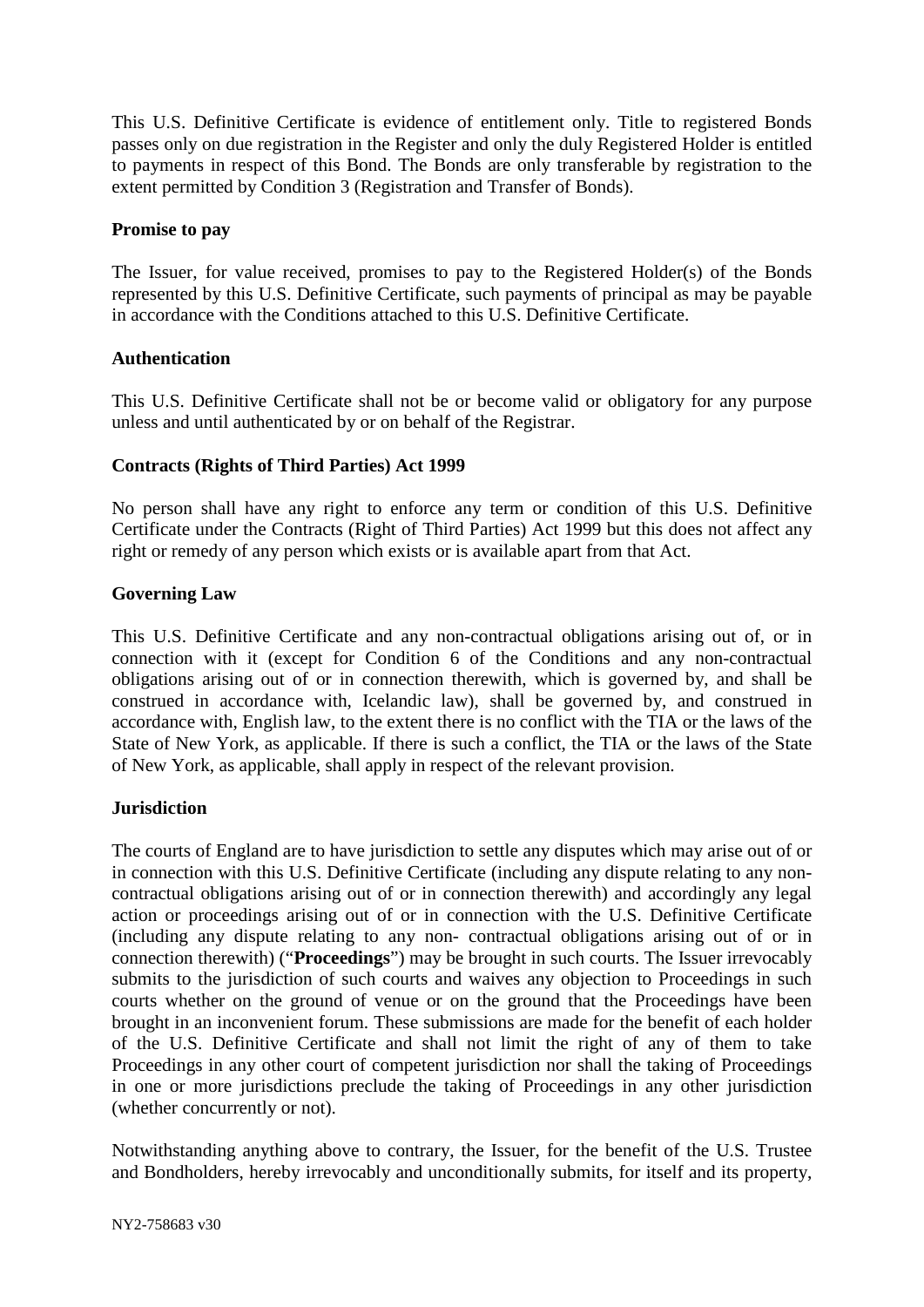to the nonexclusive jurisdiction of any New York State court or federal court of the United States sitting in the State and City of New York, County and Borough of Manhattan, and any appellate court from any thereof, in any Proceedings or disputes involving (i) the U.S. Trustee's actions, rights, duties and obligations under the Trust Deed, (ii) the Trustee's actions, rights, duties and obligations under this Trust Deed, to the extent that, with respect to such actions, rights, duties and obligations, there is a conflict between (A) English law and (B) the TIA or the laws of the State of New York, as applicable, or (iii) the enforcement of any rights of Bondholders to the extent that, with respect to such rights, there is a conflict between (A) English law and (B) the TIA or the laws of the State of New York, as applicable.

Terms defined in the Trust Deed shall have the same meanings where used herein.

[Signature page overleaf]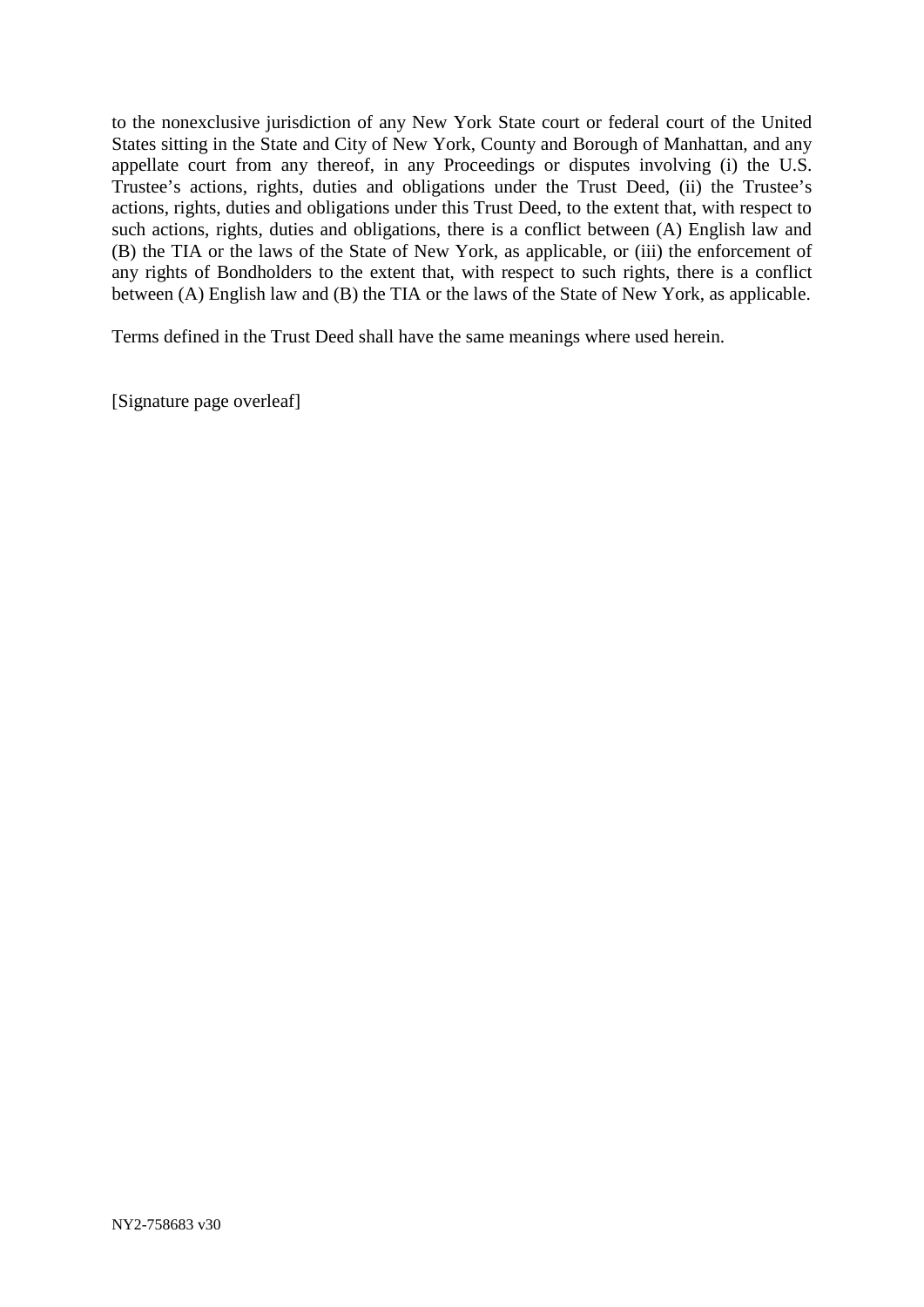In witness whereof, the Issuer has caused this U.S. Definitive Certificate to be signed on its behalf.

# **LBI ehf.**

# **CERTIFICATE OF AUTHENTICATION**

This U.S. Definitive Certificate is authenticated without recourse, warranty or liability by or on behalf of the Registrar.

[*INSERT NAME OF REGISTRAR*] as Registrar

By………………………………………………………… Full Name………………………………………………… Title………………………………………………………..

Authorised Signatory (for the purpose of authentication only)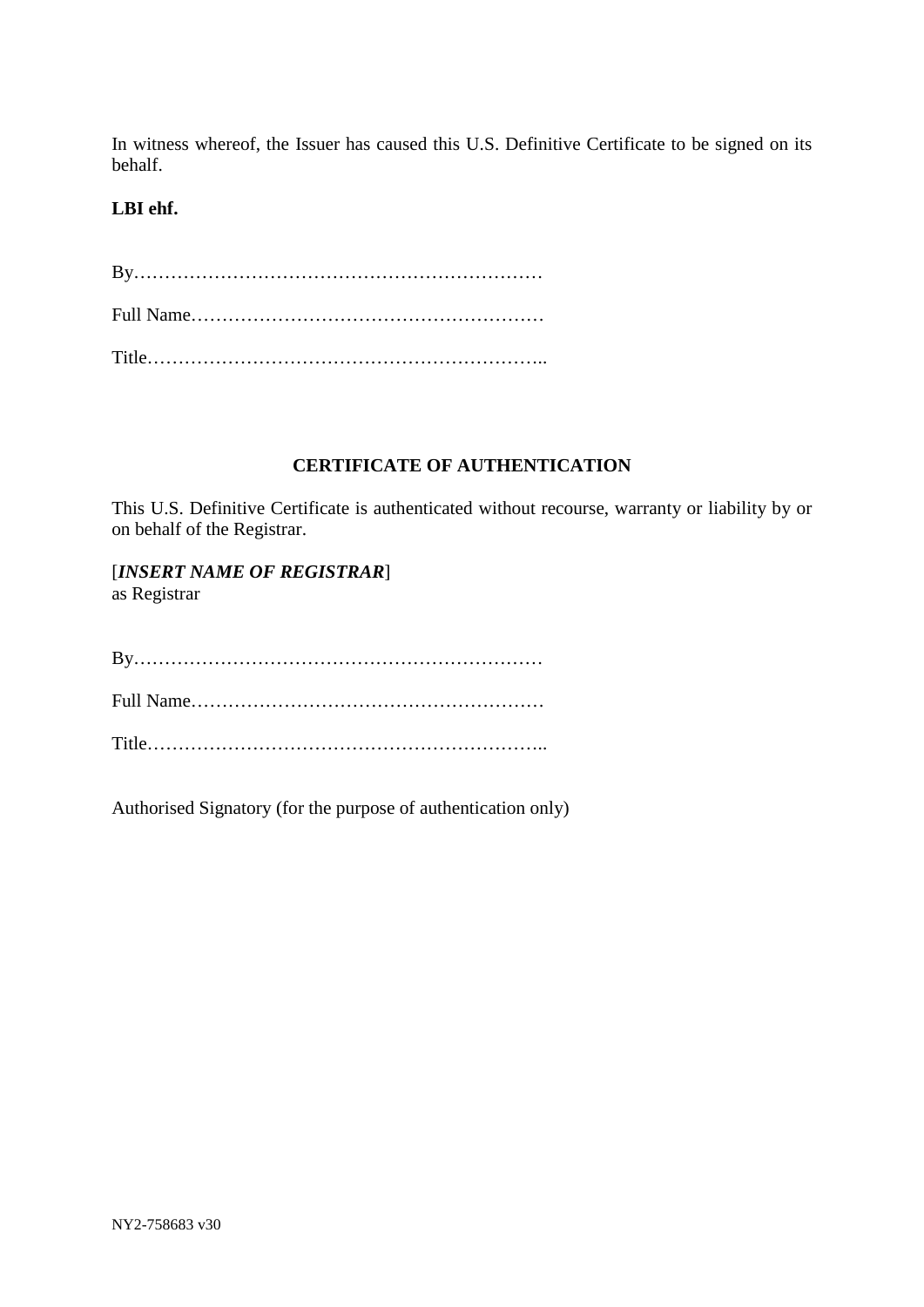**Schedule 5 [Form of Non-U.S. Definitive Certificate]**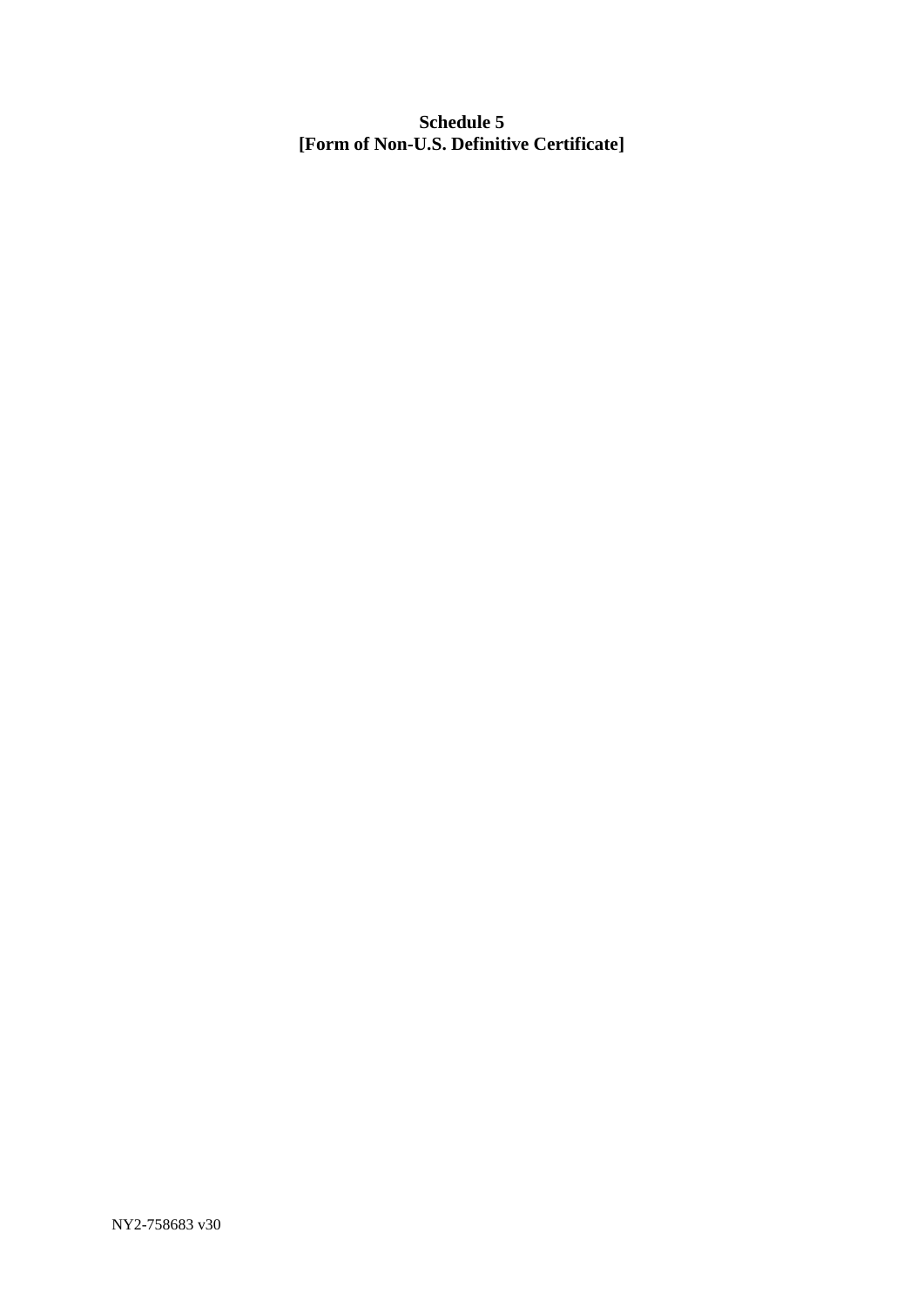#### FORM OF NON-U.S. DEFINITIVE CERTIFICATE

# **LBI ehf.**

#### **NON-U.S. DEFINITIVE CERTIFICATE €2,041,382,201 CONVERTIBLE BONDS DUE 2035**

| Principal Amount | <b>ISIN/Common Code</b> | Certificate Number |
|------------------|-------------------------|--------------------|
|                  |                         |                    |

THE BONDS EVIDENCED HEREBY (THE "BONDS") HAVE NOT BEEN, AND WILL NOT BE, REGISTERED UNDER THE U.S. SECURITIES ACT OF 1933, AS AMENDED (THE "U.S. SECURITIES ACT") OR ANY OTHER APPLICABLE SECURITIES LAWS OF ANY STATE OF THE UNITED STATES. THE HOLDER HEREOF, BY PURCHASING THE BONDS OR ANY BENEFICIAL INTEREST THEREIN, AGREES FOR THE BENEFIT OF LBI EHF. THAT THE BONDS MAY NOT BE OFFERED, SOLD OR DELIVERED IN THE UNITED STATES OR TO, OR FOR THE ACCOUNT OR BENEFIT OF ANY U.S. PERSON, UNLESS SUCH BONDS ARE REGISTERED UNDER THE U.S. SECURITIES ACT OR AN EXEMPTION FROM THE REGISTRATION REQUIREMENTS THEREOF IS AVAILABLE.

This Bond is a "**Non-U.S. Definitive Certificate**" in respect of a duly authorised issue of bonds as specified in the title (the "**Bonds**") of LBI ehf. (the "**Issuer**") and is constituted pursuant to a trust deed (as amended or supplemented from time to time) between the Issuer, Wilmington Trust (London) Limited (the "**Trustee**") and Wilmington Trust, National Association (the "**U.S. Trustee**") dated March 23, 2016 (the "**Trust Deed**"). The Bonds are subject to and have the benefit of that Trust Deed and the terms and conditions (the "**Conditions**") set out on the reverse hereof.

This Non-U.S. Definitive Certificate certifies that [\_\_\_\_\_] (the "**Registered Holder**") is, at the date hereof, entered in the Register (as defined in Condition 3.1) as the holder(s) of [principal amount] Bonds.

The Bonds represented by this certificate are convertible into newly-issued Class A ordinary shares in the Issuer subject to and in accordance with the Conditions and the Trust Deed.

This Non-U.S. Definitive Certificate is evidence of entitlement only. Title to registered Bonds passes only on due registration in the Register and only the duly Registered Holder is entitled to payments in respect of this Bond. The Bonds are only transferable by registration to the extent permitted by Condition 3 (Registration and Transfer of Bonds).

#### **Promise to pay**

The Issuer, for value received, promises to pay to the Registered Holder(s) of the Bonds represented by this Non-U.S. Definitive Certificate, such payments of principal as may be payable in accordance with the Conditions attached to this Non-U.S. Definitive Certificate.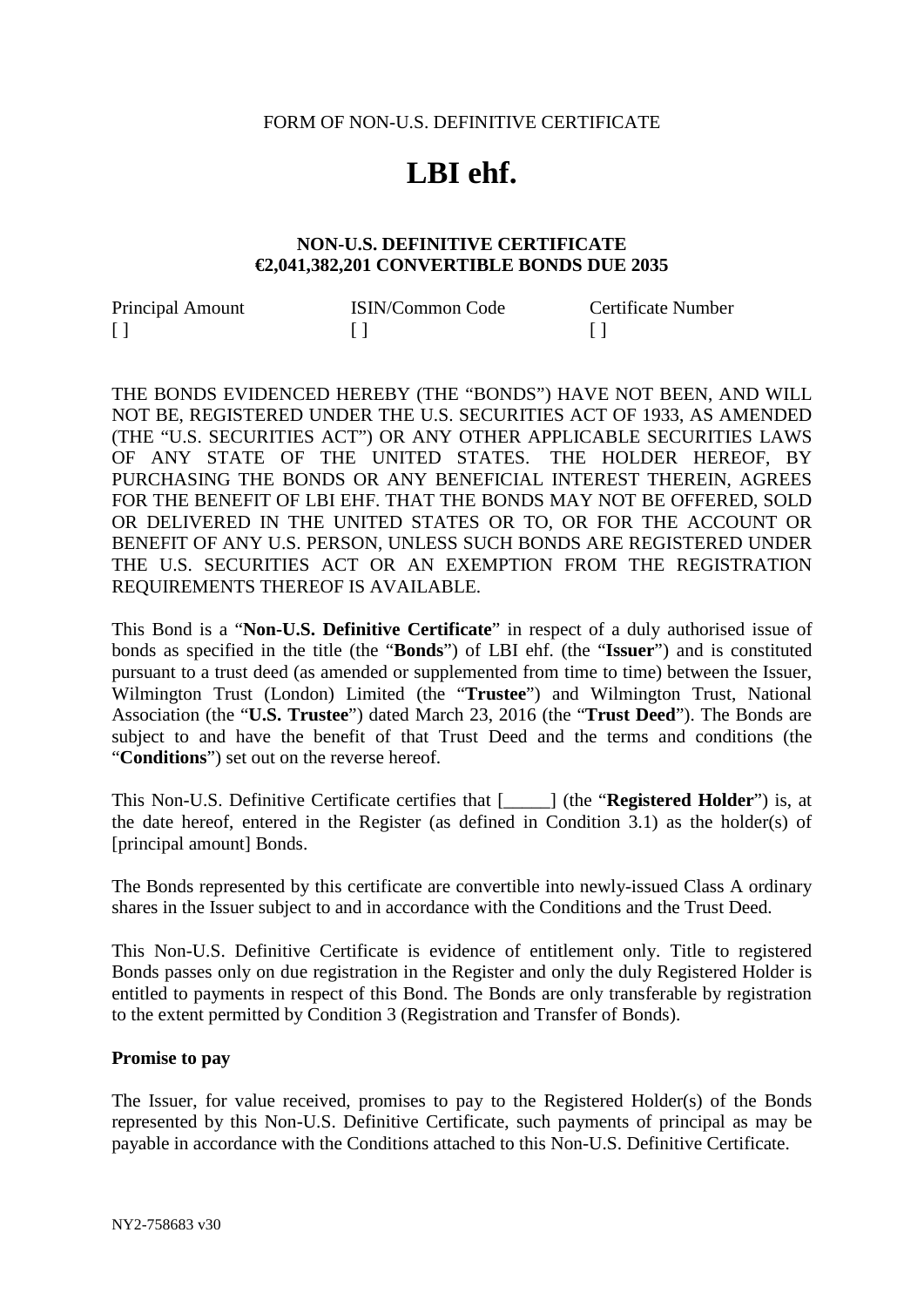# **Authentication**

This Non-U.S. Definitive Certificate shall not be or become valid or obligatory for any purpose unless and until authenticated by or on behalf of the Registrar.

# **Contracts (Rights of Third Parties) Act 1999**

No person shall have any right to enforce any term or condition of this Non-U.S. Definitive Certificate under the Contracts (Right of Third Parties) Act 1999 but this does not affect any right or remedy of any person which exists or is available apart from that Act.

# **Governing Law**

This Non-U.S. Definitive Certificate and any non-contractual obligations arising out of, or in connection with it (except for Condition 6 of the Conditions and any non-contractual obligations arising out of or in connection therewith, which is governed by, and shall be construed in accordance with, Icelandic law), shall be governed by, and construed in accordance with, English law, to the extent there is no conflict with the TIA or the laws of the State of New York, as applicable. If there is such a conflict, the TIA or the laws of the State of New York, as applicable, shall apply in respect of the relevant provision.

# **Jurisdiction**

The courts of England are to have jurisdiction to settle any disputes which may arise out of or in connection with this Non-U.S. Definitive Certificate (including any dispute relating to any non-contractual obligations arising out of or in connection therewith) and accordingly any legal action or proceedings arising out of or in connection with the Non-U.S. Definitive Certificate (including any dispute relating to any non-contractual obligations arising out of or in connection therewith) ("**Proceedings**") may be brought in such courts. The Issuer irrevocably submits to the jurisdiction of such courts and waives any objection to Proceedings in such courts whether on the ground of venue or on the ground that the Proceedings have been brought in an inconvenient forum. These submissions are made for the benefit of each holder of the Non-U.S. Definitive Certificate and shall not limit the right of any of them to take Proceedings in any other court of competent jurisdiction nor shall the taking of Proceedings in one or more jurisdictions preclude the taking of Proceedings in any other jurisdiction (whether concurrently or not).

Notwithstanding anything above to contrary, the Issuer, for the benefit of the U.S. Trustee and Bondholders, hereby irrevocably and unconditionally submits, for itself and its property, to the nonexclusive jurisdiction of any New York State court or federal court of the United States sitting in the State and City of New York, County and Borough of Manhattan, and any appellate court from any thereof, in any Proceedings or disputes involving (i) the U.S. Trustee's actions, rights, duties and obligations under the Trust Deed, (ii) the Trustee's actions, rights, duties and obligations under this Trust Deed, to the extent that, with respect to such actions, rights, duties and obligations, there is a conflict between (A) English law and (B) the TIA or the laws of the State of New York, as applicable, or (iii) the enforcement of any rights of Bondholders to the extent that, with respect to such rights, there is a conflict between (A) English law and (B) the TIA or the laws of the State of New York, as applicable.

Terms defined in the Trust Deed shall have the same meanings where used herein.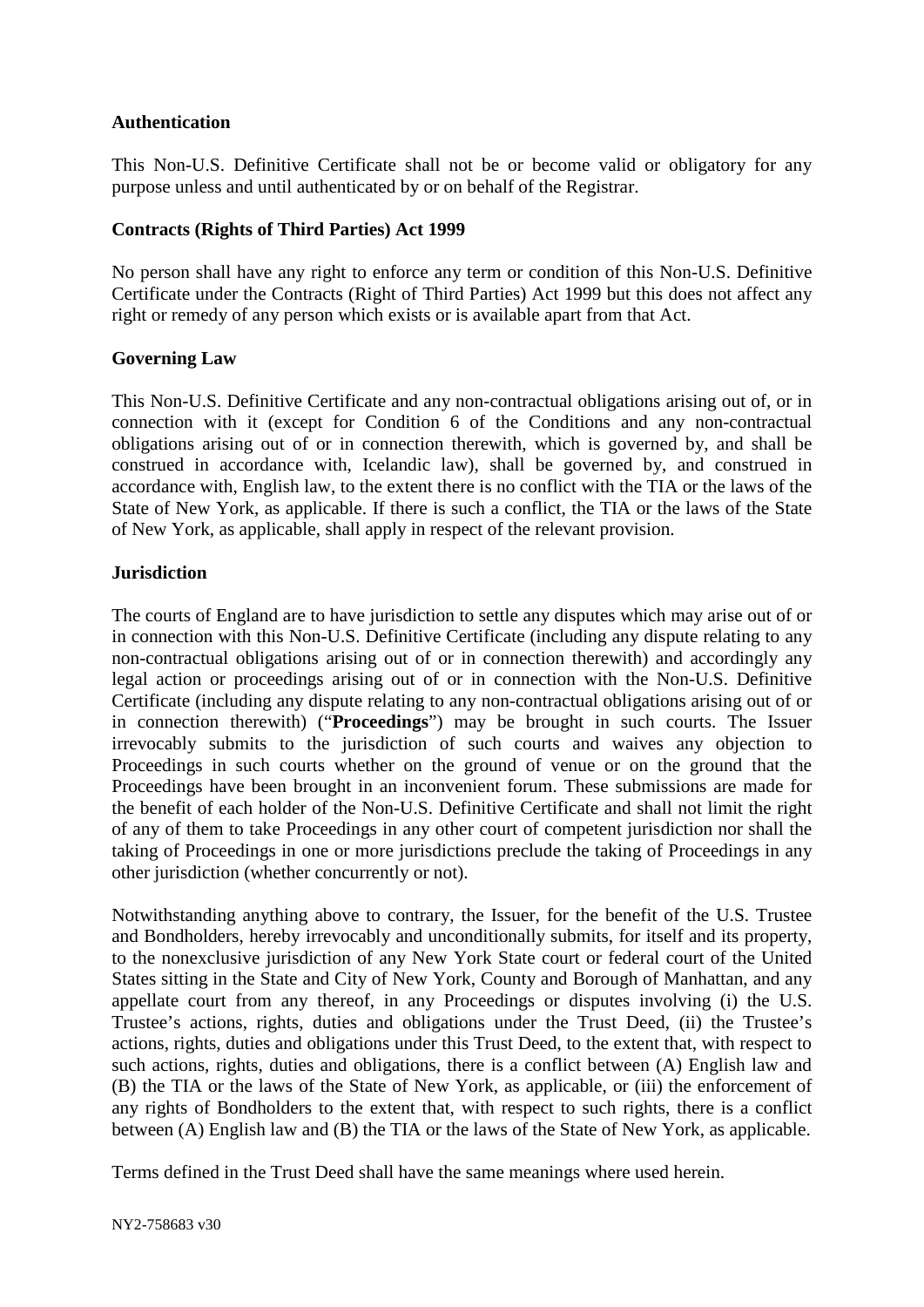[Signature page overleaf]